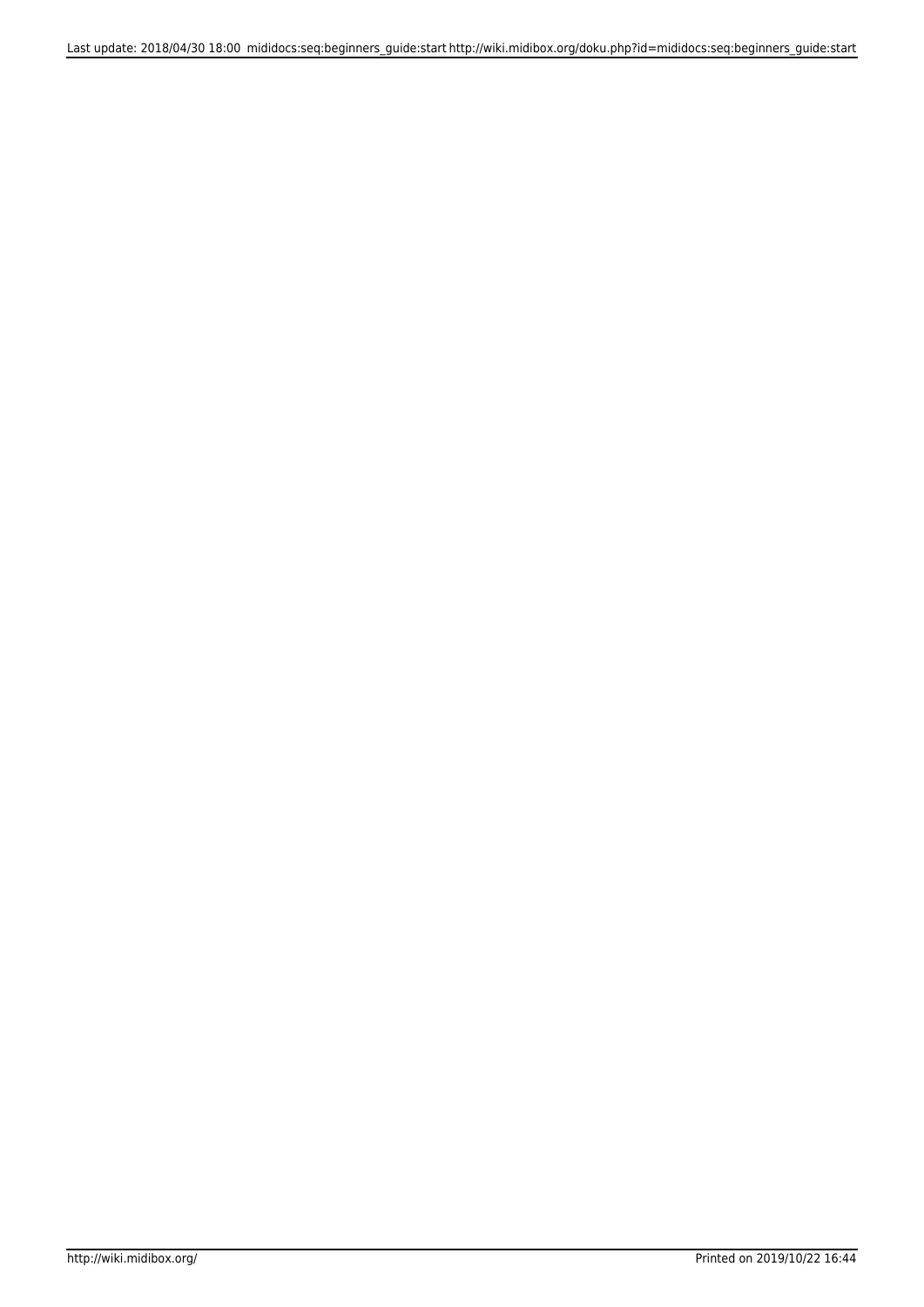# <span id="page-2-2"></span><span id="page-2-0"></span>**MIDIbox SEQ V4 Beginner's Guide**

The Beginner's Guide is intended to cover the basic operation and concepts of the MBSEQv4 step sequencer. It does not include instructions on how to make the most out of all the features of the sequencer, or what each of the options on every menu page does, but it does give a good overview for the new user.

Most of this guide is based on what can already be found in the ["official" MBSEQv4 manual,](http://ucapps.de/midibox_seq_manual.html) and it's not intended to replace that. On the contrary, once you've learned the basics, it's much easier to search the official manual for a particular menu page and check out what you can do with the options that are not mentioned in this guide. This guide is written first of all for new users who are not looking for information on some particular detail, but instead would prefer to have an *overview* of the basics.

What this guide does not cover, however, is building the unit, the control surface, where to get the parts etc. It is intended to be useful when you have a completed and working unit at your disposal, preferably with Wilba's frontpanel design.

Also, this guide is based on the premise that you have a MIDI controller connected to the sequencer's MIDI IN1 and a polyphonic synthesizer (mono- or multitimbral) connected to MIDI OUT1 of the sequencer. If you don't, the guide will still be useful, but you'll have to find out yourself where you need to do things differently.

The Wiki allows you to export a PDF version of this page. You might want to store a local version (and print it out) - please click on this link:

[Export namespace "mididocs:seq:beginners\\_guide:" to file MIDIbox\\_SEQ\\_V4\\_Beginners\\_Guide.pdf](#page-2-2)

# <span id="page-2-1"></span>**1. The basics**

MIDIbox SEQ U4 Besinner's Guide

Before starting with the basics, it's useful to create a new session so that you're be able to explore the sequencer's functions in practice. After switching the sequencer on, press EXIT until you reach the top menu, where you can choose options like 'Open' and 'New' on the right LCD. Choose 'New', and then wait until the sequencer has created the session.

The default new session has sixteen tracks that are almost similar.

- All tracks are Note type tracks
- Track length is 16/256 steps
- Divider/Timebase setting is 16
- Port is Def.

Only the MIDI channel setting is different, each track having its own MIDI channel (1-16) on which the track is sending data.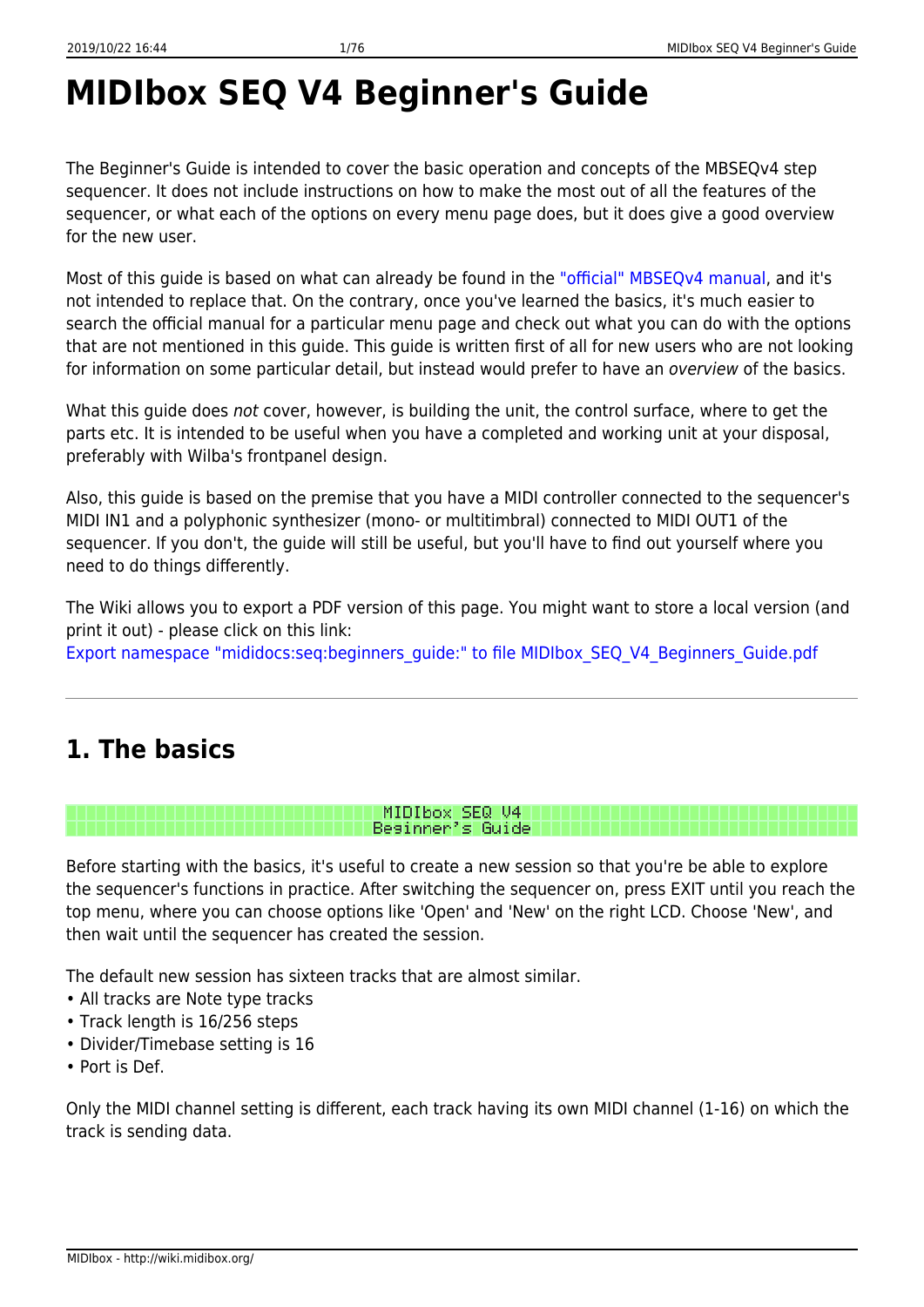# <span id="page-3-0"></span>**1.1. User interface**

The physical user interface consists of buttons, indicator leds, two LCD displays, and 17 knobs. In this guide the buttons are referred to with their names in ALL CAPS, i.e. MENU means the menu button, PLAY mean the play button etc.



The sixteen numbered buttons immediately below the LCDs and knobs are referred to either with their button names (LENGTH, DIVIDER, FX etc.), especially if they are used together with the MENU button; or if they are used without the MENU button, they are called general purpose buttons, or GPBs for short (usually with a number, e.g. GPB7 for the 7th GPB from the left). Often the menu pages, too, are called with their button names (EVENT fron the Track Event page etc.), to indicate the means to get to that page quickly.

All knobs are called general purpose knobs, or GPK for short (also with numbers) with the exception of the big knob in the middle of the panel, which is called the datawheel. The displays are called the left LCD and right LCD.

The unit should have at least one physical MIDI IN and one physical MIDI OUT port, and that's taken for granted in this guide (it is likely you'll have four of each). These will be called MIDI IN1 and MIDI OUT1, or just IN1 and OUT1.

The top menu page. Use the datawheel to scroll through the various menu pages on the left.

| MIDIbox SEQ V4.091 | \1. 1. 1. 0 /SESSION/20100309 \              | 120.0 BPM |
|--------------------|----------------------------------------------|-----------|
| Edit I             | Mute Tracks     Open Save SaveAs New Delete' | Infol     |

Almost all of the menu pages can be reached by pressing EXIT (once or a few times, depending on where you are) to get to the top menu, then using the datawheel to browse the options on the left LCD and finally pressing a GPB to select the menu you need. However, with Wilba's frontpanel layout most menus are only one or two button presses away. Some menus/functions have their own dedicated button, while many others can be brought up by pressing MENU together with one of the GP buttons. The MENU button, along with several others, can be configured in the HW setup file (see Appendix 1) to be momentary or toggle. "Momentary" means the function is active as long as you keep pressing the button, while "toggle" means you press once to activate the function, and another time to deactivate it. You can choose whatever you prefer; the notation in the guide will be of the form MENU + [BUTTON\_NAME].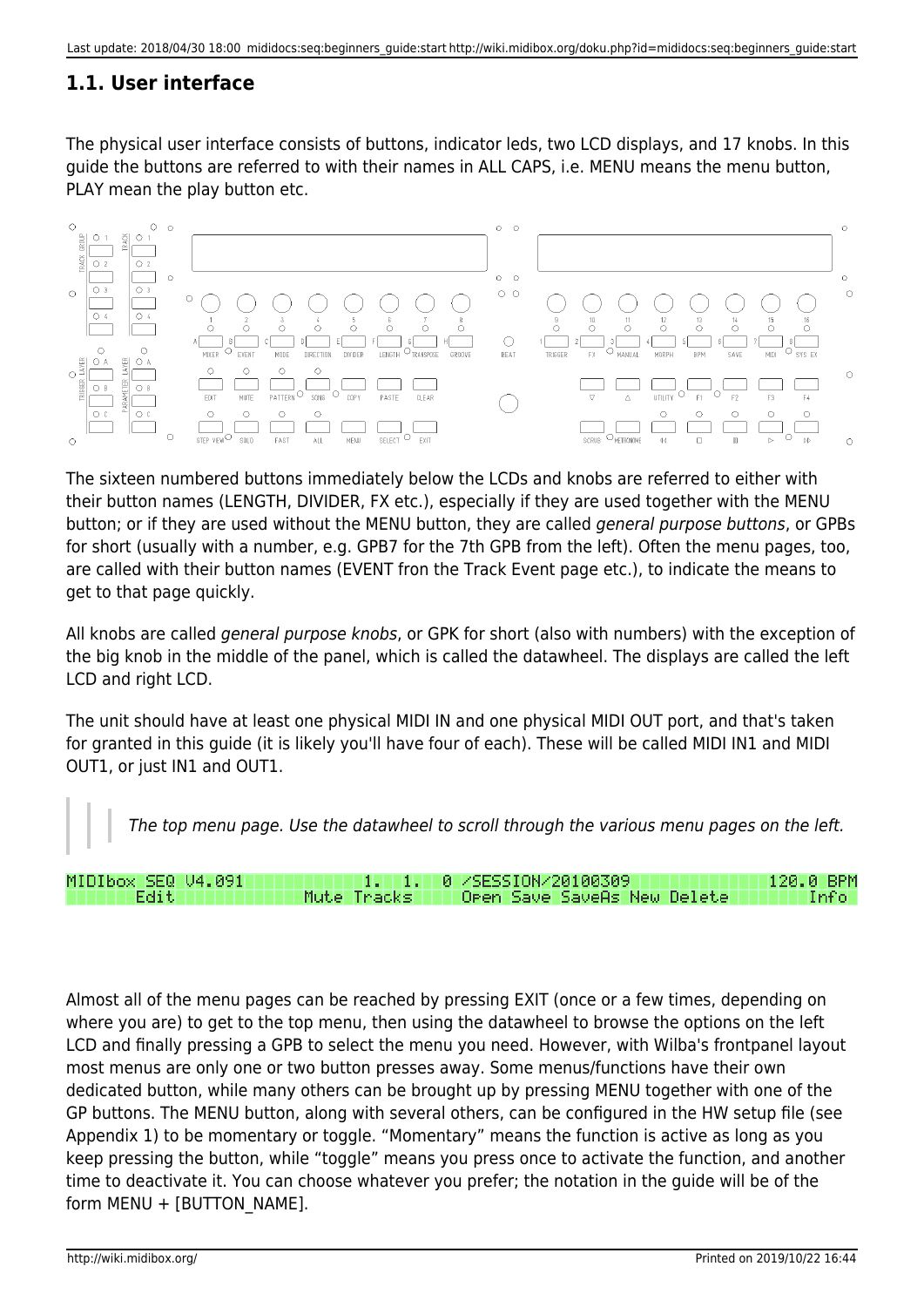Various options on the screen will be written between apostrophes. For example, if reference is made to the save function on the main menu, the option is written as 'Save'; if you are advised to press a button to initialise the active track, you are told to select the 'INIT' option, etc. Also, 'on' and 'off' will be written between apostrophes to indicate that they denote a binary state instead of grammatical pre- or postpositions.

Many buttons have indicator LEDs associated with them. These LEDs will tell you whether something (out of many possible options) is selected, or whether some mode or function is toggled 'on' or 'off'. The 16 LEDs directly below the knobs are step indicator LEDs which will tell you something of the state of the step. In addition, when the sequencer is running you will see a red cursor LED indicating which step is being played and how fast the progression from one step to another will be. Above the datawheel, there is a tempo LED, blinking quarter notes.



On the left side of the frontpanel there's two groups of buttons which deserve special mention. The eight buttons on the top left are the *group and track selection buttons*. The left column selects a group (1–4), the right column selects a track within the selected group. (More on groups and tracks in section 1.2.) The LEDs indicate which group and track is currently selected, though the information is often available on the LCDs as well (most often on the left edge of the left LCD).

You can select multiple tracks at once within a group by pressing & holding one track selection button and then pressing the others one by one; press another time to deselect. (Any combination of tracks can be selected on the Track Selection page, which is available only as a F1–F4 button or as a saved bookmark; for customising F1–F4 buttons, see Appendix 1, and for bookmarks, see Appendix 2.)

| LAYER          |   | s           |   |
|----------------|---|-------------|---|
| <b>TRIGGER</b> | R | œ<br>E<br>ā | B |
|                | Ċ | PARI        | C |
|                |   |             |   |

Below the group and track buttons there are six more buttons for *layer selection*. The left column is used to select trigger layers of the selected (active) track, and the right column is used to select parameter layers of the selected track. (More on layers in section 3.)

In a new session, trigger layer button A selects the gate trigger layer, button B selects the accent trigger layer and button C brings up a menu of all the trigger layers, allowing you to choose the one you need with the GP buttons. You can have a maximum of 8 trigger layers, except on drum tracks, where the maximum is two.

In a new session, parameter layer button A selects the note parameter layer, button B selects the velocity parameter layer, and button C alternates between length and roll parameter layers. Each of the default session's tracks has four parameter layers, but if your track has more than four parameter layers, button C brings up a menu, allowing you to choose the layer you need with the GP buttons. You can have up to 16 parameter layers, except for drum tracks where the maximum is two.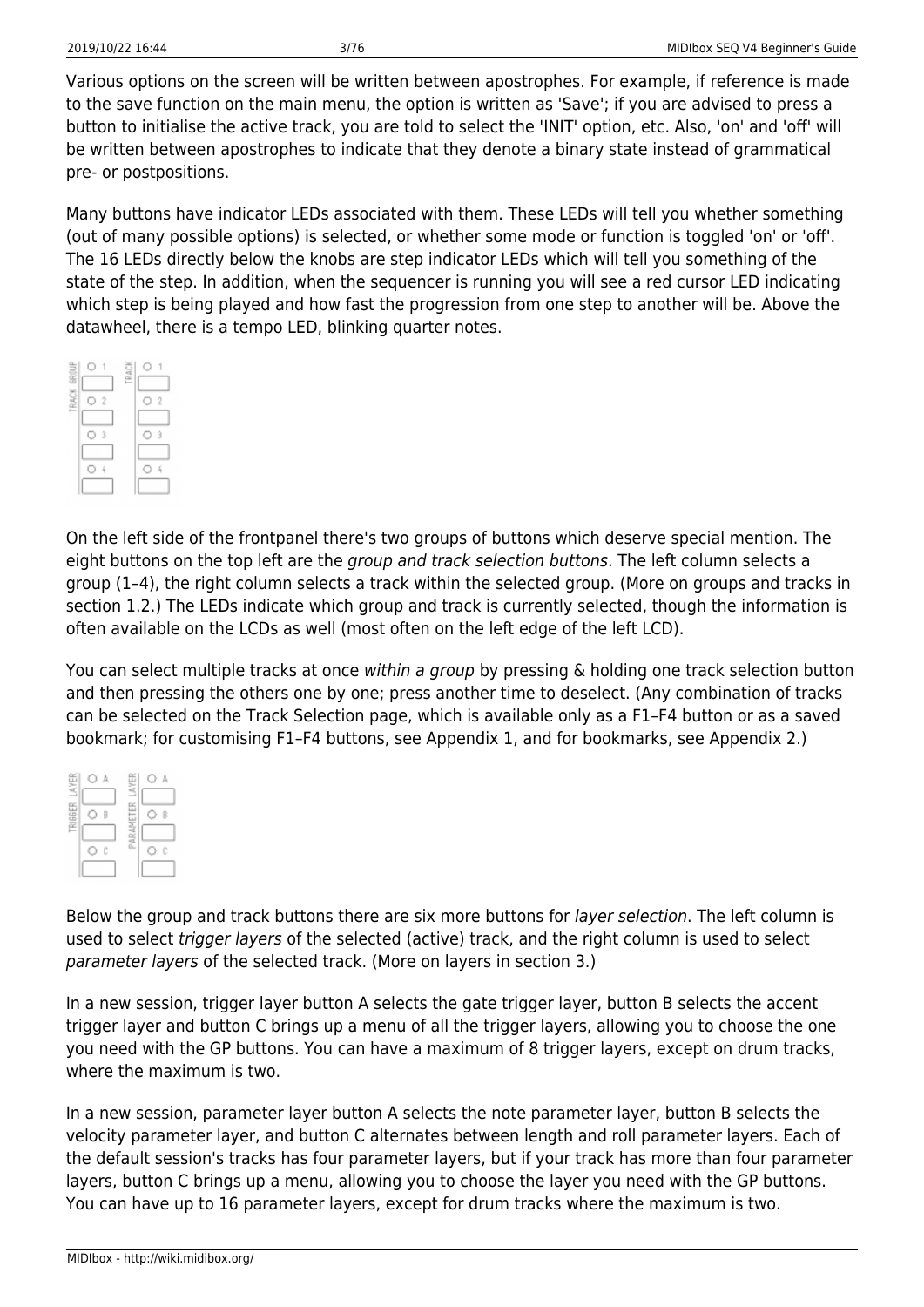# <span id="page-5-0"></span>**1.2. Basic concepts**

# **1.2.1. Groups, tracks, patterns and banks**

MBSEQv4 is organised into groups, tracks and patterns. Patterns are stored into four banks.

There are four groups of tracks, and each group has four tracks, so all in all there are 16 tracks. Group 1 always holds the tracks 1–4, group 2 always holds the tracks 5–8 and, group 3 the tracks 9–12 and group 4 the tracks 13–16. In MBSEQv4 shorthand language, groups and tracks are referred to with the formula GxTx. For example, G1T3 means "Group 1, Track 3" (i.e., track 3 out of 16), and G3T4 means "Group 3, track 4" (i.e., track 12 out of 16).



Tracks contain the data – gates, accents, notes, note velocities, CCs etc. – that you've programmed in them and that is sent over to your MIDI equipment. This data is in trigger layers and parameter layers. (For details, see section 3.)

In addition to the musical data, tracks also contain settings data. Defining the settings for each individual track is one of the most complicated operations a new user has to face, because of all the interconnections that are not immediately self-evident. The flipside is that track setup offers a lot of possibilities. Some settings (like the MIDI Router settings, see Appendix 4) are independent of any session.

Most of the time one track is selected and visible on the screen. This is the *active track*, the track that's ready for editing. You can always tell which track is selected by looking at the group and track selection LEDs (on the left of the frontpanel); most of the time the active track is also named on the left edge of the left LCD ("G1T1", "G2T4" etc.). By selecting several tracks simultaneously (with the track selection buttons, or on the Track Selection page) you can also edit several tracks simultaneously, e.g. to set their length. In this case the selected track on the left LCD will be of the form GxTM, where 'M' stands for 'multiple'.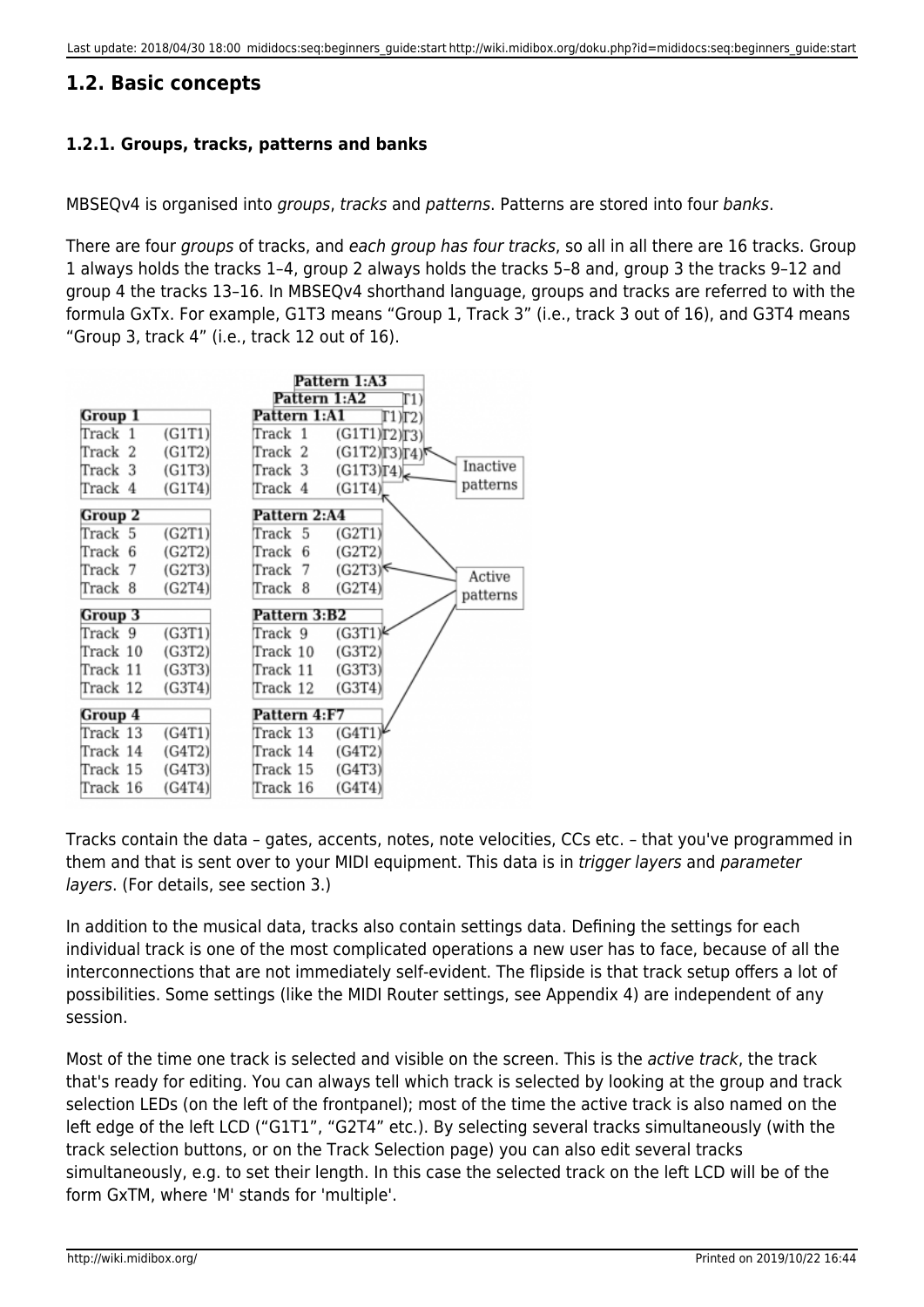A pattern is a collection of musical and other data on four tracks. Each group always has one active pattern in it. Because there are four groups, you will always have four simultaneous active patterns. (Whether or not all the active patterns have any practical data in them is another matter.) Groups and patterns overlap in the sense that a pattern in Group 1 will always be made up of tracks 1–4, a pattern in Group 4 will always be made up of tracks 13–16, etc. But the group is just an organisational concept, a receptacle, and the pattern is the content that fills it. The same pattern can be played in any of the groups.

Patterns are stored in four banks (1-4). In a default session, Group 1 plays patterns from Bank 1, Group 2 from Bank 2, etc., but in principle there's nothing stopping you from playing a pattern from any bank in any group you like. Patterns always have a numerical names, which indicate the bank they are stored in, and the location within that bank. For example, pattern 3:B2 is stored in the 3rd bank, 10th slot. Every bank has 64 slots, and the slots are named with a combination of a letter (A–H) and a number (1–8). Thus, A8 is the 8th slot, B1 is the 9th, and H8 is the 64th.

Patterns can be chained to form songs. Songs are several patterns played one after the other. A maximum of four patterns can play in parallel (one in each group). It is not possible to put *individual* tracks one after the other; a pattern is made up of four tracks, and that is the smallest unit that can be chained.

A totality of tracks, patterns, songs and settings (and a few other things like groove patterns and mixer maps) is called a session. One session can have a maximum of 256 different patterns (64 per bank) and 64 different songs (i.e. different sequences of the patterns in the session).

It makes sense to organise your groups (and hence the four tracks they contain) around a principle. For example, Group 1 could be for lead sounds, Group 2 for keys and pads, Group 3 for bass, and Group 4 for drums. Or, Groups1–3 could be dedicate to different synthesizers, and Group 4 from drums and percussion.

# <span id="page-6-0"></span>**2. Basic settings**

# <span id="page-6-1"></span>**2.1. Track EVENT**

The track EVENT page is the central page for track settings. In a new session, each track will have some default settings, but it's likely that you will have to change them to match your setup. Changing the track's Type settings on the EVENT page requires you to initialise the track for the changes to take effect. The sequencer will tell you when this is needed by displaying a message in the right LCD. A track is initialised by pressing GPB16 ('INIT') on the EVENT page for a few seconds.

Trk. Type Steps/ParL/TrsL Port Chn Trk.Layer controls USB1 **PRESETS INIT**  $64 - 16$ 8 T 1 Inst Note:

Initialising the track erases all data in the track's parameter and trigger layers and replaces them with default initialisation values for the chosen track type. Initialisation won't affect Port, MIDI channel, and Program Change commands (on the Track Instrument page, GPB8), but all other settings such as length, divider value, name etc. are reset to default values.

By default, initialisation switches the gates 'on' for each 4th step. In the options menu (UTILITY  $\Box$  Opt.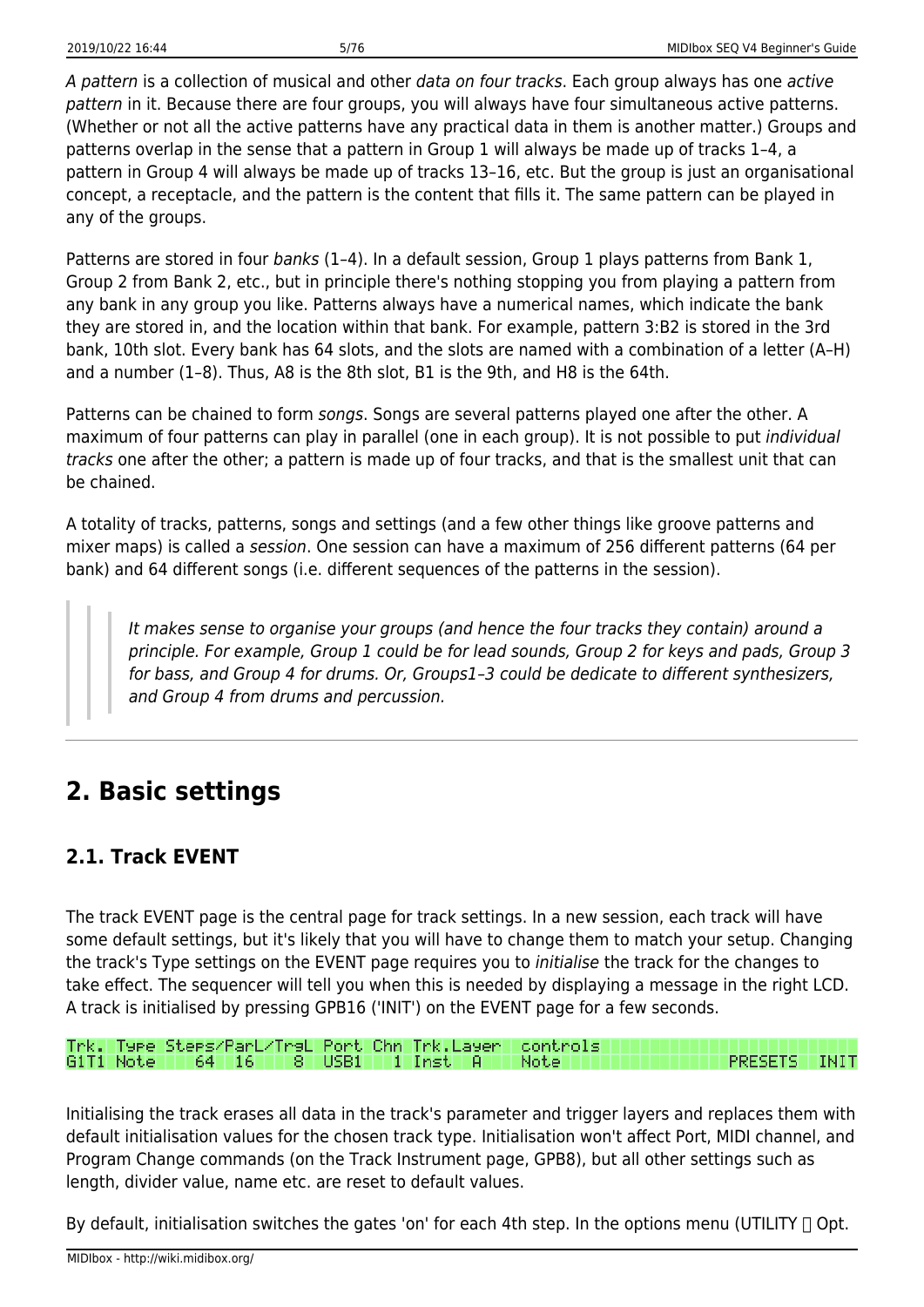Last update: 2018/04/30 18:00 mididocs:seq:beginners\_guide:start http://wiki.midibox.org/doku.php?id=mididocs:seq:beginners\_guide:start

 $\Box$  Option #11) you can disable this effect, so that initialisation inserts no notes in the track.

Initialisation works for only one track at a time, even if you have several tracks selected. Only the track that's being displayed on the LCDs, the active track, will get initialised.

Let's take the first two tracks in Group 1 (i.e. G1T1 and G1T2). At the very least you need to set their type, length, port and MIDI channel. These settings are made on the EVENT page (MENU + EVENT).

Make the following settings for G1T1 and G1T2:

• Track type should be "Note"

• Maximum length should be 128 steps

• Port should be 'Def.' (or 'OUT1')

• the MIDI channel (Chn.) should be whatever your synth is listening to (you must know the right channel yourself)

The port (that's where your synth is physically connected to) is going to be the same for both tracks in this example, but it still has to be set separately for each track. As to the MIDI channel, the simplest solution is that you set both tracks to the same channel, so they're both playing the same (polyphonic) synth. If you have a multitimbral synth, you could use G1T1 to play a lead sound on one synth and G1T2 to play a bass sound on another, but it's ok if both tracks are playing the same sound (as long as your synth is polyphonic).

If your synth is monophonic, you will have to apply the following according to your best judgement, because it's written for, and has been tested with, a polyphonic synthesizer.

Select G1T1 with the group and track selection buttons. To get a track that is of the type "Note" and 128 steps long, turn GPK2–4 on the EVENT page until the type is "Note" and "Steps" is 128. This will automatically set the correct layer numbers as well. Initialise the track by pressing GPB16 for a few seconds.

Next, select the correct port and MIDI channel. Use the GP knobs to set Port to 'Def.' and Chn. to whatever channel your synth is listening to (you will have to know yourself what the right channel for your equipment is).

Then push track selection button #2 to select G1T2. You will notice that you stay in the same menu page (the EVENT page), but the information you see now pertains to track G1T2. Make the same Type, Steps/Layers, Port and MIDI channel selections for G1T2 as you did for G1T1, and initialise the track.

# **2.1.1. Track types**

On the MBSEQv4, track selection possibilities are organised into several predefined options based on track type, length (number of steps), number of parameter layers, and number of trigger layers (the options are listed below).

Changing the track type allows you to select different kinds of track presets that best suit your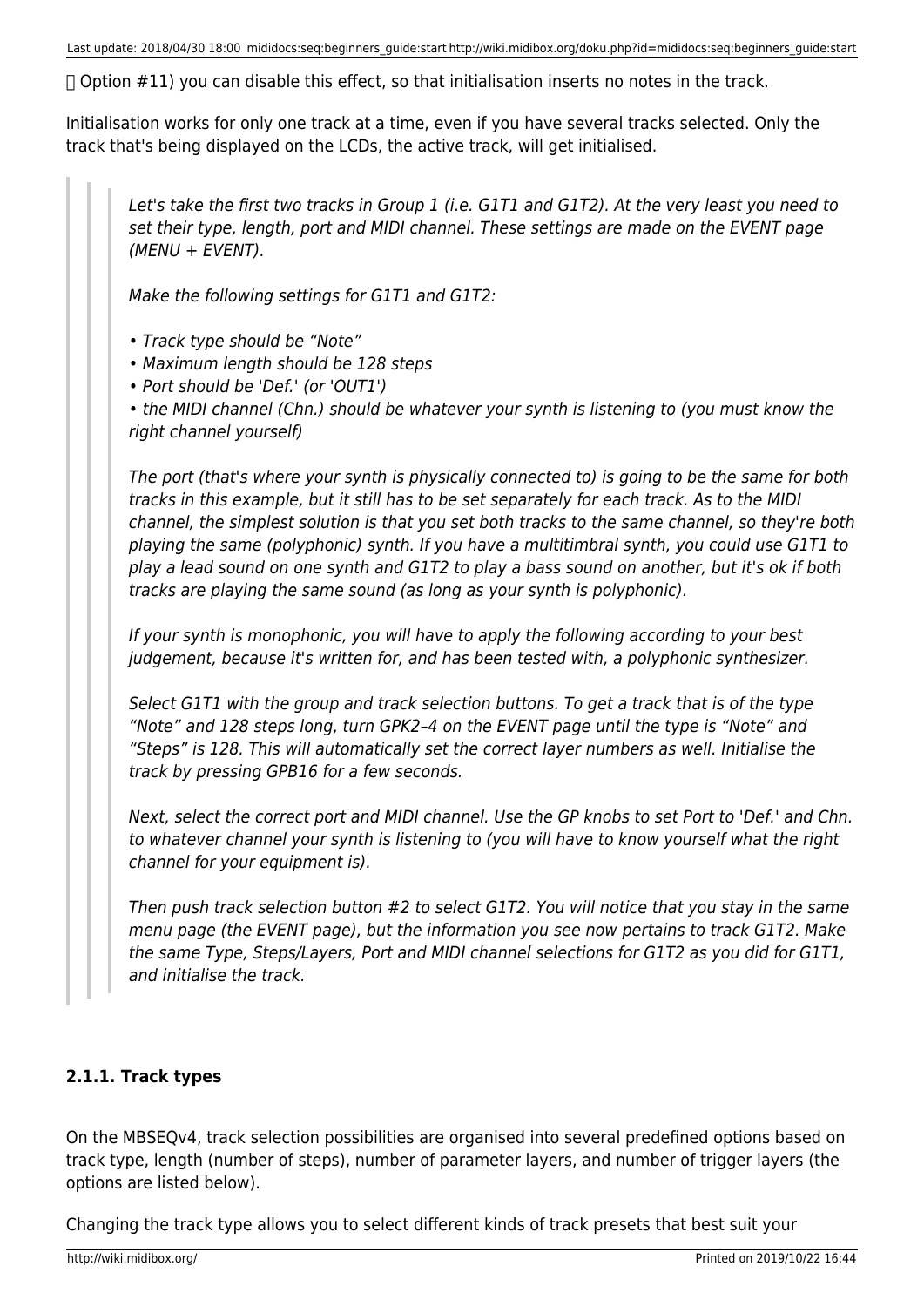purposes. The track types are Note, Chord, CC and Drum, and each of these types has subtypes based on a combination of maximum track length, number of parameter layers and number of trigger layers. (For the difference between parameter layers and trigger layers, see sections 3.1. and 3.2.) Because of memory limitations it's not possible to have the longest possible track (256 steps) with the maximum number of parameter and trigger layers (16 and 8, respectively), so each subtype is a compromise within the overall limitations.

Note, Chord and CC tracks always have 8 trigger layers, so in effect the track has to be balanced between maximum length and the number of parameter layers. Drum tracks are somewhat different from the other types, so they are dealt with separately. (See section 3.3.).

|           |     | Mode Steps Param. layers Trig. Layers Instruments |   |              |
|-----------|-----|---------------------------------------------------|---|--------------|
| Note      | 64  | 16                                                | 8 | 1            |
| Note      | 128 | 8                                                 | 8 | 1            |
| Note      | 256 | 4                                                 | 8 | 1            |
| Chord 64  |     | 6                                                 | 8 | 1            |
| Chord 128 |     | 8                                                 | 8 | $\mathbf{1}$ |
| Chord 256 |     | 4                                                 | 8 | 1            |
| CC        | 64  | 16                                                | 8 | 1            |
| <b>CC</b> | 128 | 8                                                 | 8 | 1            |
| CC        | 256 | 4                                                 | 8 | 1            |
| Drum      | 64  | 1                                                 | 2 | 16           |
| Drum      | 128 | 2 (32 steps)                                      | 1 | 16           |
| Drum      | 128 | 1                                                 | 2 | 8            |
| Drum      | 256 | 2 (64 steps)                                      | 1 | 8            |
| Drum      | 64  | 1                                                 | 1 | 16           |
| Drum      | 128 | 1                                                 | 1 | 8            |
| Drum      | 256 | 1                                                 | 1 | 4            |

When changing track type, the track needs to be *initialised* for the changes to take effect. Press GPB16 for a few seconds to initialise the track. Initialisation erases all data in the track's layers!

It is important to note that even though initialising a track to the selected preset fixes the number of parameter layers, you can, after initialisation, freely change what kind of parameter layers you have. The difference between Note, Chord and CC type tracks is just in what the default parameter layer functions are; a CC type track contains only CC parameter layers, while Note type tracks contain none of them, but nothing stops you from from changing the parameter layer functions to whatever you like after initialisation (naturally within the maximum overall number set at initialisation). Only drum type tracks are different in this respect. (See section 3.3.)

Indeed, you will have access to many parameter layer functions (like Pitch, Delay and Probability) only this way, as they won't be available in any of the presets. On the EVENT page, use GPK9 to choose which parameter layer you want to edit (from A to H, if you have eight parameter layers), then turn GPK10 to set which function you want to control with that parameter layer. You need to confirm the change of function by pressing GPB10 (the seq will tell you this). Note that if you change parameter layer functions, e.g. from Roll to Nth1, you will lose all parameter values in the Roll layer.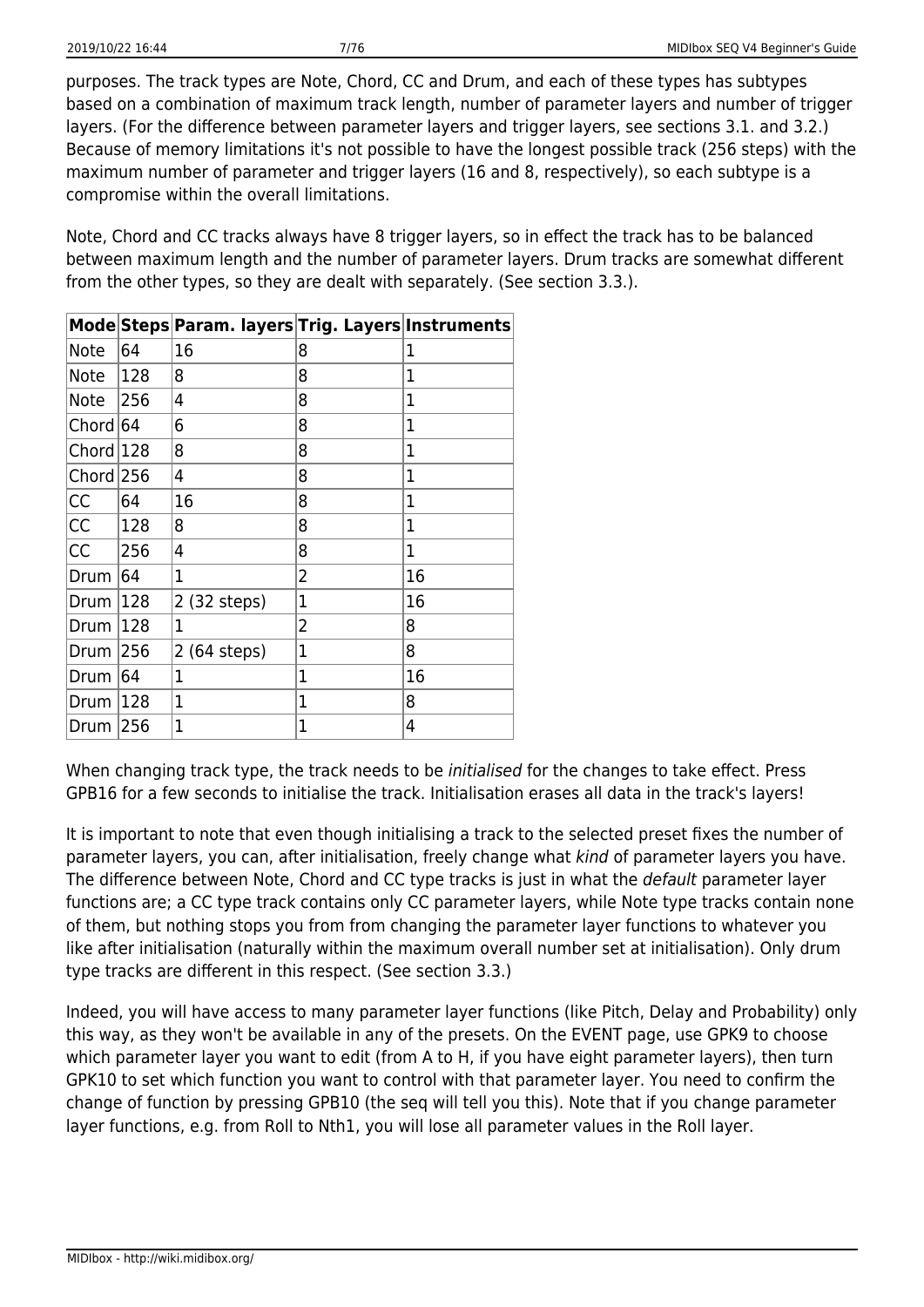#### **2.1.1.1. Note tracks**

In a default session, all tracks are of the same type: they are Note tracks that are 256 steps long and have four parameter layers. This kind of Note type tracks have one velocity layer (parameter layer B), one length layer (parameter layer C, for note length, not track length!), one roll layer (parameter layer D), and one note layer (parameter layer A). If you initialise a shorter Note track, you just get more note layers (parameter layer E and onwards); if you want other kinds of parameter layers, you have to set them manually on the EVENT page (see section 2.1.1.). Maximum length of 128 steps gives you four extra note parameter layers compared to the default, allowing you to enter up to five note chords, and that should already be enough for most purposes.

The setting Sustain on the MODE page is good to keep in mind when setting up a track to play chords or long single notes. Sustain holds each note/chord until another one is played on the track, and this spares you the trouble of having to set the length of each individual note/chord.

#### **2.1.1.2. Chord tracks**

Chord tracks are set up length and layer wise just like note tracks. However, in a chord track, parameter layer A is a chord layer instead of a note layer. The chord layer doesn't take normal notes as input, but instead a value from A-P to a-p (plus octave value from 0 to 3), each of which represents a pre-defined chord. The list of the predefined chords is found below.

The advantage of this to using several note layers on a note type track to play chords is that you can have the chord data on a single layer, even if the chords are made up of 4 notes. Because you only need a single parameter layer for chords, you can increase your track's maximum length to 256 steps. A disadvantage is that the value names don't make musical sense, though the names of the chords do appear on the right LCD (top row). A bigger disadvantage is that in order to play chords with different root notes (and not just different chords of the same root note, like C major, Cm, Csus4 etc.), you need to set up a loopback track to transpose each chord. (See section 6.1.)

There are two chord parameter layers, called 'Chord' and 'Chrd2'.

List of predefined chords for layer 'Chord':

- A-C: Major I, Major II, Major III (transposed variants)
- D-F: Root note, 3rd note, 5th note (single notes)
- G,H: Root+3rd, Root+5th
- I-N: Maj6, Maj7, Maj8, Maj9, Maj10, Maj12 (4-note chords)
- O,P: Sus4 and Maj+
- a-c: Minor I, Minor II, Minor III (transposed variants)
- d-f: Root note, 3rdMin note, 5th note (single notes)
- g,h: Root+3ndMin, Root+5th
- i-n: Min6, Min7, Min8, Min9, Min10, Min12 (4-note chords)
- o-p: Co7 and Min+

List of predefined chords for layer 'Chrd2':

- A-C: Pwr5, Pwr8, R+mj3
- D-F: R+min3, Maj, Sus4
- G–I: Maj+, Maj6, Maj7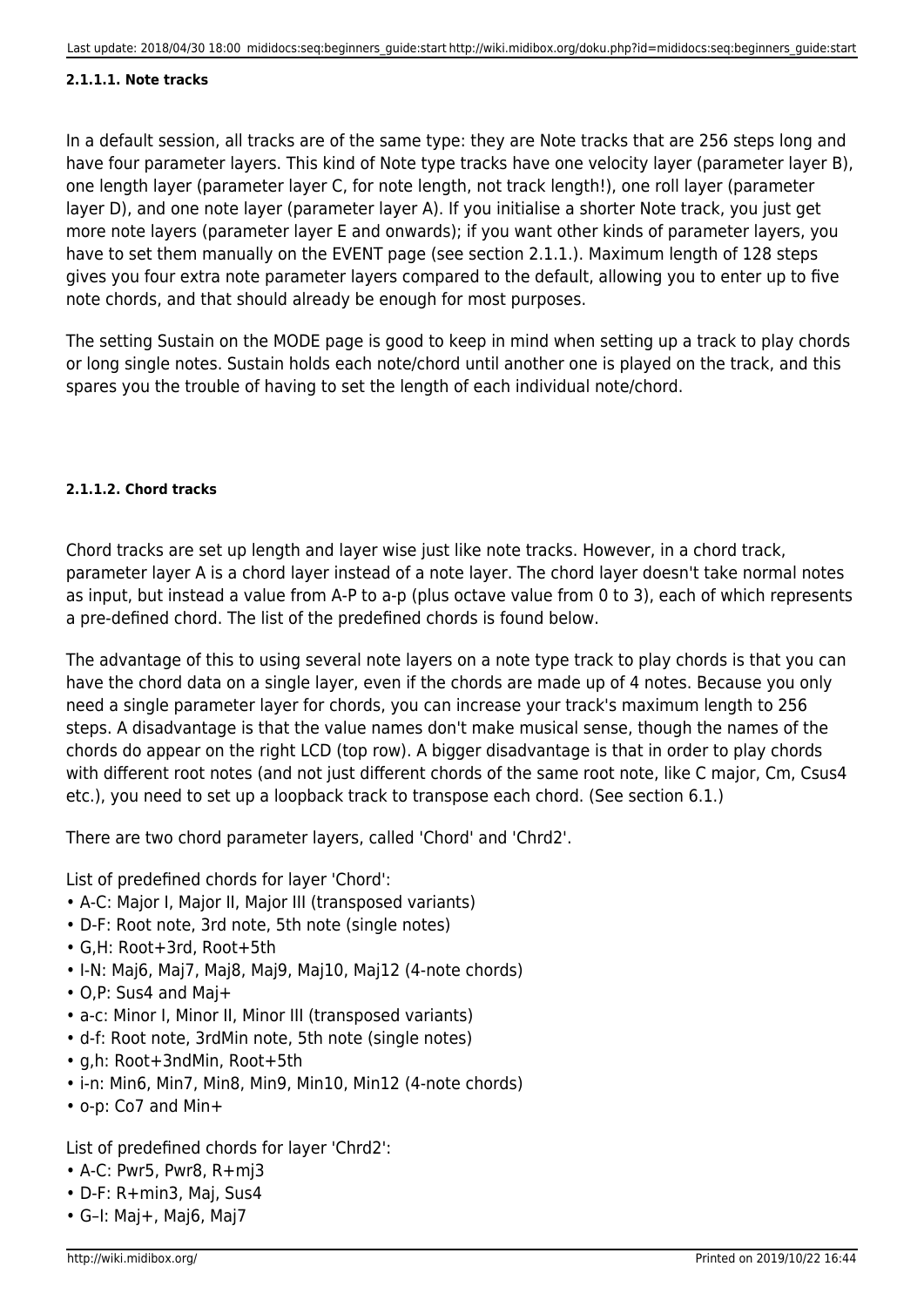- J–L: add9, Maj9, Maj11
- M–N: Maj13, Min
- O–P: Min6, Min7
- a–c: Minad9, Min9, Min11
- d–f: Min13, Dom7, 7Sus4
- g–i: Dom9, Dom11, Dom13
- j–l: 7b5, 7#5, 7b9
- m–n: 7#9, DimTri
- o–p: Dim, m7b5

Note that some of the chords in Chord2 layer have more than four notes. You can use both chord layers to send note data to an arpeggiator track (see section 6.1. for details), but the arpeggiator function will receive only four notes. If you send chord layer chords with more than four notes, only the last four notes of the chord will be accepted; the earlier ones are ignored.

If the length of a chord track allows more than 4 parameter layers, by default all the extra ones will be note layers. However, it is not really possible to play chords and melodies simultaneously on the same track, because each parameter layer shares the one and only gate trigger for that track. Thus you cannot trigger individual gates for the notes of the melody in a note layer, while leaving the gate untriggered for the chord layer at the same time. If you go to Layer View (press & hold EDIT + GPB3; see section 4.2. for details on different EDIT modes), you can insert notes in the note layers by turning a knob, but it's only feasible in the same steps where there is already a chord and where the gate is already on.

The setting Sustain on the MODE page is good to keep in mind when setting up a track to play chords (whether transposed or not). Sustain holds each note/chord until another one is played, and this spares you the trouble of having to set the length of each individual note/chord.

Given the disadvantages of the chord track, for the beginner it is probably easier to just initialise a note type track with four or more note layers (maximum length 128 steps or less), and record the required chords there as several simultaneous notes. (For recording, see section 4.)

# **2.1.1.3. CC tracks**

CC tracks allow you to send Control Change messages to your MIDI equipment. By default, all parameter layers of a CC type track are CC layers that do the same thing, i.e. they send CC messages. By default, each newly initialised CC layer is 'off'. On the EVENT page you can switch them 'on' and set which CC number each layer is sending. Use GPK9 to choose a CC layer and GPK11–13 to choose which CC number that layer sends. Confirm your selection by pressing GPB10.

For example, if you want the first CC parameter layer (layer A) of your newly initialised CC track to send modulation wheel messages, select layer A with GPK9. Then turn GPK11–13 all the way to the left to choose CC number 001, and then confirm the selection with GPB11–13. Then go back to the EDIT page and choose the CC layer you just set up (press parameter layer selection button A). You can see your CC number selection on the top row of both LCDs: "PA:#001" (instead of PA:COff) on the left, and "CC# 1" (instead of "CC#off") on the right. Now you can use the knobs to enter a CC value for each step, simulating the position of the modulation wheel at that step. CCs can be recorded live as well. (See section 4.1.4. for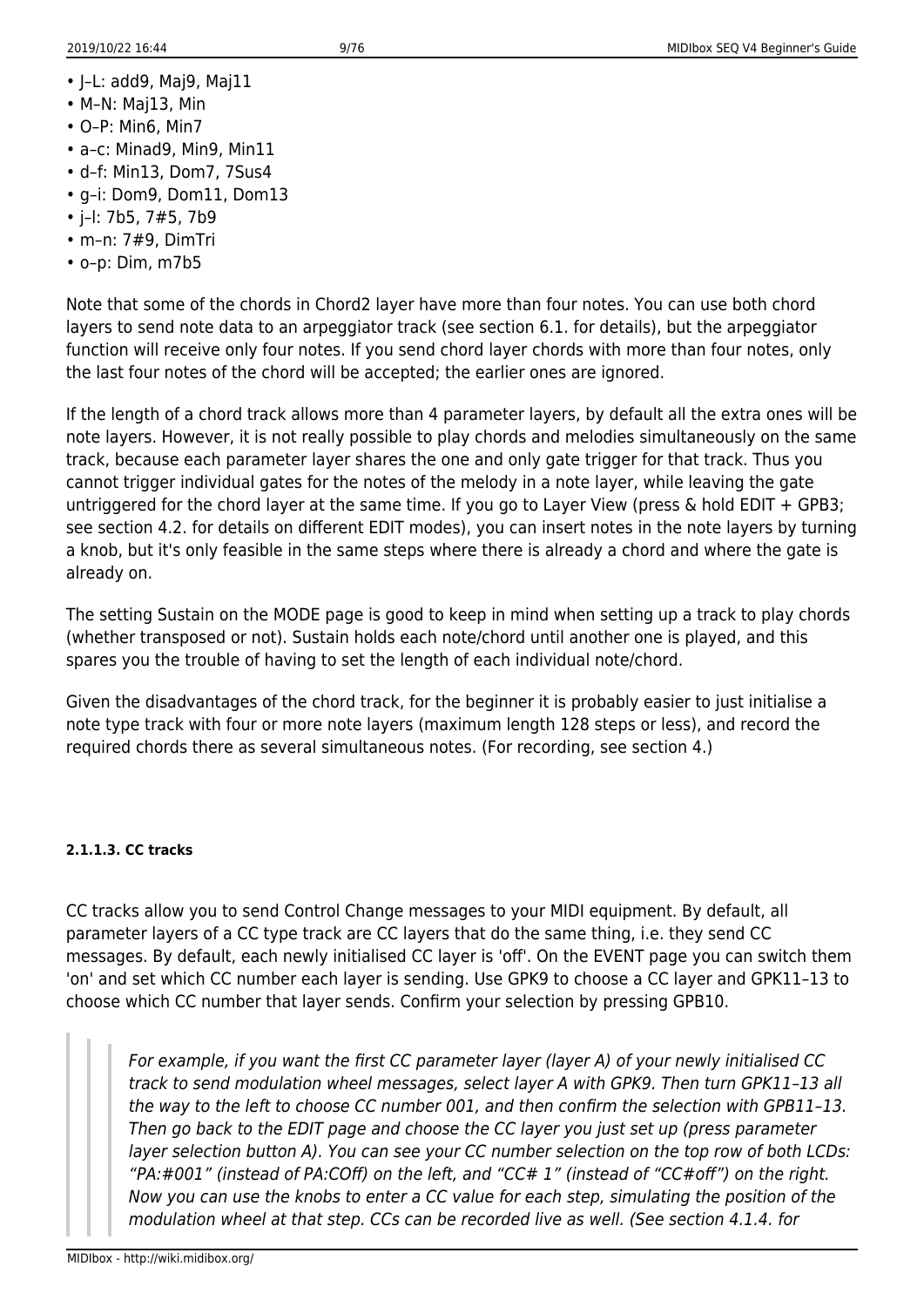details.)

Note that you don't necessarily have to have an independent CC type track to send CC messages. Instead you can change one of the note layers on a "normal" Note type track into a CC parameter layer on the EVENT page.

# **2.1.2. Port and MIDI Channel**

Each track sends out its data, first, into a physical output port, and second, on one MIDI channel in the chosen port.

Trk. Type Steps/ParL/TrsL Port Chn Trk.Layer<br>G1T1 Note 64 16 8 USB1 1 Inst A controls **PRESETS** Note **INIT** 

Port value on the EVENT page defines which physical port the track's data is sent to when the sequencer is running. The default value is "Def.", which means the track gets its port value from another page. To get to that page, press MENU + MIDI and select 'Midi Router' on the left LCD. The right display will now show the default port on the right edge.

| Transposer Section T  |  | Ext.L |  | Node IN P/Chn LOUT P/Chn I            | DefaultPort |
|-----------------------|--|-------|--|---------------------------------------|-------------|
| 'and Are.'' Control'' |  |       |  | /Ctrl Misc. #1   Def. All   Def. # 1/ | USB1 -      |

For the examples in this guide, the default port on the MIDI Router page should be 'OUT1'.

Back on the EVENT page, in addition to the Def. (or 'OUT1') port options, there are several others, the (real) availability of which depends on the hardware choices made when your sequencer was put together. However, if you scroll to the end of the value list, you will find values 'Bus1–4'. These are virtual outputs that can be routed inside the sequencer, so that one track of the sequencer sends its data on, say, Bus2, which is listened to by another track. (See sections 4.1.1. and 6.1. for details.)

MIDI Channel (Chn.) defines the MIDI channel on which the track's data is sent (in the chosen port). Naturally you want to match this with the MIDI channel(s) of your synth(s). The options are straightforward: channels 1–16. If Port is set to one of the buses, MIDI channel setting has no effect. (For the one exception, see section 6.1.6.)

With 16 MIDI channels, you can control up to 16 different synths or other MIDI equipment. Normally setting the channel for each synth/etc. is flexible, but some MIDI equipment have limitations to which channel they can be made to listen to. For example, the Electro-Harmonix V256 Vocoder only listens to MIDI channel 16. If you have equipment with conflicting channel requirements, several physical ports (e.g. OUT1 and OUT2) offer a way out: you could have two tracks sending data on the same MIDI channel, but into different physical ports.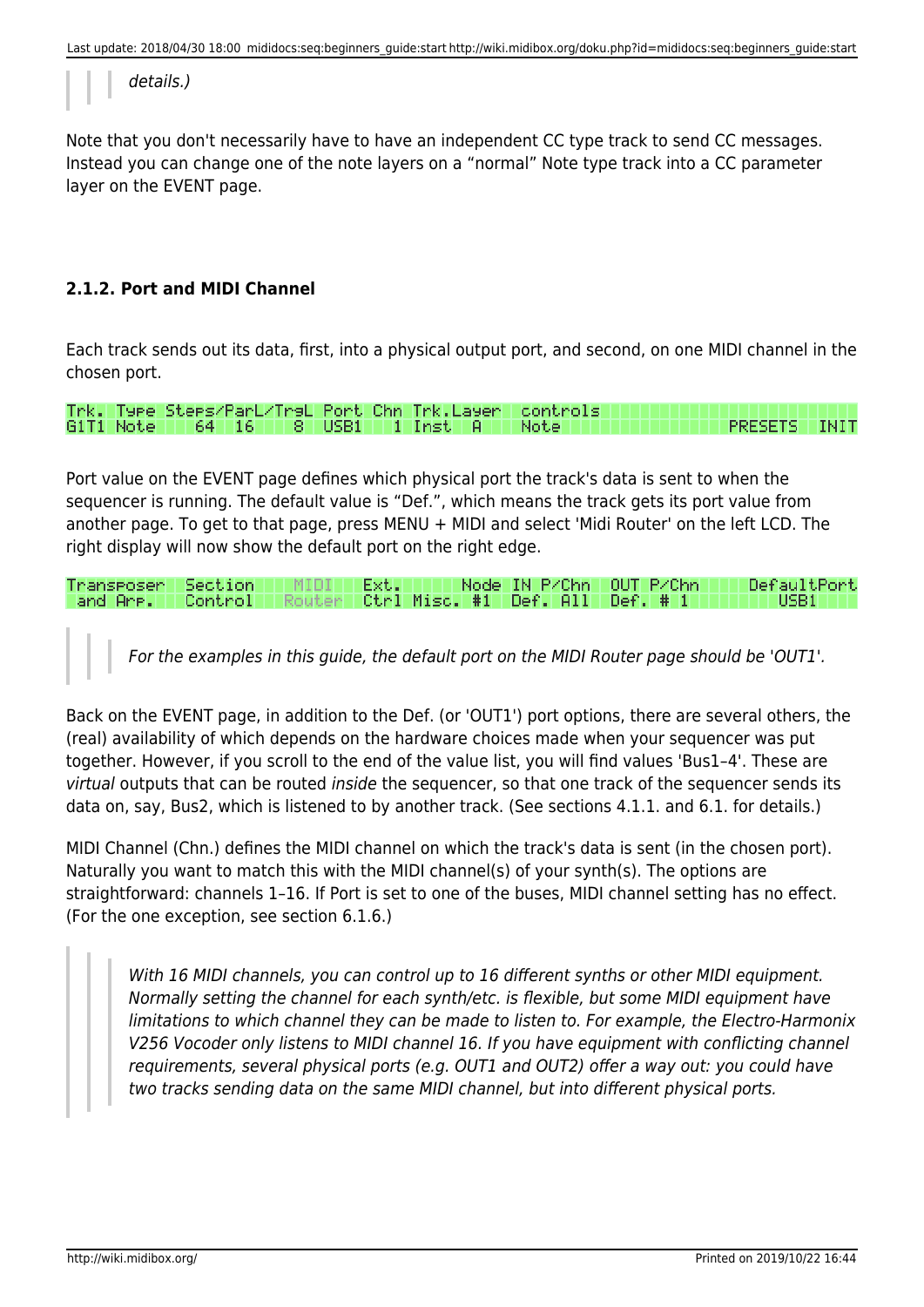While on the EVENT page, you can switch between two pages by pressing GPB8: Track Event, which is the default when entering the EVENT page, and Track Instrument. On the Track Instrument page, the port and channel settings will be the same as on the Track Event page (and will be automatically copied between the pages), but in addition you can set a Program Change command and name for the track so that you remember better which synth and what kind of line the track is playing, for example.

Top: Track EVENT page, bottom: Track Instrument page.

|  |  |                                  |                                               |  |           | Trk. Type Steps/ParL/TrsL Port Chn Trk.Layer controls. |                        |  |
|--|--|----------------------------------|-----------------------------------------------|--|-----------|--------------------------------------------------------|------------------------|--|
|  |  |                                  | G1T1 Note   64   16   8   USB1   1   Inst   A |  |           | Not.ell                                                | PRESETS INIT           |  |
|  |  | Trk. Port Chn. PC BnkH BnkL      |                                               |  | Trk. Edit |                                                        |                        |  |
|  |  | 61T1 IIC2   12   ---   ---   --- |                                               |  | Eunt Name |                                                        | XXXXX-XXXXXXXXXXXXXXXX |  |

When you've reached a point where you have many songs saved on the sequencer, it would be awkward to dial in the right synth patches by hand on every synth whenever you change to another session, so it's super handy that you can use this page to set program change messages to switch to those patches automatically, when you press PLAY and start the sequencer. Note that not all synthesizers will be able to change patches "in zero time".

The Program Change command is saved with the track when you save a pattern, so when you chain patterns into a song, the Program Change command can be used to change the patch on the synthesizer that is listening to that track at the same time as the pattern is changed. Note that smooth live functioning of this feature depends on how quickly your synths can load new patches. If this is causing problems, Program Change commands can be sent also on a parameter layer dedicated for this purpose, allowing you to time them more flexibly, so that your equipment has time to react (see section 3.2.10. for details). Note, however, that sending Program change messages simultaneously from the Track Instrument page and the Program Change parameter layer may lead to conflicting commands!

If you press GPB9 on the Track Instrument page, you go to the Edit Name page. Naming the track has two components. The first component of the name is a category like lead, bass, pad, FX, drums, keys, your-synth-name, or whatever you can fit into 5 letters. The second component is a more detailed name for the actual sound/patch/whatever that is played on that track.

For example, the tracks could be named with the categories Lead (tracks 1–4), Keys (tracks 5–8), Bass (9–12) and Drums (13–16). As to the second component, they could be named them after the synths that are played by that channel, including the MIDI channel that track is sending on, and let the Program Change messages take care of the patch change (many synths show the patch names on their diplays). Punching in the letters works the same way as writing an SMS on a mobile phone.

One of the tracks could be called "Lead – Synth So-and-so ch6", and this information would be visible when you're on the EDIT page (left LCD, top row). It is handy to have the MIDI channel there too, because the track numbers don't necessary match the MIDI channels they are sending on (it depends on your setup). It's not necessary to name the tracks at all, though. If you don't, you will just see "[Port] [MIDI channel]" as the name, and "NoCat" as the category.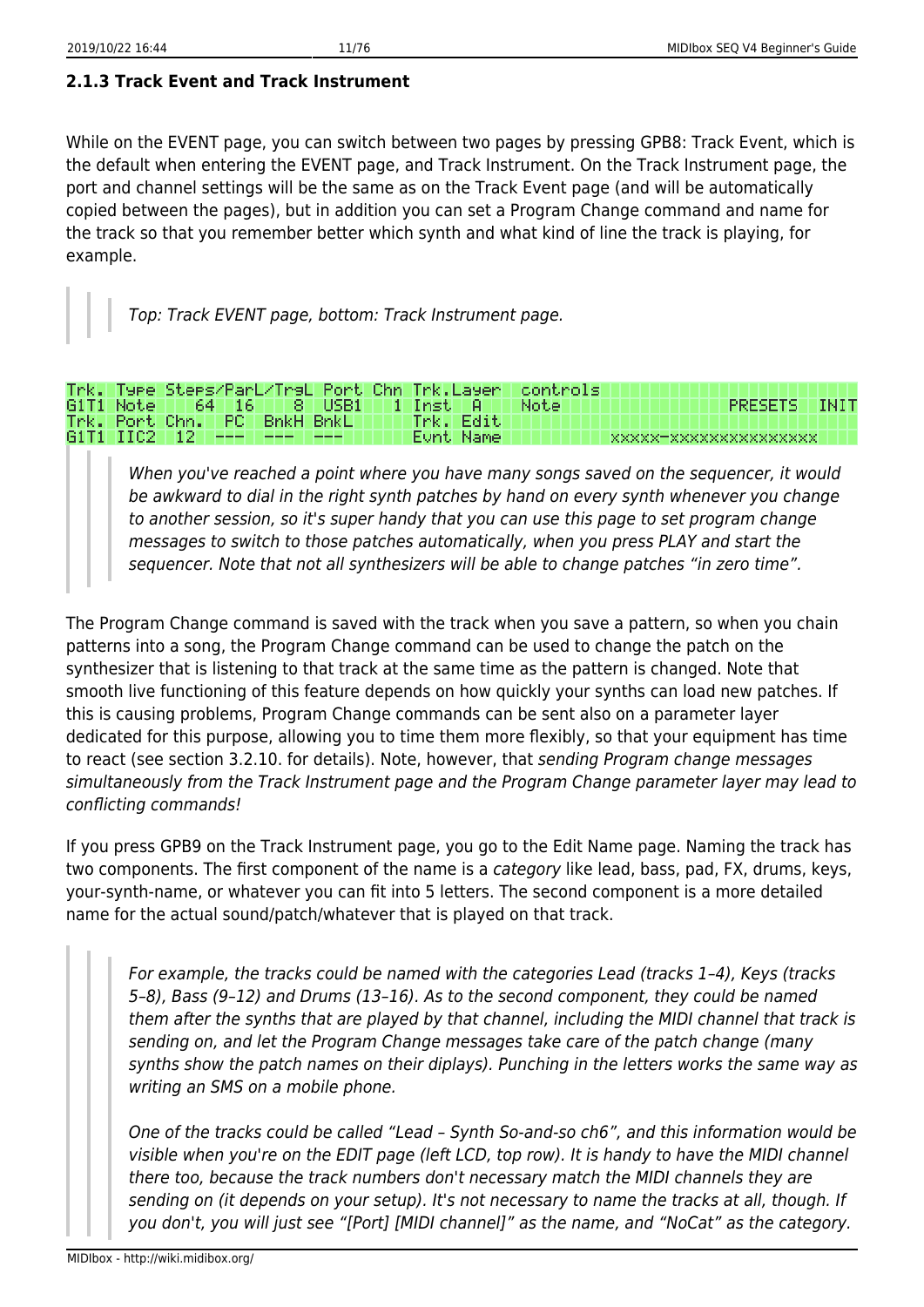Back on the Track Event page there is finally 'PRESETS', which can be used to save and load content and settings for tracks. Presets are not session dependent, so this is a way to move tracks and track settings between sessions. (This is especially useful for drum tracks, if you've changed the default name and note settings for all 16 drum instruments.) Another way is to prepare and save a "basic" session with common/standardised settings, and then every time you want to start a new session, you can open the basic session and save it under a new name.

Presets can be saved in the right LCD by pressing GPB14–15 ('PRESETS'), then GPB11-12 ('SAVE AS NEW PRESET') and then giving it a descriptive 8-character name.

In the left LCD, you can recall saved presets. Selecting one of them brings up a menu where you can delimit which track data you want to import. Name and Chn. are self-explainatory, Maps means mixer maps (see section 6.5.), and Steps means trigger layer and parameter layer data. What Cfg. (configurations) refers to is too much to go through here in detail, but in brief it means all other track settings apart from MIDI channel and port, i.e. settings such as track MODE, LENGTH, DIRECTION settings, FX settings etc. (See Appendix 4 for details.)

# **2.1.4. Setting parameter layer functions**

Finally, the EVENT page allows you to customise your parameter layers. Use GPK9 to select the layer and GPK10 to select the function for this layer. The default sessions has four parameter layers, and by default parameter layer A controls note, layer B controls note velocity, layer C controls gate length, and layer D controls roll. (For parameter layer functions, see section 3.2.) You can set these functions to any of the available options, if you don't like the defaults.

If you change parameter layer functions, e.g. from Roll to Nth1, you will lose all parameter values in the Roll layer.

# <span id="page-13-0"></span>**2.2. Track LENGTH**

The maximum length of a track is determined when the track is initialised, and cannot be changed unless you reinitialise the track. However, it is possible to make the track play shorter than the maximum length. This can be done on the LENGTH page. Turn GPK2–3 to set the length, or alternatively you can press GPB9-16 to quick-select a common length.

#### Loop QuickSel Quick Selection: Length Trk. Lensth 256 G1T1 81 64 128 1 16/32 1 Lensth 16. 24 32

Unless otherwise specified, all 16 tracks in the four active patterns will run independently of each other, sharing only the tempo. Different track lengths mean thus that eventually the tracks will end and restart at different times, and the effect is cumulative: a track that is four steps shorter than the others will restart four steps before the others, and on the next round, 8 steps before the others etc. For more on this topic, see sections 2.3. (Track DIVIDER and Tempo), 5.2. (Phrase mode and song mode), and 5.4. (Measure) with its subsections.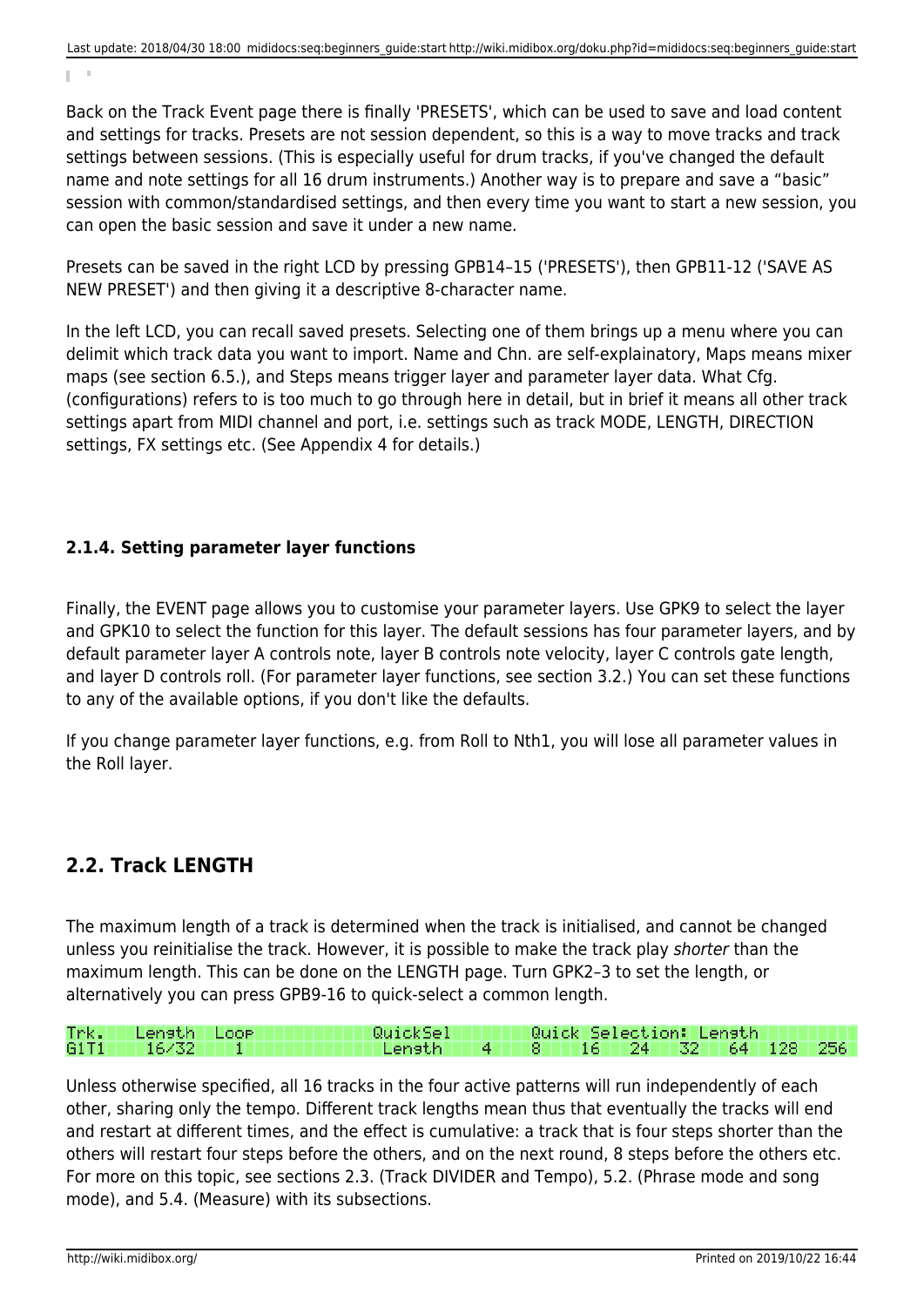Select G1T1 and go to the LENGTH page. Set the length of the track to 16 (so the display will show 16/128), then select G1T2, and set the length to 8 (so that the display will show 8/128).

Now you have two tracks that are of different length. Select G1T1 and press EDIT. Track initialisation has probably entered some notes in the track which are not wanted, so press CLEAR to get rid of them.

Punch in some notes with the GP buttons under the displays. For the first track you, for example, could punch in every other button, i.e. steps 1, 3, 5, 7, 9, 11, 13 and 15. Each GP button press will produce the note C-3, and if you press again, you can delete it. Let's leave the notes there for now, though, so press a GP button for another time if you deleted any notes.

Next, select G1T2, CLEAR the track and punch in the notes as with the first track, but then use the GP knobs under the notes to adjust the value of each note so that the first two become E-3, the next two become G-3, and the four last ones become G-2.

Remember that the second track is only 8 steps long. If you punched in the notes on the right LCD as well (like you did with G1T1), it does no harm, but they will not get played unless the track length is set to 16 steps. However, let's keep the track length at 8 for the purposes of this demonstration, and despite the shortened length, let's keep the notes on the right LCD.

Everything should now be ready. Press PLAY on the front panel to start the sequencer. If you still have G1T2 selected, you will see a red indicator LED running from left to right. It will go up to the eighth step and then start again from the first step. Now select G1T1 (while the sequencer is still running), and you will see how the red cursor is running all the way up to step 16, and then starts from the beginning. Try turning one of the GP knobs to change one note one up or down on each track. You can also press MENU + LENGTH while the sequencer is playing and use the quick select buttons on the right display to change the length of a track live.

You can change the length with the knobs as well, but there you'll run a higher risk of making the tracks go out of sync. If this happens, you can always stop the sequencer and hit PLAY again.

The idea of this was to demonstrate in a concrete way that the tracks are running independently of each other, even if they are within the same pattern. You could press STOP, change G1T1's length to some strange value like 11, press PLAY again, and each track would run its length and then wrap back to the start, regardless of where the other track is going.

# <span id="page-14-0"></span>**2.3. Track DIVIDER and tempo**

# **2.3.1. Tempo**

Even though by default the tracks are running independently of each other, they share the same tempo for reference. This can be set by pressing MENU + BPM. The BPM (beats per minute) setting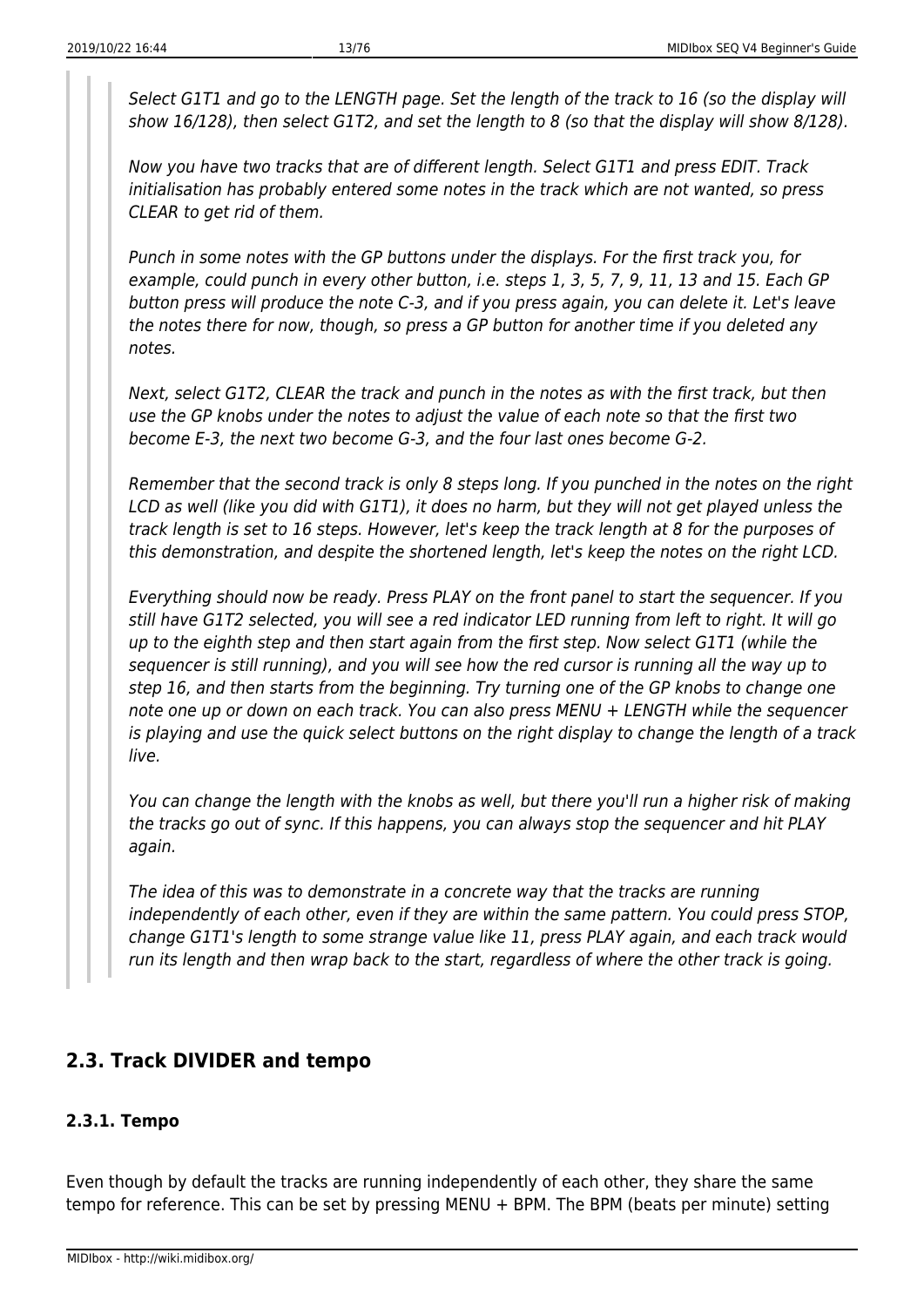can be adjusted with GPK3 and GPK4, or alternatively with Tap Tempo by pressing GPB16 five times in a row. Alternatively, pressing & holding MENU and pressing PLAY five time can be used for the same purpose. In both cases, the fifth press will also start the sequencer. Toggling on FAST (left side, bottom row on the frontpanel) you can change how the GP knobs for adjusting BPM behave. An LED on the front panel, above the datawheel, will flash every quarter note.

Mode Preset Tempo Rame. Fire Preset MC1k In/Out III Delay Ext. I Tae: **Auto** III  $3$  1132.0 Øs. Preset Page USB1 I:on 0:on 0mS Restart Tempo

# **2.3.2. Divider**

You can make each of your tracks run faster or slower compared to the others by changing the divider/timebase value. If you want all of your tracks to run faster or slower, it makes better sense to just change the tempo (MENU + BPM), but if you need only a few individual tracks to run faster or slower than the rest, then changing the divider/timebase value for those tracks is a good idea.

#### Trk. Clock Divider Synch to Measure Quick Selection: Timebase 4. G1T1 16 (normal)  $8T$  >16< 16T 321 **yes** 2 8. 1

The DIVIDER page offers two ways to change the divider value: either by changing it directly with GPK2 (and GPK3 for normal/triplet), or by quick-selecting a common timebase value with a GP button. The former allows for great precision, but the latter makes more human sense and is probably the more useful option for most situations.

Normally you would use timebase 16 (divider value 16), which in simple terms means that when you're on the EDIT page, every step on the two displays (8 steps per display = 16 steps altogether) represents a 16th note, allowing for four note (or other) events per quarter note. If, on the DIVIDER page, you select timebase 8 (divider value 32), each of the 16 steps on the EDIT page now represents an 8th note, allowing for two note events per quarter note (the BPM led above the datawheel always shows the length of the quarter note). Timewise, the track lasts twice as many seconds as before, but what is gained in duration is lost in resolution (possible events per quarter note). In the same vein, quick-selecting timebase 4 (divider value 64) means that each step represents a quarter note, and so on.

The divider value can be set to normal or triplet (in the quick select menu triplet is denoted with a T). Triplet option can be used to effect "triplet timing" for that track, but in that case you might want to have the track set to "sync to measure". (See section 5.4.) Of course, you can realise triplet timing with the "normal" divider setting as well and without "sync to measure", provided that the resolution of the track is enough to allow the adequate placement of notes.

If you change the timebase value while the sequencer is running, you risk the track becoming out of sync with the others unless you're right on the beat. This is even more true of changing the divider value *directly* with GPK2, as by default the tracks won't sync automatically when you've reached the right divider value. For ways to fix this asynchrony, apart from simply stopping the sequencer and then pressing PLAY again, see section 5.4. on Measure.

It is probably a good idea to limit divider/timebase changes to a small number of tracks, otherwise you won't remember which ones were playing a custom timebase (and which custom one).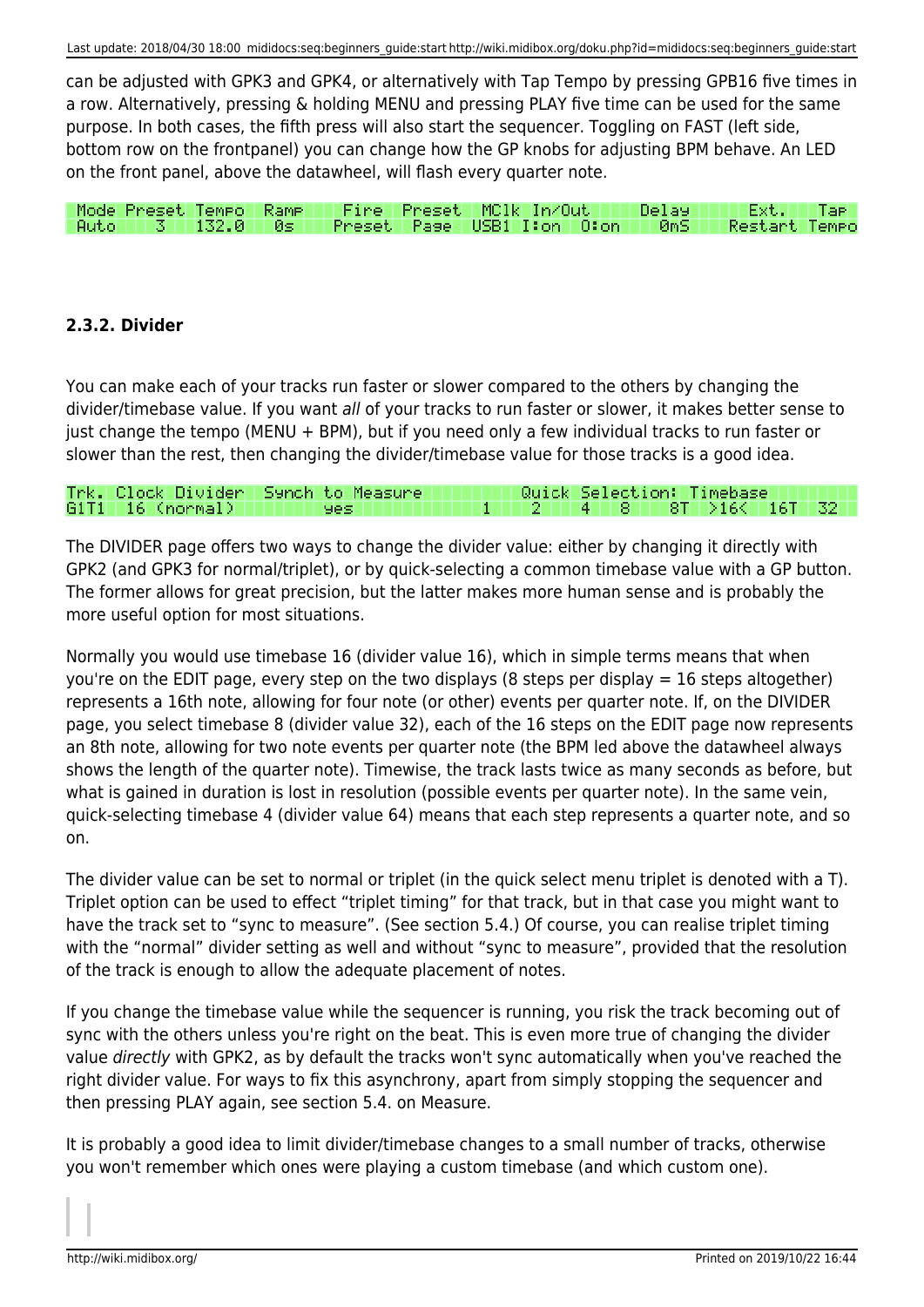Two cases where changing the divider/timebase value is useful are 1) fast melody tracks and 2) slow chord tracks.

You might have a lead track where the default 16th notes are not enough for the melodies you want. If the other tracks are 64 steps long and their timebase is the default 16 (divider value 16), you could set the lead track to 128 steps, running at timebase 32 (divider value 8). Each step on the displays now represents a 32th note. This way the longer track would reach its end at the same time as the other tracks, but you could effectively write your melody with 32th notes.

If you need 64th notes, quick select options have run out and you have to use GPK2 to change the divider value to 4.

Slow divider settings, on the other hand, are useful e.g. for tracks which play chords that don't change very often. For example, if your "chord track" is 64 steps long, you could set its timebase to 4, i.e. four times as slow, and fit all your chord changes in the two displays on the EDIT page. This way you can see the relevant note information easily, without the need to scroll back and forth around the track.

Set G1T1 LENGTH to 16/xx, G1T2 LENGTH to 8/xx, and G1T1 and G1T2 dividers to timebase 16. Then press PLAY. If you switch between G1T1 and G1T2 with the track selection buttons, you will see they are running at equal speed. (It's good to be on the EDIT page for the best demonstration of this.) STOP the sequencer and select G1T1, then go to the DIVIDER page and quick-select timebase 32 (divider value 8) by pressing GPB16. Press PLAY. You can see the red cursor running twice as fast as before for G1T1, and playing the notes twice as fast. Each step on the EDIT page for G1T1 now represents a 32th note, and G1T1, which has 16 steps, will now run from start to end as quickly as G1T2, which is only 8 steps that represent 16th notes.

Now let's make G1T2 run twice as slow compared to the original speed. You can change the timebase when the sequencer is playing, but unless you're right on the beat, the tracks will go off beat (and even more certainly with changing the divider value live with a knob). So, press STOP, change G1T1's timebase back to 16, and then change G1T2's timebase to 8 (divider value 32). Press EDIT and PLAY again, and you can see how the cursor is running slower, and the notes are playing slower. Also, the tracks are ending at the same time, because even though G1T2 is twice as short as G1T1, it's also twice as slow.

# <span id="page-16-0"></span>**3. Trigger layers and parameter layers**

On the lower left corner of the front panel there are three trigger layer selection buttons (A, B, C) and three parameter layer selection buttons (A, B, C). These allow you to select different layers for editing. Editing is done either with the GP button under each step (for the active trigger layer) or with the GP knobs under each step (for the active parameter layer).

—–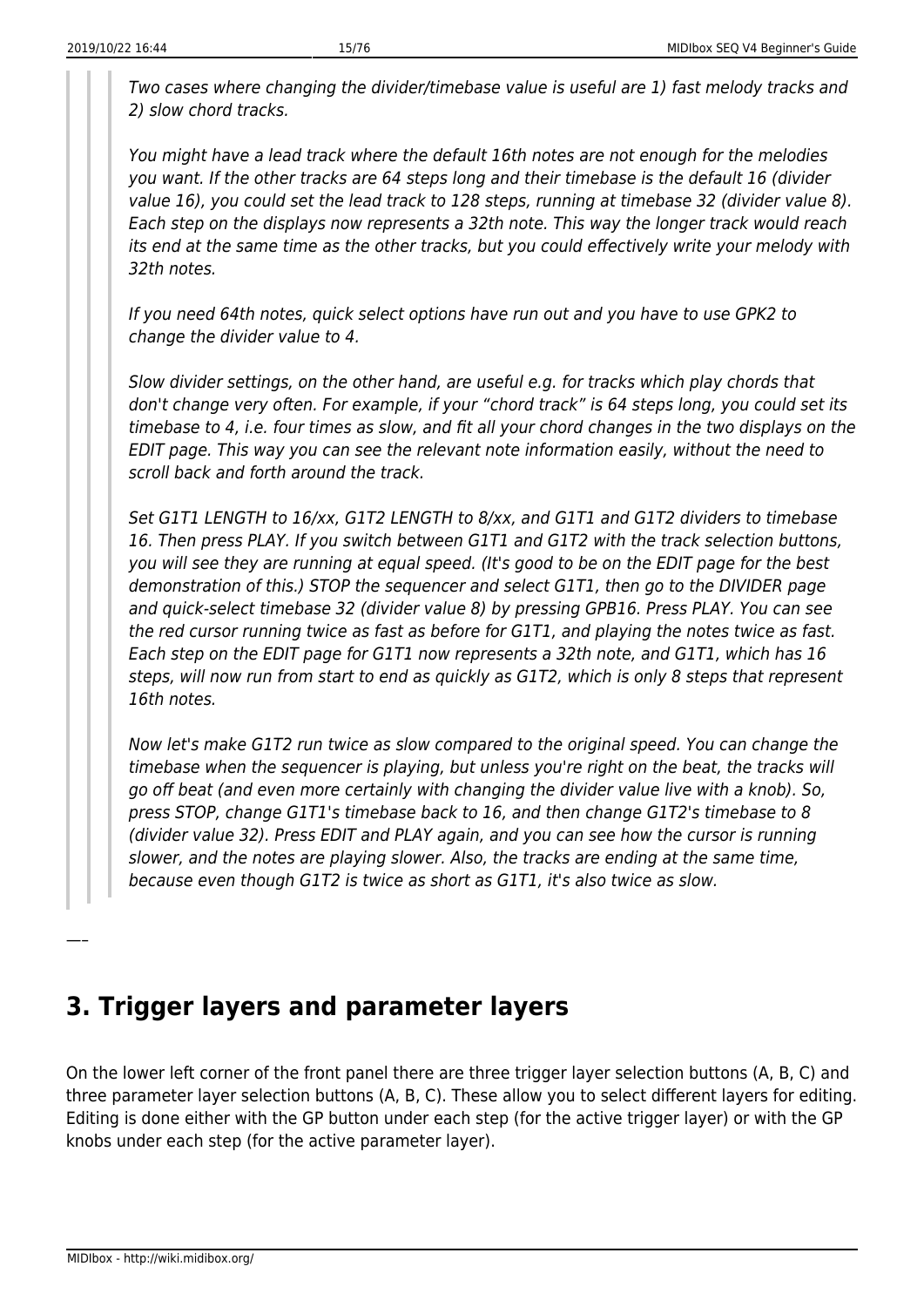|               |   | LAYER   |   |
|---------------|---|---------|---|
| TRIGGER LAYER | B | EK      | R |
|               | C | PARAMET | C |
|               |   |         |   |

By default, trigger layer selection button A selects the gate layer, B selects accent, and C brings up a page where you can select one of the eight trigger layers with a GP button. (Drum tracks have only 1–2 trigger layers, for these see section 3.3.)

With parameter layer selection buttons, button A selects the first parameter layer and B selects the second parameter layer. If your track has only four parameter layers, button C alternates between parameter layers C and D. If you have more than four parameter layers, button C brings up a page where you can use a GP button to choose one of the available parameter layers. (Drum tracks have only 1–2 parameter layers, for these see section 3.3.)

Trigger and parameter layers hold most of the data that makes up your music, such as gates, notes, note lengths, CC values etc. In order to understand what recording a note actually does, it is necessary to first say something about these two kinds of layers.

One trigger layer and one parameter layer are always selected, and thus active, ready to be edited with the GP buttons (for triggers) and GP knobs (for parameters) below each step. The active layers are named on the EDIT page (left LCD, top row). "Px: Name" gives the active parameter layer, where x is the layer (A-P) and "Name" the name of the layer, such as Vel. (velocity), Len. (length), etc. "Tx: Name" gives the active trigger layer (A-H) and the name of the layer, such as Gate, Roll, etc.

| G1T1 Def. Chn 1 I |  |  |  | PA:Note TA:Gate Stee 1 |  | G#1   Vel:127  Len:  75%     NoCat                                                |  |  |
|-------------------|--|--|--|------------------------|--|-----------------------------------------------------------------------------------|--|--|
|                   |  |  |  |                        |  | G#1■ ---- A#1■ ---- G#1■ ---- A#1■ ---- G#1■ ---- A#1■ ---- ---- G#1■ A#1■ A#1■ / |  |  |

# <span id="page-17-0"></span>**3.1. Trigger layers**

Note, Chord and CC type tracks always have eight trigger layers. Drum type tracks are a special case, and have 1 or 2 trigger layers; they are dealt with in a separate section (see section 3.3.).

A trigger layer always has one of two values: 'on' or 'off'. Whether a trigger layer is 'on' or 'off' can be seen by selecting the layer (with the A, B or C buttons) and checking if the LED under the step is lit or not. If it's lit, the trigger of the selected layer is 'on' for that step, and if it's not lit, the trigger is 'off'. The active trigger layer's name is visible on the EDIT page on the left LCD's upper right corner. (E.g. "TB:Acc.", for "Trigger layer B: Accent".)

You can set which trigger layer controls which trigger function on the TRIGGER page (MENU + TRIGGER). The page displays a list of all available trigger functions (nine) and their assignments into the trigger layers (max. eight). Turn a GP knob to change the function for each layer. Note that normally all trigger layers apart from RollG (see section 3.1.9.) are available by default (drum tracks are an exception). Note also that you can control multiple triggers with a single layer. For example, by assigning both Gate and Accent trigger to trigger layer A, every time you trigger a note with Gate, it will also be played at Accent velocity.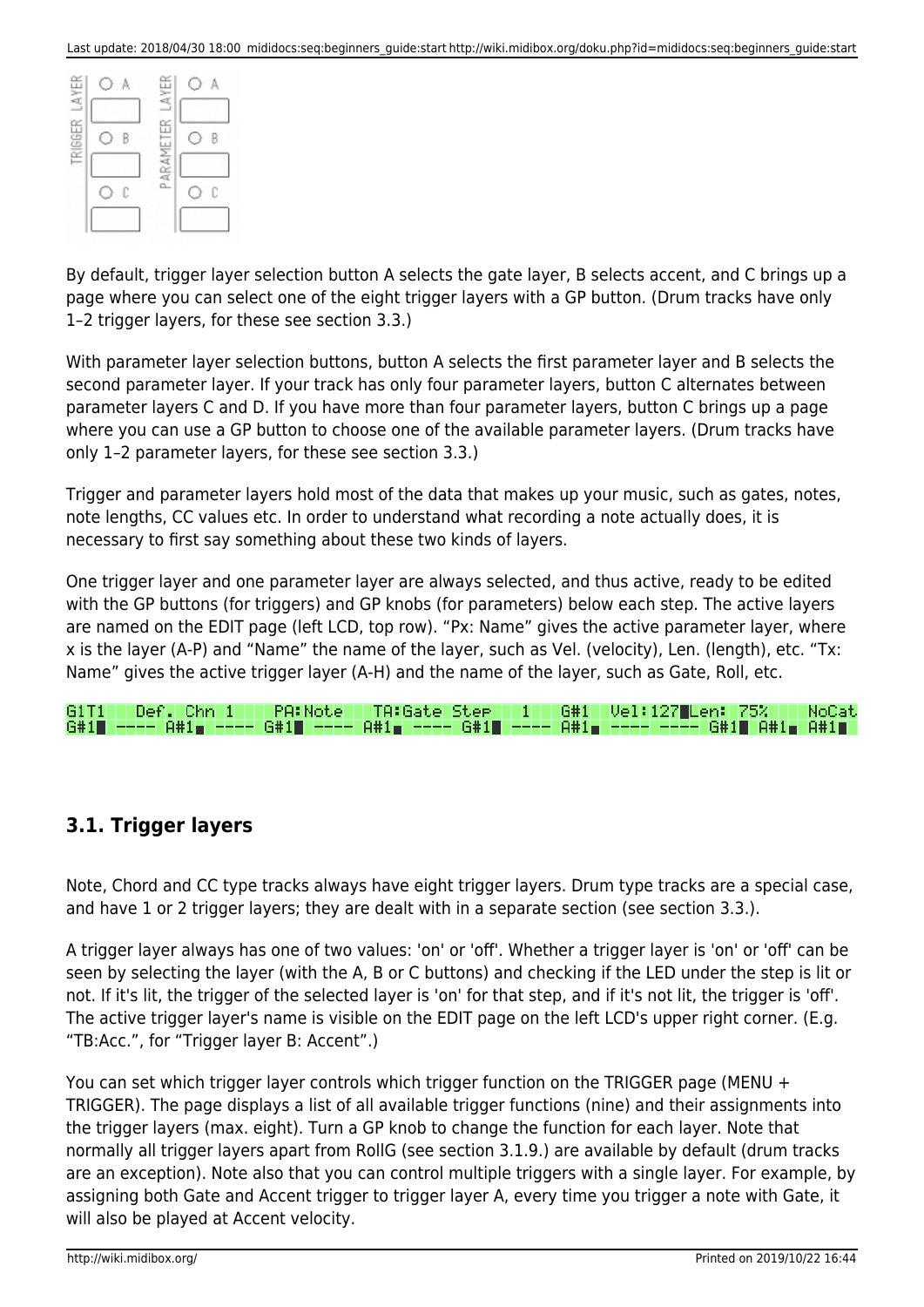#### Skie. R.G R.U NoFx RollG Gate Acc. Roll Glide DBK⊟ B. n F G

### **3.1.1. Gate**

Gate is the basic trigger, without which other layers (whether trigger or parameter) cannot express themselves. Gate controls whether the data in the step is going to be played or not. If gate is 'on', the contents of the step's layers will be played, and if it's 'off', it will be treated as an empty step, even if there is data in the other layers of the step.

You can verify this by pressing & holding EDIT, which brings up a menu where you can choose the type of EDIT view you want. Choose 'Trigger View'. The left display shows eight trigger layers, and the right display shows the first eight parameter layers. (If you need to see the rest of the parameter layers, you can choose 'Layer View', which shows all available parameter layers.)

If you select G1T1 and use GPK1 to view Step 1, you can see that Gate is 'on' (\*), and all the other triggers are 'off' (o). As to the parameter layers, you can see that note, velocity and length layers have something in them. Now use GPK1 to select Step 2. All the information in the steps stays the same, only the gate flag is turned 'off' (o). If you switch back to step view (press & hold EDIT), you can't see anything on the display for step 2, because gate is 'off'. But if you press GPB2, you will create a C-3. Where did that come from? It was in the step all the time, your button press just turned the gate on, and made the information in the step "visible".

# **3.1.2. Accent**

If the Accent trigger is 'on' (\*), it simply means that the step will be played at maximum velocity (127), i.e. "as loud as" it can be played. Velocity values simulate the force with which you strike a piano key: the higher the value, the "harder" the note is played. However, synthesizers often allow many other variables to be controlled with the velocity value, so it depends on your synth's settings what velocity actually does.

### **3.1.3. Roll**

If the Roll trigger is 'on', it means the note in the step will be played two times in quick succession within that step (a kind of flam). This allows only very simple rolls. For more detailed control over the roll in a parameter layer, see section 3.2.4.

Note that the Roll trigger won't work if the Sustain setting on MODE page is on.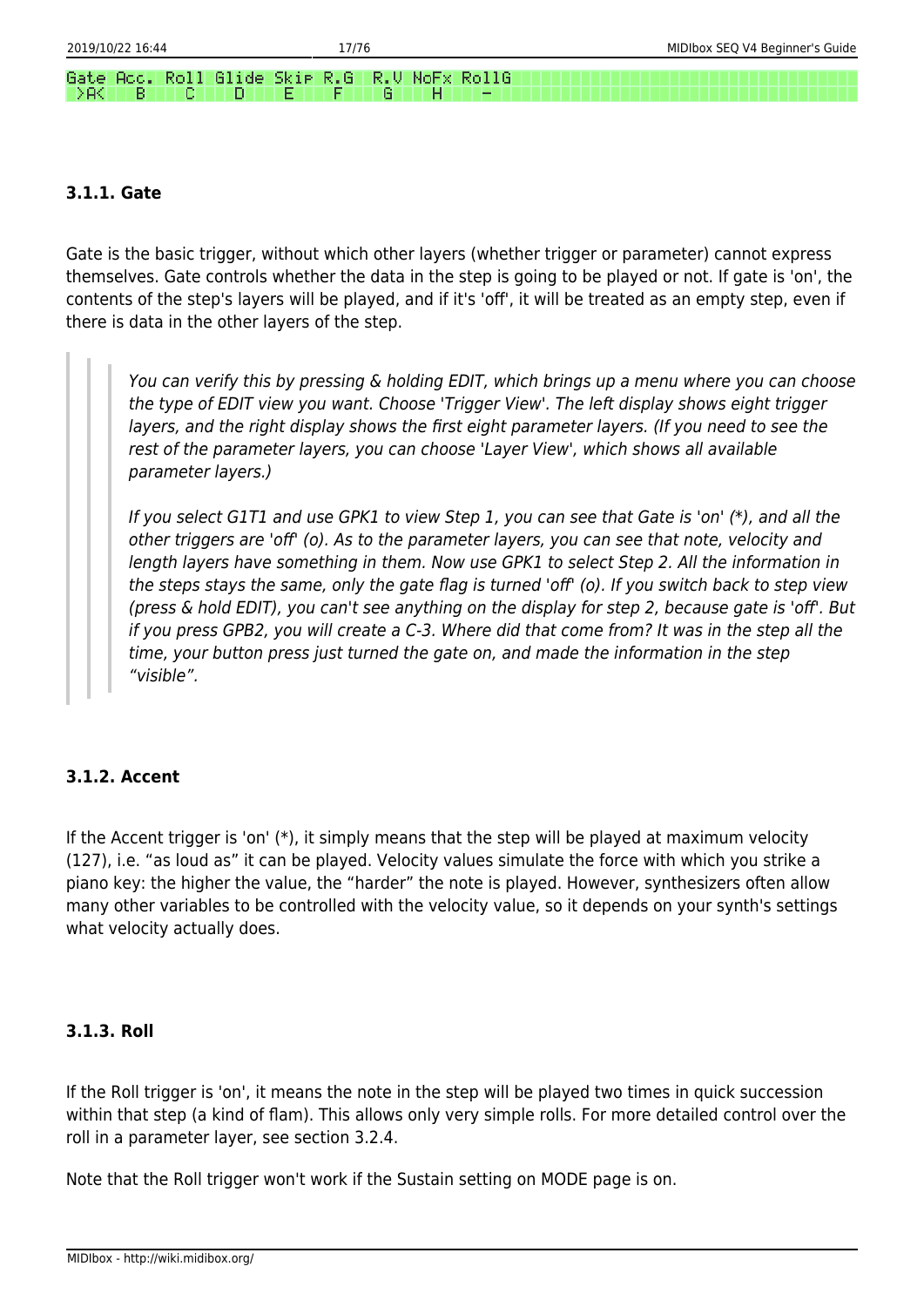# **3.1.4. Glide**

If the Glide trigger is 'on', the sequencer will trigger a glide from the note in the current step (where the glide trigger should be set 'on') into the note in the following step. This kind of glide is also called "fingered portamento". Glide will have no effect unless the two notes are different.

Note that the operation of this function depends on your synthesizer's settings. Also, not all synthesizers have the capability to trigger slides.

Triggering a glide from step 3 into step 4. The visible layers in the image are note and length parameter layers (first and second), and the glide trigger layer (third).

| G1T1 SoloSynthline2   PA:Note   TA:Gate Step   16   A#1   Vel:100 Len: 92%     Synth |  |                  |              |                 |           |           |                            |  |
|--------------------------------------------------------------------------------------|--|------------------|--------------|-----------------|-----------|-----------|----------------------------|--|
| G#1■ ---- A#1■ G#1■ G#1■ ---- A#1■ ---- G#1■ ---- A#1■ ---- ---- G#1■ A#1■>----<     |  |                  |              |                 |           |           |                            |  |
|                                                                                      |  | <b>THILLILLE</b> | <b>THILL</b> | <b>THITHITI</b> | 111111111 | 111111111 | ,,,,,,,,,,,,,,,,,,,,,,,,,, |  |
|                                                                                      |  |                  |              |                 |           |           |                            |  |

# **3.1.5. Skip**

If the Skip trigger is 'on', the step in question will be skipped. This is not simply an "empty step", but the step will be jumped over, and the track will effectively become one step shorter than its length set on the LENGTH page. For example, if you set the skip trigger 'on' for step 5, the sequencer plays steps 1, 2, 3, 4, and jumps then directly to step 6. If your track length on the LENGTH page is 16/128, setting the skip trigger 'on' for three steps effectively makes your track three steps shorter'.

# **3.1.6. Random gate (R.G.)**

If this trigger is set 'on', the step will be played randomly at 50% probability. This is especially useful for drum tracks to increase variation without creating multiple tracks. (See also Probability parameter layer, section 3.2.8.)

# **3.1.7. Random value (R.V.)**

If this trigger is set 'on', the note in the first note layer will be played at a random value, within one octave up or down of the original value.

#### **3.1.8. No FX**

If this trigger is set 'on', the step won't be forwarded to FX functions like echo, humanizer and limiter.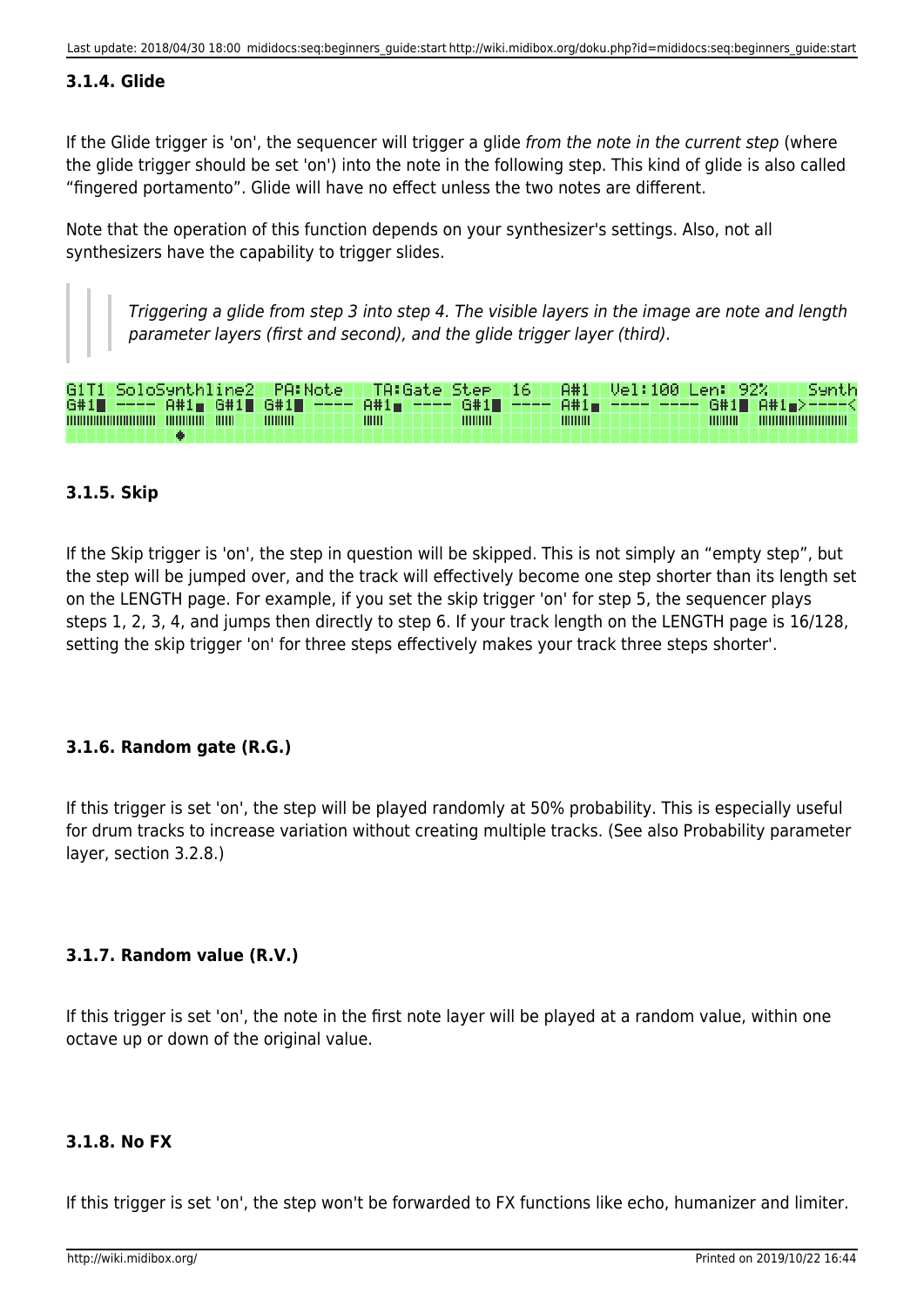(For effects, see section 6.6.)

### **3.1.9. Roll gate (RollG)**

RollG trigger layer is used together with Roll and Roll2 parameter layers. This trigger is not assigned to any trigger layer by default. You can assign it to one of the available trigger layers on the TRIGGER page (MENU + TRIGGER), but normally you don't need it. See section 3.2.4.1. for details on how and when to use RollG.

### **3.2 Parameter layers**

A parameter layer always has a value between 0 and 127. It can be in plain numerical form (0–127) or it may appear as a combination of letters and numbers, like e.g. for notes and roll values. The values can be adjusted with the GP knobs below each step.

The parameter layer to be edited is selected with the parameter layer selection buttons (lower left corner of the front panel). Button A selects the first parameter layer (which is a note layer in a newly initialised Note type track), button B selects the second parameter layer, and button C brings up a menu where you can choose any available parameter layer with the GP buttons. (Or, if you have only four parameter layers, button C alternates between the 3rd and the 4th layer.)

Note that all steps will have Note, Velocity, CC etc. values in them by default, but they are effective only if the gate trigger is set 'on'. On the EDIT page, the active parameter layer name can be seen in the left LCD. "PA: Note" means "Parameter layer A: Note", i.e. the first (= A) note layer is active, "PB: Vel." means the Velocity layer is active, etc.

#### **3.2.1. Note**

Note layers contain the notes which the sequencer is going to play. If you have several note layers, you can use them to play several notes at once, e.g. for chords. (See section 4.)

Note that the note layers are not independent of each other, because each track has only one gate trigger layer which is shared by all the note layers of the track. Hence, it is not possible to have each note layer play their own line, each layer having its own gate, length etc. Multiple note layers are useful for playing multi-note chords in each step, but e.g. piano-style two-handed play with some notes held down longer in one note layer, while other notes play "broken chord" arpeggios in another note layer is not possible with just one track. You would need to dedicate a separate track (perhaps sending on the same MIDI channel) for each "hand".

Example: The following will work: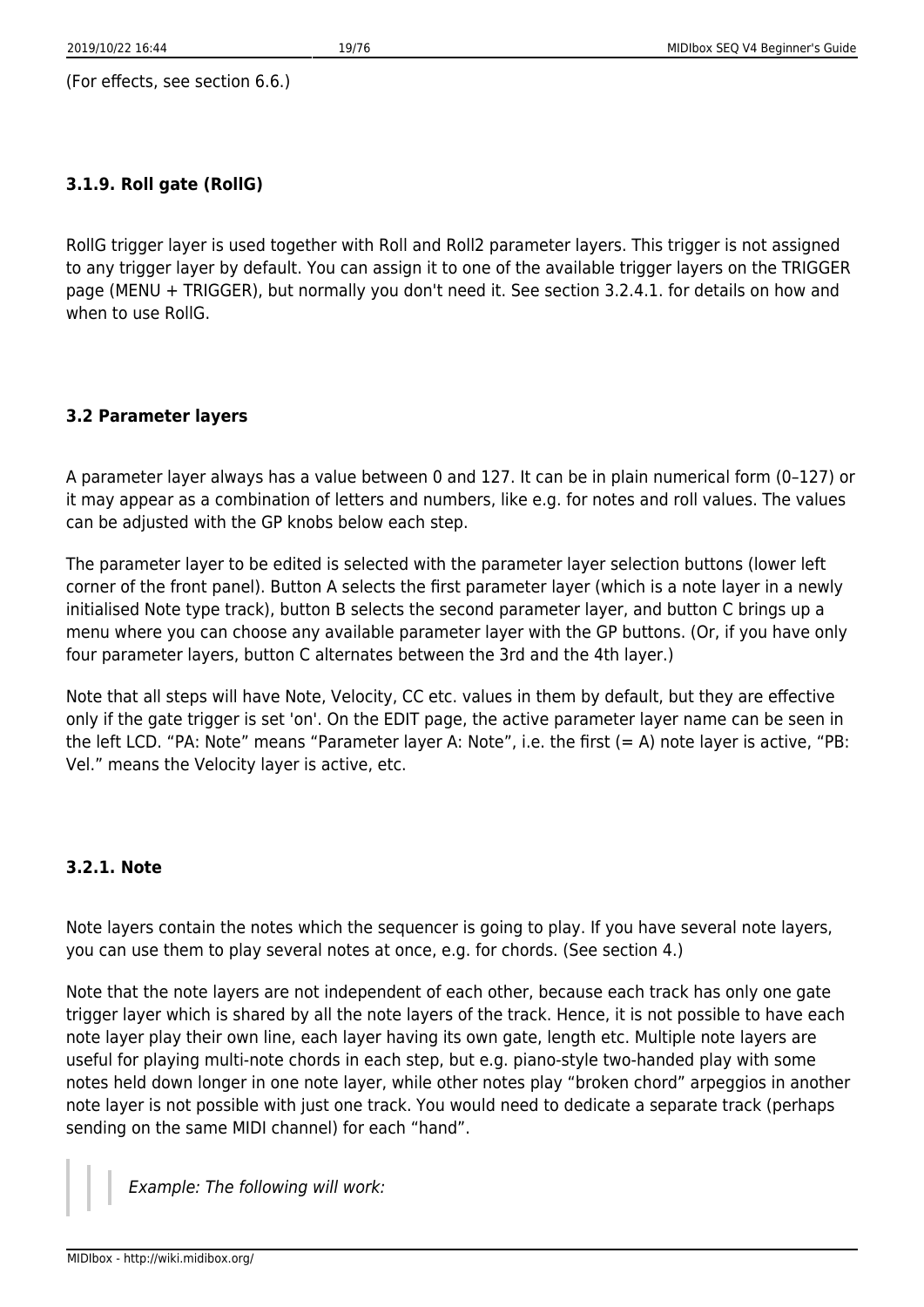| Last update: 2018/04/30 18:00 mididocs:seq:beginners guide:start http://wiki.midibox.org/doku.php?id=mididocs:seq:beginners guide:start                     |
|-------------------------------------------------------------------------------------------------------------------------------------------------------------|
| Note<br>0-31<br>C-31<br>ranam.<br>layen<br>F-3<br>Note<br>E-31<br>2<br>layer<br>Param.<br>$G - 3$<br>Note<br>A-3<br>13<br>layer<br>ranam.                   |
| The following will work:                                                                                                                                    |
| Note<br>E-31 C-31 I<br>ranam.<br>6-31<br>H-3T<br>EEST<br>G-31.<br>U-SII.<br>layen<br>EES 1<br>Note<br>layer<br>2<br>ranam.<br>Note<br>13<br>layer<br>ranam. |
| The following will work too, but it will sound exactly the same as the example above, plus it's<br>more work:                                               |

| Note Param. layer 1 |  | 'C-3∎ ---- ---- ---- C-3∎ ---- ---- ----  |  |  |  |
|---------------------|--|-------------------------------------------|--|--|--|
| Note Param. layer 2 |  | ---- E-3   ---- E-3   ---- F-3   ---- F-3 |  |  |  |
| Note Param. layer 3 |  | (www.www.G-3   www.www.www.A-3   www      |  |  |  |

# **3.2.2. Velocity**

At its simplest, velocity controls how loud the note in the step is to be played. Velocity values simulate the force with which you strike a piano key: the higher the value, the "harder" the note is played. However, synthesizers allow many other variables to be controlled with the velocity value, so it depends on your settings what velocity actually does.

# C-31

The velocity layer shows the velocity value as a vertical bar next to the note layer value (from the first note layer). The note layer value is merely displayed, and cannot be edited when the velocity layer is visible (and vice versa), because the GP knob is used to edit the velocity value, not the note value.

# **3.2.3. Length**

Gate length per step allows you to adjust how long a note will sound. Length is expressed as a percentage for each step, from 1% to Gld. (=100%). Length can be stretched over several steps by adjusting the gate length until the value for that step says "Gld." (for glide), and then adjusting the next step's length until "Gld.", if you want to sustain the note to yet another step, and so on. You can stop at any step when you've reached the length that you like by leaving the length value in that step anywhere below 100% (glide). The "stretched over" steps should have their gates triggers switched 'off'.

In the example below, the note in step 1 will be glided into step 2, and the note in step 15 will be glided into step 16.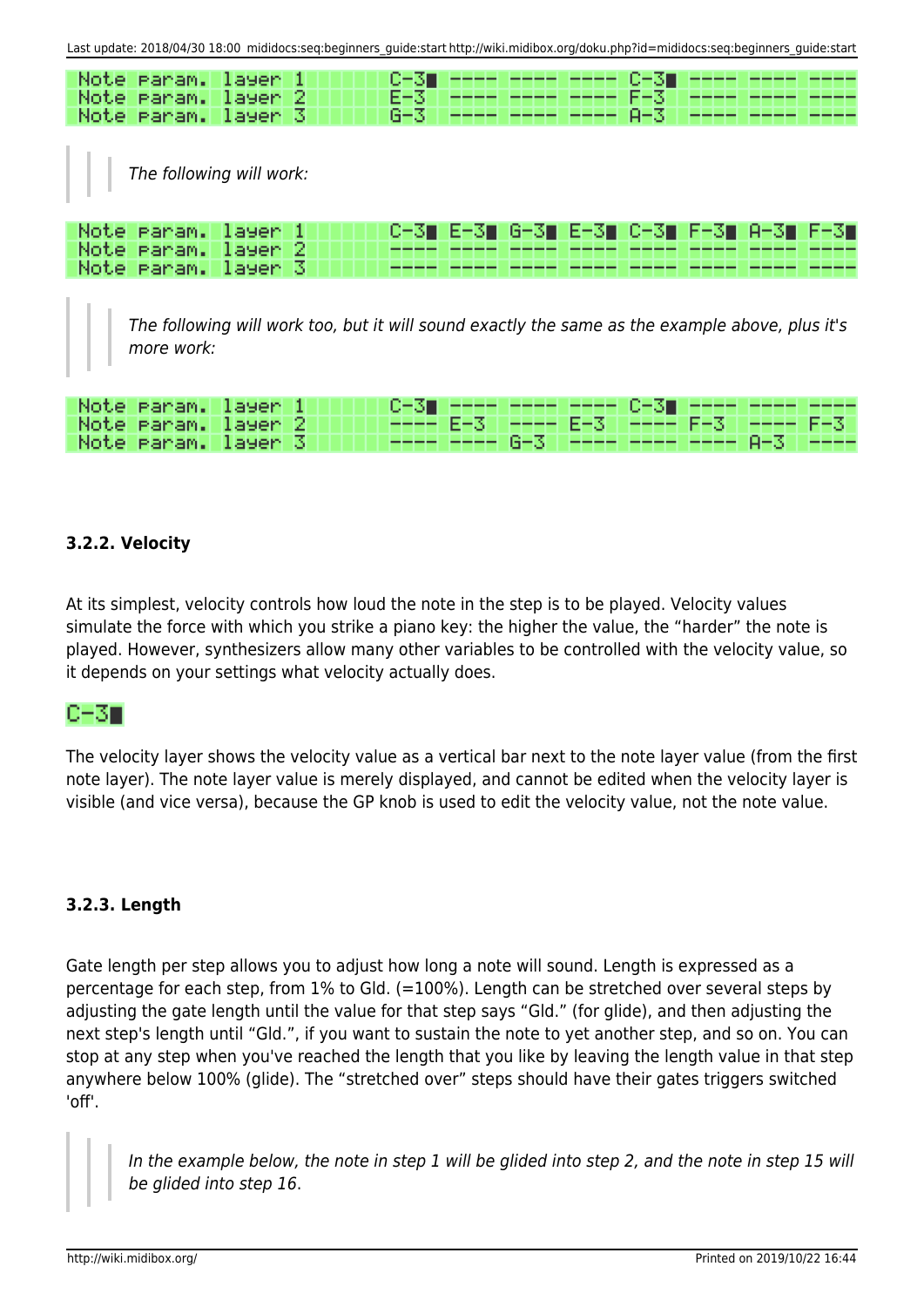| G1T1 SoloSynthline2    PA:Note    TA:Gate Step    16          1A#1          Uel:100    Len: 92% |                  |               |            | 'Synth                                                                           |
|-------------------------------------------------------------------------------------------------|------------------|---------------|------------|----------------------------------------------------------------------------------|
|                                                                                                 |                  |               |            | G#1■ ---- A#1■ G#1■ G#1■ ---- A#1■ ---- G#1■ ---- A#1■ ---- ---- G#1■ A#1■>----< |
| <b>THURBOUT THEFT</b><br>,,,,,,,,,,,,,,,,,,,,,,,,,,,,                                           | <b>THILLILLE</b> | IIIIII<br>ШШШ | IIIIIIIIII | $\frac{1}{2}$<br>,,,,,,,,,,,,,,,,,,,,,,,,,,                                      |

Note that "glide" here has a different meaning than in the trigger layer glide (section 3.1.4.). Here glide means simply that the same note is extended over several steps, which has no effect on pitch; in trigger layer glide, however, the whole idea is to glide from one note to another, different note, i.e. from one pitch to another.

The setting Sustain on the MODE page is good to keep in mind when setting up a track to play long notes. Sustain holds each note/chord until another one is played, and this spares you the trouble of having to set the gate length of each individual note/chord.

When editing gate length per step, it is also good to keep in mind the ALL button function, which allows you to edit the values several steps with one knob (see section 4.2.3.).

# **3.2.4. Roll and Roll2**

Roll controls the number of hits per step and their intensity curve, whereas Roll2 controls the number or hits per step and the hits' distance from each other. Rolls are most often used for percussion sounds (particularly in drum tracks), but in principle they work with any type of track or sound.

Roll parameter is a more refined version of the Roll trigger. With the Roll parameter you can set the number of notes played within the step, their intensity (range 0-15) and whether the intensity is ascending or descending (D for descending, U for ascending). For example, setting 3D03 means the note in the step will be played three times in quick succession, the first hit being played at a higher velocity than the second and third. 3D15 means the same, except all three hits will be played at equal velocity.

The Roll speed is relative to tempo. A slow tempo (e.g. 30bpm) is useful in evaluating the effect of different intensity settings.

Note that the effect of the intensity parameter depends on the velocity sensitivity settings of your synthesizer and/or patch.

Roll2 parameter can be used to play the step 2–5 times, but instead of velocity, you can control the distance between the played notes. The distance is expressed in microticks. Each step consists of 96 microticks, and the first hit is always played at the first microtick in the beginning of the step. Setting 2×48 would play two notes, one at the beginning and the second at the middle of the step. If the setting is 3×57, the resulting three notes will be longer than one step, i.e. longer than 96 microticks. The first note will be played at the beginning the step, the second note will be played in the step at 57 microticks, and the third one will be played in the second step, at 18 microticks.

Note that the Roll parameters won't work if the Sustain setting on MODE page is on.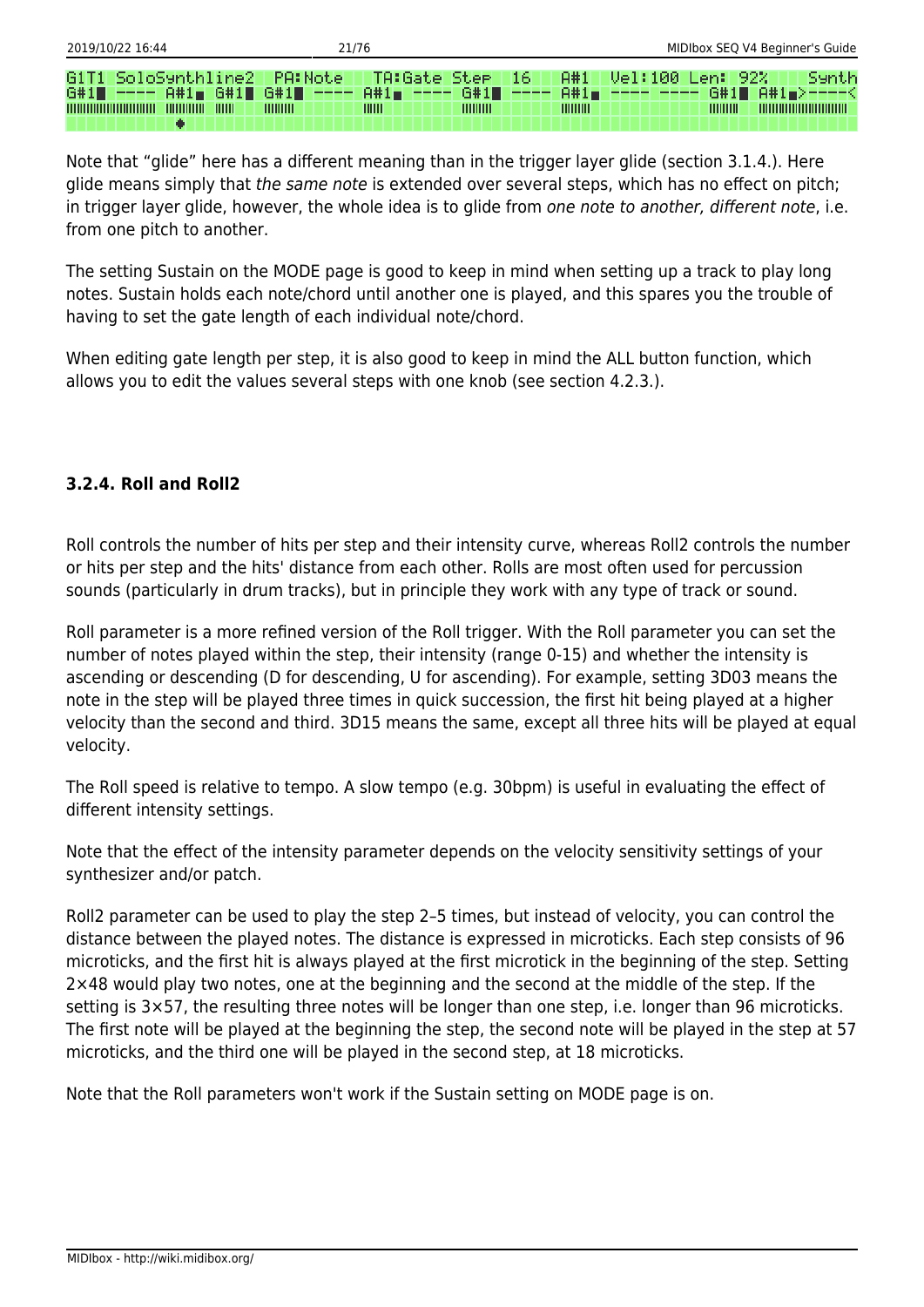#### **3.2.4.1. Using the RollG trigger layer**

You can use the trigger layer RollG together with the Roll and Roll2 parameter layers. Normally it should be enough to just set the trigger layer Gate (=the normal gate trigger, by default in trigger layer A) 'on' for a step and then, for the same step, turn a knob to enter a value in the Roll/Roll2 parameter layer. The sequencer will play a roll in all steps where the Gate trigger is 'on' and where there is a non-zero value in the roll parameter layer.

However, if you have one roll value that you would like to use all over your track, normally you'd have to enter the roll values by turning the knob for each step individually, wherever you want to effect a roll. RollG offers another solution. Instead you can push the ALL button, set the cursor to step 1 and then turn GPK1 to enter the same roll value in every step of the track with just one knob. If you have only the Gate trigger layer (typically in trigger layer A), every step with the gate trigger 'on' will now play a roll, and you cannot play any non-roll notes. But if you now assign RollG trigger to trigger layer B on the TRIGGER page, rolls don't get triggered anymore unless you explicitly set them to trigger on the RollG trigger layer.

In other words, now the "normal" gate layer can be used to trigger just the "normal" notes, but if Gate and RollG are 'on' together for the same step and there's a value in the roll parameter layer, a roll note is triggered instead. (Alone, RollG has no effect.)

This way you can enable and disable the roll value for each note with a single press of a button, instead of having to turn the knobs to zero with each individual step. Or, instead of the ALL button trick to enter multiple values simultaneously, you can also use the Randomiser function to randomise the values of the roll parameter layer (for details on the randomiser function, see section 6.3.), and then trigger them with the RollG layer.

Normally, the gate trigger 'on' state is indicated with a "♦". However, if both the normal Gate and RollG are on for the same step, both layers will indicate this state of affairs with a "O". If you have RollG set 'on' for a step, but the normal gate is 'off' for that step, both layers will display an "o".

# **3.2.5. Chord and Chrd2**

Chord layers can be used to play chords with up to 4 ('Chord' layer) or 6 ('Chrd2' layer) notes in a single parameter layer. For the details on the chord layer, see section 2.1.1.2.

# **3.2.6. Control Change (CC)**

CC layers can be used to send Control Change messages to your MIDI equipment. For the details on the CC layers, see section 2.1.1.3.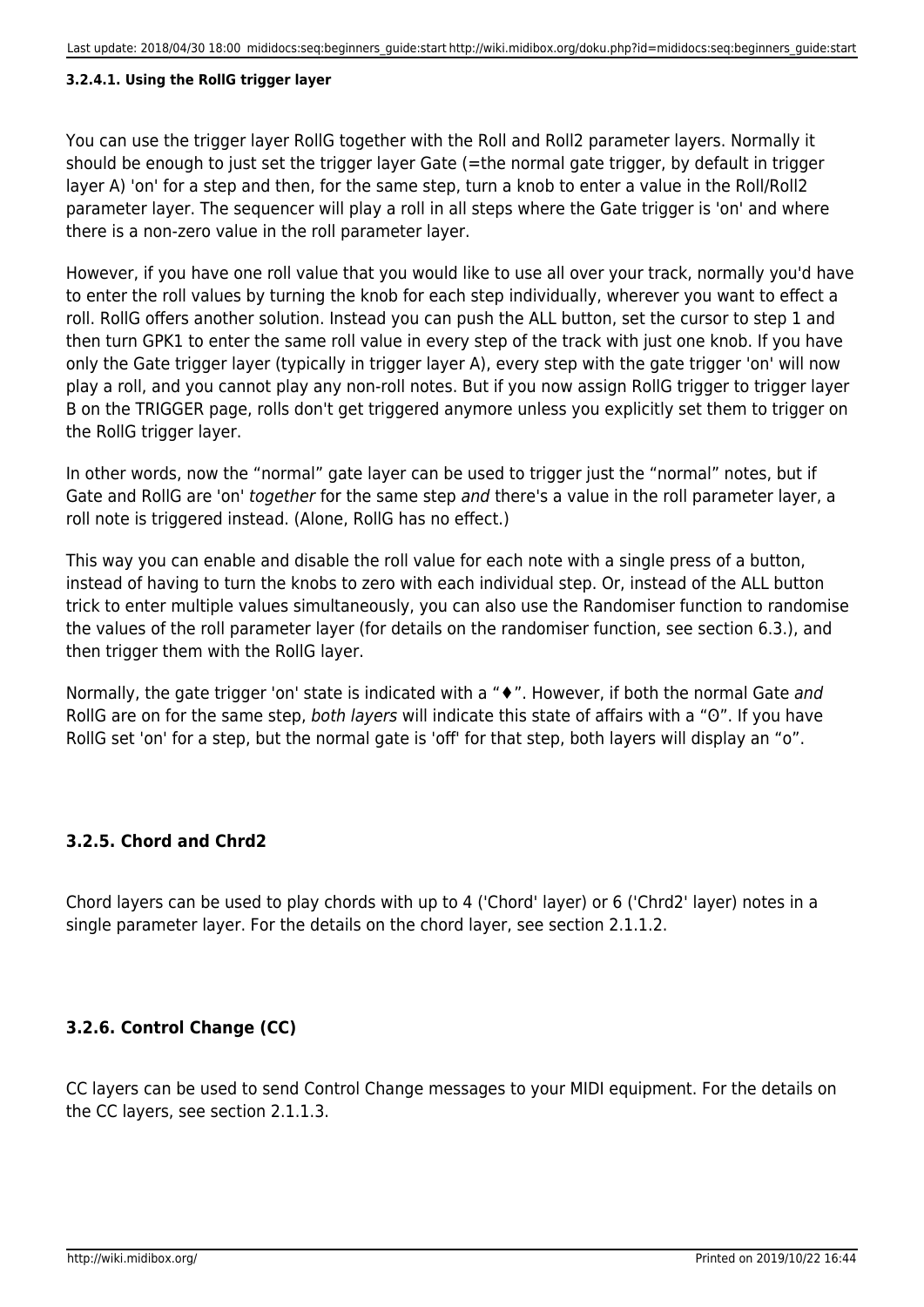# **3.2.7. Pitch**

Pitch layer can be used to send pitch wheel events to your MIDI equipment, simulating the pitch wheel position. Value 64 (default) is the middle position, i.e. no effect.

# **3.2.8. Probability (Prob)**

Probability layer can be used to set the probability for the step to be played (0–100%). This is especially useful for drum tracks to increase variation without creating multiple tracks. (See also random gate trigger, section 3.1.6.)

# **3.2.9. Delay**

Delay layer can be used to delay each step with 1–96 microticks. Regardless of tempo, one step is 96 microticks long, so delaying a step with 96 microticks plays the step at the last possible instance within that step before moving into the next step.

# **3.2.10. Program Change**

Program Change parameter layer (PrgCh) allows you to send Program Change messages to your MIDI equipment, e.g. to change patches. This is useful if you want to change patches in the middle of a track. However, this requires that your MIDI equipment can effect patch changes quickly enough. On the other hand, if your MIDI equipment cannot handle the Program Change commands set on the Track Instrument page (see section 2.1.3.) quickly enough, Program Change parameter layer offers a solution: if you want your next pattern to play with a changed patch, you could use the Program Change parameter layer to effect the patch change during the current pattern, early enough so that the patch is ready when the next pattern starts.

Note that sending Program Change messages simultaneously from the Track Instrument page (see section 2.1.3.) and the Program Change parameter layer may lead to conflicting commands!

The default value for every step on a new Program Change parameter layer is 0. The layer sends a new Program Change message only if the value changes from one step to the next, so a 16 step layer filled with "0" send the command only once. If you don't want the track to send anything, use the ALL button & function (see section 4.2.3.) and turn the GP knob all the way to the right: the last value  $(-)$ will have the step send nothing.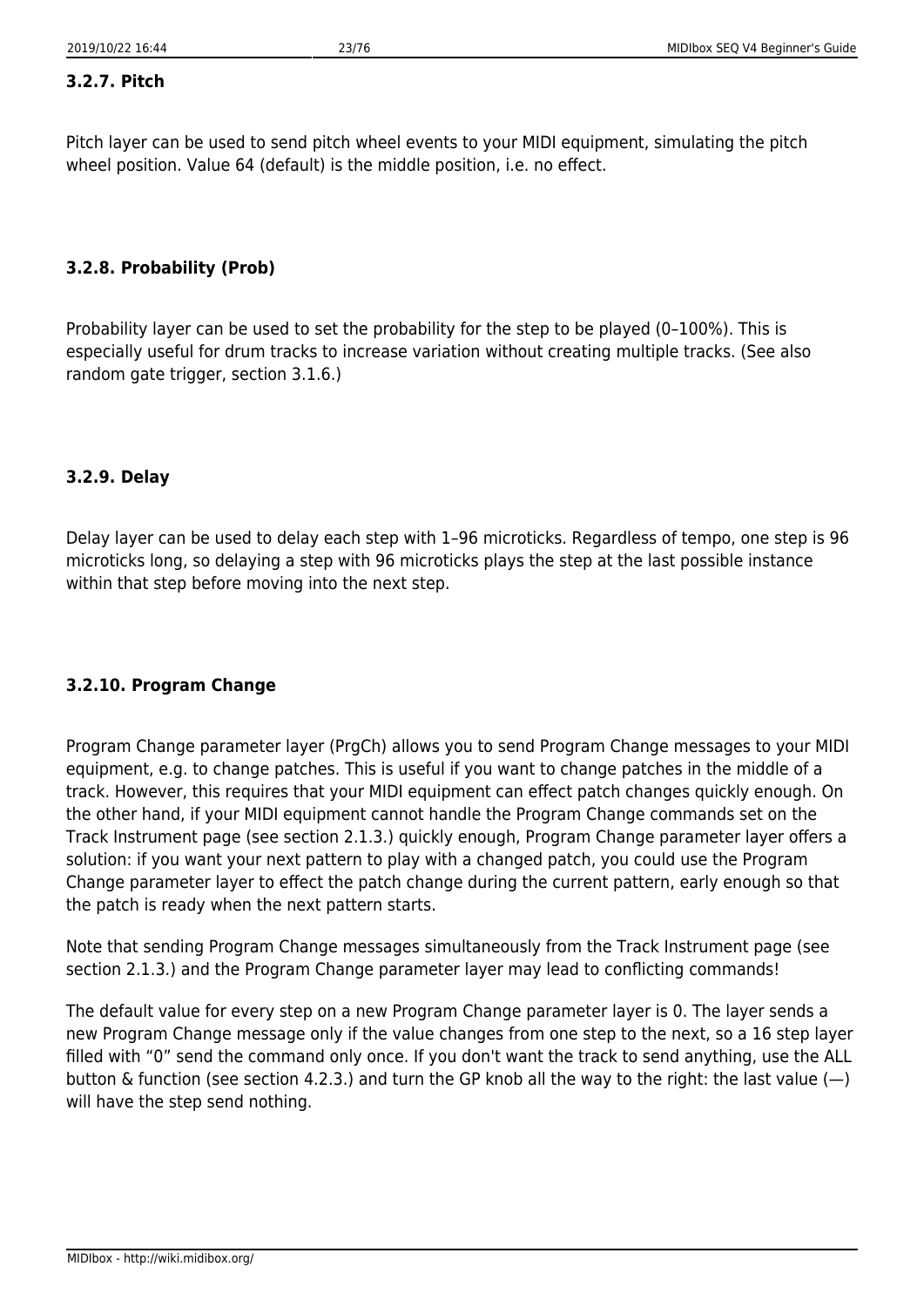# **3.2.11. Nth1 and Nth2**

Parameter layers Nth1 and Nth2 allow you to create long variant patterns which change based on mathematical rules. Nth1 will trigger the specified action the first time and then each nth bar, while Nth2 will start triggering only after n bars, and then each nth bar.

The possible actions are: 1. Pl: Play each nth bar

- 2. Mu: Mute each nth bar
- 3. Ac: Accent each nth bar
- 4. Ro: Roll each nth bar
- 5. Fx: enable Fx each nth bar
- 6. Nx: disnable Fx each nth bar

The first selectable "operation" (– 2 etc.), before Pl, is actually a dummy value. It does nothing and can be ignored. The final operation ("?? 1" etc.) is currently empty, and also does nothing.

Below is an example sequence and how it will actually sound. The operation for both steps is "mute", and because the parameter is Nth1, muting starts immediately from the first occurrence, and then repeats every second (for step 2) or fourth (for step 4) time.

|                                   | stepl step2 step3 step4 |  |  |
|-----------------------------------|-------------------------|--|--|
| note param. layer C-3 D-3 E-3 F-3 |                         |  |  |
| Nth1 param. layer --- Mu2         |                         |  |  |

This is the actual outcome of the settings above:

|                   | step1 | step2   | step3 | step4   |         |                 |
|-------------------|-------|---------|-------|---------|---------|-----------------|
| note param. layer |       | $C - 3$ |       | $E-3$   | $- - -$ | first iteration |
| note param. layer |       | $C - 3$ | $D-3$ | $E - 3$ | $F-3$   | second          |
| iteration         |       |         |       |         |         |                 |
| note param. layer |       | $C - 3$ |       | $E - 3$ | $F-3$   | third iteration |
| note param. layer |       | $C-3$   | $D-3$ | $E - 3$ | $F-3$   | fourth          |
| iteration         |       |         |       |         |         |                 |
| note param. layer |       | $C - 3$ |       | $F-3$   |         | fifth iteration |

With the same settings but with Nth2 parameter, muting would start only on the second time the note is played (for step 2), and then every second time (for step 2) in the example above. If the Nth layer was Nth2 instead of Nth1 in the example above, the outcome would be:

| note param. layer<br>note param. layer<br>iteration | step1<br>$C - 3$<br>$C - 3$ | step2<br>$D-3$ | step3<br>$E - 3$<br>$E - 3$ | step4<br>$F - 3$<br>$F-3$ | first iteration<br>second |
|-----------------------------------------------------|-----------------------------|----------------|-----------------------------|---------------------------|---------------------------|
| note param. layer<br>note param. layer<br>iteration | $C - 3$<br>$C - 3$          | $D-3$          | $E - 3$<br>$E - 3$          | $F-3$<br>$- - -$          | third iteration<br>fourth |
| note param. layer                                   | $C - 3$                     | $D - 3$        | $E-3$                       | $F-3$                     | fifth iteration           |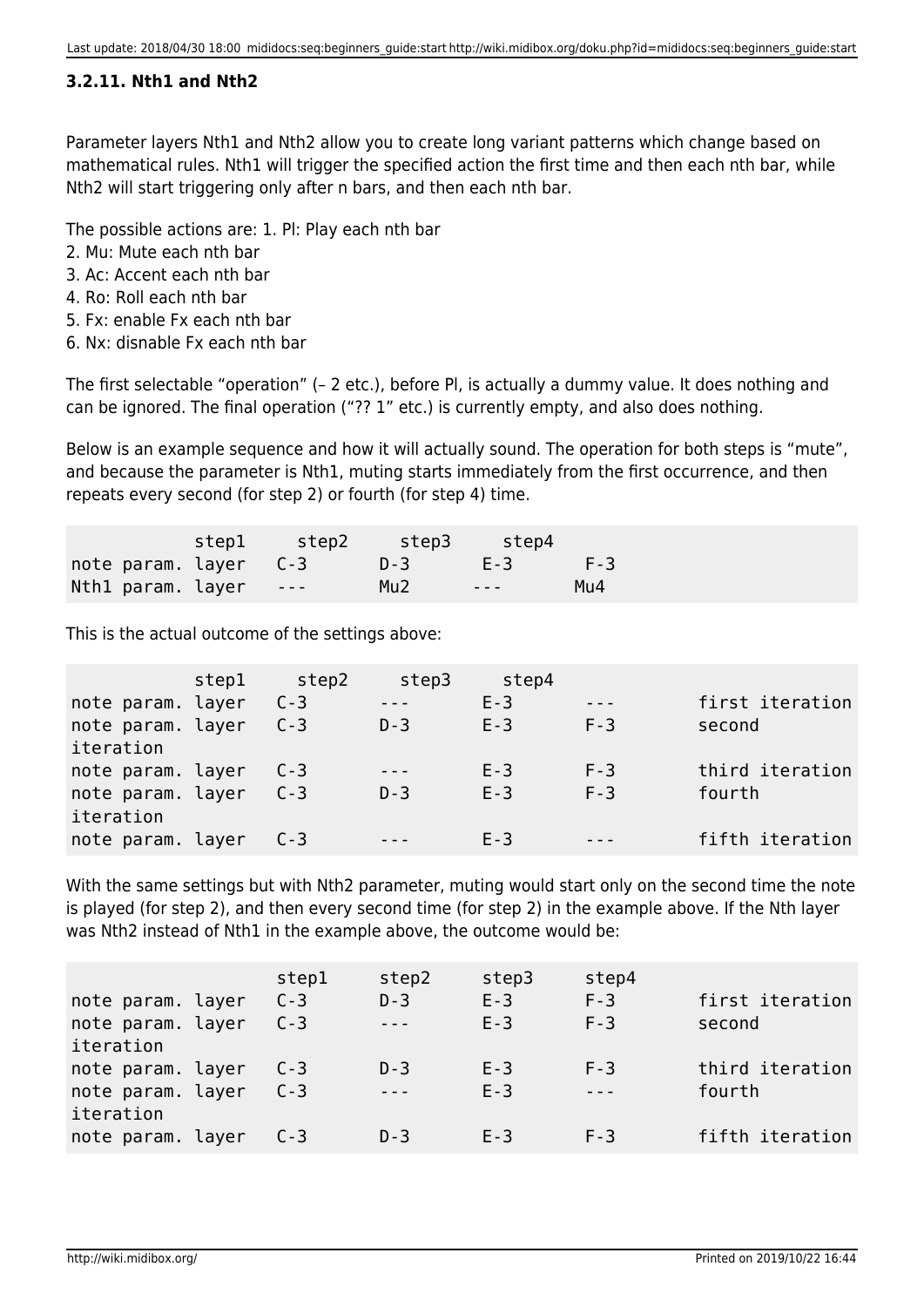# **3.2.12. Root**

The Root parameter layer allows for the selection of a root note locally. The default value is "Glb", which means that for the selected step, the root note is the same as the global root note (set in MENU + FX → Scale with GPK3; see section 6.2. Force To Scale for details). While in the FX page's Scale menu it is possible to select "Keyb" for entering a root note via a keyboard, on a Root track only absolute values (from C to B) are allowed.

The setting on the Root layer overrides the global root setting for each step in the track where the value is other than "Glb".

The track using a Root layer must be in Normal mode, not in Transpose or Arpeggiator mode (MENU + MODE).

Using a Root parameter layer in a track makes it easier to use the Chord and Chord2 layers on the same track, because there is no need to set up a controlling track to control the root note of another track (see section 6.1. Using a bus to control a track for the details on this). For example, you could use only one type of chord, a major chord, on the chord layer of a track, and control whether it is a C major, F major or G major with the Root note track.

# **3.2.12. Scale**

The Scale parameter layer allows for the selection of scale locally. The default value is "Glb", which means that for the selected step, the scale is the global scale (set in MENU + FX  $\rightarrow$  Scale with GPK4-8; see section 6.2. Force To Scale for details).

The setting on the Scale layer overrides the global scale setting for each step where the value is other than "Glb".

The list of available scales, with ordinal numbers, is on the FX  $\rightarrow$  Scale page; thus the major scale is number 0 ("0:Major" on the display), and harmonic minor is number 1 ("1:Harmonic Minor" on the display). However, the limited notation on the Scale track only allows for the use of the ordinal numbers for scales, so you have to remember that number 0 denotes the major scale, number 16 the mixolydian scale etc.

The list of the available 166 (!) scales with their ordinal numbers and names is available in pdf form [here](http://ucapps.de/midibox_seq/scalesMidiboxSeqv4.pdf).

# **3.2.13. Aftertouch**

The Aftertouch parameter layer allows for the sending (and recording) of channel aftertouch events. The default value for a new Aftertouch layer is "0".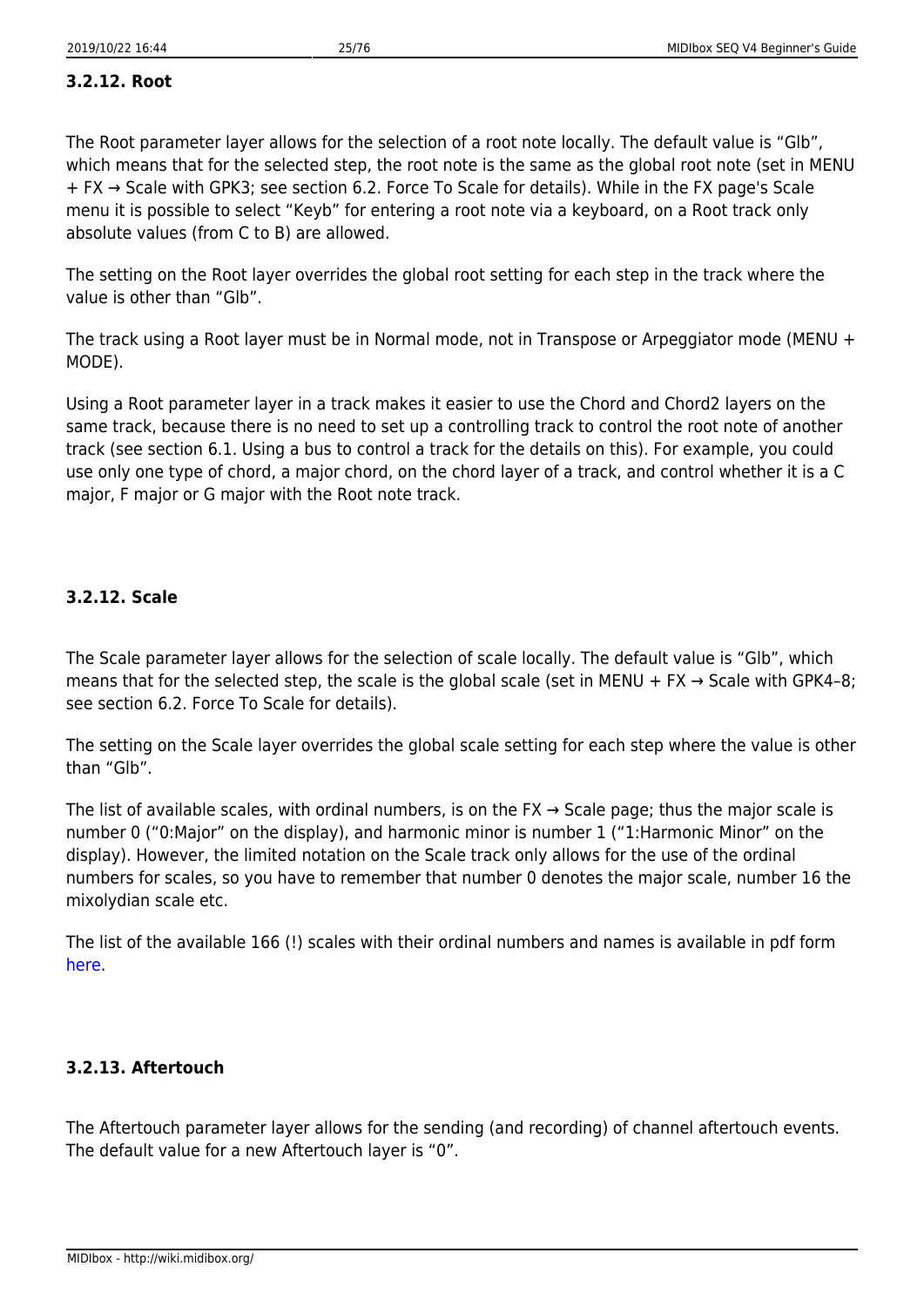# <span id="page-27-0"></span>**3.3. Drum tracks**

Drum tracks are suitable for playing up to 16 drum sounds simultaneously, with each drum instrument having its own instrument layer (bass drum, snare drum, hihat, clap etc.). In addition to the instrument layers, a drum track can have either 1 or 2 parameter layers, and 1 or 2 trigger layers. Like with the other track types (see section 2.1.1.), here too it's a zero sum game between track length, number of instruments and number of trigger/parameter layers.

Trigger layer length is always the same as track length. However, parameter layer length can be shorter than track length. If, for example, track length is 256 steps, but parameter layer length is 64 steps, the parameter layer will get repeated four times (4  $\times$  64 = 256) while the track plays its 256 steps.

| StepsP/T         | <b>Drums</b> |                                                                                                                                                                                                                                        |
|------------------|--------------|----------------------------------------------------------------------------------------------------------------------------------------------------------------------------------------------------------------------------------------|
| $(64/2*64)$      | 16           | Track length is 64 steps, two trigger layers. One parameter layer (length 64<br>steps). 16 different drum sounds can be played.                                                                                                        |
| $(2*32/128)$     | 16           | Track length is 128 steps, one trigger layer. Two parameter layers that are 32<br>steps long, which means they will repeat four times while the track goes through<br>its length of 128 steps. 16 different drum sounds can be played. |
| $ (128/2*128) 8$ |              | Track length is 128 steps, two trigger layers. One parameter layer (length 128<br>steps). 8 different drum sounds can be played.                                                                                                       |
| $(2*64/256)$     | 18           | Track length is 256 steps, one trigger layer. Two parameter layers that are 64<br>steps long, i.e. they repeat four times while track goes through its length of 256.<br>8 different drum sounds can be played.                        |
| (64/64)          | 16           | Track length is 64 steps, one trigger layer. One parameter layer that is 64 steps<br>long; 16 different drum sounds can be played.                                                                                                     |
| (128/128)        | 8            | Track length is 128 steps, one trigger layer. One parameter layer that is 128<br>steps long. 8 different drum sounds can be played.                                                                                                    |
| (256/256)        | 14           | Track length is 256 steps, one trigger layer. One parameter layer that is 256<br>steps long. 4 different drum sounds can be played.                                                                                                    |

The drum track type notation differs somewhat from the other tracks.

# **3.3.1. Drum track instrument layers**

Unlike other track types which can control only one instrument, a drum track can control up to 16 instruments, and this results in somewhat changed controls. Parameter selection button C has no function, because for a drum track two parameter layers is the maximum, and trigger layer selection button C is used to bring up a submenu of the available *instrument* layers, instead of trigger layers (the maximum number of trigger layers also being two).

In order to set up a working drum track, you have to make sure that the note values for each of the instruments match what your drum machine expects for each instrument. This is done on the EVENT page (right LCD). Choose the drum instrument with GPK11 and the matching note with GPK12. For example, by default MBSEQv4 assumes that a bass drum sound is equal to the note C-1, but this may be different from what your drum machine thinks a base drum note is. You have to know the settings of your drum machine to set up the equivalent values on the sequencer (or vice versa).

You can also rename the drum instruments, if you don't like the defaults. This too can be done on the EVENT page by pressing GPB8 for 'Track Instrument'. There you can scroll through the available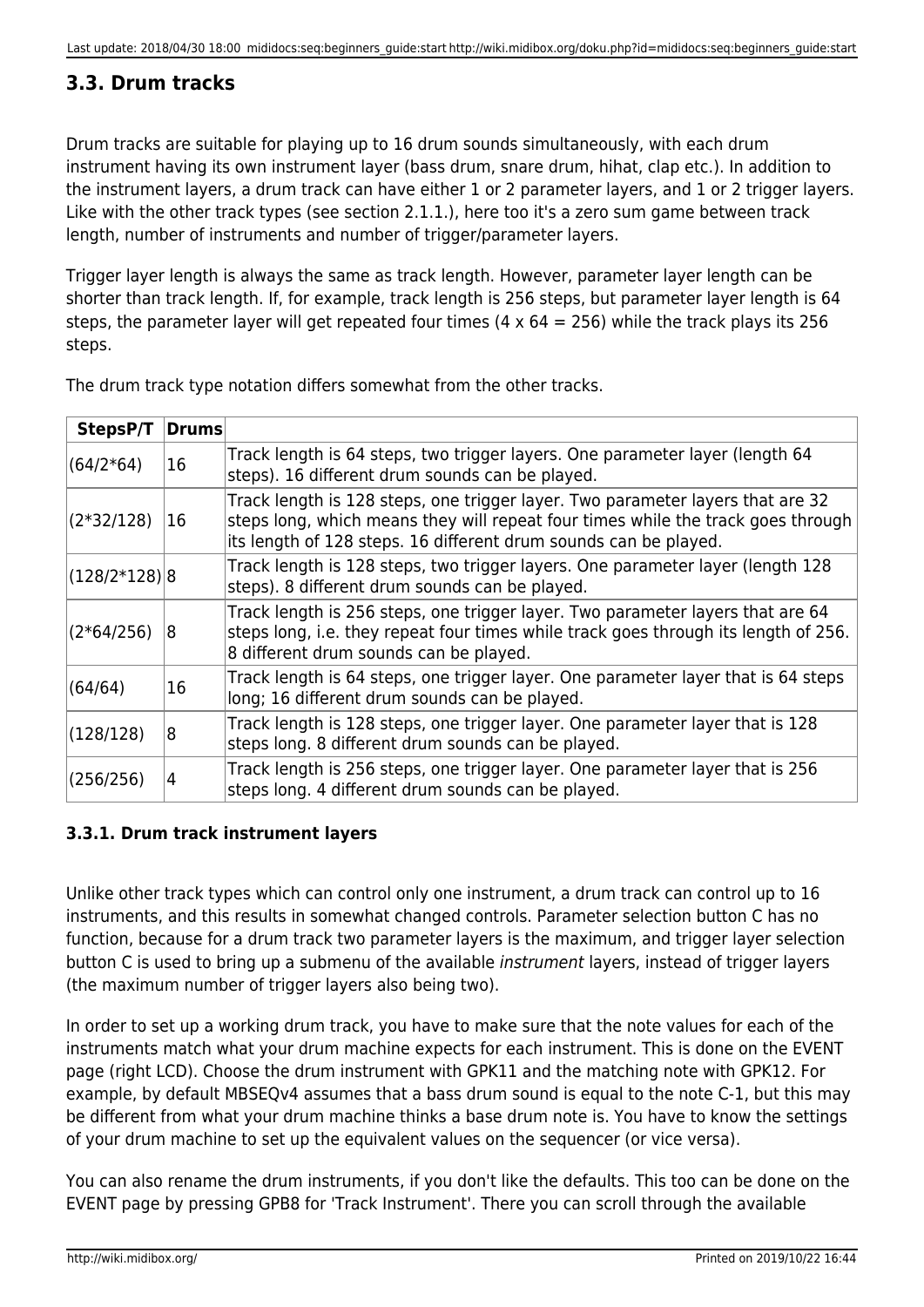instrument layers (A-P) with GPK10, see the name of each drum instrument on the right, and rename it by pressing GPB9. Maximum name length is five characters.

Once you have set up the drum notes and names to your liking, you probably want to save the whole thing as a preset; go back to Track Event page (GPB8) and press GPB15 ('PRESETS').

# **3.3.2. Drum track trigger layers**

A drum track will always have at least one trigger layer, and that is gate. If the gate trigger layer is selected (left LCD top row says "TA:Gate"), the steps in an instrument layer can be toggled 'on' or 'off' by pressing a GP button below the step. A "♦" indicates that the gate is 'on' for that drum instrument layer.

If there is more than one trigger layer, the second one is Accent by default. The second trigger layer can be selected by pressing trigger layer selection button B (left LCD top row says e.g. "TB:Acc"); pressing a GP button below the step toggles the trigger 'on' and 'off' for each step.

For the accent layer, a "♦" means normal velocity (it's 'on' if the gate for that step is 'on'), and "O" means accent velocity. The normal velocity value as well as the accent velocity value for each drum instrument layer can be set on EVENT page with GPK13 and GPK14 (VelN for normal and VelA for accent velocity; range 0–127). Only Accent layer has these extra settings.

You can change the second trigger layer by pressing MENU + TRIGGER and assigning trigger layer B to one of the options on the page with the knobs. You can change layer A too, but you really need the gate layer, so in practice changing it isn't so useful. Note that you can assign many functions in a single trigger layer. For example, by assigning both Accent and Roll into trigger layer B, each step where trigger layer B is set 'on' will trigger both Accent and Roll for that step.

# **3.3.3. Drum track parameter layers**

Drum track parameter layers can be set to the desired function on the EVENT page with GPK9 and GPK10 (not all functions are useful). By default a single parameter layer is Roll, and if you have two parameter layers, they are Velocity and Roll. Parameter layer functions can be changed on the EVENT page with GPK9 and, if you have two parameter layers, GPK10.

The parameter values can be adjusted for each step in each drum instrument layer by turning a GP knob (you have to be on the EDIT page). Turning the knob will summon the selected parameter layer, which will be visible as long as the value is changed; after a few seconds of inactivity the display will return to the gate on/off view.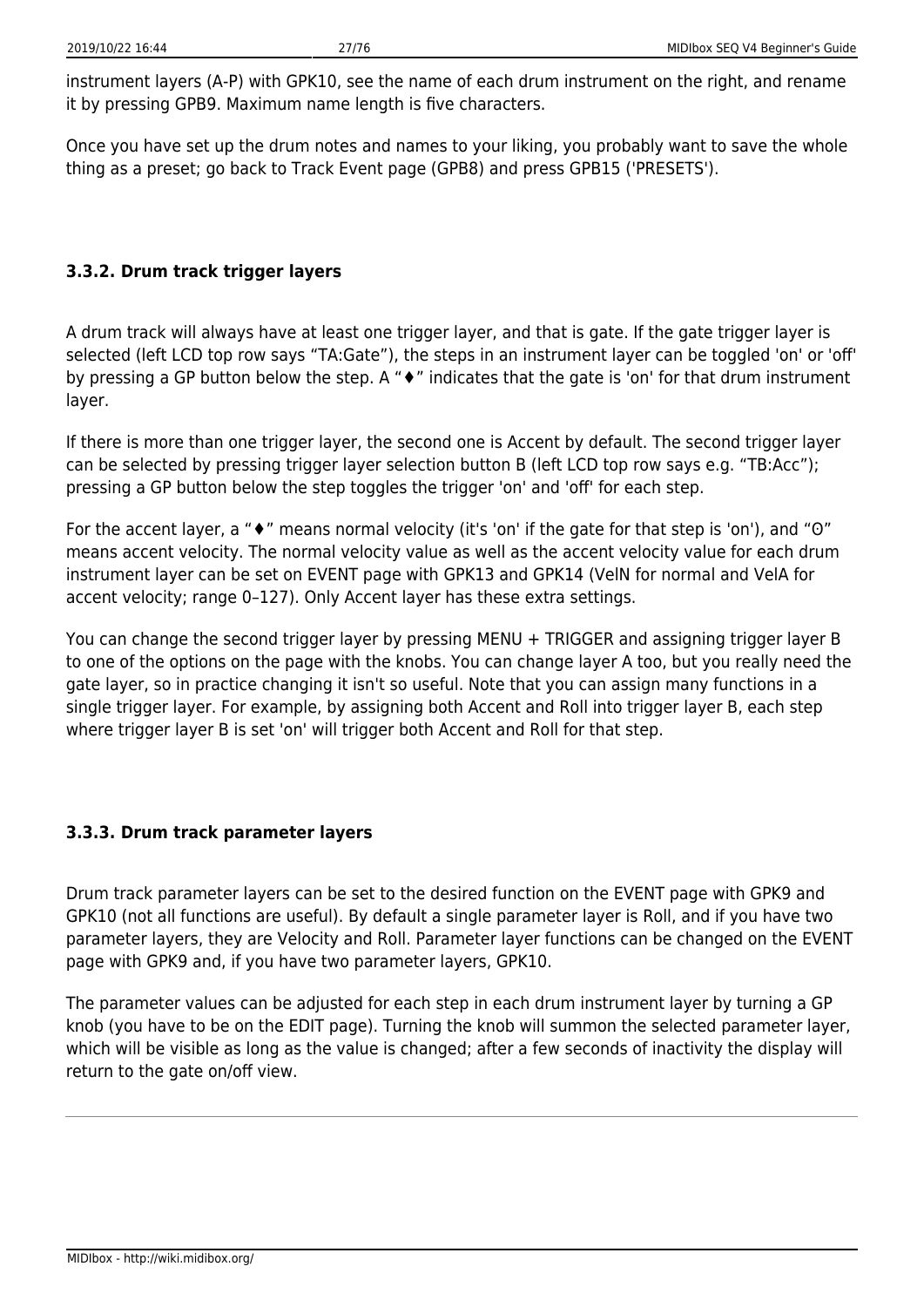# **4. Entering notes**

There's a few ways to enter notes on the sequencer when you're on the EDIT page.

The most simple option is to press a GP button to trigger Gate 'on' or 'off', and turn the knob below the step to adjust the note value. The default note is C-3, the default velocity is 100, and the default length 75%. This method is good only for single notes, because pressing a GP button only toggles the gate 'on' or 'off', and thus just "enables" the note value (and any other parameters) that happens to be stored in that step. By default there is one C-3 note in a single note layer in each step of a newly initialised Note type track, but if you have recorded multiple notes in the step previously, then switching the gate 'on' will enable these multiple notes (and other events you have recorded in the step).

For a drum track's instrument layers this method works best.

However, this is not really "recording notes", rather it's just pushing a button to toggle the gate 'on' or 'off' for a step. The actual recording options and settings are available on the Jam page.

# <span id="page-29-1"></span>**4.1. The Jam page**

You can enter the Jam page by pressing UTILITY + GPB10 ('Jam'). However, as the Jam page is likely to be used quite often, it might be useful to set one of the four function buttons (F1-F4, on the right hand side of the frontpanel) to take you directly to the Jam page to make transitioning between EDIT and Jam pages as easy as possible. (For this you need to edit the HW setup file, see Appendix 1.)

The Jam page consists of two stand-alone settings (Rec and Fwd) and five groups of settings: Step, Live, Pattern, MIDI, and Miscellaneous. The groups can be selected with GP buttons, the editable settings of the selected group appearing on the right LCD.

However, before getting down to recording notes, something must be said of the MIDI Configuration page.

# **4.1.1. MIDI Configuration**

The MIDI Configuration page is available from the main menu, or with MENU + MIDI  $\Box$  GPB1-2 ('Transposer and Arp.'). However, you can access it also on the Jam page by pressing GPB7 ('MIDI'). The MIDI configuration settings are independent of the session, i.e. they are in force in all session.

#### Trk. Rec. Fwd. Confisuration Pases Bus Port<br>G1T1 off on Ster Live Ptn.>MIDI<Misc 1 IN1 Bus Port Chn. Lower/Upper Mode Resetl #16 Stacks .Tam

<span id="page-29-0"></span>On the MIDI configuration page, GPK9 allows you to select one of the four buses for editing. A bus is a virtual port (as opposed to a physical port such as OUT1 or OUT2), which allows you to route data inside the sequencer, instead of routing it directly to a physical output port.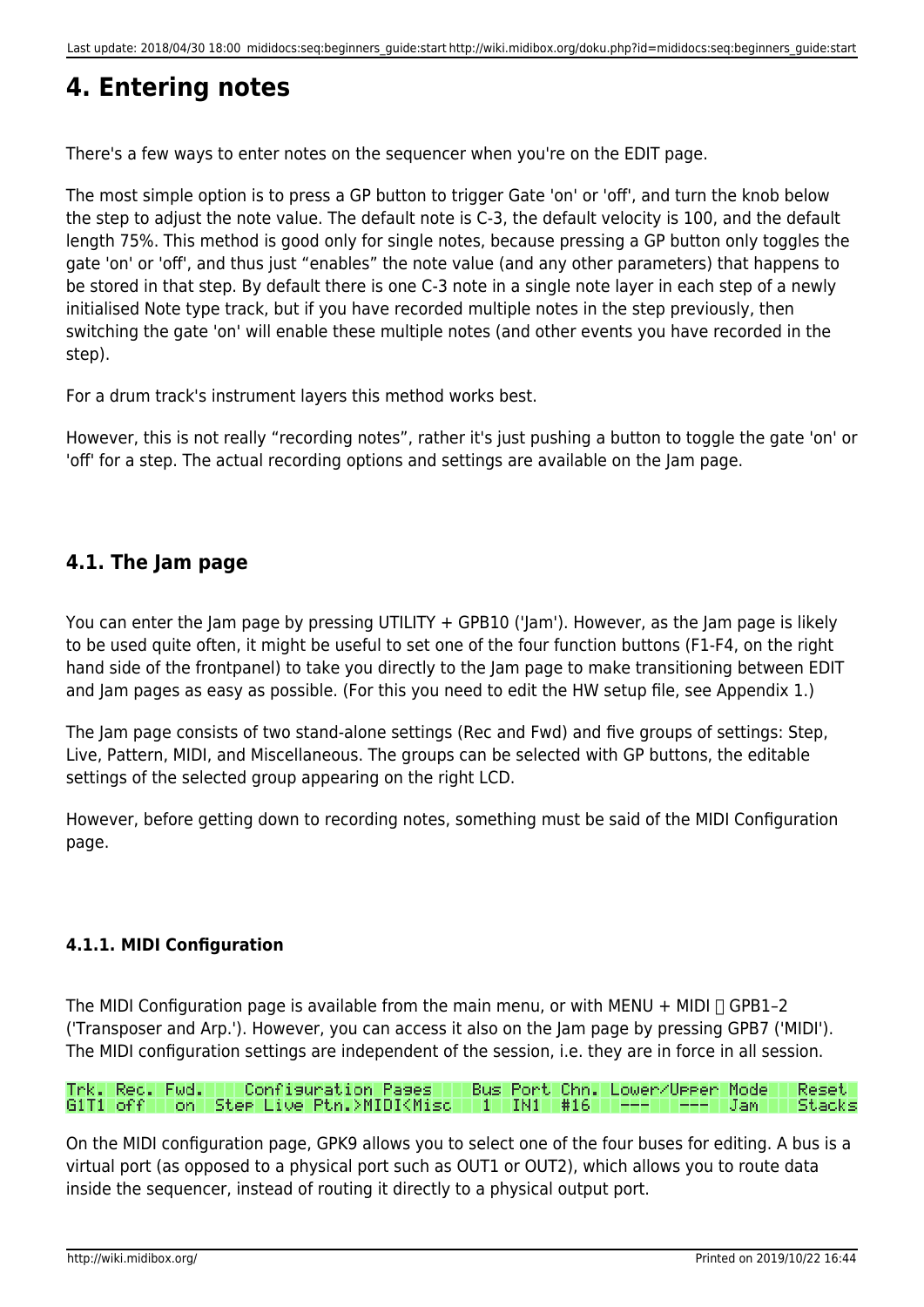The MIDI configuration page allows you set limitations to which MIDI messages get passed on to the bus.

1) Mode sets which of the two functions, Jam or T&A (Transpose & Arpeggiator), this bus is set to.

2) Port can be set to allow messages from all input ports ('All'), or from a single input port.

3) Chn. can be set to allow messages from all MIDI channels ('All'), from a single MIDI channel, or no MIDI channel ('- - -'). If you want to disable a bus, set the channel setting to '- - -'.

4) Lower/Upper can be set to allow messages across the whole keyboard ('- - - G-8'), or from a narrower range. 'Lower' sets the lowest note allowed through, and 'Upper' the highest note.



If the incoming MIDI data passes through the port, channel and keyboard range limitations, and the Jam page Fwd is set 'on', the bus that is set to the 'Jam' function will receive the incoming data and forward it to the active track's output port and MIDI channel. This is done regardless of the active track's bus settings (on the track's MODE page) (see section 6.1.1. for details on the MODE page). If Fwd is 'off', the active track will still receive the data, e.g. for recording purposes, but Fwd needs to be 'on' if you want to hear what you play (whether you're recording or not). (On note forwarding, see the next section, 4.1.2.) The limitations set on the MIDI Configuration page apply to recording and note forwarding as well as the transposer and arpeggiator functions.

The alternative bus function to 'Jam' is 'T&A', which means 'Transpose & Arpeggiator'. See section 6.1. for details on how to use buses 2–4 for Transposer and Arpeggiator functions.

Recording and live note forwarding is possible only through the Jam bus. Anything coming through on a T&A bus cannot be used for recording. This is why one bus has to be set to 'Jam' (GPB14) – otherwise recording and note forwarding won't work.

Note that the Force To Scale function (see section 6.2.) uses the T&A bus to control the root note of the chosen scale, if the root note it set to be controller by the keyboard.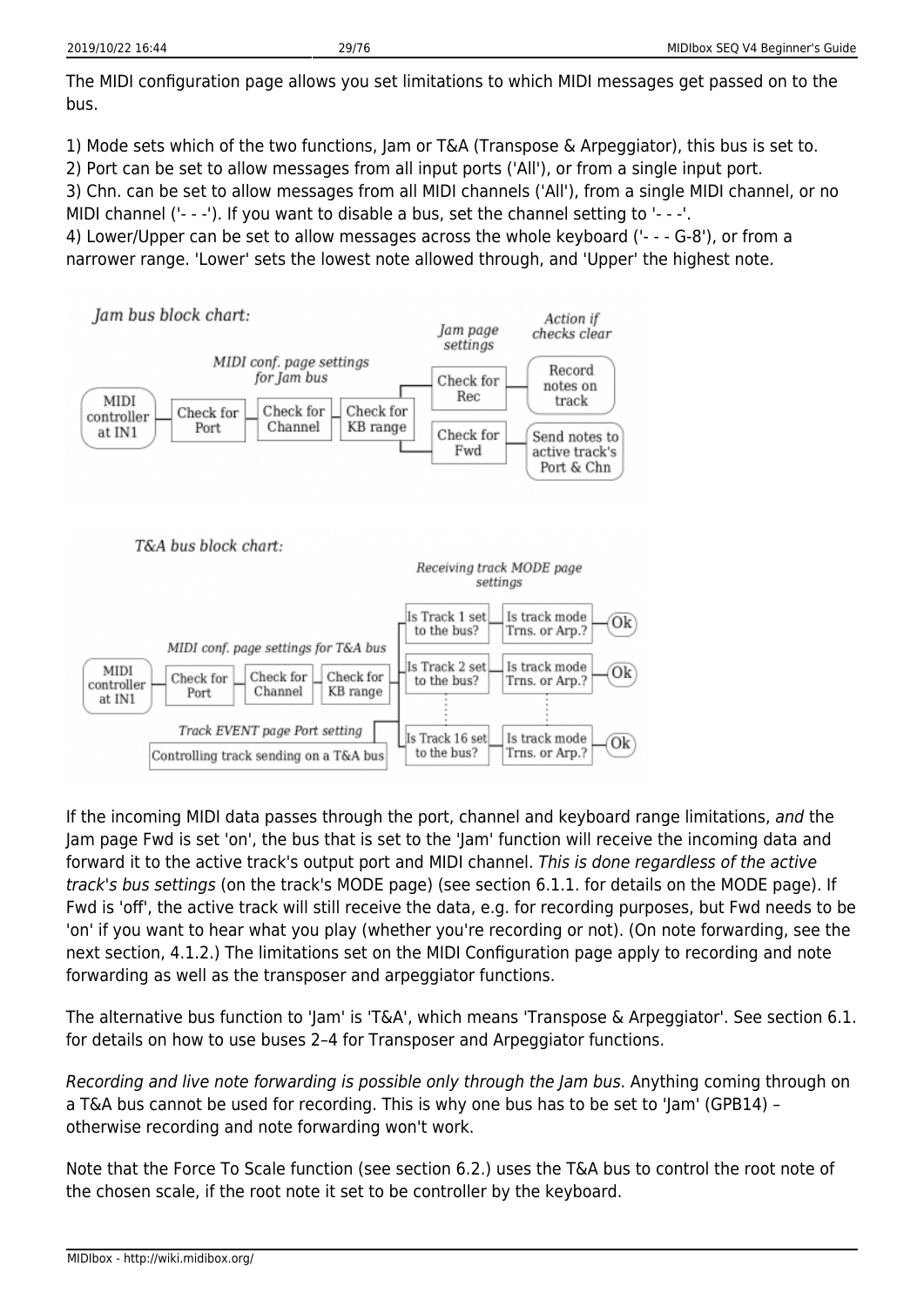Perhaps the most practical solution is to to reserve Bus4 for Jam, and buses 1–3 for T&A. The reason is that by default, each track is listening to Bus1 (set on the MODE page). However, each track's mode (on the MODE page) is 'Normal' by default, so the data coming through on the bus has no effect. But If you want to control that track's transpose or arpeggiator with another track, all you need to do is set the sending track's Port (on the EVENT page) to send on Bus1, and change the receiving track's mode to Transpose or Arpeggiator. (See section 6.1. for details on how to set up sending and receiving tracks.)

It is likely that you want to be able to play and record on every MIDI channel and via every physical input port. To effect this, set the Mode of a bus to 'Jam', and Port and Chn. to 'All' on the MIDI Configuration page. In addition, set the Lower/Upper settings to "- - -" and "G-8", respectively. This permits data from all input ports and MIDI channels all across the keyboard to go through to the active track, and from there, if Fwd is 'on' on the Jam page, on to the active track's output port and MIDI channel.

If your MIDI controller is connected to IN1 and sending data on channel 1, if the MIDI Configuration page's Port, Chn. and Lower/Upper settings allow this data through, and if Fwd is 'on', it doesn't matter which MIDI channel the active track is forwarding the data out on. If your controller is sending on channel 1, but the active track's MIDI output channel is 6 (set on the EVENT page), effectively you're playing your controller on channel 1 to control a synth that is listening to MIDI channel 6.

The final option on the MIDI Configuration page is 'Reset Stacks'. This is useful for special situations, where e.g. a MIDI controller has become detached from the MBSEQv4 while some notes were still active (for example, you might have tripped over your own cables while perfoming live!); because of the sudden detachment, the sequencer might never receive a Note off event, and as a result some notes might be left hanging. 'Reset stacks' clears all note stacks. The option can also be used for resetting the last sent Transpose or Arpeggiator note/chord.

# **4.1.2. Rec and Fwd**

Rec (GPB2) sets recording mode 'on' or 'off'. Recording mode needs to be 'on' if you want to record notes with just pressing keys on your MIDI controller, i.e. without need to touch the sequencer's buttons or knobs. You can record notes also by two other ways when Rec is set 'off' (see section 4.1.4. for Edit recording mode), but in all cases recording notes takes its settings from the Jam page.

When Rec is 'on' and you're on the EDIT page, the cursor position >- - -< angle brackets turn into {- --} curly brackets to indicate that you are in recording mode. A message to that effect ("STEP/LIVE RECORDING") will also be displayed on the left LCD.

Rec stays 'on' even if you leave the Jam page, and you can record notes regardless of which page you are on. However, you won't see what you record unless you're on the EDIT page or the Jam page. If you start recording while on the Jam page, the display will switch to the EDIT page (where 'STEP/LIVE RECORDING' will flash on the left LCD) as long as you keep recording notes, but after a few seconds of inactivity you will be returned to the Jam page. A more convenient way is perhaps setting Rec 'on' and then going to the EDIT page (by pressing the EDIT button), where you can now take your time to record the notes you like, and scroll back and forth if needed, without having to worry about getting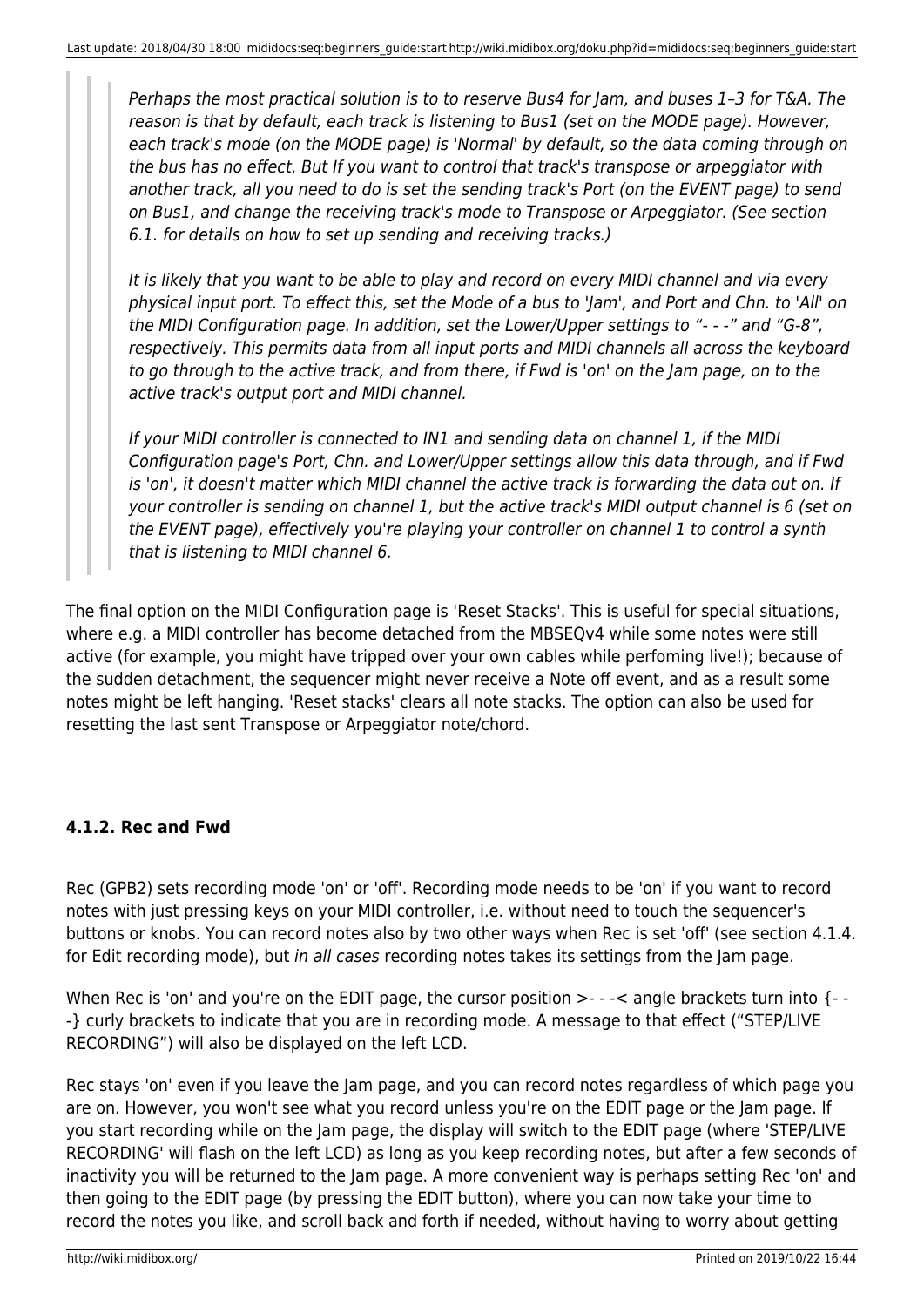automatically returned to the Jam page.

Recording works regardless of whether the sequencer is running or stopped. Most of the time recording makes practical sense only in Phrase mode, where patterns are not switching, because switching to another pattern erases all unsaved changes. (For Phrase and Song mode, see section 5.2.)

Fwd (GPB3) sets note forwarding 'on' or 'off'. If Fwd is 'on', it means that the notes you play (whether you're recording or not) are forwarded immediately to the Port and MIDI channel (set in the tracks' EVENT page) of the active track. If Fwd is 'off', you won't hear the notes when you play/record them, even though playback does work regardless of the Fwd setting. Note that the Jam bus settings on the MIDI configuration page (see section 4.1.1.) must allow the MIDI messages through for note forwarding and recording to work.

Whether or not to keep Fwd 'on' depends on your equipment and setup. For example, some MIDI Router settings (MENU + MIDI  $\Box$  MIDI Router, see Appendix 3) can cause notes to become triggered twice per key press, if Fwd is 'on'. For a simple setup, however, setting Fwd 'on' is probably a good idea.

# **4.1.3. Step recording**

On the Jam page, press GPB4 to choose Step recording settings for editing. They appear in the right LCD.

#### Configuration Pages Rec. Fwd. I Mode AStart Stee Inc. Tossle Trikl. I G1T1 off | on >Stee<Live Ptn. MIDI Misc Poly | lon.

Mode can be set to either 'Poly' or 'Mono'. 'Mono' allows you to record only one note at a time, and always in the first note layer, overwriting any notes that already were there, while 'Poly' allows you to record as many notes simultaneously as you have note layers on the track you're recording on. (The number of available note layers depends on how you have set up the track; see section 2.1.1.) Both modes overwrite whatever was in the note, velocity and length layers for each recorded step. If a step had several note layers with notes in them (i.e. a chord) and you record a single note in that step (which always goes in the first note layer), all the other note layers are erased as well.

In mono mode you will have access to Inc (increment) setting, which allows you to effect an automatic step increment after recording a note in a step. For example, Inc setting '+2' means that after recording the first note (e.g. in step 1), the cursor will jump forward two steps (e.g. into step 3). This way you can spare yourself the trouble of adjusting the cursor position by hand, if you know that you want to record notes in a steady rhythm. Inc setting is not available for poly mode, which means you have to adjust the cursor by hand.

AStart controls whether or not to start the sequencer automatically when you press a key on your MIDI controller to record the first note. If the sequencer is already running, AStart setting makes no difference. Note that if the sequencer is not running and AStart is 'off', recording will always be step recording (and will use step recording settings from the Jam page), even if Live recording is selected on the Jam page, and even if 'LIVE RECORDING' is flashing on the display. Step recording with AStart 'on' or the sequencer already running is not affected by the tempo, but only by the increment setting.

The Step setting indicates the cursor position on the EDIT page. The position can be changed on the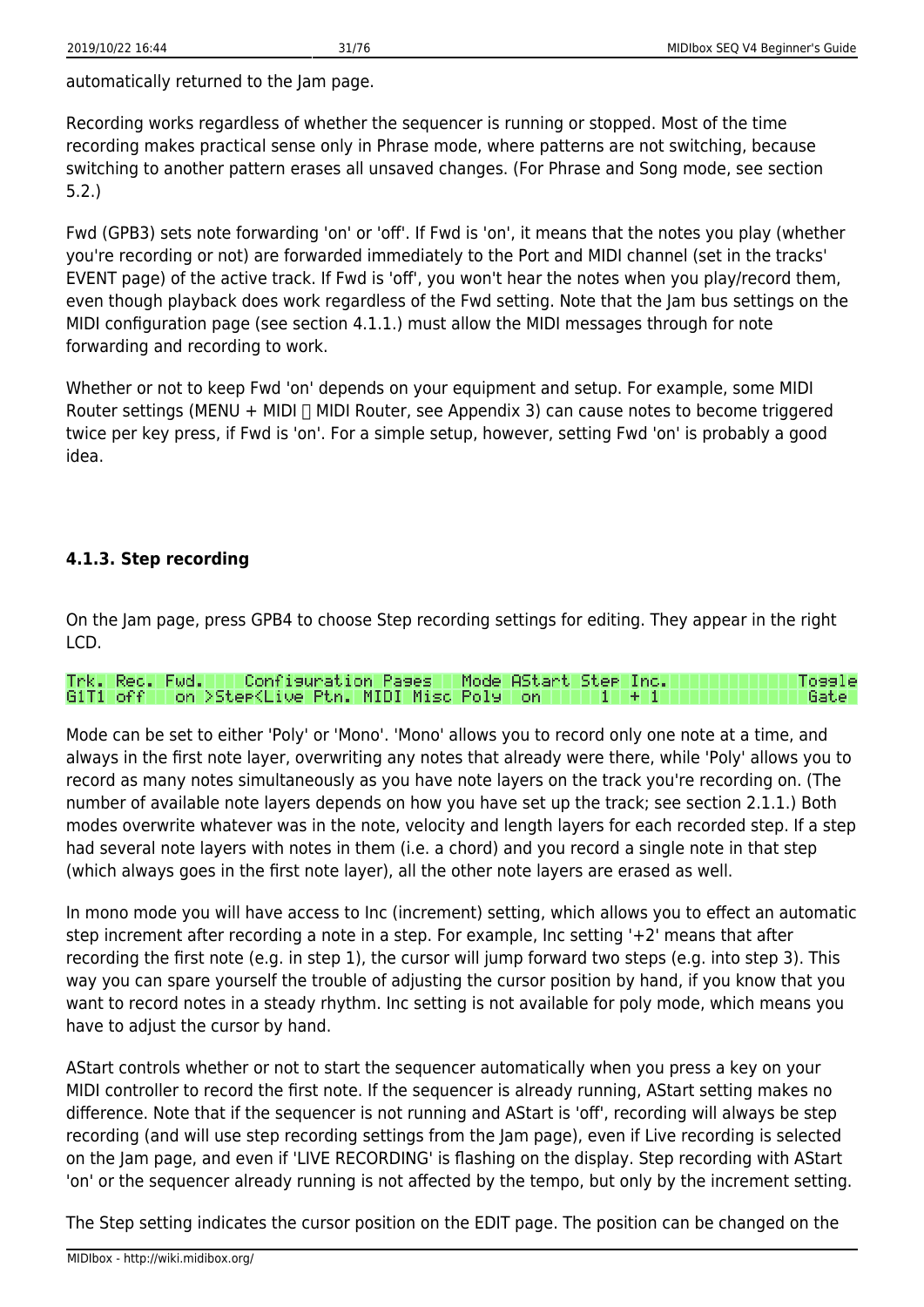EDIT page with the datawheel, and the cursor position is copied to the Jam page, but with Step (GPK11) you can change the cursor position while on the Jam page as well. Turning the knob takes you briefly to the EDIT page, and after a few seconds of inactivity you will be returned to the Jam page.

You can step record CC messages the same way you can record notes. There are two alternative conditions: either the incoming CC message number has to have a dedicated CC parameter layer already, or there is a CC layer that is currently 'off'. For example, an incoming CC#001 will be recorded in the first CC layer where there already are CC#001 messages, or if there is no such layer, the CC#001 message will recorded into the first free CC layer. If there are no available CC layers, the incoming messages won't be recorded anywhere.

# **4.1.4. Live recording**

On the Jam page, press GPB5 to choose Live recording settings for editing. They appear in the right LCD.

|  | Trk. Rec. Fwd.    Configuration Pages   Mode AStart Quantize. |  |  |
|--|---------------------------------------------------------------|--|--|
|  |                                                               |  |  |

Mode can be set to either 'Poly' or 'Mono'. 'Mono' allows you to record only one note at a time, and always in the first note layer, overwriting any notes that already were there, while 'Poly' allows you to record as many notes simultaneously as you have note layers on the track you're recording on. (The number of available note layers depends on how you have set up the track; see section 2.1.1.) Both modes overwrite whatever was in the note, velocity and length layers for each recorded step. If a step had several note layers with notes in them (i.e. a chord) and you record a single note in that step (which always goes in the first note layer), all the other note layers are erased as well.

AStart controls whether or not to start the sequencer automatically when you press a key on your MIDI controller to record the first note. If the sequencer is already running, AStart setting makes no difference. Note that if the sequencer is not running and AStart is 'off', recording will always be step recording (and will use step recording settings from the Jam page), even if Live recording is selected on the Jam page.

Note also that with Live recording, if you have AStart 'on', the first note will always be recorded in step 1, regardless of the cursor position, and all subsequent notes will be recorded at the running cursor position.

Quantize can be set from 0% to 99%, and it controls the tolerance with which "early" off-beat notes will be recorded in the following step, instead of in the step where they technically were played. The higher the value, the more likely it is that an "early" note will be recorded into the next step.

Note that when note forwarding (Fwd) on the Jam page is 'on' and an "early" note is moved by the quantize function to the next step, the note will be triggered twice. When you press a key on your MIDI controller, the note is immediately forwarded to the port and MIDI channel for that track (because Fwd is 'on'), and sounds for the first time. Because it was a a bit early, it is moved "into the future", i.e. the next step, but the sequencer won't be there for another 0.2 seconds or so. However, when the sequencer does reach the next step, it will play the note that was moved there, the note that had sounded already a fraction of a second before.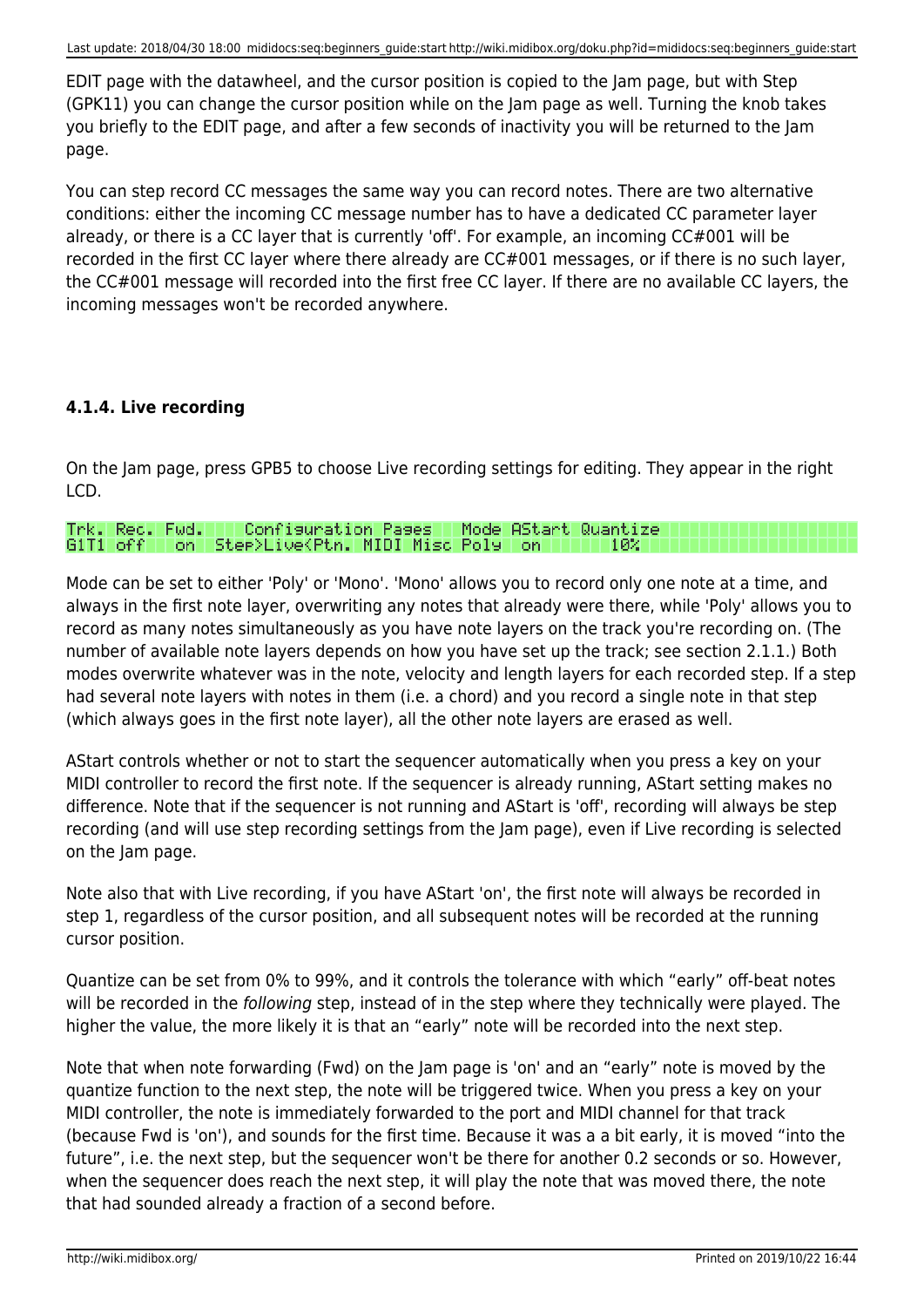The image below is a caption of four steps, where the player is live recording, aiming at steps 5 and 8. If quantize is set to 50 % (pretty aggressive), the first note will be recorded in step 5, where it was played, but the second note will be moved to step 8, even though it was played in step 7.



You can record CC messages live the same way you can record notes. There are two alternative conditions: either the incoming CC message number has to have a dedicated CC parameter layer already, or there is a CC layer that is currently 'off'. For example, an incoming CC#001 will be recorded to the first CC layer where there already are CC#001 messages, or if there is no such layer, the CC#001 message will be recorded into the first free CC layer. If there are no available CC layers, the incoming messages won't be recorded anywhere.

Let's say you want to record live a sequence where the notes come down on steps 1, 5, 9 and 13. If Quantize is set to 0% and during live recording you press the keys for the second and third notes just a bit too early, the sequencer shows no mercy and the notes will be recorded in steps 1, 4, 8 and 13, instead of step 1, 5, 9 and 13 like you wanted. (The first note will always be on time if you start live recording with the first key press.) Quantize allows you to "cheat" a bit, and by increasing the setting you can have these "a bit too early" notes recorded into the next step instead. The percentage controls the definition of "a bit too early".

#### **4.1.4.1. Follow Mode**

When you record notes live, the sequencer doesn't follow the running cursor position by default. The sequencer will jump to the current 16-step section of the track every time you record a note, but if you don't record notes for some time, the cursor will soon leave the screen. If you want to follow the running cursor position when the sequencer is running – whether it's during live recording or just playback – you can enable the Follow Mode with MENU + EXIT. (The same combination also disables the mode.)

Switching the Follow Mode 'on' will result the sequencer always displaying the 16-step section where the running cursor is at; when the running cursor leaves the screen, the display is changed to the next 16-step section or, if the track ends, back the beginning of the track. However, in this case you cannot use the datawheel to scroll from one 16-step section to another, when the sequencer is stopped. You have to switch Follow Mode 'off' to do that.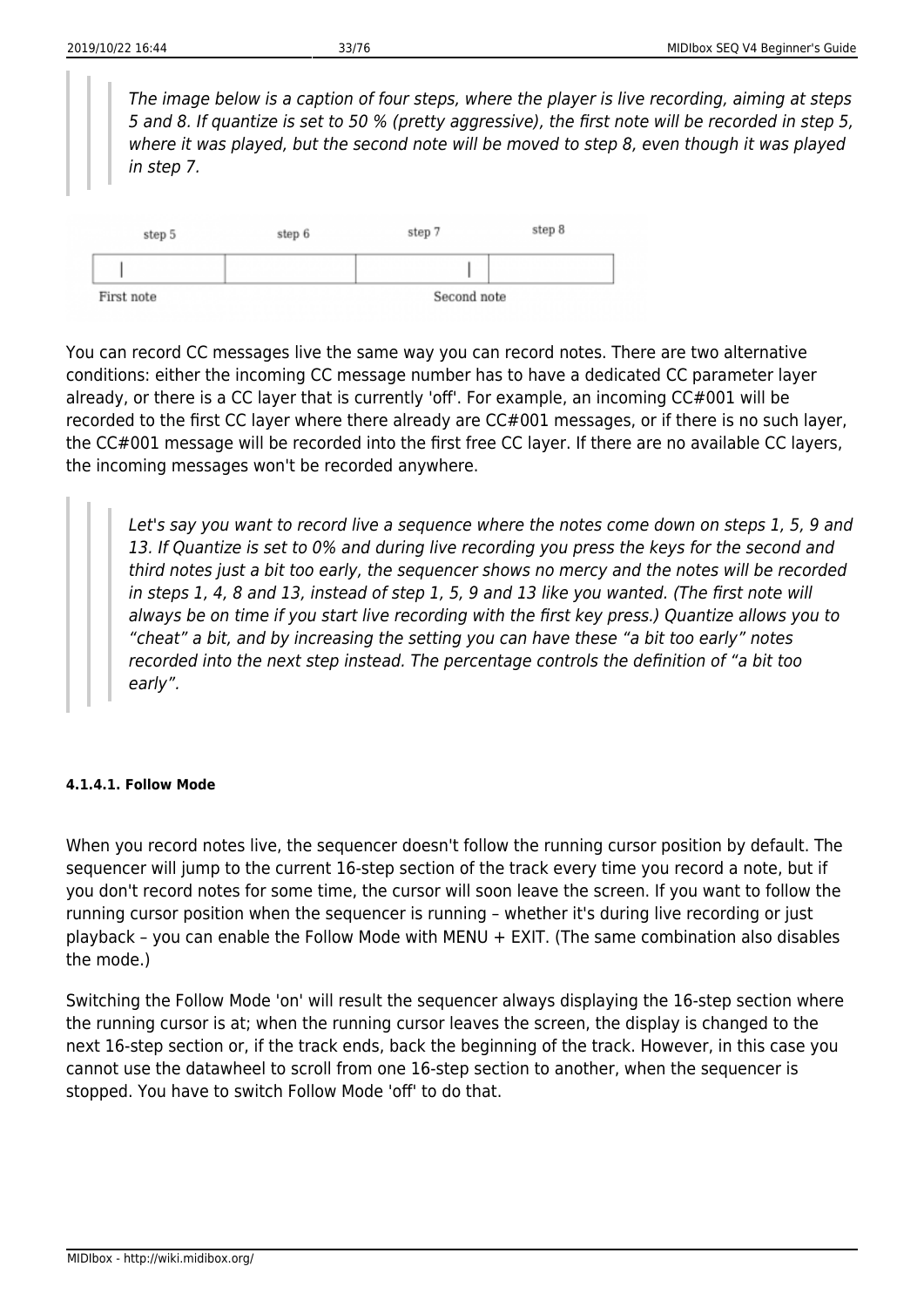# **4.1.5. Live Patterns**

The Live Patterns function allows you to effect rhythm patterns that have either been prepared earlier, or ones that are created and/or edited live. Live patterns play "on top of" the track, without overwriting anything, but the patterns can also be recorded on the track if needed. Each session has its own set of live patters, and they cannot be imported to other sessions.

Configuration Pages | Drum Ptn. | Pattern 1 Length Rec. Fud. I G1T1 off | on | Step Live>Ptn.KMIDI Misc | BD | on | \*.\*.\*.\*.\*.\*.\*.\*. 75% CeyPaste

Live patterns are useful especially for spicing up Drum type tracks, though they can be used for other track types as well. The patterns can be activated with MIDI controller keys, and their playback velocity can be controlled with aftertouch (note that many MIDI controllers don't support aftertouch). The Live Patterns page 'Ptn.' can be found on the Jam page (GPB6), and the Live Patterns menu is available on the right LCD.

The sequencer has to be running and the Jam page function Fwd has to be set to 'on' for Live Patterns to work. Note that having Fwd 'on' might conflict with your MIDI Router settings. (For details, see Appendix 3.)

#### **4.1.5.1. Live Patterns for Drum type tracks**

As a Drum type track is probably the most likely candidate for Live Patterns use, the functions will be covered in detail with drum tracks, and only the few differences explained in the next section with regard to other track types.

For a Drum type track, the Live Patterns page allows you to effect one of 16 different live patterns for any of the available drum instruments. Select the drum instrument that you want with GPK9. 'Ptn.' setting turns the live patterns function 'on' and 'off' for the selected drum instrument.

If 'Ptn.' is 'off' for a drum instrument, pressing the appropriate key on your MIDI controller for e.g. a bass drum sound (the key which each drum sound is associated with is set on the drum track's EVENT page) will both play the drum instrument in question and select it for pattern assigning. If 'Ptn.' is 'on', pressing & holding the appropriate key for e.g. a bass drum sound will not play a bass drum sound, but instead will keep effecting the chosen live pattern as long as the key is held.

The live pattern will be played with the velocity with which you hit the key on your MIDI controller. If your MIDI controller sends aftertouch messages, the velocity of the pattern can be controlled with aftertouch. If you want maximum control over the velocity of the live pattern, press the controller key very softly, and then use only aftertouch to control the playback velocity. If you hit the key hard, that will determine the initial velocity of the pattern, but after applying aftertouch, it is the aftertouch amount that will keep determining the playback velocity of the live pattern.

Note that if Rec on the Jam page is 'on', your key presses will be recorded in the track. If Rec is 'on' while also Ptn. is 'on' (GPB10), recording on the track will take place only for those steps where the current live pattern is triggered. If you just want to effect the live patterns when you press a key, but don't want to record anything on the track, make sure Rec is 'off'.

Live patterns will be played "on top of" the "normal" track. For example, if you have a bass drum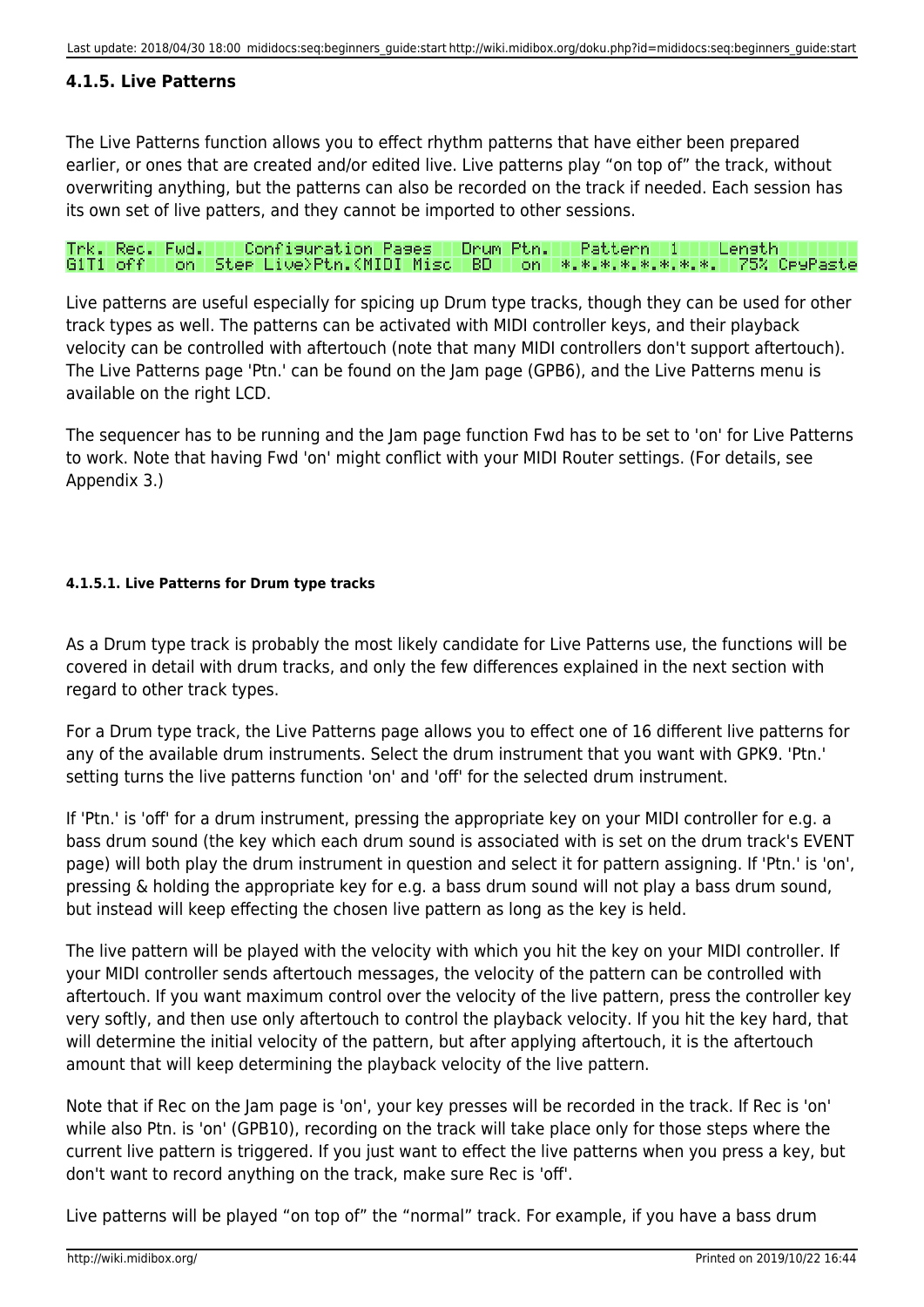playing quarter notes on the track and you effect a live pattern on any drum instrument, the "normal" track will keep playing in the backgroud normally (it won't get muted, overwritten etc.), and the live pattern is played in addition to it, fill-style.

There are 16 live patterns per session, and each pattern is always 16 steps long.

You could select one live pattern for several drum instruments, set 'Ptn.' to 'on' for each of them, and then use the MIDI controller keys to effect the selected patterns for the selected drum instruments simultaneously.

The live patterns can be edited live while you're on the Live Patterns page. Press & hold SELECT to enter the edit mode ("EDIT" will appear in the right upper corner of the right LCD). While SELECT is pressed & held, you can use the GP buttons to turn each of the 16 steps of the current live pattern 'on' and 'off'. Accent can be effected for each step by pressing a GP button for turned-on step another time, in which case that live pattern step will be played at maximum velocity, regardless of aftertouch value. A "♦" denotes normal velocity (controlled by aftertouch), and a "O" denotes accent velocity (no aftertouch sensitivity).

While on the Live Patterns page, you can copy the current live pattern either with GPB15 ('Cpy') or with the dedicated COPY button on the frontpanel. Likewise, while on the Live Patterns page, you can paste the copied live pattern with GPB16 ('Paste') or with the dedicated PASTE button on the frontpanel. This means that the COPY and PASTE buttons won't copy or paste the track contents as they normally do. Also the CLEAR button on the frontpanel has a specialised function while you're on the Live Patterns page: it clears the current live pattern instead of the track.

The Length setting (for note length) has no effect on a Drum type track.

### **4.1.5.2. Live Patterns for other tracks types**

If the track is a Note, Chord or CC type track, the basic operation principles are the same as with a Drum type track. Compared among themselves, Note, Chord and CC type tracks work almost identically, though Note tracks are probably the most useful of the three. Only Note tracks will be dealt with here.

Compared to Drum type tracks, there are two differences. First, Length (GPK14) adjusts the note length of each step (up to 98%).

Second, the Mode option (GPK9) changes from drum instrument selection to Mono/Poly selection. This is a recording setting, the same as on the Jam page's Step and Live recording pages. Mono allows you to record single notes, and Poly allows you to record multiple notes. Like normally with recording, you cannot record multiple notes unless you have enough note layers.

If Rec is 'on' while the Ptn. is 'on' (GPB10), recording on the track will take place only for those steps where the current live pattern is triggered. If you just want to use the live patterns when you press a key, but don't want to record anything on the track, make sure Rec is 'off'.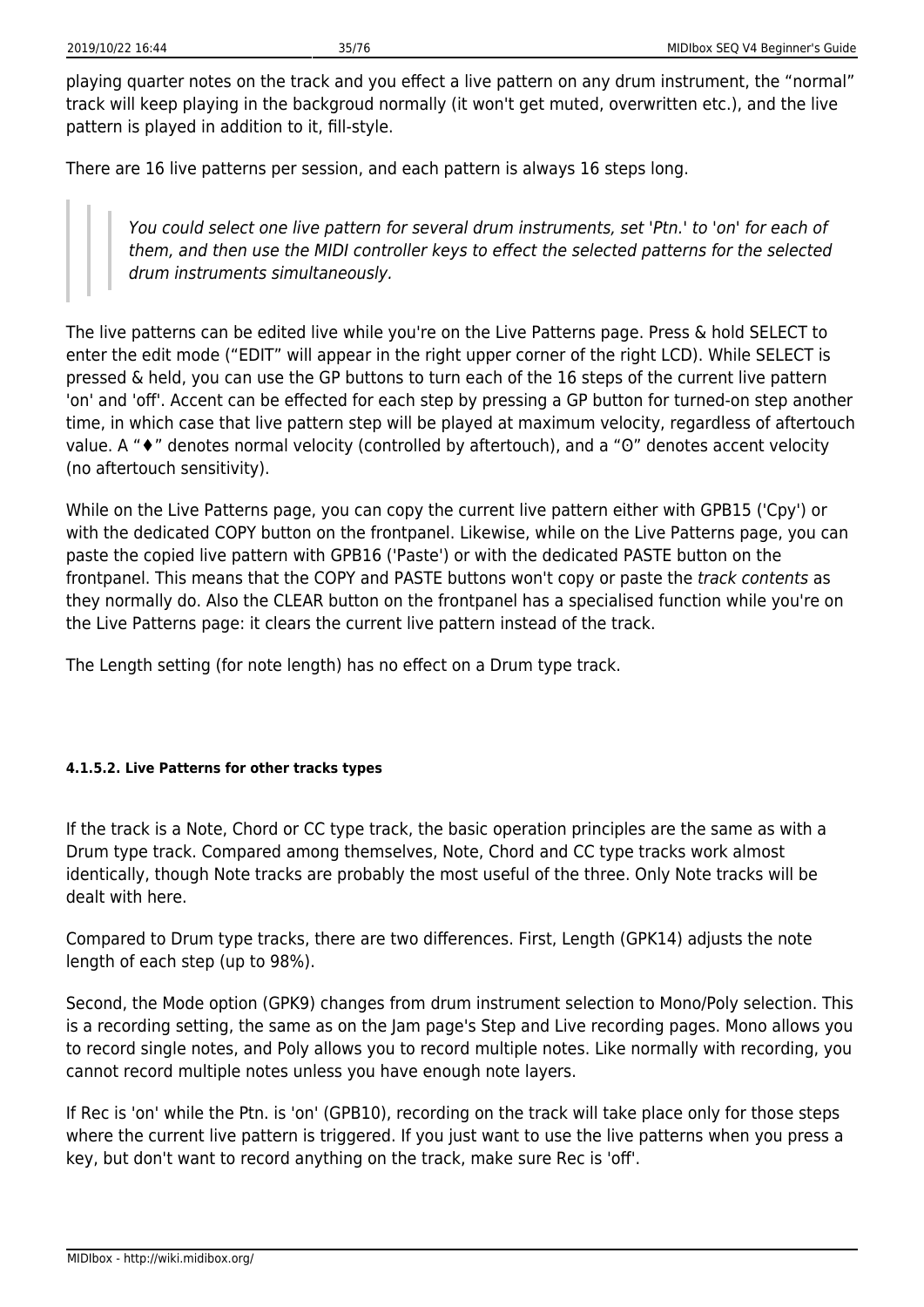## **4.1.6. Miscellaneous settings**

The settings on the Misc. page work only with the Jam page Fwd setting 'on', and they have effect only on the forwarded notes that you play on the keyboard, not on anything that's playing in the track. If the track is forced to scale (on the MODE page), it doesn't affect the forwarded notes that are played live on a MIDI controller, and likewise, the FTS setting (on the Misc. page) doesn't affect the notes on the track. (See section 6.2. for details on Force To Scale.)

#### Trk. Rec. Fwd. | | Configuration Pages | Oct.<br>G1T1 off | on | Step Live Ptn. | MIDI>Misc< +0 Fx. **FTS** on. ∣ on

Oct. effects an octave transpose to the forwarded notes, but leaves the track notes untouched (the track transpose is controlled from the TRANSPOSE page); FX enables/disables Humanizer, LFO, Limiter and Echo effects for the forwarded notes; and FTS enables/disables Force To Scale for the forwarded notes. The scale that the notes are forced to is taken from the FX  $\Box$  Scale page. (See section 6.2. for details on Force To Scale.)

## **4.1.7. Edit recording mode**

Besides Live and Step recording, there is one more way to enter notes while on the EDIT page: the Edit Recording mode. Edit Recording mode can be used in two ways. While on the EDIT page, you can press & hold a GP button, and the >- - -< angle brackets will turn into {- - -} curly brackets, the display will flash 'EDIT RECORDING', and you can enter a note or notes into the step while pressing & holding the GP button.

Note that Edit Recording mode takes its settings (notably Mode and AStart) from the Jam page, so e.g. unless you have Poly mode enabled there, you won't be able to record multiple notes simultaneously; if the mode is Mono and you press several keys, they will all be forwarded if Fwd is 'on', but only one of them will be recorded. Likewise, if AStart is 'on' and you use Edit Recording mode to enter notes, the sequencer will start automatically when you enter notes. Note also that Rec doesn't have to be 'on' for Edit Recording mode to work; if Rec is on and you're on the EDIT page, you don't need Edit Recording mode to record notes.

Alternatively you can press SELECT while on the EDIT page to toggle Edit Recording mode 'on' or 'off'. This allows you to play e.g. two-handed chords, as you don't have to use one hand to hold down a GP button.

## **4.2. Working on the EDIT page**

Of all the pages of the MBSEQv4, you will probably spend most your time on the EDIT page. The default view is the Step View, where you can see 16 steps at a time, but only two layers: one parameter layer and one trigger layer. The active parameter layer is displayed in the LCDs, the values can be changed with the GP knobs, and the name of the layer is displayed in the left LCD's top row (e.g. PB:Vel. for "Parameter layer B: Velocity"). The active trigger layer name is displayed in the left LCD's top row (e.g. TB:Roll for "Trigger layer B: Roll"), and the trigger can be switched 'on' or 'off' for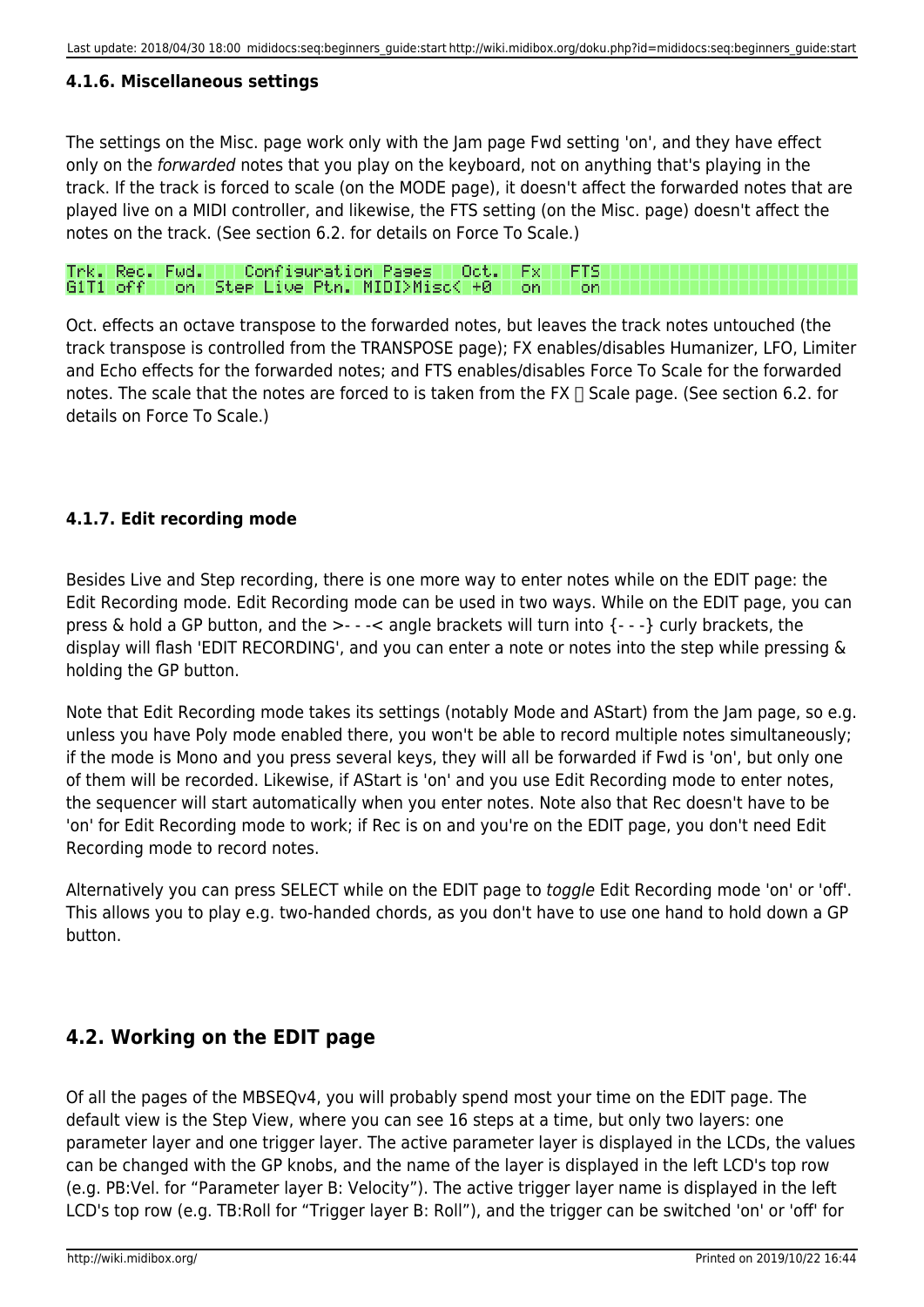each step with the GP buttons. The LEDs below each step will indicate whether the trigger is 'on' or 'off' for each step. If the LED is lit, the active trigger layer for that step is 'on', and if it's unlit, the trigger is 'off'.

Pressing & holding EDIT brings up a menu where you can select three alternative views for the EDIT page:

Step Trall Layer 303 Step Datawheel: Random Random Euclid **Uiew Uiew Uiew Uiew** Select Scroll Confis Generator Generator

1. Step View (the default) shows 16 steps at a time, but only one parameter layer (in the LCDs) and one trigger layer (in the states of the LEDs below the LCDs):

 $Def.$  Chn  $1$   $\top$ **PA:Note** 61 T 1 TA:Gate Stee | 1 | | G#1 T Vel: 127 Len: 75% NoCat 6#1∎ ----8#1m ---G#1∎ ---A#1∎ ---- G#1∎ --- $H#1$ G#1∎ A#1<sub>⊞</sub> A#1∎

2. Trigger View shows only one step at a time, but seven trigger layers and up to 8 parameter layers for the selected step:

Roll Glide Skip R.G R.V Note Vel. Note Stee Gate Acc. Note: Note Note Len. Roll  $6 - 3$  $C - 3$ 100 75% o. lo. -o O. l o l o. E-3

3. Layer View shows only one step at a time: the gate trigger layer and up to 14 parameter layers for the selected step:

4. 303 View shows a variety of settings, mimicing Roland TB-303's sequencer:

|  | 1 1 8 64 64 64 64 64 64 64 64 64 64 64 64 65 |  |  |  |  |  |  |
|--|----------------------------------------------|--|--|--|--|--|--|

### **4.2.1. Copy, paste, duplicate, quick-export/import**

Besides just entering/recording notes and other data in a track, you can also copy, paste and duplicate the data in each track. Copy and paste have their dedicated buttons on the frontpanel, while the rest of the editing options can be found by pressing UTILITY. Quick-export/import uses the MENU + COPY/PASTE button combination.

#### Trkl **Utility Functions** Quick Menu Change G1T1 Copy Paste Clr Move Scrl Rand Undo Save Jan Opt. PMte Disk Mute UnMte

Pressing COPY copies the active track into the buffer, and can then be pasted into another track; you can change sessions in between copying and pasting if you like. Note that COPY copies the set length (from the LENGTH page) of the track. For example, if the set length is 16/128, pressing COPY will copy only the first 16 steps into the buffer. Also, note that if track set length is e.g. 8, the COPY function will copy the section of 8 steps where the cursor position happens to be. For example, if the cursor is in step 1, COPY will copy the first 8 steps (probably what you intend most of the time), but if the cursor is in step 12, COPY will copy steps 8-16 instead.

It is possible to copy and paste an individual parameter layer. On the source track, choose the parameter layer you want to copy, and press COPY. Then go to the target track and select the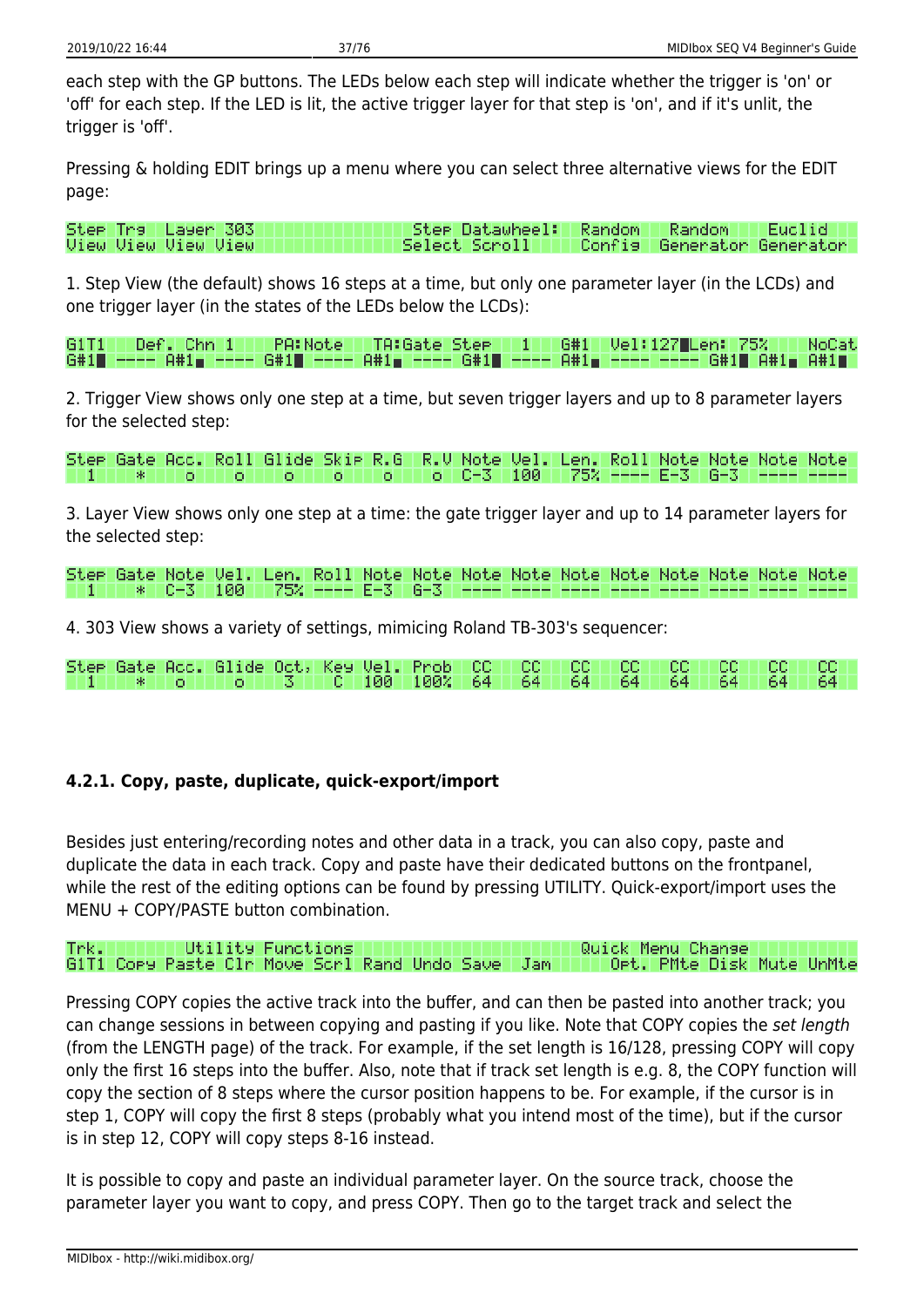parameter layer where you want to paste the individual parameter layer. Press SELECT + PASTE to copy the parameter layer into the active parameter layer. This will overwrite the active parameter layer, including its type.

Clearing individual parameter layers works the same way:  $SELECT + CLEAR$  will clear only the active parameter layer.

It is also possible to perform these operations on a Drum type track's drum instrument layers. However, it is not possible to copy, paste and clear "normal" individual trigger layers similarly.

Multiple tracks cannot be copied at once. If several tracks are selected, only the one visible in the LCDs (the active track) is copied.

However, if you press & hold COPY, you can copy a selected section of the active track. GP knobs select the start and end position of the section (indicated by  $>$  < angle brackets). A knob at the starting position (or to the left of it) selects the start of the section (">"), and a knob to the right of the starting position selects the end of the section ("<"). The top row of the left LCD shows the steps to be copied (e.g. "COPY S1-12" for copying steps 1–12). Releasing the COPY button copies the selected section into the buffer.

Pressing PASTE once pastes the copied track from the buffer into the beginning of the track, overwriting whatever was there. If the copied track was 16/128 steps long and you paste it into a track that is 32/128 steps long, only the first 16 steps will be overwritten.

However, if you *press & hold* PASTE, you can offset the beginning point of the operation with the GP knobs. The >- - -< angle brackets indicate the location. If the pasted section is too short to cover all the content in the target track, e.g. pasting a 16 step section into a 24 step track, 8 steps of the target track will not be overwritten. (Which 8 steps won't be overwritten depends on your paste operation's starting point.)

In UTILITY  $\Box$  Opt. (Option #8) you can change whether the paste function pastes the whole track (Complete Track), or just the trigger layer and parameter layer values in the steps (Only Steps). (The same option controls the behaviour of the clear function as well.) 'Only steps' is probably the better setting for normal use. Complete Track copies all steps and all track settings, i.e. MIDI channel, port, length, etc. If the target track is of the same type (Note, Chord, CC, Drum) as the source track, pasting a complete track won't initialise the target track to change its combination of maximum length or the number of parameter and trigger layers. But if the target track is of a different type than the source track, the target track's type will change, and it will become an exact copy of the source track. For example, pasting a 16/128 Note track into a 64/64 CC track will turn the latter into a 16/128 Note track.

It is possible to duplicate a track by pressing & holding COPY and then pressing PASTE. If your track is 16/128 steps long, this operation will copy the first 16 steps of the track and paste them immediately after it, starting from step 17. The track length is changed automatically to match the new duplicated length (e.g. from 16/128 to 32/128). The cursor position will jump to the beginning of the newly duplicated sequence (e.g. step 17). You won't be able to duplicate a track that is too long to be duplicated (e.g. a track with a length of 64/128 can be duplicated once, but a track with a length of 128/128 cannot be duplicated.)

One or several tracks can also be quick-exported and imported. Multiple tracks within a single group can be selected with the track selection buttons, or any combination of tracks on the Track Selection page (available only as an F1–F4 button or as a saved bookmarks; see Appendices 1 and 2), and then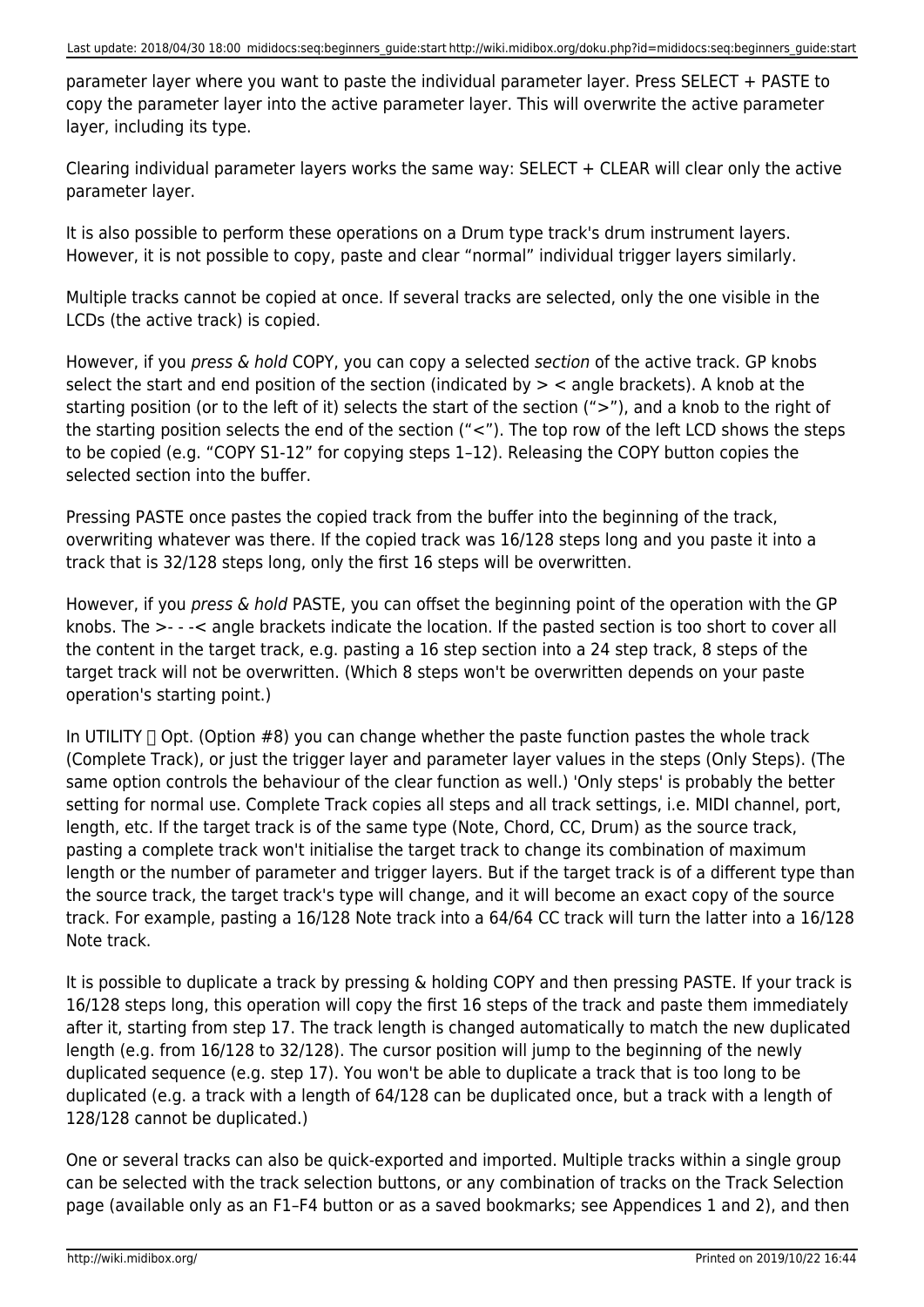exported with MENU + COPY. This will copy all data in the track(s), including settings, into the PRESETS folder, i.e. they're not session dependent. This means that you can have a maximum of sixteen tracks exported this way at any given time for all your sessions. The file names are of the form COPYx(.V4T), where x is the relative number of the quick-exported track (1–16). Relative means that if, for example, you have selected tracks G2T2, G2T3 and G2T4 and then quick-export them with MENU + COPY, they will be called COPY1, COPY2 and COPY3, even though their "absolute" track numbers are 6, 7 and 8.

One, some or all of the copied tracks can be pasted with MENU + PASTE, which will paste only so many tracks as have been selected with the track selection buttons. The pasting follows the same relative pattern as the copying, so that COPY1 will be pasted to the first selected track, regardless of its "absolute" track number.

Note that if you first copy four tracks this way, and later copy two tracks, the first two of the older tracks (COPY1 and COPY2) will be overwritten, but the latter two of the older tracks (COPY3 and COPY4) will remain. If you then paste four tracks, you will get two "new" tracks and two "old" tracks.

Tracks exported with MENU + COPY can also be imported one by one from the EVENT page's PRESETS menu (GPB14-15). Currently there is no way to delete files in the presets folder in the sequencer; you have to do delete them manually from the SD card on your computer.

## **4.2.2. Clear, move, scroll, undo**

Clear has a dedicated button on the frontpanel, while move, scroll and undo can be found by pressing UTILITY.

CLEAR clears all layers of all steps in the selected track, even if they're beyond the track's set length. Thus, if your track is 16/128 steps long, CLEAR will clear also the steps 17-128. In UTILITY  $\Box$  Opt. (Option #8) you can change whether the clear function clears (i.e. resets) all track parameters (Complete Track), or just the steps (Only steps).

'Complete Track' spares the settings on the EVENT page, but settings such as set length, divider value, FX settings etc. are reset to default values. 'Only steps' is probably the better setting for normal use.

Move allows you to move *individual steps* to another position with the GP knobs. When you press & hold 'Move', the screen switches to the EDIT page, and you can grab an individual step by turning the knob below it, and then move it to another location if you keep turning the knob one way or the other. Releasing the GP button will write the moved step into the new location, overwriting whatever was there previously.

Scroll allows you to move sections of steps with the knobs. When you press & hold 'Scroll', the screen switches to the EDIT page, and you can use a GP knob to grab a section of steps, so that the steps to the right of the knob (including the one above the knob) will be moved together, while the ones to the left will stay where they are. Releasing the GP button writes the moved steps into the new location, overwriting whatever was there previously.

Undo cancels the latest paste, clear, move and scroll operation. Note that if your MBSEQv4 is using an LPC1769 core, the undo function is disabled since firmware 4.089 because of memory issues! In other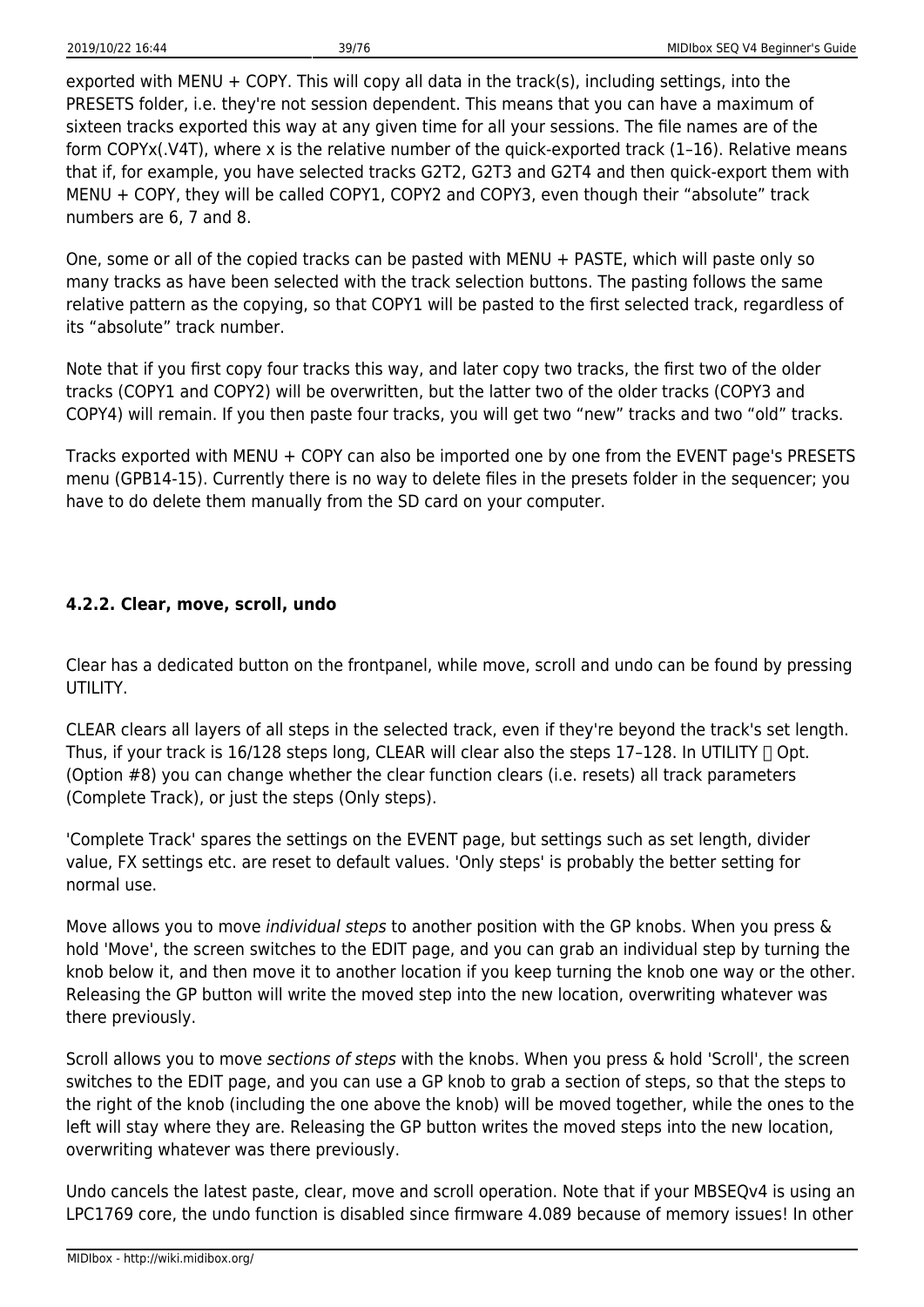words, the undo function works only with STM32F4 based MBSEQv4.

#### **4.2.3. Using FAST and ALL buttons**

The FAST and ALL buttons are located on the left side of the frontpanel, bottom row. They both have indicator LEDs to show whether the function is 'on' or 'off'.

Using the FAST button allows you to change a value with the knobs faster. The normal setting is useful for narrow value ranges and/or detailed changes, while FAST is useful for fast changes on a wide value range. Note that in some contexts, e.g. when editing velocity values, the FAST function is activated automatically. However, you can always switch it 'on' and 'off', according to your preference.

FAST and ALL buttons can be set to 'toggle' or 'momentary' in the HW setup file (see Appendix 1). The default setting for both buttons is 'toggle'.

Using the ALL button allows you to edit multiple values with just one knob in three ways. First, with the ALL function 'on', turning the knob in the present cursor position will cause the values for all steps to change at the same time, so that each step will be adjusted relative to its original value. For example, the original velocity value 50 in one step will advance to 70, while the original velocity value 100 in another step will advance to 120. It's irrelevant with knob you turn, as long as it's at the present cursor position.

Second, if you move any knob other than the one in the current cursor position, the sequencer will generate a descending or ascending ramp between the present cursor position and the knob you turn. This way you can generate e.g. velocity ramps easily.

Third, when the ALL function is 'off', pressing & holding the ALL button and turning the knob in the present cursor position, the values for all steps will jump to the same value as the step below which you're turning the knob. As you keep turning, the values for all steps will change at the same time, to the same value. If the ALL function is 'on', pressing & holding will turn the function 'off'. You have to have the ALL function turned 'off' before pressing & holding it for the third edit option.

By default the ALL function affects all steps, but this can be changed with the GP buttons when the ALL mode is on. When the ALL mode is on, the step LEDs start blinking to indicate a special function in the ALL mode. A blinking LED below a step means that the step will be affected by the ALL function; by pressing a GP button under a step you can turn the ALL mode 'off' for that step, indicated by an unlit LED. These changes can be made on the Step Select page as well: press & hold the EDIT button and press GPB8 to enter the page. "\*" indicates that the step will be affected by the ALL function, "o" indicates that it will not be affected.

#### controlled by the ALL function: Select the stees which should be oll o III **\*** 11 宋 1 o юı 宋 宋

If you have recorded a steady rhythm with Step Recording mode and increment setting  $+2$ (i.e. 8th notes, every second step), you can first adjust the length of all the steps with the ALL function on for all steps, then turn half of the steps off for the ALL function so that they're not affected, and then turn a knob to adjust the length of only the "empty" steps so that the notes will not glide into each other.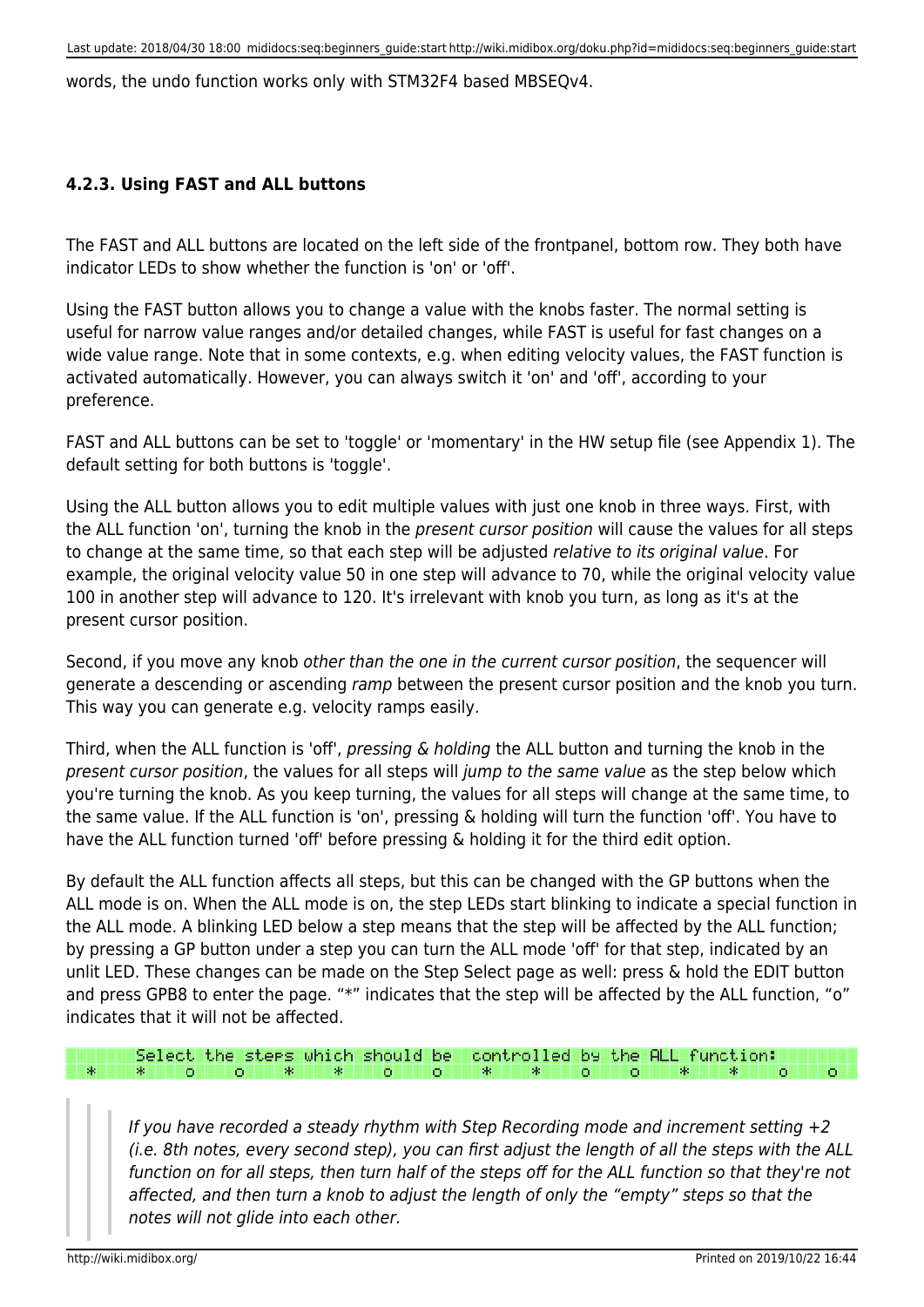# **5. Working with patterns and songs**

## **5.1. Saving a pattern**

When working with several patterns and in song mode, it is important to save often so as not to lose by accident the changes you've made to the parameter and trigger layers and other settings of the four tracks in a pattern. MBSEQv4 will not save anything automatically (every five minutes or whatever), but instead you have to choose to save the changes yourself.

The primary way in which you'll lose your changes is bound up with switching patterns. Switching from an active pattern without saving it first will mean losing the changes you made to it since the last save. When you switch to another pattern within a group - from 1:A1 to 1:A2, for example - you will lose the changes made to the track you are switching from - e.g. 1:A1 - unless you explicitly save them first. The unsaved changes in the active patterns of the *other groups* won't be affected (they're not being switched, after all).

However, starting the sequencer in song mode – either by pressing PLAY or automatically with the Jam page function AStart – will erase the unsaved changes in the active patterns of all groups. But once the sequencer is running in song mode, you can make changes to a pattern and not lose them, on the condition that the pattern in question doesn't get switched to another one during the song. If it does get switched, that is the moment you'll lose your unsaved changes.

You can choose to save only one pattern, or to save all active patterns. A single pattern can be saved with MENU + SAVE (GPB14). The source pattern to be saved is always one of the four active patterns (each group has one active pattern). With GPK1–4 you can choose the source group the active pattern of which you want to save, and with GPK6 you can choose the target bank to save the pattern into. Finally, with GPK7 you can choose which location within the selected bank the pattern is to be saved into. There are 64 locations per bank to choose from (from A1–A8 to H1–H8).

#### to Tarset Gre. Save Pattern Category: NoCatl Label: <Pattern A1> G1 (Track 1- 4)/1:A1 ----> 1:A1

In the right LCD you can see which locations are free and which ones already have saved content in them. If the location is free, the entry for the location is "- - - - - <empty>". If something has already been saved in the location, even if you haven't given the previously saved pattern a name (like with the 'Save All' function, see below), the entry for the location is "- - - - - Unnamed".

When saving individual patterns with MENU + SAVE, you get a chance to give the pattern a category and a label. The label could be named for the pattern's function in the song structure ("Intro", "Bridge", "2nd Verse", "VrseVariant3" etc.) and the category could be e.g. the synth you're playing the pattern with, or the synth patch, or whatever helps you memorise the function of the pattern.

If you want to save all active patterns patterns at once, press EXIT until you arrive on the main page, and then press GPB10 for 'Save'. This saves all the active patterns (and in fact the whole session). This way you won't get to give any categories or labels to the patterns, but instead they will be saved as "- - - - - Unnamed", or under the name you have given them when saving them individually earlier. You can also assign one of the F1–F4 buttons (right side of the frontpanel) to for a quick 'Save All' function (see Appendix 1).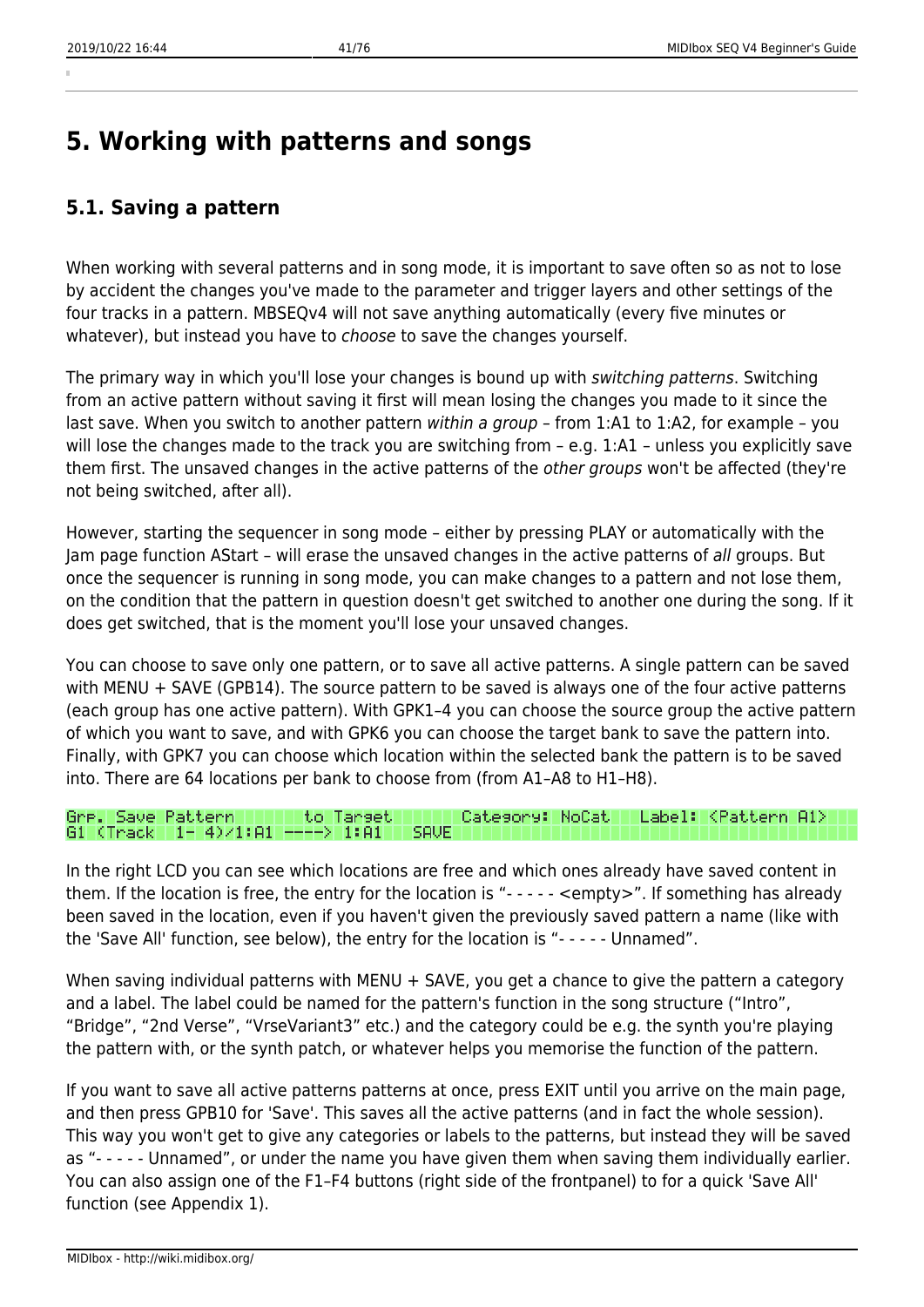MIDIbox SEQ 04.091  $\Box$   $\Box$   $\Box$ 0 /SESSION/20100309 120.0 BPM Edit Mute Tracks Open Save SaveAs New Delete Info

## **5.2. Phrase Mode and Song Mode**

In phrase mode you can build up to four active patterns (one in each group) and keep editing and testing them, alternating between manually starting and stopping the sequencer until you're happy with the result. In phrase mode the sequencer will keep playing the four active patterns over and over, and any pattern switch must be done manually on the PATTERN page. This also means that unless you actively, on your own initiative, switch to another pattern, starting the sequencer in phrase mode will not erase the changes you've made since the last save.

The phrase mode is suitable for a complete performance as well. If you have your patterns ready and saved, you can start the sequencer in phrase mode with four initial patterns, and then change the patterns live on the PATTERN page or the SONG page (even if you're not in song mode). Pattern changes like this can be instantaneous or timed, so that pattern change will be considered only at those times when the set number of steps has been played (e.g. every 8th step, or every 16th step). This is controlled with the Option page (UTILITY  $\Box$  Opt.) settings #2 and #3 ('Pattern Change Synchronisation'). Option #2 sets the number of steps that have to play before a pattern change is considered, and option #3 enables/disables option #2.

You have pattern 1:A1 whose tracks are 16 steps long, and you set option #2 to 8 steps. If you press PLAY (in phrase mode) and don't do anything, the pattern will play 16 steps over and over (because that's the length of the tracks). If you turn a knob on the PATTERN page or SONG page to switch to pattern 1:A2 when the sequencer is running at step 3, the sequencer will play 5 more steps before it switches to 1:A2, because  $3 + 5 = 8$ , and you've set the sequencer to allow pattern change only after every 8 steps. If you switch to 1:A2 when the sequencer is running at step 12, the sequencer will play four more steps before switching to 1:A2.

If you set the number high (e.g. to 64), you can give yourself plenty of time to scroll through the patterns you have available before the switch actually takes place.

In song mode you can chain the patterns you've made into a predetermined sequence of four parallel patterns. In addition to just putting the bundles of four patterns one after the other, you can also use song position operations to effect loops, mutes, tempo changes etc. (For details see section 5.2.2.)

In song mode you must remember to save the pattern(s) before starting the sequencer, if you don't want to risk losing the changes you've made, because in song mode starting the sequencer will erase the changes made since the last save.

You can check whether you're in Song or Phrase mode by pressing SONG. On the right LCD (top row) you can see either "Phrase Mode" or "Song Mode". The mode can be changed with GPK13–14. You can also press & hold the SONG button, which will bring up the song page utility menu. While you keep pressing the SONG button, you can alternate between song and phrase modes by pressing GPB9–10.

In addition to the information of the LCD, the LED above the SONG button indicates the mode, no matter which page you're in: if it's lit, it's song mode, and if it's unlit, it's phrase mode. When you're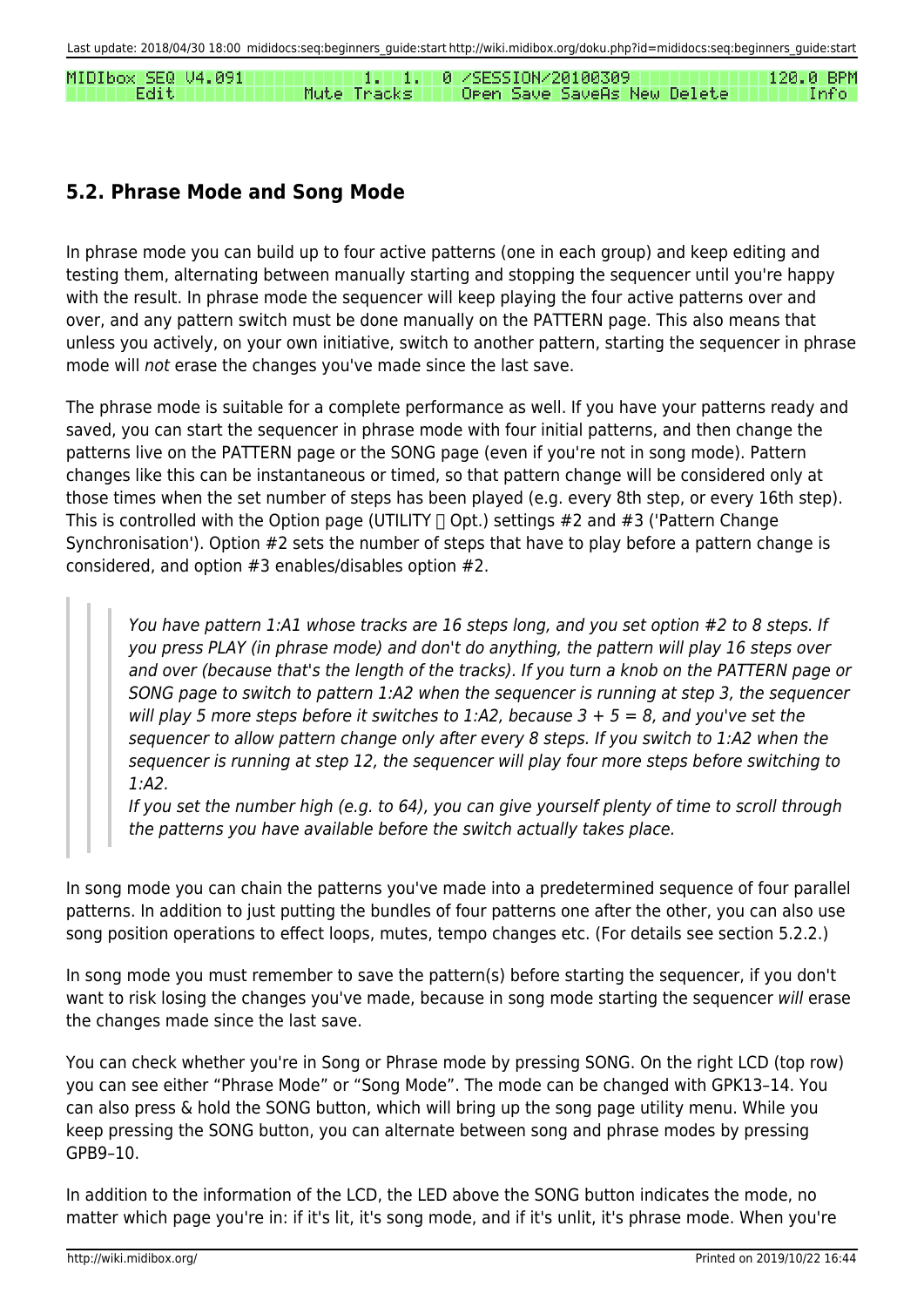on the SONG page, the LED above the SONG button will flicker if you're in Phrase mode, and it will be solid when you're in Song mode.

#### **5.2.1. PATTERN page**

Patterns can be selected on the PATTERN page, e.g. for editing and playing in phrase mode. On the page you can see the four groups, each of which has one active pattern in it, and a small velocity bar for each track. The pattern categories and labels will also be displayed on this page, whether you've explicitly named them or not (in which case you'll see "NoCat" and "Unnamed"). The first thing to pay attention to is what has already been mentioned several times: don't change patterns unless you have saved the active one in the group where you're about to switch to another pattern, unless you don't mind that the changes in the active pattern since the last save are lost!

| G1: Monty Intro     |  |                 |                  | 62: Monty Beats 1 - 63:Bassline Intro - 64: Transposer off |  |
|---------------------|--|-----------------|------------------|------------------------------------------------------------|--|
| >>> MBSID 5:C1 LLUL |  | MBSID 6:C1 LUMM | MBSID 7:C1 LLM H | REGORB 8:C1 HILL                                           |  |

If you want to change the pattern bank, in all cases you have to use the GP knobs 3, 7, 11, and 15 to do it. For selecting individual patterns in the banks, there are two ways. Either you can use the GP knobs 4, 8, 12, and 16 to select a pattern within the selected bank, or you can use the GP buttons 1–8 to choose the pattern section A–H and the GP buttons 9–16 to choose the actual pattern 1–8 within the sections A–H.

Also, on the PATTERN page the group and track selection buttons (on the upper left of the frontpanel) have a special function: you can use them to select the group where you want to change a pattern. Group/track selection button 1 selects the first group, button 2 the second group etc. For a fully equipped frontpanel, this is probably not necessary though, because you can just turn a GP knob to select a pattern within any group, without need to use the group/track selection buttons to select a group for switching first.

### **5.2.2. Chaining patterns into a song**

Patterns can be chained into songs on the SONG page. One session can have a maximum of 256 patterns (64 patterns per bank), which can be combined into a maximum of 64 songs. Four patterns are playing in parallel. If you don't want to play anything in one or more groups, have them play an empty pattern (like H8 or other "far-away" pattern), or use a song operation to mute them.

#### Sel. Sons Mode | S# 1 | Pos A1.--Song i Pos Actn - 61. -621 -63 - G4 T Loop L x 16 5:01 6:01 7:01 8:01 Pat 5:01 LLE 6:01 LUMM 7:01 LLM A2

Patterns are organised into a song by means of song positions. There is a maximum of 128 song positions (A1-P8) per song. They can be selected with either just GPK2, or, if your song is very long and/or has many song operations, you can quick-select the letter A-P with the GP buttons and only the number with GPK2.

Each song position is either a command to play a pattern or perform an operation. A very simple song could be: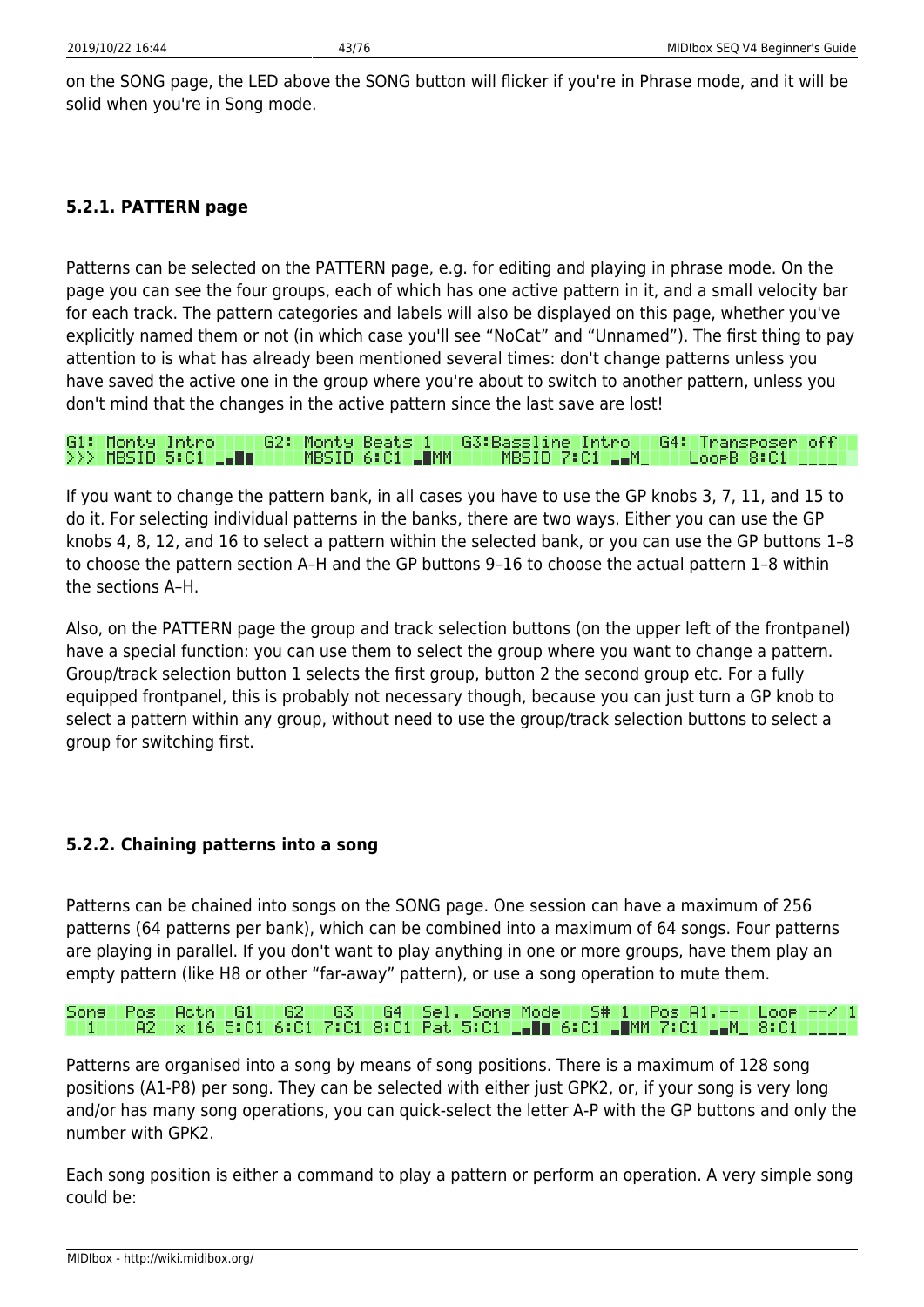|               | Pos Actn              | G <sub>1</sub> | G <sub>2</sub>                      | G <sub>3</sub> | G4                                                  |      |
|---------------|-----------------------|----------------|-------------------------------------|----------------|-----------------------------------------------------|------|
|               | A1 Mutes              | $0***$         | 0000                                |                | 0000                                                | 0000 |
| $A2 \times 2$ |                       | $1:$ Al        | المستوجب المستوجب                   |                | 4:A1                                                |      |
| A3            | Mutes                 |                | $000*$                              | 0000           | 0000                                                | 0000 |
| $A4 \times 1$ |                       | 1: A2          | $\alpha = \frac{1}{2}$ , $\alpha =$ | $-1 - 1 - 1$   | $\alpha$ , $\alpha$ , $\beta$ , $\alpha$ , $\alpha$ |      |
| A5            | $\mathsf{x}1$         | 1:AA           | $\alpha$ and $\alpha$ and $\alpha$  | 3:11           | $4:$ A2                                             |      |
| A6            | Jump $\sqcap$ Pos. Al |                |                                     |                |                                                     |      |

This song starts by muting G1's tracks 2-4. (" $o$ " = play, " $*$ " = mute) in song position A1. Then the actual music begins in position A2 by playing patterns 1:A1 and 4:A1, and they will play twice (because Action is set to 'x2'). When a group has -:- -, it means "repeat here whatever was done in the previous song position". However, even though the previous position for G2 and G3 set muting to "play all tracks", there hasn't been a pattern playing in this group previously, so muting or unmuting has no practical effect, hence nothing will be played in groups 2 and 3.

After the patterns in position A2 have played for the second time, the song will proceed to the next song position, A3, where there is an operation: some more tracks from G1 are unmuted. In the next position, A4, it's back to playing patterns again: the pattern in G1 is switched to 1:A2. Group 4 now has -:-, but because the previous song position was "play all tracks in this group" and there is a previous song position where 4:A1 was played, 4:A1 will get played here too. Action for position A4 is set to 'x1' ("play once"), so after the patterns finish, the song proceeds to the next song position.

In position A5 Group 1 switches to a new pattern (1:A3), as does group 4 (4:A2). Also, now Group 3 starts playing a pattern, 3:A1. After they have played once, the song proceeds to the next song position, A6. There is an operation there, which causes the song to jump immediately to song position A1, i.e. the beginning of the song. Everything will go as before, but this time group 3 will be playing 3:A1 all the way from the beginning. This is because now there is a "previous song position" for the -:- - in G3 for song position A1, namely position A5 from the first iteration, where G3 was playing 3:A1.

Besides commands to play a pattern 1–16 times, the possible song operations are:

- **End**. Loops the previously played song position with patterns in it until the sequencer is stopped manually or another song position is selected with the GP buttons (turning GPK2 on the SONG page won't switch patterns). This means you can use 'End' also in the middle of a song, e.g. to jam over the looped song position as long as you like, and then press a GP button to continue with the preprogrammed song. As the GP buttons can only be used to select eight different song positions (A1, B1, C1 etc., up to P1), you have to make sure to start the "post-jamming" sequences at those song positions; otherwise they won't be selectable. Also, make sure that the "-:–" entries are not messing up which pattern gets played after manual song position change! Another option is to select the next song position with GPK2 and then press PLAY to instantly jump to the selected song position.

- **x1–x16**. plays the current song position 1–16 times before proceeding to the next song position.

- **Jump Pos**. Jump to the specified song position.

- **Jump Song**. Jump to the beginning of the specified song.

- **Mixer**. Dump the specified mixer map. (For details on mixer maps, see section 6.5.)

- **Tempo**. Change to the specified tempo (BPM), and make it gradually during the given time (Ramp). Ramp of zero seconds means immediate change to the new tempo.

- **Mutes**. Mute/unmute the specified tracks. "o" signifies an unmuted track, "\*" signifies a muted track. You can either scroll a GP knob under the entry for all the possible combinations for each group, or press a Group/Track button and then use the 16 GP buttons to switch mutes on/off for individual tracks (GPB1–4 control mutes in tracks 1–4 etc.); while the action is "Mutes", the GP LEDs indicate whether a track is to be muted or not).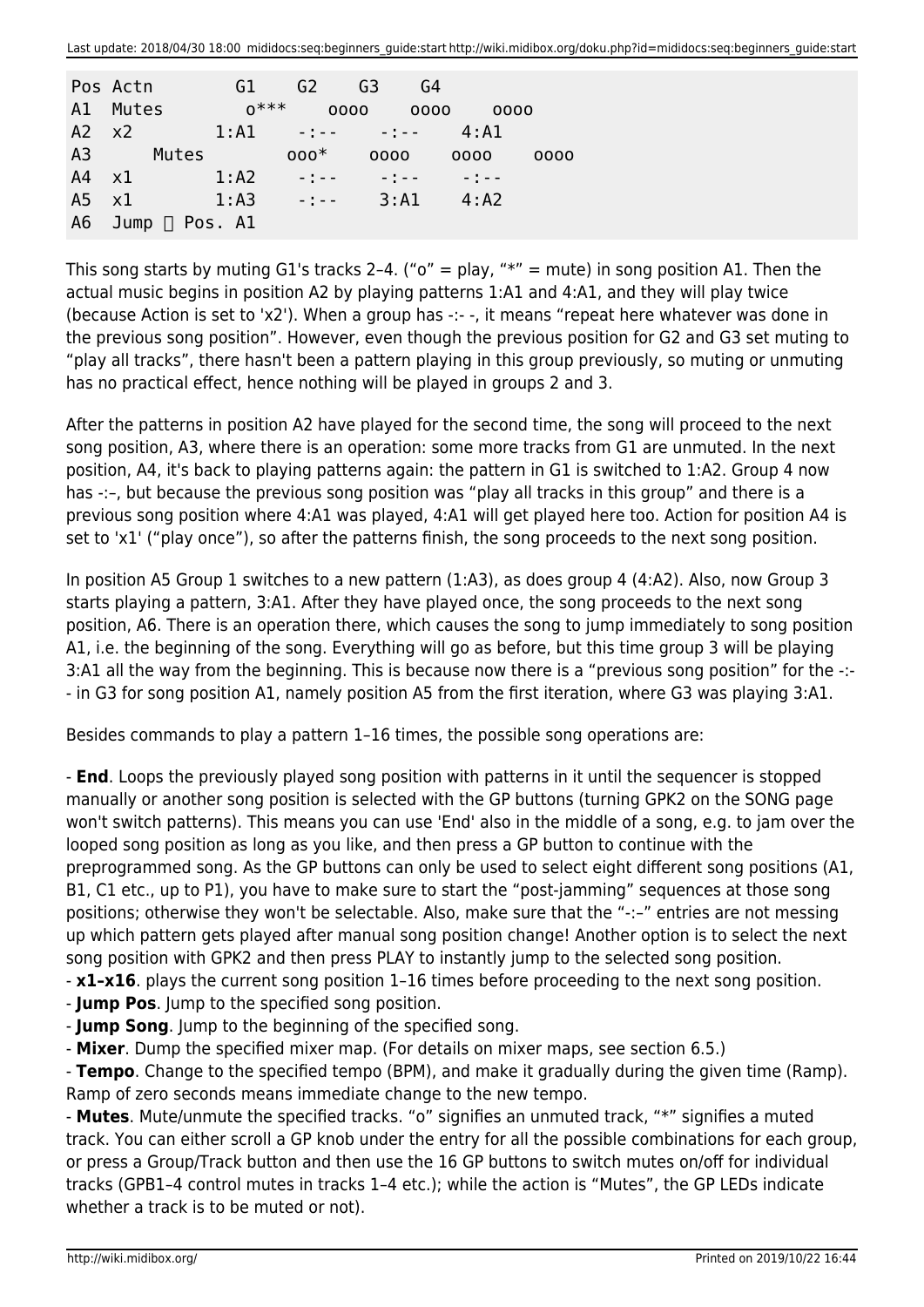- **G.T**. Set a track as Guide Track (for details of Guide Track, see section 5.5.).

- **UnMte**. Unmute all tracks and layers.

On the SONG page you can see just the numerical names of the patterns, and when your song has several patterns, it can be difficult to remember which pattern is which; was 1:A5 my second verse variation pattern, or was it 1:A8? Here it's helpful to use the PATTERN page to build the song positions. On the PATTERN page you can select the four patterns that you need and see their names while you do the selection. (Naturally this requires that you've given your patterns a category and a label when you've saved them individually earlier.) After selecting the desired pattern for each group, you can press & hold SONG to select 'Take Over Patterns' with GPB13–14. This will copy the four selected patterns into the current song position on the SONG page, overwriting what was previously in that position. Note that 'Take over Patterns' doesn't save the patterns!

Remember once again that changing patterns on the PATTERN page will erase any unsaved changes!

Pressing & holding the SONG button on the SONG page shows a utility menu in the left LCD with commands to edit song positions: you can copy, paste, clear, and delete a position, or insert a new one before the current position. Also, COPY, PASTE and CLEAR buttons have changed functions on the SONG page. Instead of copying, pasting and clearing the active track, they perform the operation on the current song position.

|  | Sons Pos III Utility Functions I    | Phrase I | <b>NTakeOver Save&amp;TakeN</b> |
|--|-------------------------------------|----------|---------------------------------|
|  | TIM THAM FORM Paste Clr Ins. Del. P | II Model | Patterns Over Ptns.             |

If you're in Song mode, pressing & holding the SONG button shows an extra entry on the right display: Guide Track. (See section 5.5.)

### **5.2.3. Save & Take over Patterns**

There's another function available on the SONG page while pressing & holding the SONG (or SELECT) button: 'Save & Take over Patterns'. The function is more than a little different from the 'Take over Patterns' function despite the similar name.

Here's how 'Save & Take over Patterns' can be utilised in making songs. When you create a new Session, you start with the four initial patterns 1:A1, 2:A1, 3:A1 and 4:A1. You change the track settings to your liking and punch in some notes. Once you have something that you like, you can save all four patterns and automatically make song position entries for them by using the 'Save & Take over Patterns' (=S&ToP).

After selecting 'S&ToP', you now get a chance to select one of 16 slots (A–P). These letters refer to song positions (available on the SONG page, GPK2), of which there are 128 (from A1–A8 to P1–P8). Each letter might have an asterisk next to it, which means something has already been 'S&ToP'd into that slot previously. You may overwrite it if you wish by selecting it again.

Choosing one of the slots will not only save the active patterns (so that you don't have to save them manually), but will also create four entries in the song position list, based on the current setup. The four entries are: current mutes, mixer map settings, current patterns, jump to previous song position.

Let's assume you chose slot A (with GPB1). What you have now is entries in song positions A1, A2, A3 and A4: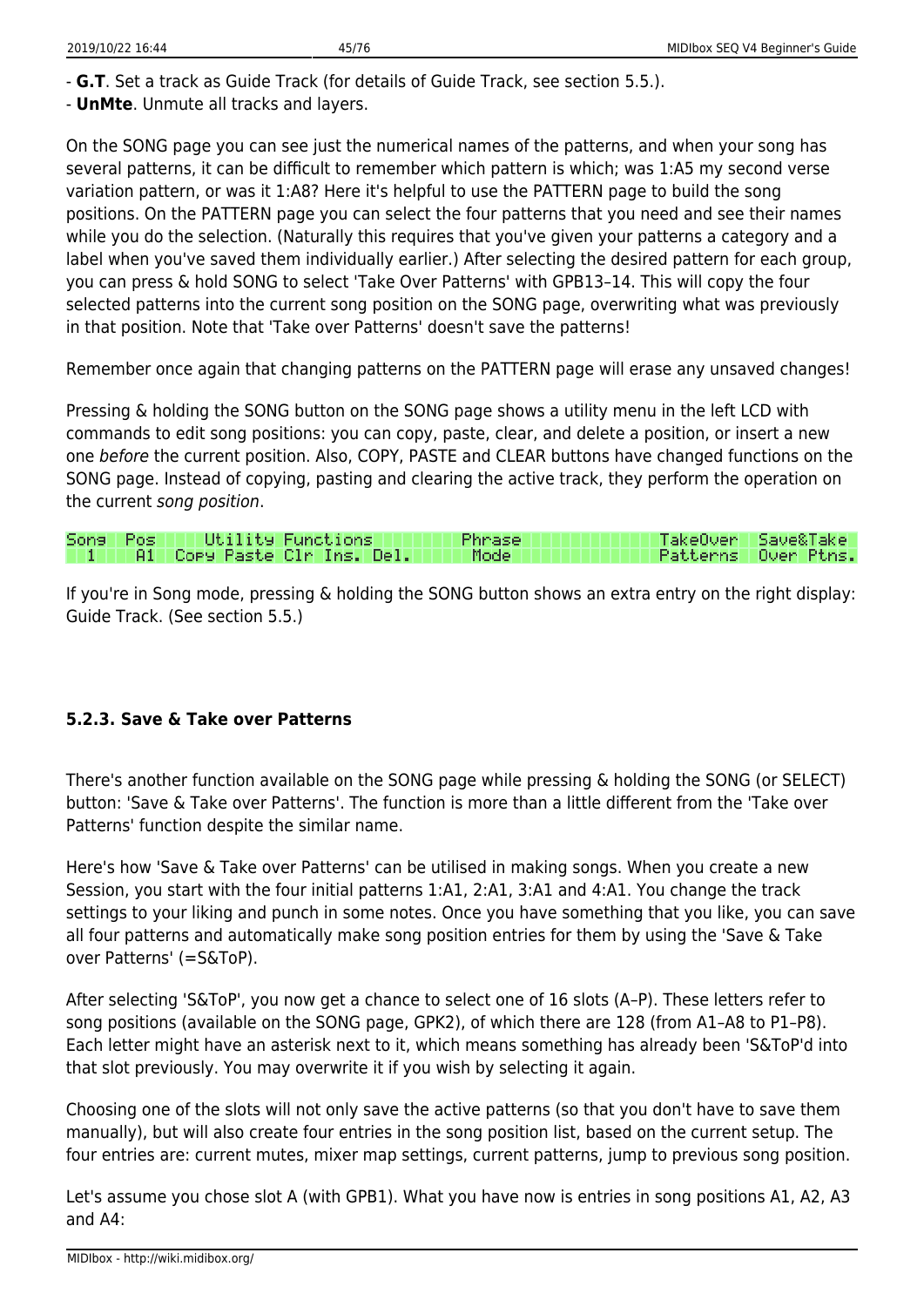Position A1: the state of your mutes when you activated 'S&ToP'. Position A2: command to dump the settings in Mixer Map 1. Position A3: command to play the set of patterns that was active when you activated 'S&ToP'. Position A4: command to jump back to Position A3 (i.e. loop the said set of patterns).

| Pos Actn      | G1                       | G <sub>2</sub> | 63   | G4     |      |
|---------------|--------------------------|----------------|------|--------|------|
| A1 Mutes      | $n***$                   |                | ∩*ი* | $n***$ | ^^*^ |
| A2 Mixer      | Map 1                    |                |      |        |      |
| $A3 \times 1$ | $1:$ Al                  | 2:A1           |      | 3:A1   | 4:A1 |
|               | $AA$ Jump $\Box$ Pos. A3 |                |      |        |      |

Had you chosen slot D, the entries would have been made into song positions D1, D2, D3 and D4 (with Mixer Map #4 settings) instead of A1, A2, A3 and A4 (with Mixer Map #1 settings). (This also means that the latter four entries grouped under each letter, e.g. A5, A6, A7 and A8, are left "empty", i.e. unaffected by the 'S&ToP' function.)

Whenever you come to the SONG page, the song position (Pos) entry is highlighted. (You can change which entry is highlighted by turning a GP knob, but Pos is the default when coming to the SONG page.) While Pos is highlighted, you can use the GP buttons to quick-select a song position. For example, if the current song position is A3, you can push GPB6 to switch to F1. The GP buttons allow for the direct selection of 16 positions, from A1 to P1 (the selected position is always the first one within the eight that are grouped under each letter).

Whether or not the switch to another song position is immediate or takes place only after the current Measure is finished depends on your settings on the Options page (UTIL  $\rightarrow$  Opt., option 3/17).

In a nutshell: 'S&ToP' allows you to start with four patterns (e.g. 1:A1, 2:A1, 3:A1, 4:A1), jam to your heart's content, and when you have something you like, to save them quickly and have the song position entries made automatically. Then you can change to the PATTERN page, turn the knobs to change over to the next empty pattern set (e.g. 1:A2, 2:A2, 3:A2, 4:A2), to the next Mixer Map on the MIXER page, and keep jamming. Then you can 'S&ToP' again, and on and on, until you have several pattern sets. Now you can keep changing back and forth between the maximum of 16 pattern sets while on the SONG page with a single push of a GP button. Each pattern set might have each track full of stuff, but the set would start with lots of mutes, which you could then slowly unmute and build the current theme up before changing to another set with a GP button.

## **5.3. Copying Patterns**

When working with multiple patterns and possibly complex song structures, it's often useful to be able to copy a pattern into another pattern slot for tweaking, either slightly or by changing one or two tracks in the pattern completely. You can do it the way that was already described in section 4.2.1., but there's another way. Press UTILITY  $\Box$  Disk to enter the import/export page, and then press GPK1-2 to select either 'Import' or 'Export' under the 'Sessions' title.

On the Session import and export pages you can copy patterns, songs, mixer maps, grooves, track configurations and bookmarks from one session to another, or within the same session. (Scroll through the 'Type' options with GPK9–10.) Exporting means copying something from the current session to somewhere else, and importing means copying something to the current session from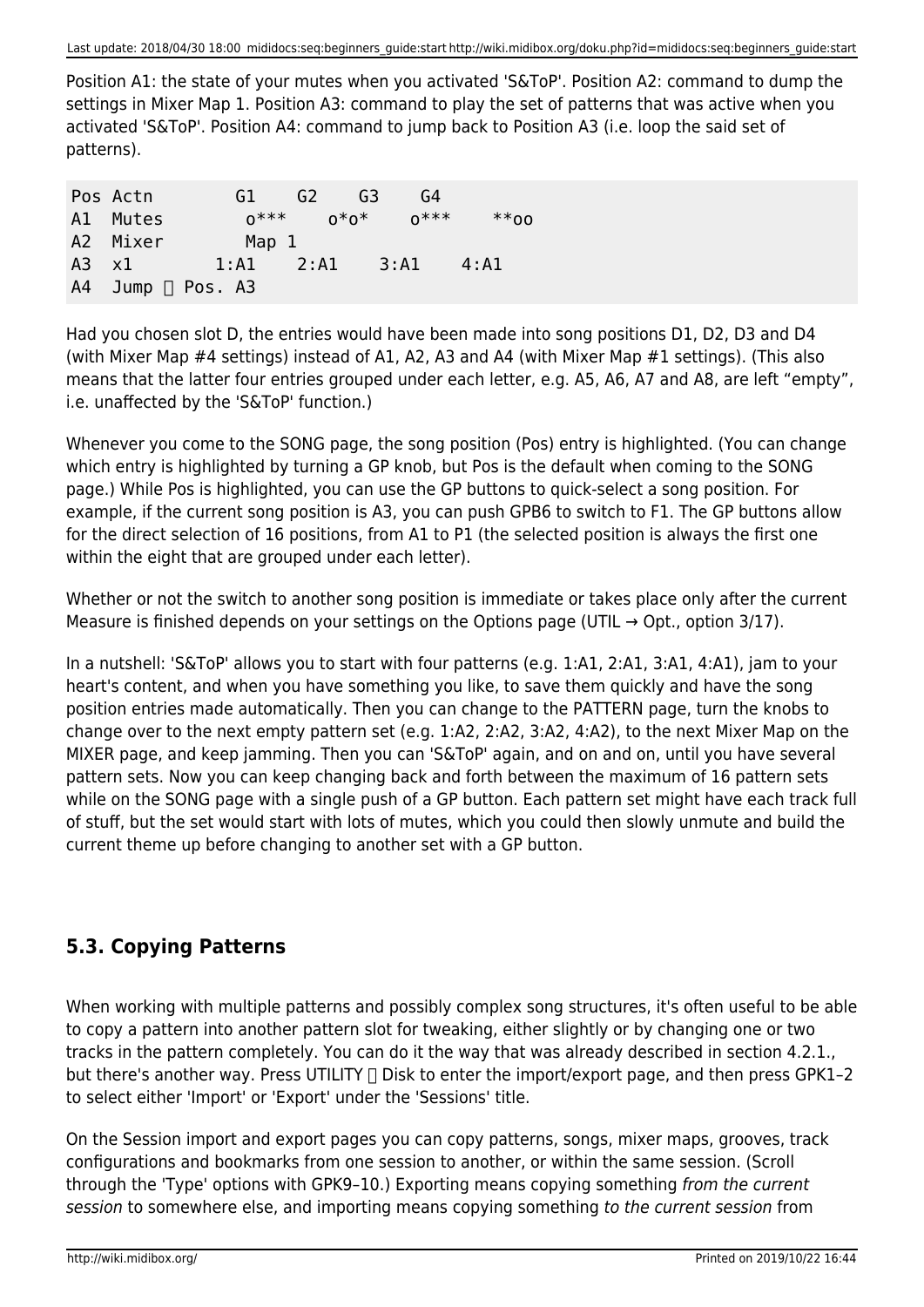somewhere else. However, if you just want to copy something within the same session (such as patterns), it's irrelevant whether you use exporting or importing to do it; the one end of either is always the current session, and if you set the other end (source or destination session) to be the current session as well, they will lead to the same outcome.

In other words, if you want to use import or export to copy a pattern within the same session, you always select the current session on the left LCD. Use the knobs below the left LCD to scroll through the saved sessions and the GP buttons to choose the source/destination session. If you don't remember your current session's name, press EXIT until you reach the main page. The current session's name is displayed in the right LCD, top row.

In addition to session selection, you need to determine the source pattern in the source session and destination pattern in the target session, whether the source/target session is the current session or not. First make sure that the Type to be copied is 'Patterns', then use GPK11 to select the first pattern to be copied, and GPK12 to select the last one to be copied – this means you can copy several subsequent patterns in one go. Then turn GPK13–14 to select where you want to copy the selected patterns to. If you selected several patterns to be copied, the destination setting changes automatically to cover equal number of pattern slots. Confirm your selection with GPB15 ('IMPORT' or 'EXPORT').

If you have an idea for a song which has a recurring pattern structure and settings, you can copy the first "seed pattern" with the right settings into several other pattern slots (which otherwise would have the sequencer's default settings) like this: first, copy x:A1-x:A1 to x:A2-x:A2. Then copy x:A1x:A2 to x:A3–x:A4, then x:A1–x:A4 to x:A5–x:A8, and so on.

## **5.4. Measure**

In sheet music, a measure (or bar) is a delimited sequence with a defined length in beats. A common measure is 4/4, which means its length is four quarter notes (which, timewise, is as long as eight 8th notes, or sixteen 16th notes). On MBSEQv4 the length of measure is set in the Options menu (UTILITY  $\Box$  Opt., Option #1, 'Steps per Measure'). The length of measure is 16 by default. Measure length is given in 16th notes, so the default length is sixteen 16th notes (i.e. the same as four quarter notes etc.), and that is probably what you want most of the time for no-nonsense rhythm music.

Measure is relative to the tempo (BPM), and they are always in sync, no matter what the divider settings etc. of individual tracks are. The bind between measure length and tempo is reflected in the pulse of the LED above the datawheel. With measure set to 16, the LED flashes every quarter note, but if you set measure to 17, the LED will flash every quarter note and every time the measure starts a new countdown from 1.

The measure setting affects three things:

1. How the metronome sounds. (The Metronome settings can be found in UTILITY  $\rightarrow$  Opt., Option #12.) The metronome settings allow you to set a distinctive sound for the first beat of each measure as opposed to the the other beats;

2. The song position displayed on the SONG page (left LCD, top row). However, this is overridden by the Guide Track function in song mode (see sections 5.4.2. and 5.5.); and, most importantly, 3. The Sync to Measure function, which can be set 'on' or 'off' on each track's DIVIDER page (default: 'off').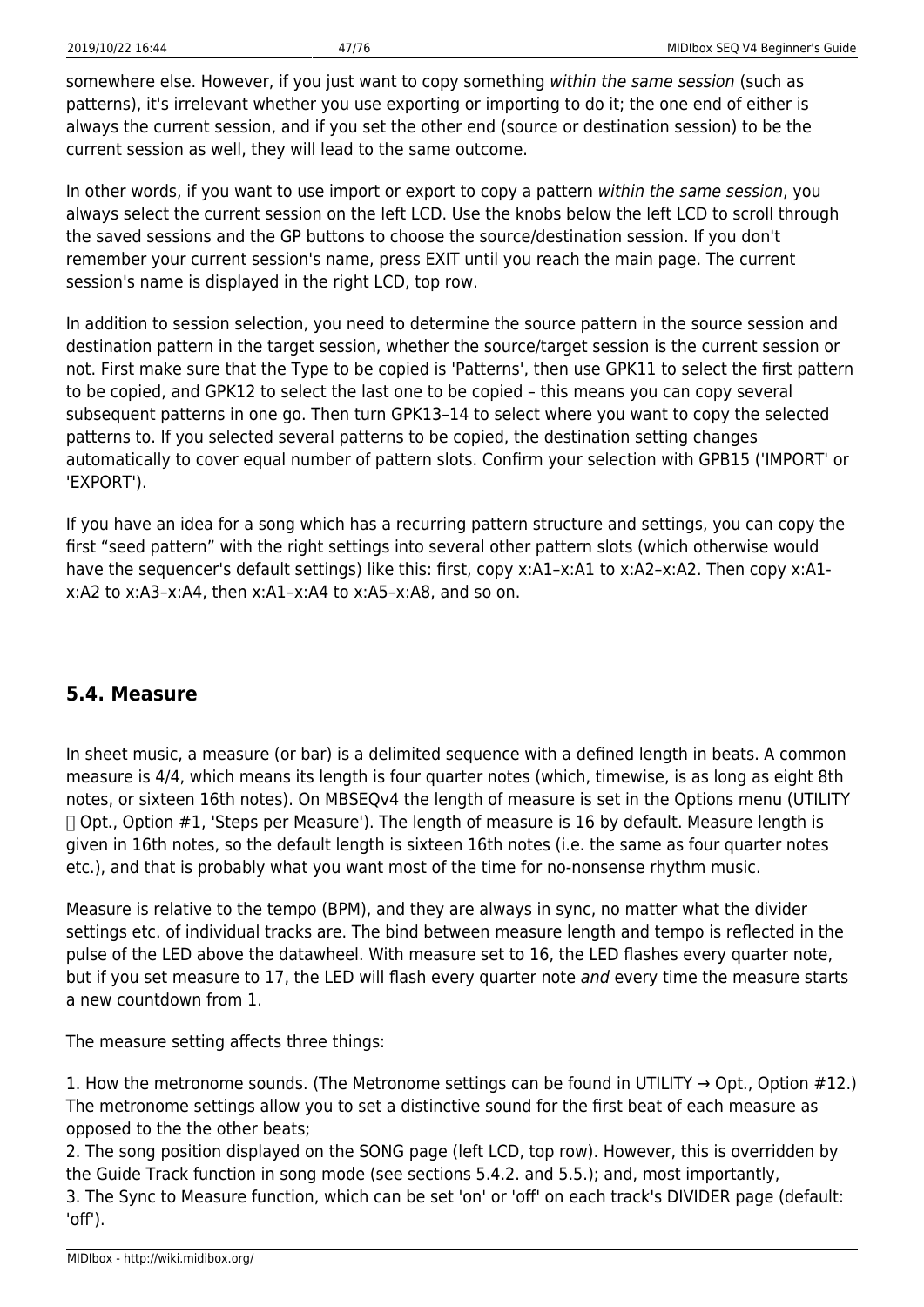Whether or not any track is sync'd to measure, every time you start the sequencer, it will start keeping track of the measure count. If the length of measure is set to 16 steps (UTILITY  $\Box$  Opt., Option #1), the sequencer will start counting from 1 to 16, and after reaching the end of the 16th step, it will be reset, i.e. started from 1 again. It's like you yourself might be counting quarter notes: one two three four, one two three four, etc. in a steady rhythm, with the difference that measure is counting 16th notes. This recurring count continues until the sequencer is stopped.

Sync'ing a track to measure means that the track's restarting will be bound to the restarting of the measure count: when the measure has counted its last step, it will be reset to the beginning, and any track that is sync'd to measure, will be reset as well, i.e. started from the beginning.

## **5.4.1. Sync to Measure in phrase mode**

By default the tracks are not sync'd to measure, so the setting has to be enabled separately for each track on the DIVIDER page (GPK5–7 for 'yes' or 'no'). If no track is sync'd to measure, they all will run independently of each other, and are relative only to the tempo setting.

Fiddling with the divider/timebase settings on the DIVIDER page can bring the independent tracks completely out of sync with each other. Sometimes that's just what you want, but if you have a number of tracks that are out of sync and you want them sync'd, this can be done with setting 'Sync to Measure' to 'yes' on the DIVIDER page. If measure length is 16 steps, every track that is sync'd to measure will be reset and started from the beginning at the time when the measure count resets back to the beginning, no matter how long the tracks are and where their relative cursor position is. Tracks that are shorter than measure length will repeat on their own until the measure count is reset, and the shorter-than-measure tracks will reset at that point, just like any other track that is sync'd to measure.

Measure lenght is 16 steps, a track's length is 6 steps, and the track is sync'd to measure. This track will repeat twice on its own, quite independent of the measure, because two times 6 is 12 steps, i.e. shorter than 16 steps, which is the length of the measure. However, during the third iteration of the track, the measure is reset before the track can reach its end; the track is reset together with the measure count. Thus, this shorter-than-measure track will play two times and four steps before it is reset  $(6 + 6 + 4 = 16)$ . A track that is longer than measure will be cut short, if it is sync'd to measure.

Naturally sync'ing to measure doesn't guarantee that the sync'd tracks will be in sync all the time, only that they will be simultaneously started from the beginning every time measure count starts from the beginning. In other words, each track is sync'd to the measure, not to each other. Each sync'd track will hear the reset command at the same time, but after the reset they will go they own separate ways again, according to their individual length and divider settings, until measure reset forces them to start from the beginning again. This allows you to effect repeating patterns of asynchronous play.

In the example below, measure is set to 6, and tracks 1–4 are sync'd to measure. Tracks 1 and 2 will be cut short because they're longer than measure, and tracks 3 and 4 will repeat part of their content before measure count restart resets them.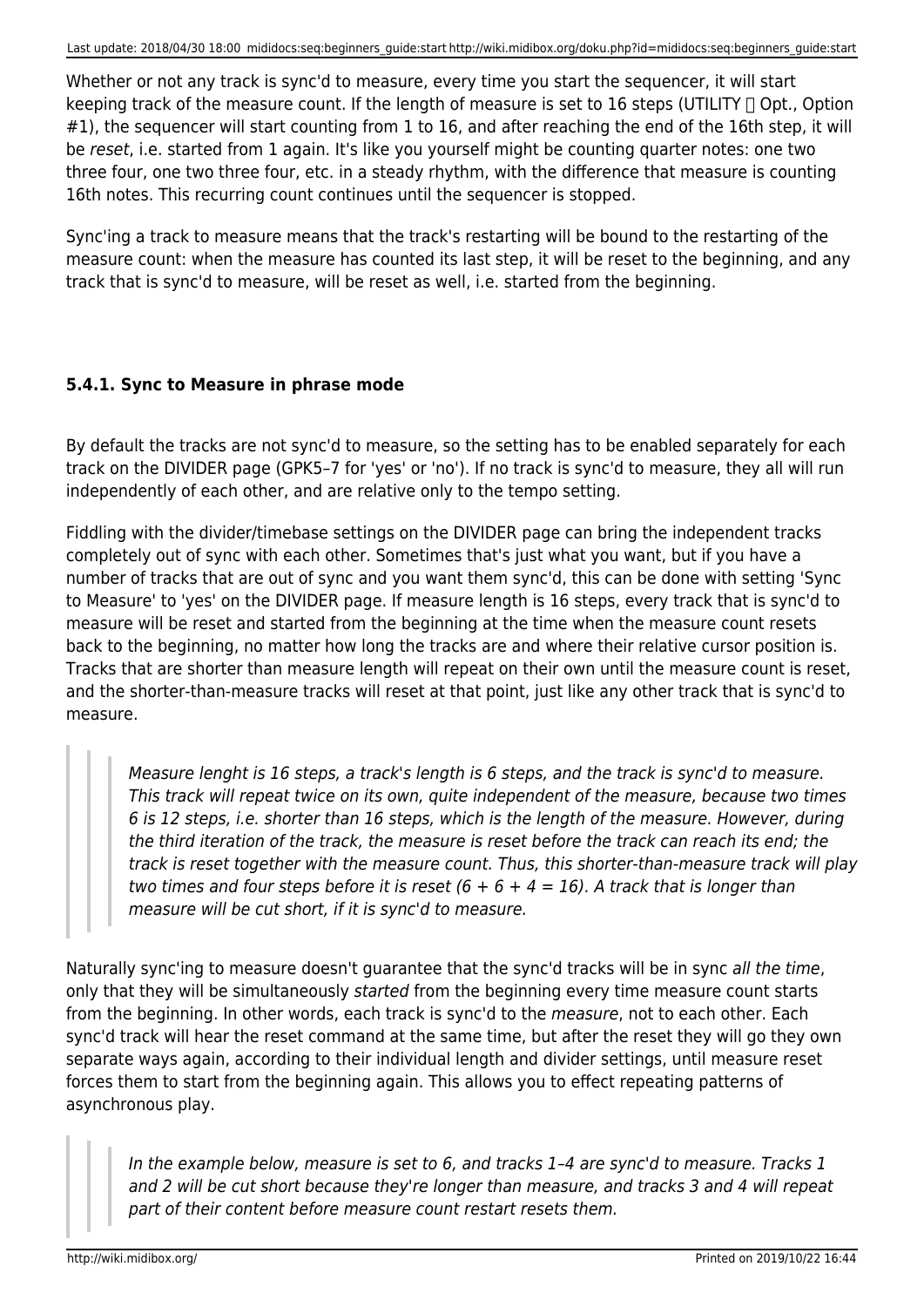

It's also possible to sync tracks to measure manually on the MENU + MANUAL page. Pressing SELECT on this page will sync the selected tracks to measure. Tracks can be selected either with the group and track selection buttons (top left of the frontpanel) or on the Track Selection page (for details, see section 5.6.).

### **5.4.2 Sync to Measure in song mode**

The 'Sync to Measure' setting is not the recommended way to sync tracks in song mode. Instead, in song mode the recommended way to determine the change to the next song position (or to the next loop within the same song position) is the Guide Track function (see section 5.5.). In song mode, Guide Track is on by default (set to G1T1), and will override any sync to measure settings on the tracks' DIVIDER pages.

It is possible to disable the Guide Track function by setting it to "—". However, as by default no track is sync'd to measure, this will result in behaviour that is unlikely to be as useful as the more predictable ways that are available ('Guide Track' in song mode, 'Sync to Measure' in phrase mode). Try at your own risk!

## **5.5. Guide Track**

Pressing & holding the SONG button brings up a menu where you can alternate between the song mode and phrase mode (GPB9). In song mode the Guide Track setting is on the right display, and it can be used to choose a single track which the sequencer will follow as a master track, as far as length and changing to another pattern are concerned. (You can change the Guide Track setting in mid-song as well, it's one of possible song position operations on the SONG page; see section 5.2.2.) The Guide Track function is only available in song mode, and won't even be visible or selectable in phrase mode.

|  | Sons Pos   Utility Functions              | Song   GuideTrack TakeOver Save&Take |  |
|--|-------------------------------------------|--------------------------------------|--|
|  | <b>TITT A1 Cory Paste Clr Ins. Dellin</b> |                                      |  |

In phrase mode, all tracks are running independently of each other, and share only the tempo. For song mode, this will not do. The point of the song mode is to chain several patterns together and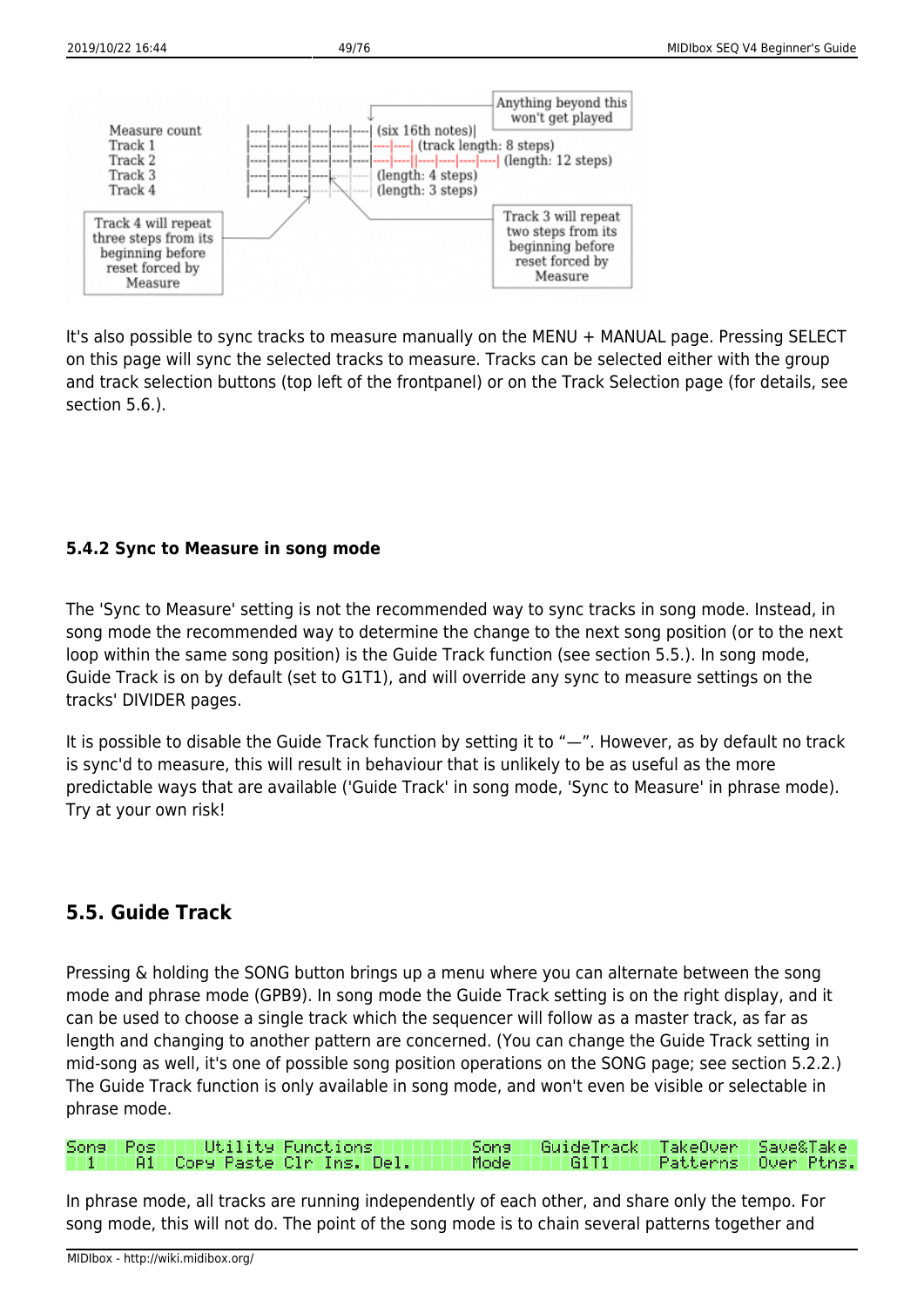switch them in an automated way, and you have to determine when to switch to another pattern, even if the tracks have different lengths and end at different times. Guide Track will allow you to determine which track (G1T1–G4T4) triggers the change to the next song position (or to the next loop within the same song position).

By default, Guide Track is on, and set to G1T1. If the Guide Track function is active (i.e. has some other value than "- - -"), it will make pattern change dependent on the track set as the guide track. The track selected as the guiding track will allow pattern change only when it reaches its end. Shorter tracks will loop back to their beginning and keep playing over and over until the guiding track reaches is end, and if that happens before the other tracks have finished, they will be terminated mid-way. Tracks longer than the guide track will be terminated mid-way as well.

So, the selected guide track will run to its end, and when it reaches the end, the sequencer switches to the next song position, regardless of where the other, non-guide tracks are at. All the tracks of the next pattern to be played are started from the beginning.

The Guide Track function overrides any sync to measure settings (made on the DIVIDER page for each track), and will also override the SONG page song position counter (right LCD, top row). Instead of following Measure (UTILITY  $\Box$  Opt., Option #1), the counter will follow the length of the track selected as guide track.

For easily predictable results, the track set as Guide Track should have its divider value set to "16 (normal)" (the default setting) on the track's DIVIDER page. Smaller divider values (i.e. faster tracks) will result in repeating the guiding track wholly or in part, and bigger divider values (i.e. slower tracks) will result in a truncated guiding track.

If the Guide Track function is disabled (i.e. set to "—"), the sequencer will fall back to measure. However, as no tracks are sync'd to measure by default, disabling Guide Track will result in behaviour that is unlikely to be as useful as the more predictable ways that are available ('Guide Track' in song mode, 'Sync to Measure' in phrase mode). Try at your own risk!

## **5.6. Track selection, Solo and Mute**

Track selection is possible by two means. First, you can select several tracks within the same group by pressing the track selection buttons (on the upper left of the frontpanel). If you press & hold one track selection button, you can select and unselect other tracks within the selected group as long as you keep pressing & holding one button (it doesn't have to be the first you pressed). It is not possible to select tracks in several groups with the group and track selection buttons.

If you need to select tracks in several groups, you have to use the Track Selection page. The page is available only as a customised F1–F4 button (see Appendix 1) or as a saved bookmark (see Appendix 2). On the track selection page you can press & hold a GP button, and while you keep pressing it, you can select or unselect any combination of tracks. The selected tracks are indicated with  $>$   $<$  angle brackets.

#### $>1$ K T 2 3 5 6 7. 8 9 10 11 12 13 14 15 16  $\overline{\mathbf{m}}$ **THOMAS DINNER THEFT**  $\overline{\mathbf{m}}$  $IIIII$ **MINIMULT**  $\overline{\mathbf{m}}$  $\overline{\mathbf{m}}$

The solo mode is activated by pressing the SOLO button. When solo mode is active, only the selected track(s) will be played, and all the others muted. It is possible to select one or more tracks either with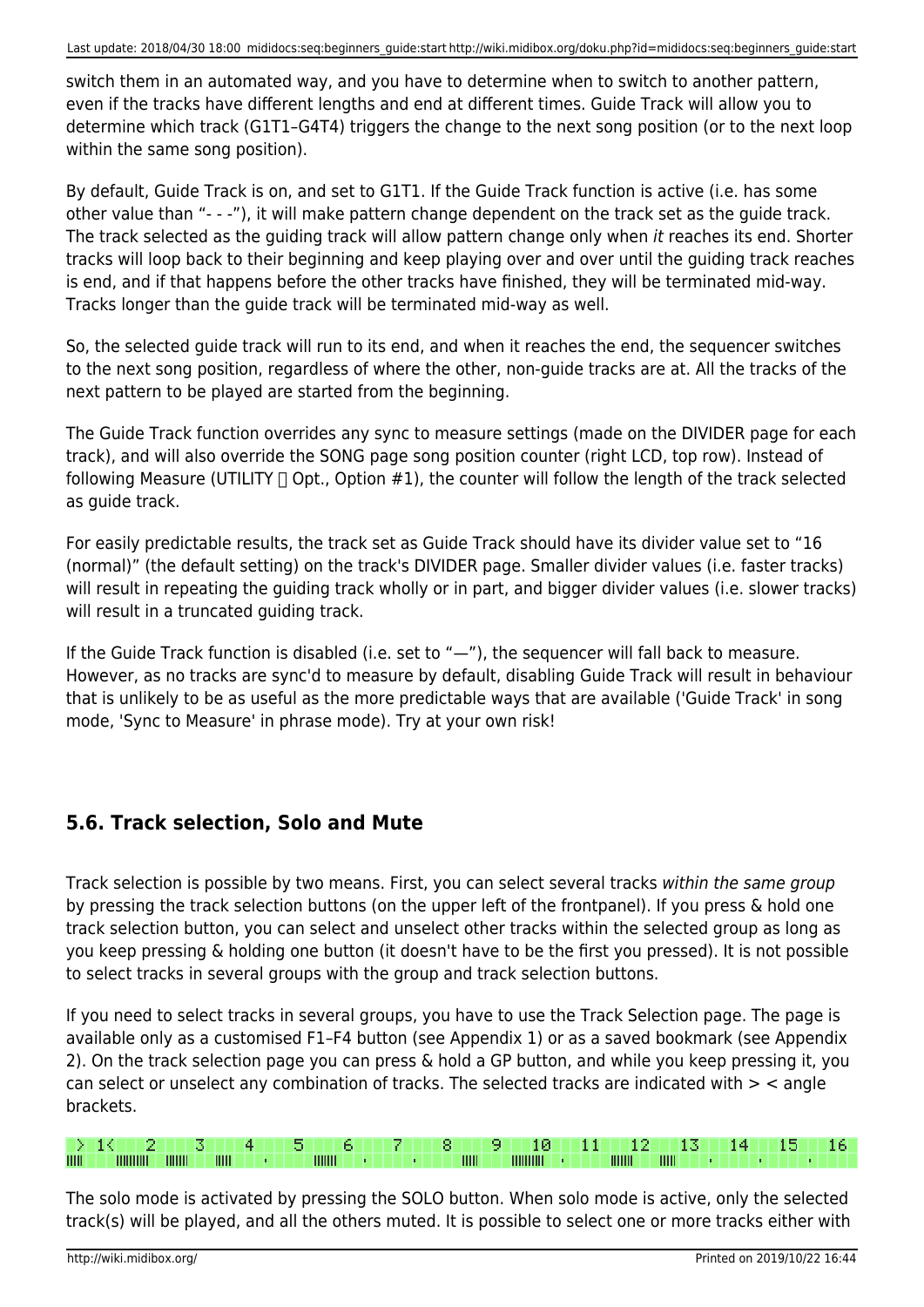the track selection buttons, or by using the track selection page.

The mute page can be accessed by pressing the MUTE button. While on the page, you can press the GP buttons to toggle mutes for each track in any combination you like. The mutes and umutes set on this page can also be sync'd to measure in UTILITY  $\Box$  Opt.  $\Box$  Option #6 (sync mutes) and #7 (sync unmutes). If sync mutes/unmutes to measure is activated, muting a channel shows a measure countdown to when the next muting or unmuting is going to happen. Note that if your tracks are not sync'd to measure, but the mutes/unmutes are, the mutes/unmutes might not happen predictably.

|        |                 |              |                                     |  |  |  |  |  |  | 1 2 3 3 4 5 6 7 8 9 10 11 12 13 14 15 16               |
|--------|-----------------|--------------|-------------------------------------|--|--|--|--|--|--|--------------------------------------------------------|
| HIII I | <b>THURSDAY</b> | <b>THILL</b> | $\blacksquare$ where $\blacksquare$ |  |  |  |  |  |  | \mm   Mute Mute mm   mmm Mute mm   mm   Mute Mute Mute |

While on the MUTE page, you can press & hold SELECT, and choose any number of tracks with the GP buttons. The selected tracks will be muted simultaneously when you release SELECT.

Mutes from sources other than the MUTE page (from bookmarks, with CCs etc.) are not affected by options #6 and #7, but happen instantaneously. Sync'ing mutes to measure works along the same principles as sync'ing a track to measure. See section 5.4. on Measure for more information.

It is possible to mute individual parameter layers for Note, Chord or CC type tracks by pressing & holding the MUTE button and selecting layers with the GP buttons. With Drum tracks, you can mute individual drum instrument layers similarly.

While on the MUTE page, the ALL and FAST buttons have special functions. First, if you have sync'd mutes/unmutes to measure with Options #6 and/or #7, activating the FAST function allows you to bypass this temporarily. While the FAST function is active, mutes and unmutes happen instantaneously, regardless of mute/unmute sync settings. Second, you can activate the ALL function to bring up a menu for quick muting and unmuting options (which happen instantly). The options are:

- 1. Mute all tracks;
- 2. Mute the active track's layers;
- 3. Mute all tracks and all layers;
- 4. Unmute all tracks;
- 5. Unmute the active track's layers; and
- 6. Unmute all tracks and all layers.

Mute all Tracks | Unmute Unmute all Mute: Mute Unmute: Tracks all Tracks G1T1 Layers and all Layersall Tracks G1T1 Layers and all

Note that unmuting a track and unmuting a track's layers are different operations. Muting a track is an all-or-nothing operation, while muted *layers* can be unmuted one by one by pressing  $\&$  holding the MUTE button and selecting layers with the GP buttons.

If a complete track is muted, the track's velocity bar on the MUTE page is replaced by the text 'Mute'. However, if one or more of the track's layers are muted, the track entry's upper row on the MUTE page will have a small "m" next to the track's orginal number to denote that even though the track is not muted, one or more of its layers are.

A quick muting and unmuting of all tracks (instantly) is also available on the UTILITY page (GPB15 and GPB16).

Finally, the bookmark page (see Appendix 2) can be used to effect customised mutes/unmutes of any combination of tracks with one button. Mutes and unmutes from bookmarks happen instantaneously, regardless of any sync settings.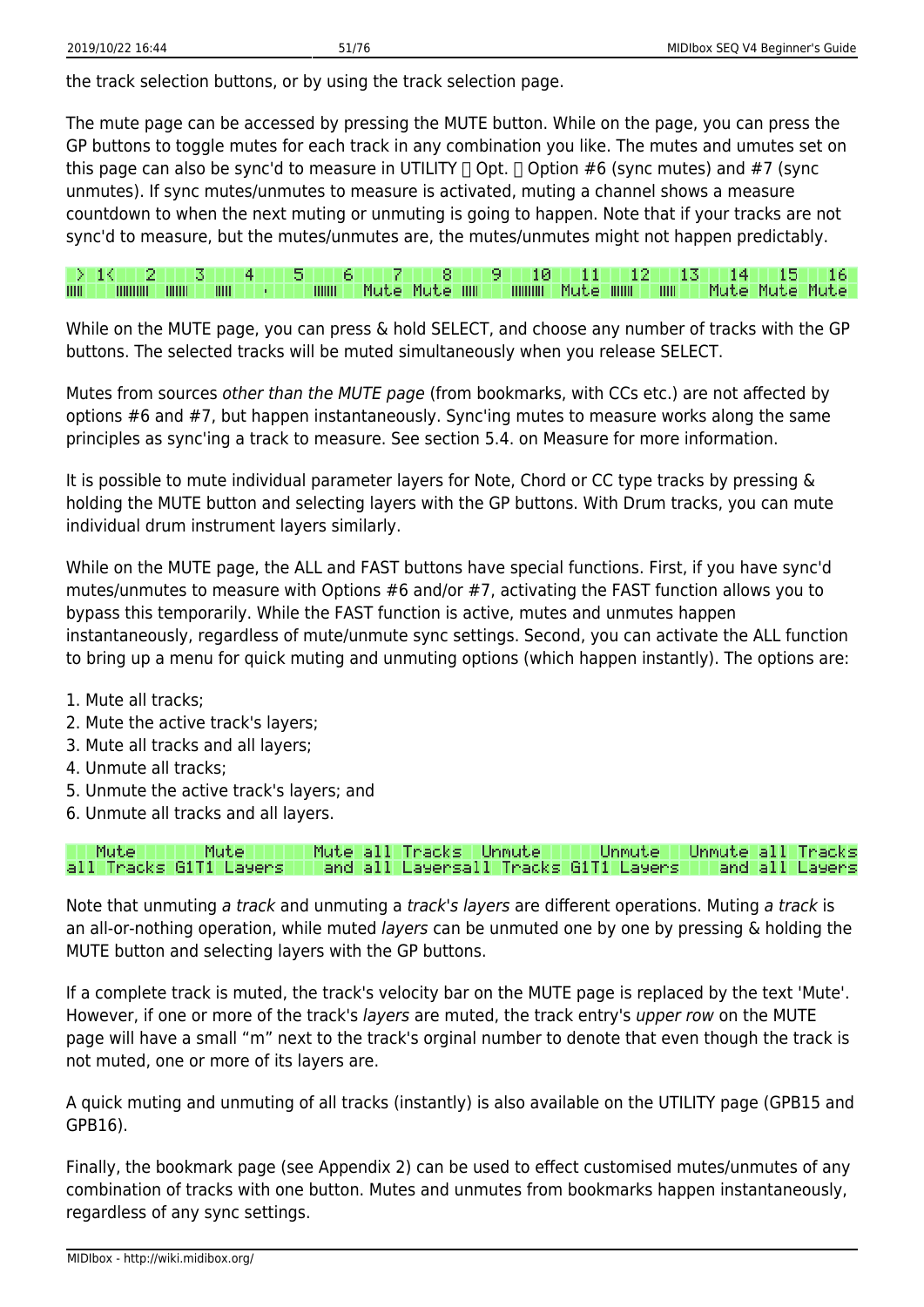# **6. Some advanced features**

## **6.1. Using a bus to control a track**

The MBSEQv4 has four buses that can be used to send MIDI data to other tracks. A track sending on a bus can be used to control the behaviour of another track over the bus for effecting arpeggios and transposing notes. The controlling track is called the sending track (because it sends data on a bus), and the controlled track the receiving track (because it listens to a bus for data).

First, it is possible to use the sending track's note data to transpose the notes of a receiving track. A receiving track in Transposer mode accepts only one note as input. You can send chord data as well – either as multiple notes or as chord parameter layer entry – but only the last note layer or chord note will be accepted.

Transpose is relative. This means that if the sending track is controlling two tracks over the same bus, and the first receiving track has just C-3 notes in it, and the second receiving track has only E-3 notes in it, changing the sending track's note from C-2 to C#2 will transpose the receiving tracks' notes half a step upwards – from C-3 to C#3 on the first track, and from E-3 to D-3 on the second track.

Second, it is possible to use the *chord data* of the sending track to control the *arpeggios* on a receiving track. The chord data can be either chord parameter layer data, or it can be data from multiple simultaneous note layers. For example, if the sending track's chord sequence is C-Am-F-G, played each quarter note (either as chord track or note track data), the arpeggio patterns on the receiving track will always include only the notes that the current chord on the sending track contains. In other words, the arpeggio patterns are determined by the receiving track (the arpeggiator track), but the notes in the patterns are determined by the chords the sending track plays.

Whether the input is in chord or note layers, the arpeggiator takes the last four played notes as input. If you play more than four chords simultaneously, the earlier ones will drop out first. Hence, if you send five simultaneous notes in different note layers, the first note layer will be ignored, and if you send a chord layer chord that's more than four notes, only the last four notes of the chord will register.

In both cases (transpose notes or control arpeggios), instead of sending *track data* over a bus to control another track, you can use your MIDI controller over a bus to control a track in a similar manner, so that e.g. the chord you play on the keyboard will determine what the receiving track or tracks play. For this, see section 6.1.5. for details.

## **6.1.1. The MODE page**

The central settings on the MODE page of each track pertain to tracks that are to be controlled by another track (or a MIDI controller) over a bus. These are: Mode (off, Normal, Transpose, Arpeggiator), Bus (1–4), Hold, and Sort.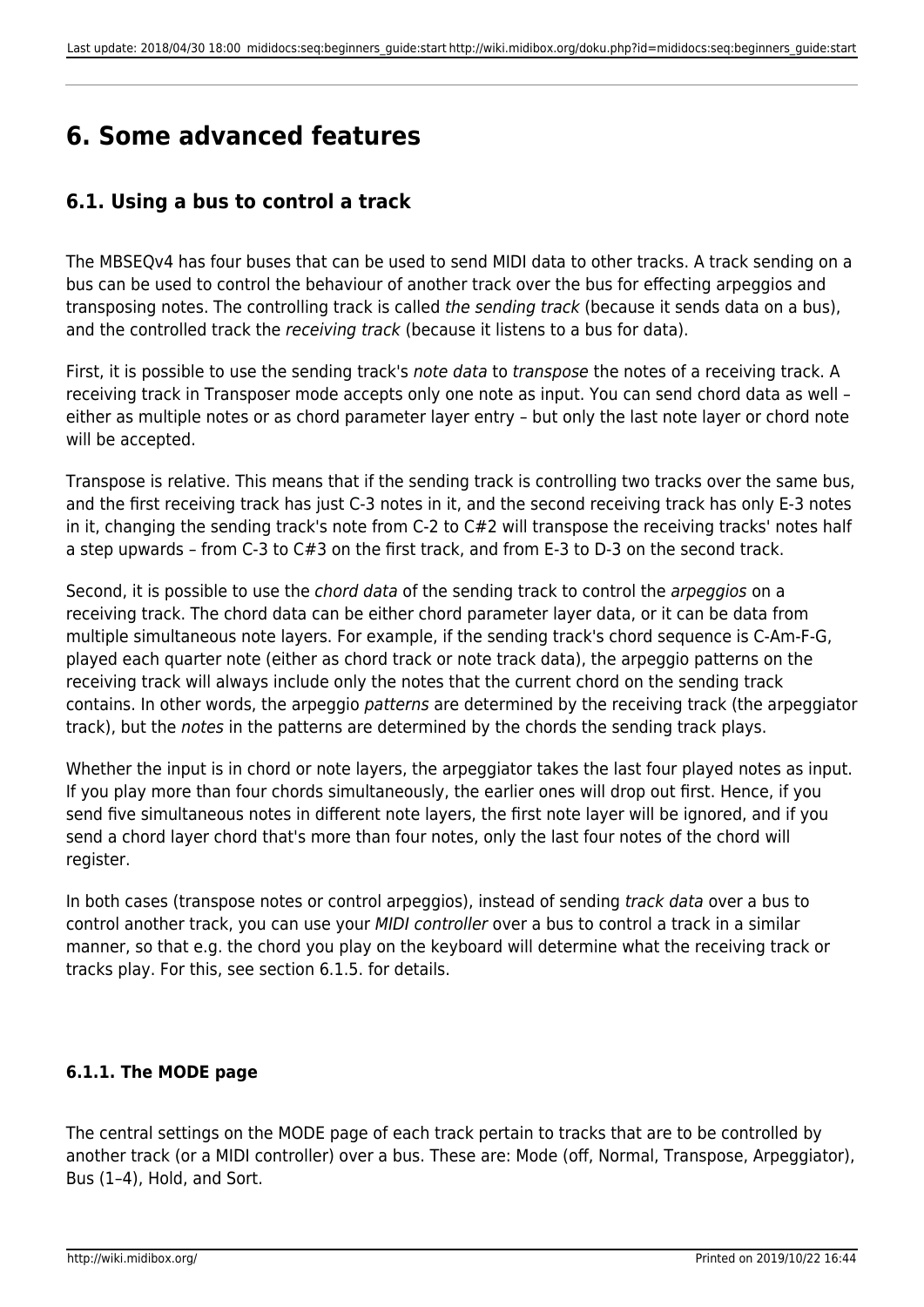off TT Transpose **Bus Hold** Sort Restart ForceScale Trk. Sustain G1T1 >Normal< **Arressiator** off off o€€ 1 lon lon.

If the track mode is Transpose or Arpeggiator, and Hold is set to 'on', the sequencer will hold the last note(s) received on a 'T&A' bus from a MIDI controller (see section 4.1.1. for details). In other words, Hold will have no effect if the controlling data is coming in from a track. If Hold is set to 'off' and no keys are held on the MIDI controller, the track will play nothing. (However, if the Sustain setting is 'on', it will hold the previously played note(s) until something else is played.) Hold works in Transpose and Arpeggiator modes, but has no effect if track mode is 'Normal' (or 'off', for that matter

If the track mode is Arpeggiator, and Sort is set to 'on', it will sort the played notes into an ascending order. The setting works only in Arpeggiator mode, and it makes sense to have this option on for Arpeggiator mode, so that the Arpeggiator track notation stays more understandable. If Sort is set to 'off' in Arpeggiator mode, the Arpeggiator will play the notes in the reverse order to how they were played.

The 'Note' setting pertains to the Transposer mode. If the setting is 'First', the transposer will use the first note of the controlling chord, and if it's 'Last', it will use the last note of the controlling chord. While a single note is enough for the transposer, you might want to use the same controlling track to control both the transpose of a track and the arpeggiating of another track, and for the latter you need a chord.

If Sustain is set 'on', it will sustain the latest note or chord played on the track until another one is played or the sequencer is stopped. This is useful for tracks that play long notes or chords, so that you don't have to set each note's length individually. Sustain will have effect only on tracks that are sending to a physical output port (set on the EVENT page). In other words, it will have no effect on tracks sending on a bus.

If Restart is 'on', it will restart the track every time something new is played on it. This is mostly useful for tracks controlled with a MIDI controller over a T&A bus (see section 4.1.1.). In principle it works for normal tracks too, but the effect gained is better implemented with adjusting track LENGTH.

On Force To Scale, see section 6.2. for details.

### **6.1.2. Setting up sending and receiving tracks**

In order to enable one track's control over another track via a bus, both the sending (controlling) track and the receiving (controlled) track need to be set up.

Except for the sent data, the sending track is set up in the same way, whether it's controlling the transpose or arpeggiator pattern of another track. To set up the sending track, press MENU + EVENT. On the EVENT page, the Port option (BPK6) controls which port the track is sending its data out on. Bus1–4 are among the selectable ports. The function of each of the four buses is set on the Jam page's MIDI settings. There are two options: 'Jam' and 'T&A' (Transpose & Arpeggiator). In order to use a track to control another track's transpose or arpeggiator, it has to be sending over a bus that's set to 'T&A'. (For details, see section 4.1.1.)

If, on the sending track's EVENT page, you choose one of the buses as the port, the track will now be sending its data to that bus instead of a physical port (such as OUT1).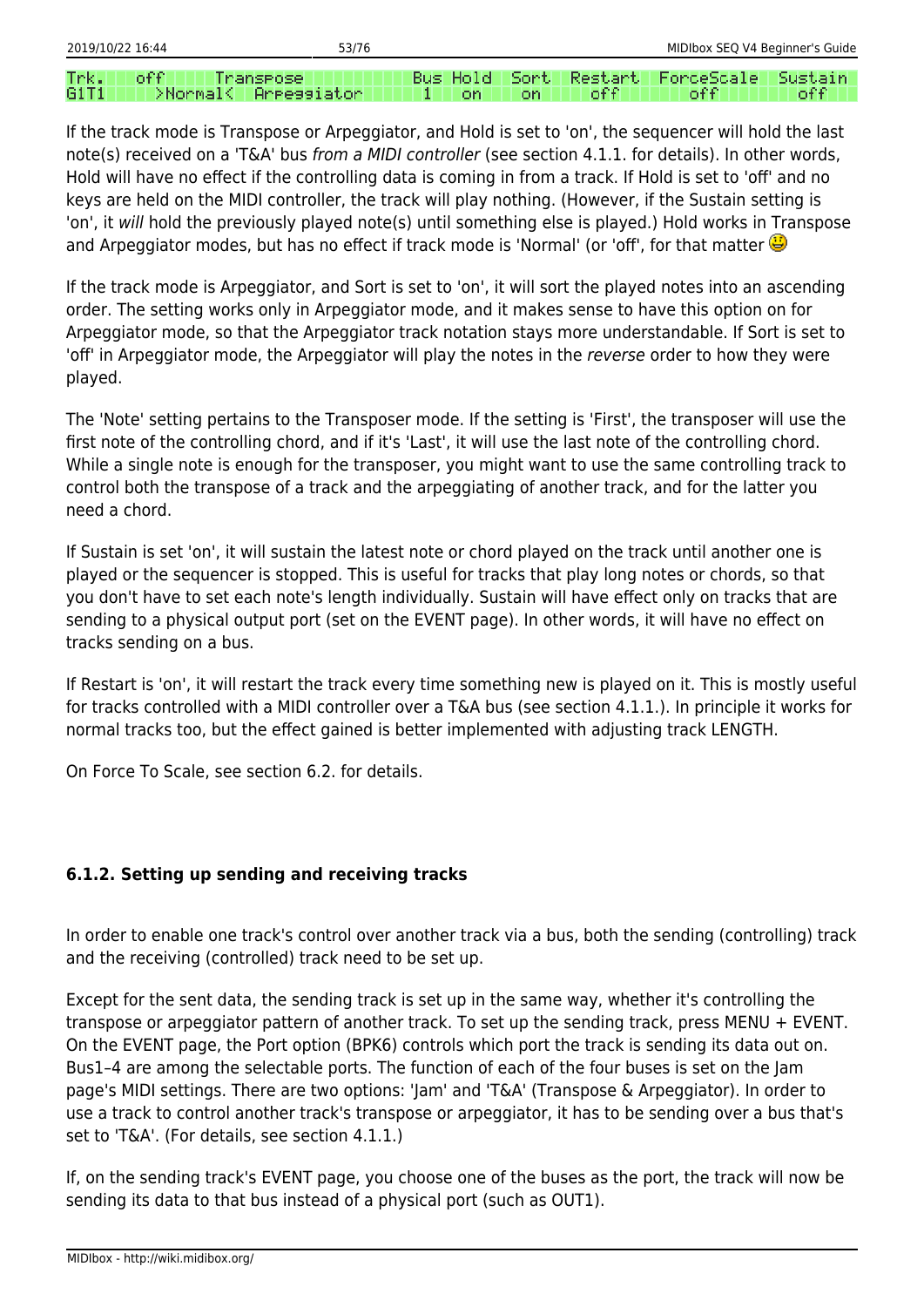Note that the moment you switch the port setting to a bus on a track's EVENT page, the track will stop playing any synths directly, and can now do so only indirectly by controlling other tracks that have their port setting pointing to a physical port. If you want to audition what you've entered into the sending track before you have set up a receiving track, you have to adjust Port (and perhaps Chn.) settings accordingly.

The receiving track has to be set to listen to a bus. This is done on the MODE page (MENU + MODE). By default each track is listening to Bus1. A track can have three modes: Normal (default), Transpose, and Arpeggiator (also, it can be set to 'off'). The mode is selected with GP buttons 2–5, and the selected mode is surrounded with  $>$  < angle brackets. The bus which this track is listening to is set with GPK8. The bus setting has no effect in Normal mode.

Transpose and Arpeggiator modes work differently, so each of them will have to be dealt with in turn.

### **6.1.3. Receiving track mode: Transposer**

The sending track should send only a single note via a bus to the receiving track in Transpose mode. If several notes are sent, only the last one will register (the last note of the chord or the last note layer of many simultaneous note layers). The receiving track's notes will gets transposed relative to the received note. This means that if the sending track is controlling two tracks over the same bus, and the first receiving track has just C-3 notes in it, and the second receiving track has only E-3 notes in it, changing the sending track's note from C-2 to C#2 will transpose the receiving tracks' notes half a step upwards – from C-3 to C#3 on the first track, and from E-3 to D-3 on the second track.

The receiving transpose track must be set to listen to the sending track's bus, and it has to have its mode changed to 'Transpose'. The track's mode is changed on the MODE page (MENU + MODE). In addition, the MIDI configuration page (available e.g. on the Jam page, GPB7) must have the bus in question set to the mode 'T&A'; naturally the other settings on the MIDI configuration page must allow the incoming messages through (for details see section 4.1.1.).

If there's no data on the sending track, the receiving Transpose track will simply play its contents as they are. If there are (subsequent, not simultaneous) notes on the sending track, they will control the receiving track's transpose. If the sending track's notes are erased after some playback, the receiving track will remember the note it received last, and will be controlled by the last played note until a new note is played. In a case like this you can revert back to the receiving track's own data on the Jam page's MIDI configuration settings: press 'Reset Stacks' to reset all note stacks.

See also the MODE page option Hold in section 6.1.1.

### **6.1.4. Receiving track mode: Arpeggiator**

Unlike transposer tracks, an arpeggiator track accepts chord data, though also single notes will work in principle. Chords of up to four notes can be sent, either as chord parameter layer data or as simulatenous note layer data. Regardless of whether the input is in chord or note layers, the arpeggiator takes the last four played notes as input. If you play more than four chords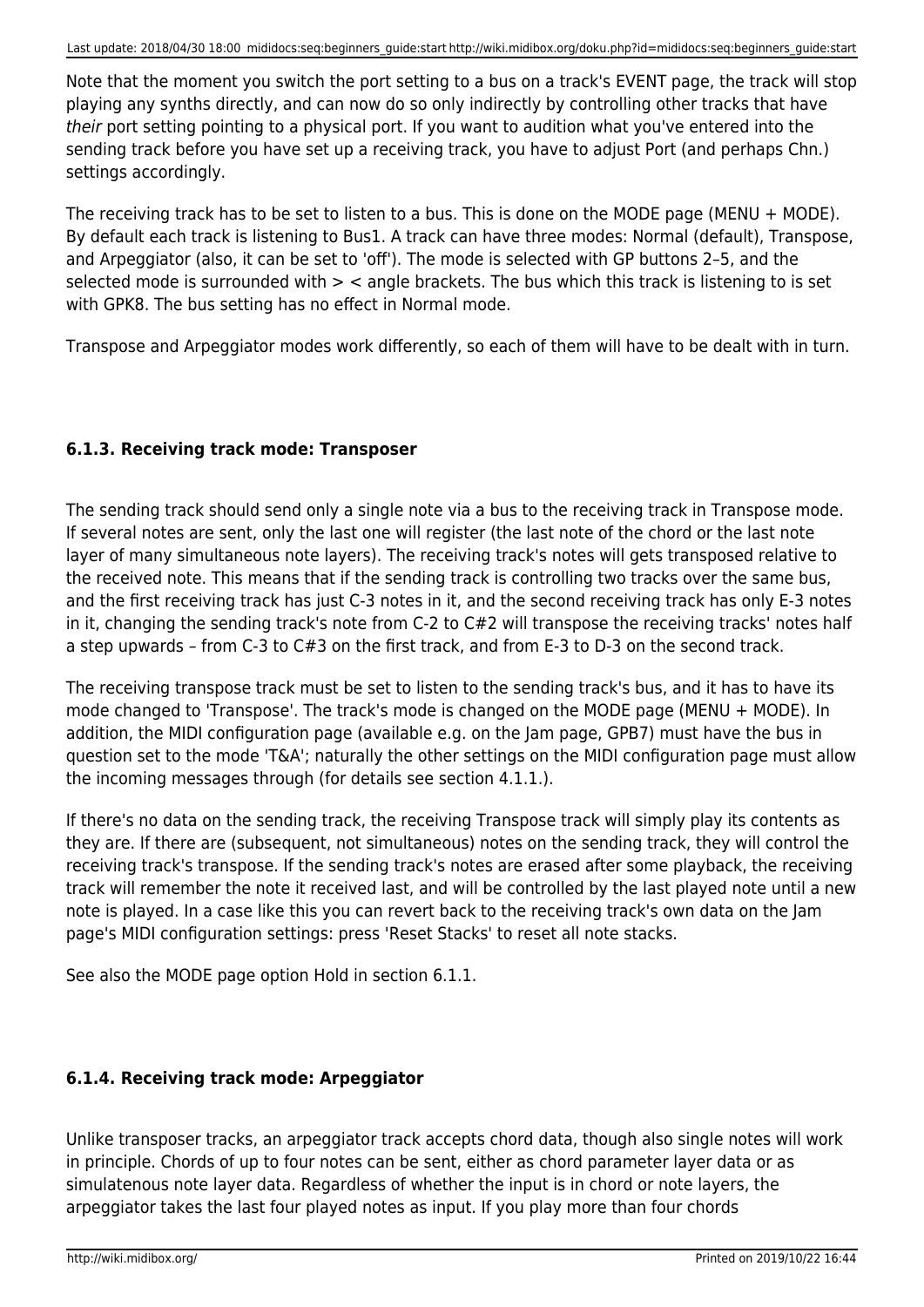simultaneously, the earlier ones will drop out first. Hence, if you send five simultaneous notes in different note layers, the first note layer will be ignored, and if you send a chord layer chord that's more than four notes, only the last four notes of the chord will register.

The receiving arpeggiator track must be set to listen to the sending track's bus, and it has to have its mode changed to 'Arpeggiator'. The track's mode is changed on the MODE page (MENU + MODE). In addition, the MIDI configuration page (available e.g. on the Jam page, GPB7) must have the bus in question set to the mode 'T&A'; naturally the other settings on the MIDI configuration page must allow the incoming messages through (for details see section 4.1.1.).

Selecting the Arpeggiator mode changes the EDIT page layout. Each note layer now follows a notation of two numbers with a minus or plus between them. The first number refers to the ordinal number of the notes of the sending track's chords, and the second number refers to the octave transpose of the note. The minus or plus in between denotes whether the given number of octaves is that much is up or down. For example, if the controlling track is currently playing the chord Am with the notes A-2, C-3 and E-3 in it, occupying first, second and third note layers, and if the note entry for a step in the (receiving) Arpeggiator track is "2+1", it means this step will play the note in the second note layer of the sending track's currently playing chord – C-3 – transposed up by one octave, so the final note played by the Arpeggiator track for this step is C-4.

See also the options Hold and Sort in section 6.1.1.

### **6.1.5. Using a MIDI controller to control track transpose or arpeggio**

In addition to controlling a track's transpose or arpeggio over a bus with another track, you can control a track's transpose or arpeggio with a MIDI controller over a bus.

On the MIDI configuration page (see section 4.1.1.), you need to set up a T&A bus to let through the messages you send on your MIDI controller, and then set the receiving track to listen to the bus your MIDI controller is sending data on. Make sure that no track is sending data on the same bus (check the port setting on each track's EVENT page). It will work in principle, but will likely lead to confusion.

For a transpose or arpeggiator track, you can use the Hold option on the MODE page to control whether the track will remember the last note you played on the MIDI controller (set Hold to 'on'), or whether the track will only play something when you press a key (set Hold to 'off'). The Hold setting has no effect except in Transpose and Arpeggiator modes.

For an arpeggiator track, you can use the Sort option on the MODE page to sort the notes you play into an ascending order. The Sort option has no effect except in Arpeggiator mode.

#### **6.1.6. Sending internal CCs over a bus to control track settings**

It is possible to send internal CC data over a bus to change a track's (or even the sequencer's) settings. To effect this, there's three settings you need to make on the sending track. First, on the sending track's EVENT page, select a CC parameter layer. Second, set the track's Port to send over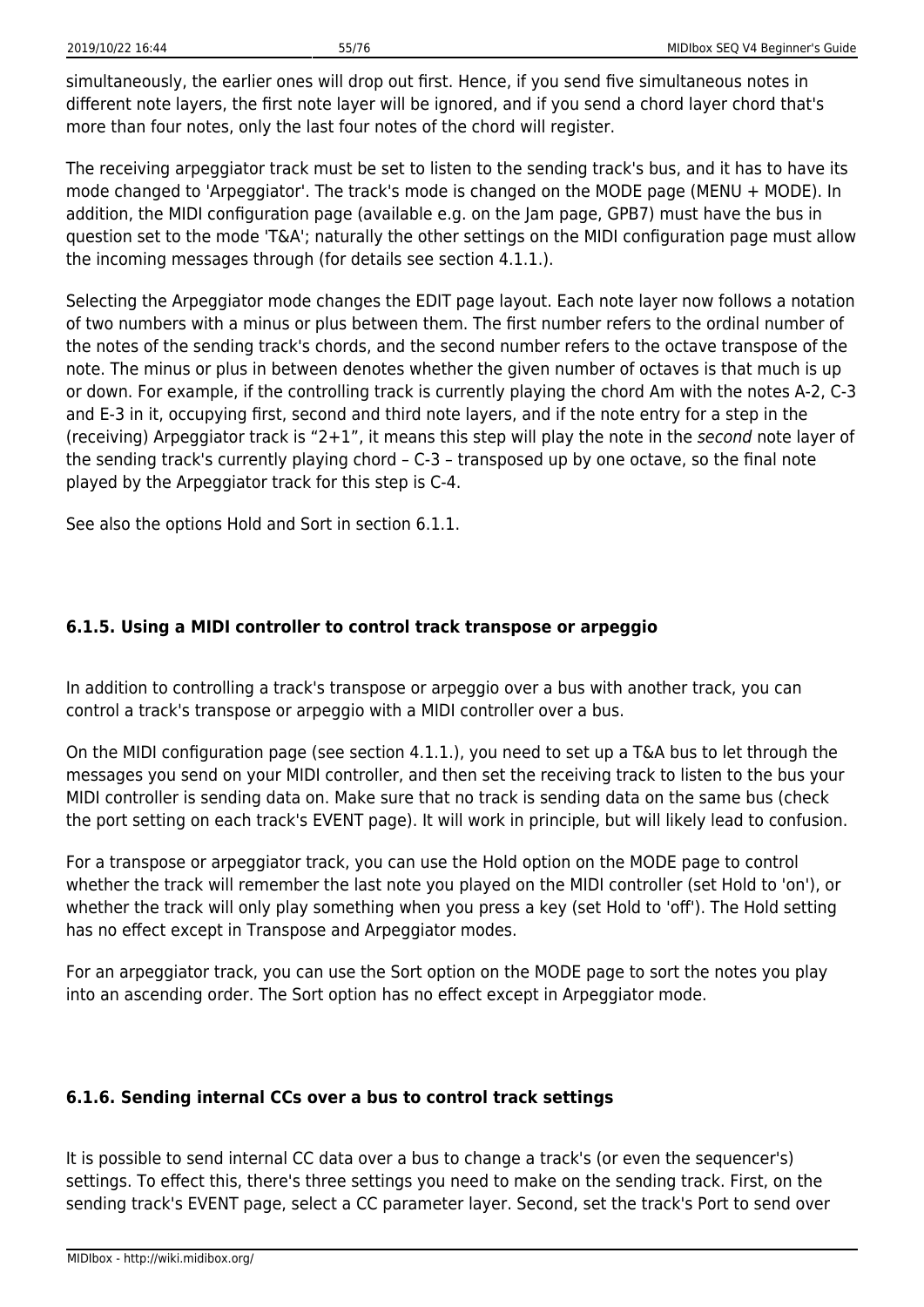Bus1. Bus1 can be set to 'Jam' or 'T&A', it makes no difference. Once the Port setting is set to 'Bus1', the CC layer options on the right LCD change to loopback CC control options, instead of normal CC options. For example, CC#49 now allows you to control another track's octave transpose.

The final setting you need to make is the sending track's Chn. setting (on the EVENT page) to determine which track you want to control with the internal CCs. Normally the Chn. setting has no effect if Port is set to a bus, but here it does. However, in this case the Chn. setting doesn't denote MIDI channel, but the receiving track's ordinal number. For example, if you want to control track G1T1, which is playing a synthesizer on MIDI channel 5, you set Chn. to '1' (and not '5') on the sending track's EVENT page. If you're not controlling track settings with CCs, but sequencer settings (like CC#03 to set the scale), Chn. setting makes no difference.

It is important to note that sending internal CCs over a bus to control another track doesn't require any setup in the receiving track. All the settings are done on the sending track's EVENT page. (Note, however, that if you're trying to control, say, the LFO settings of the receiving track with CC sent from another track, naturally the LFO effect on the receiving track has to be enabled.)

The full list of MBSEQv4 CC implementation is available in Appendix 4.

## **6.2. Force To Scale**

Root.

By default the sequencer is playing on a 12-notes-per-octave chromatic scale. If you want that all the notes in a track are in a certain key and mode, you can force them to a chosen scale. This is useful e.g. in combination with randomly generated notes (see section 6.3.), which would be all over the place without Force To Scale. Force To Scale has relevant settings on two pages: FX (MENU + FX) and Mode (MENU + MODE).

Ke9b. 3:Natural Minor

Selected Scale

Each individual track has the option of being Forced To Scale. The setting for this is on each track's MODE page. Force to Scale can be either 'off' (default) or 'on'.

There is a Force To Scale related setting also on the Jam page's Misc. menu, which takes the scale setting from the FX  $\Box$  Scale page. On the Misc. page, FTS (force to scale) can be turned 'on' and 'off' for the forwarded notes, not for the notes that are playing on the track. In other words, if you are not familiar with the piano keyboard, or just have a tendency to fat-finger the wrong notes, FTS is your friend. If the track is forced to scale (on the MODE page), it doesn't affect the forwarded notes that are played live on a MIDI controller, and likewise, the FTS setting (on the Misc. page) doesn't affect the notes on the track.

The scale that each track can individually be forced to is set on the FX page (MENU + FX  $\Box$  GPB10 for 'Scale'). There, GPK4–8 can be used to choose one of the 166 predefined scales.

The Root setting sets the root note of the scale. The Root setting is a note (C–B), and the right LCD will display the allowed notes, in the chosen scale. If you set the root to 'C' and 'Selected Scale' to '0:Major', the track that is forced to scale will play only the notes C D E F G A H (the C major scale). If you change 'C' to 'D', the played notes are always and exclusively D E F# G A B C# (the D major scale). "Played notes" means that if the track has any other notes than the allowed ones in it, the unallowed notes will not be left unplayed, but instead they will be forced to the nearest allowed note.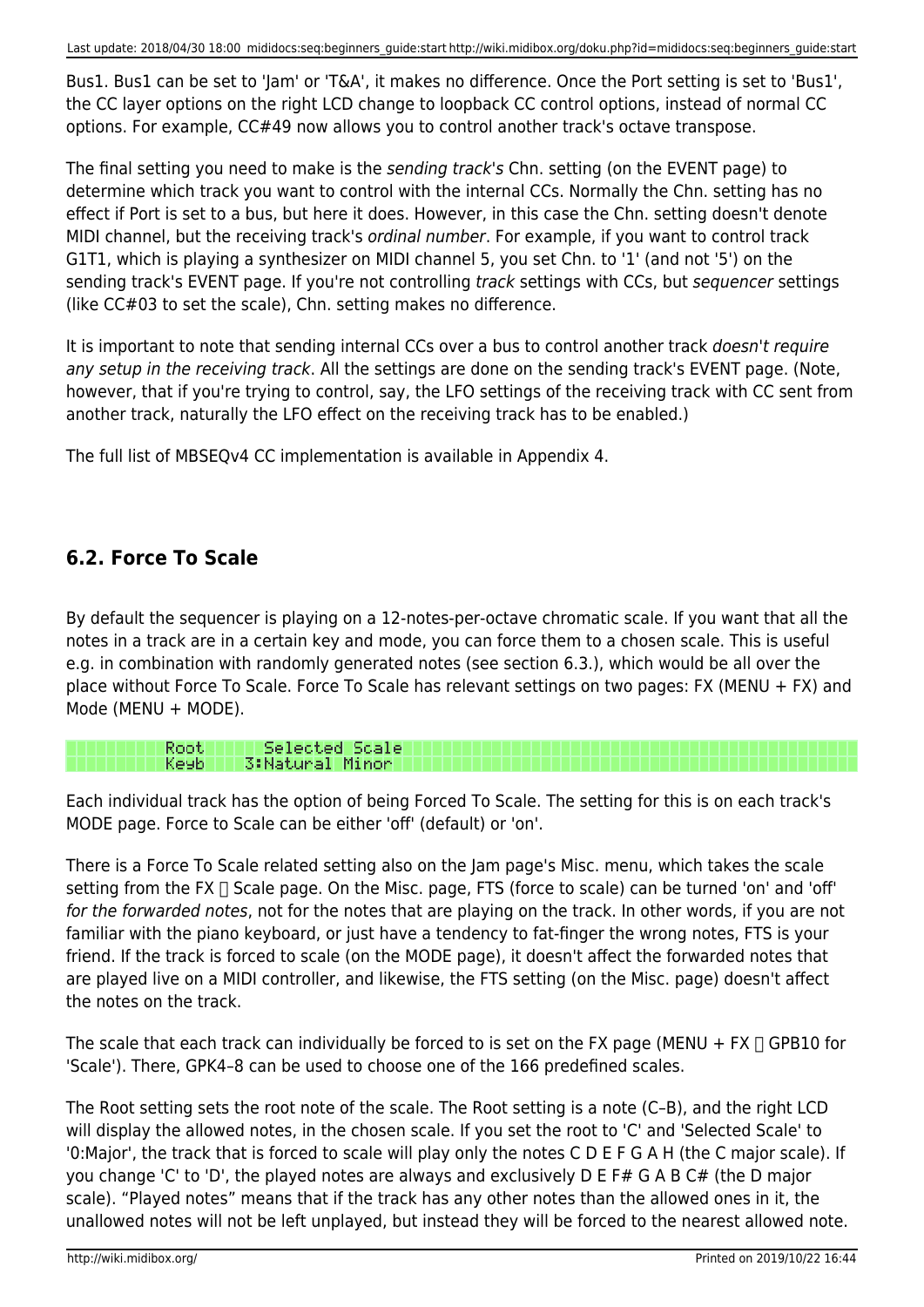If a track is Forced To Scale, the EDIT page displays the notes that the track is actually going to play, the unallowed ones having been forced into the allowed ones; the "real" notes recorded on the track will nevertheless be visible in the right LCD (top row) for the current cursor position, and they will reappear on the track when the Force To Scale setting for the track is switched 'off'.

If Root is set to 'Keyb', the root note is controlled by the keyboard. The note is taken from the same source as the Transpose note of a track, which means the keyboard intended to control the root note has to be sending on a T&A bus (see section 4.1.1.). In this case the right LCD is empty.

## **6.3. Random generator**

Random generator allows you to randomise the data of parameter or trigger layers (and for drum tracks, drum instrument layers). The randomiser menu is found in the main menu, with UTILITY + GPB7 (Rand), or with EDIT  $+$  GP13-14.

#### Random Generator Scri LayA LayB LayC LayD LayE LayF Trk. LayG G1T1 Generate Clr. Util Undo K> 64 A11

On the randomiser page you can use GPK9 to scroll through the available layers in the active track. LayA, LayB etc. denote parameter layers, and TrgA, TrgB etc. denote trigger layers. If the active track is a Drum type track, drum instrument names are available instead.

Because the layers are called just LayA, TrgB etc., you have to remember yourself which functions you have assigned to each layer. If you have more than four parameter layers available (depends on track initialisation), you can check the layer assignments quickly by pressing parameter layer selection button C. Likewise, trigger layer assignments can be checked by pressing trigger layer selection button C.

Parameter layers are randomised by setting the intensity of the randomisation. Randomisation starts from parameter value 64, and the randomisation setting allows you to determine how much the random values will deviate from 64. For example, if you enter an intensity value of 5, the randomised value will be 64 +/- 5, in other words, a randomly picked value between 59 and 69. A value of "–" will mean the randomiser will not change the values in that parameter layer.

For trigger layers, the randomiser value denotes the likelihood of the trigger getting turned 'on'; the higher the number, the more likely it is that the trigger in each step will be 'on'. For example, if you choose TrgA (Gate by default) for randomisation, a value of 1 will result in only a few steps having their gates turned 'on', while a value of 14 will result in almost all steps having their gates switched 'on'. By selecting 'All' you can have the randomisation occur for all steps. A value of "—" means randomiser will not change the values in that trigger layer.

Randomising drum instrument layers works the same way as randomising trigger layers.

You can randomise any number of a track's parameter and trigger layers simultaneously by assigning values to all the layers you want to randomise. When you have selected the ones you want to randomise, press GP2–3 to effect the randomisation. If you are unhappy with the result, you can undo it with GPB8 ('Undo'). GPB7 ('Util') takes you back to the UTILITY page, and GPB6 ('Clr.') will clear the active track (which can be undone as well with 'Undo').

Note, Velocity and CC parameter layers, and Gate, Accent and Roll trigger layers are obvious targets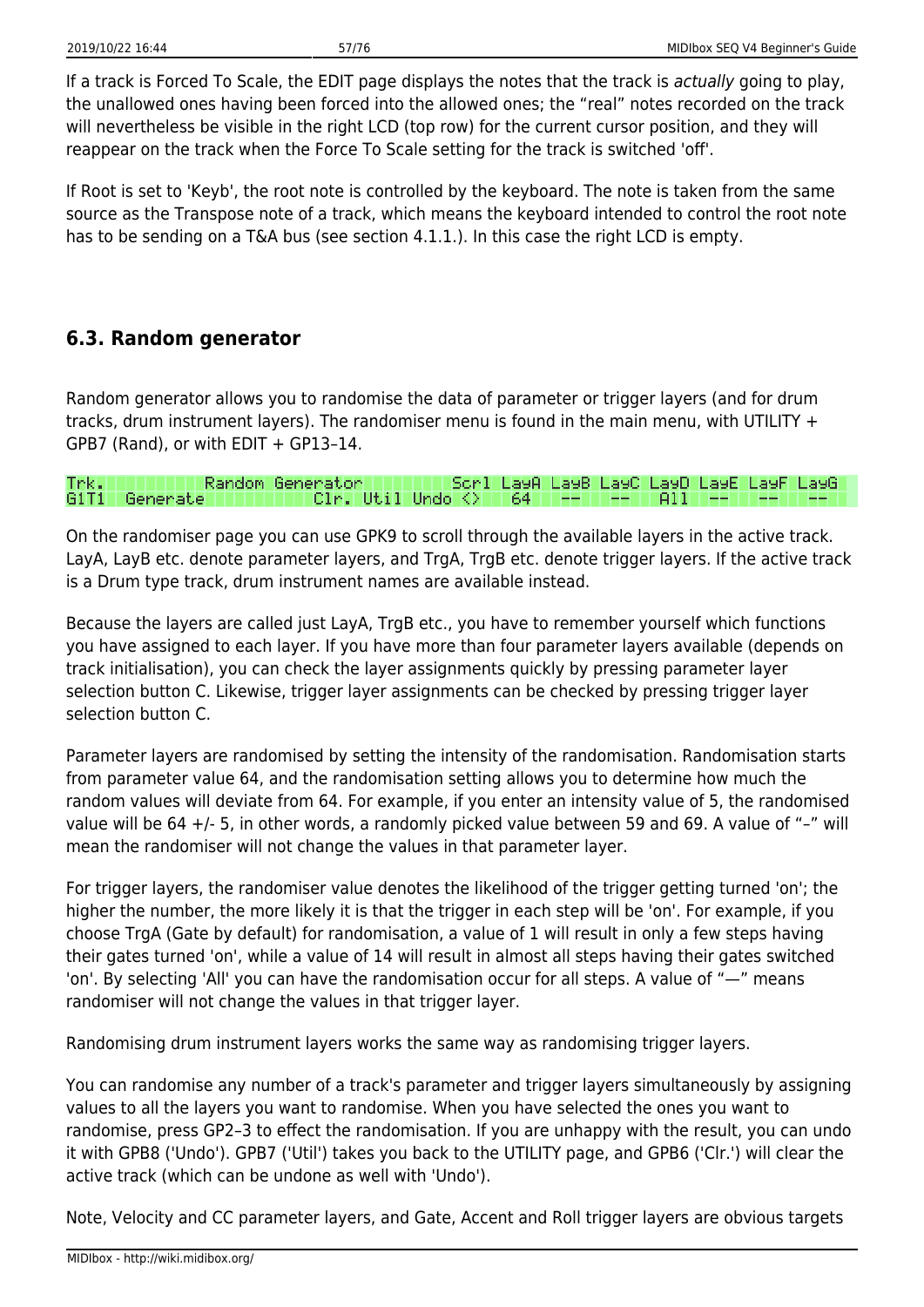for randomisation, but in principle randomiser will work with any type of layer that's available.

The Force To Scale option on the MODE page is particularly useful for randomised note layers. For details on Force To Scale, see section 6.2.

## **6.4. Euclidean rhythm generator**

The Euclidean rhythm generator (ERG) allows you to create rhythms very easily, and change them afterwards with normal track editing. Changing the settings on the ERG page changes the contents of the track immediately, so be careful so as not to lose anything you want to keep.

The ERG works best for Drum type tracks, but in principle it can be used for Note type tracks as well. It can be found in the main menu, or with EDIT + GPB13–14 or in the main menu.

### **6.4.1. Euclidean rhythm generator for Drum type tracks**

On the ERG page, track length can be changed within the maximum length (this is the same setting as on the LENGTH page, and the value will be copied between pages). On the right LCD, there's another length setting, which sets the length of the loop (GPK9).

Trk. TrkLensth Drum Note VelN VelA RndA Len Pulses Offs. 冰。冰冰。冰冰。冰冰。冰水。冰。冰。冰。 G3T2 64/128 CH F#1 100 127 50% 120 T -12 и

Along with the loop length setting, there's Pulses, which will place the set number of pulses (or gates) over the length of the loop (repeating the pattern over the whole track). For example, if the loop length is 16 steps and the number of pulses is 4, a pulse will be placed each four steps. In principle, any number of pulses will be divided over the given loop length, though in practice a large number of pulses will quickly become impossible to place, if the loop is very short.

Normally each series of pulses starts in the first step of the track, but this can be changed with Offset (GPK11). Offset setting simply inserts that many empty steps in the beginning of the track before the first pulse.

If the loop is shorter than the set track length, the loop will be written onto the track as many times the track length allows. For example, if track length is 16 steps and loop length 13 steps, the loop's 13 steps fit once into the 16 steps of the track; then 3 more steps from the beginning of the loop still, but then the track length runs out. The resulting pattern of 16 steps will be written on the track over it's whole lenght, not just the set length. Thus, a track of 16/64 will be written four times with the same 13+3 pattern.

If the loop is longer than the set track length, only what fits into the track length will get repeated. For example if track length is 16 steps and loop length is 20 steps, only the first 16 steps of the loop will be repeated. If the track is 16/64, this truncated 16-step pattern will be written on the track four times.

Offhand it might not make sense to use loops longer than the set track length. However, because the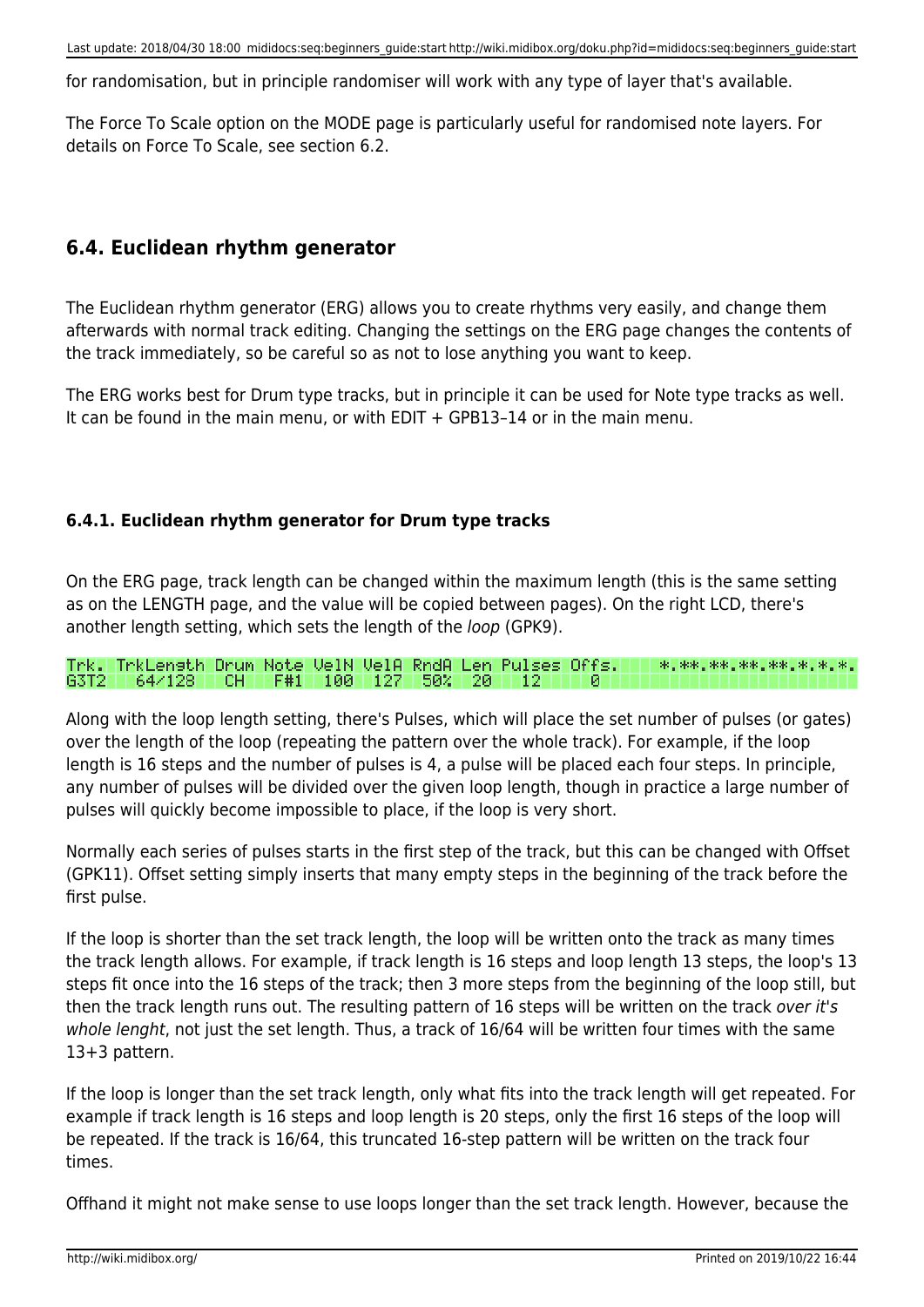pulses are divided as evenly as possible over the loop length, whether it's longer or shorter than the set track length, you can effect rhythm patterns with loops longer than the track that are not possible is the loop is shorter than, or equally long as, the track.

Note that when you change Len, Pulses or Offset settings, the ERG will immediately write the loop repeatedly over the whole track, not just over the set length of it, overwriting anything that was there previously.

On the left LCD, you can change the drum instrument layer to be edited by ERG with GPK4. Also the note that the instrument layer is playing can be changed. With GPK6–7 you can change the Normal (VelN) and Accent (VelA) velocities. (The mentioned settings are the same as on the EVENT page, and the values will be copied between pages.) The velocity values for each pulse can be randomised with GPK8. Turning GPK8 will simultaneously set the likelihood of a pulse getting an accent, as well as effect the randomisation.

### **6.4.2. Euclidean rhythm generator for Note type tracks**

It is possible to use the ERG with a Note type track as well. However, even with the Note type tracks, the ERG is still essentially a rhythm creating aid. The ERG will leave the Note layer values untouched, but will switch the gates 'on' and 'off' based on the loop length, pulse and offset settings you make. For track length, normal/accent velocity settings and their randomisation (VelN, VelA and RndA), loop length, pulses and offset settings, see section 6.4.1. for the details.

Trk. TrkLensth ParA Val. VelN VelA RndA Len Pulses Offs. 米、日米、日米、日米、日米、米、米、日米 64/128 Note Oris 100 127 50% й G1T1 I I -16 6

The main difference to Drum type tracks is that you can change the Note type track's parameter layer values. The exception is that the the first parameter layer contents cannot be edited (the entry says 'Orig'), whether it is a note layer or something else. Also it is important to note that changing the content of a parameter layer on the ERG page affects all the pulsed steps. Thus, changing the velocity value will change the velocity values of all those steps which are "pulsed", i.e. where the ERG has set the gate 'on'.

One useful way to use the ERG with Note type tracks is creating a rhythmic pattern on the ERG, then leaving the page and changing the notes to something more tonal than what the ERG is capable of.

## **6.5. Mixer maps**

The mixer maps on the MIXER page (MENU + MIXER) allow you to send Program Change and Control Change messages to your MIDI equipment. Each session has a maximum of 127 mixer maps, which can be named and customised, and each mixer map has 12 pages, one page for each kind of setting. The pages can be changed with the datawheel, or the up and down buttons on the frontpanel.

#### Mixer Mae # 1 Pase [ 4] Volume IIC1 Chn#12

Each mixer map page has 16 different slots for customised commands that can be sent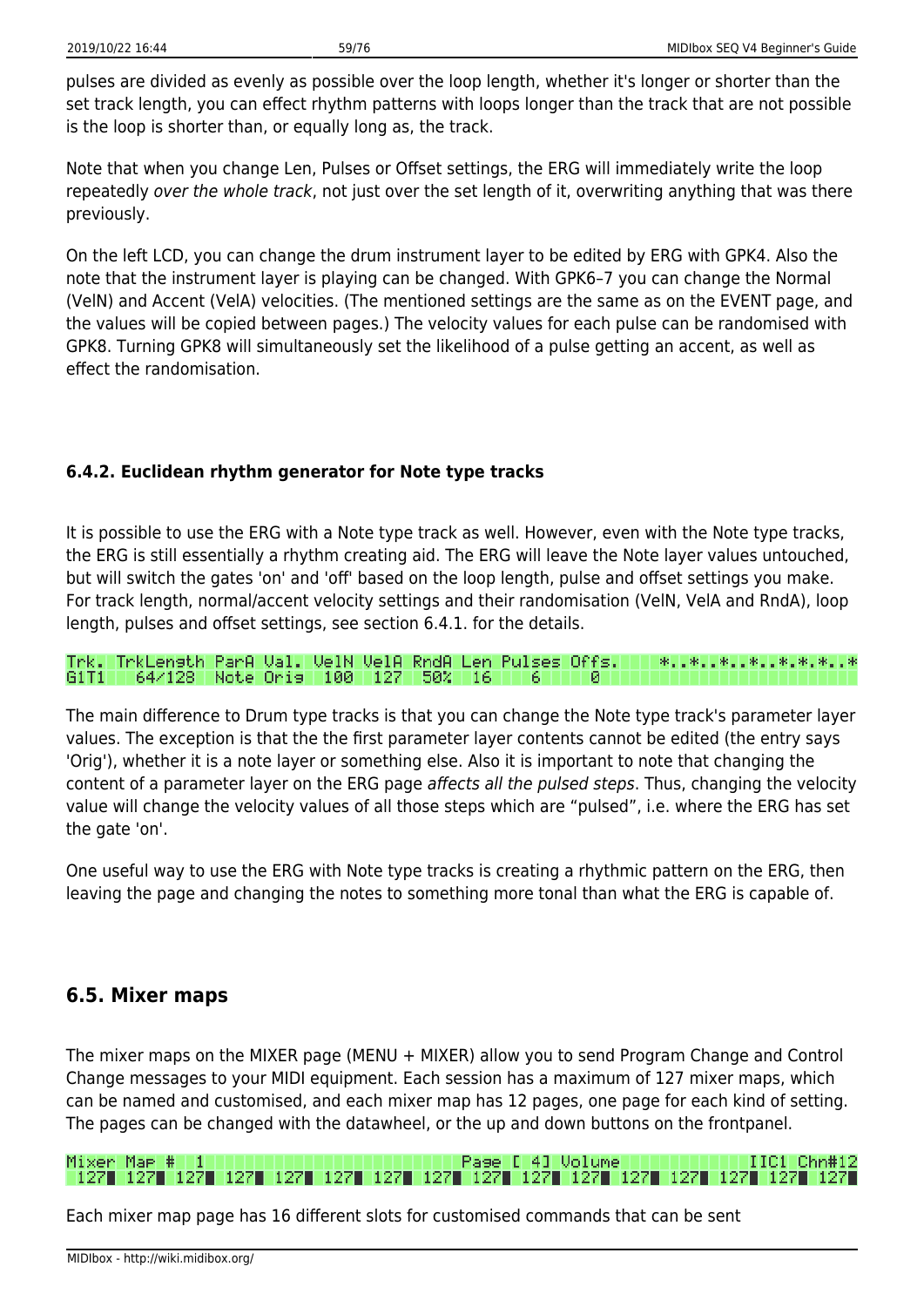simultaneously. The first two pages of a mixer map define, first, the *output port* on which the message for each of the 16 slots is sent, and second, the MIDI channel on which the message for each slot is sent. The default value for Port is 'Def.', i.e. the setting is taken from the MIDI Router page (see section 2.1.2. or Appendix 3). The default MIDI channel is '# 1' for the first slot, '# 2' for the second, and so on.

The Port and MIDI channel are the foundational settings for each mixer map slot, without which the messages won't be sent to the right place; they don't send any command by themselves, they just set the conduit for the commands from the other pages. For example, if you've set track G1T1 to play a synthesizer connected to OUTPUT1 on MIDI channel 5 (settings made on the track's EVENT page), you should set one of the slots on the mixer map page to that port and that MIDI channel to send a message from the mixer map to that synthesizer. While you're on the MIXER page, the port and channel for the slot in the current cursor position will always be visible in the upper right corner of the right LCD.

Once Port and MIDI channel are in order, the actual messages that you can send are:

Page 3: Program Change Page 4: Volume Page 5: Panorama ("Pan") Page 6: Reverb Page 7: Chorus Page 8: Modulation wheel Page 9: Freely assignable CC (CC1) Page 10: Freely assignable CC (CC2) Page 11: Freely assignable CC (CC3) Page 12: Freely assignable CC (CC4)

The freely assignable CCs for pages 9–12 are the standard MIDI CCs.

While on the MIXER place, pressing & holding SELECT brings up a utility menu. GPB2 and GPB4 ('Copy', 'Clr') copy and clear the current mixer map, and GPB3 ('Paste') pastes a previously copied mixer map into the current one. GPB7 saves the current mixer map, and and GPB6 allows you to load a previously saved map. GPK1 switches between the 127 possible mixer maps in the session. Switching away from the current map will erase any unsaved changes. GPB16 allows you to name the current mixer map.

| Mae#   Mixer Utility Functions |                                                   | CC Assignments L |  | l LiveSend l | Edit I |
|--------------------------------|---------------------------------------------------|------------------|--|--------------|--------|
| 127   Copy Paste Clr           | Load Save Dump   CC1   CC2   CC3   CC4       on / |                  |  |              | Name I |

There are four ways to send mixer map commands to their destinations.

The easiest way is to press a GP button under an entry. Pressing the GP button will simply send once the values or commands in the whole "stack" of slots (i.e. commands from page 3, page 4 etc.). The second option is available in the utility menu: 'Dump' (GPB8) will send all the commands in the 16 slots of all 10 command pages to the ports and MIDI channels set for each "stack" of slots. The third option can be enabled in the mixer utility menu (press & hold SELECT): LiveSend can be set 'on' or 'off'. If LiveSend is 'on', the values in the slots of all pages in the current mixer map will be active all the time, and all changes will be updated immediately. For example, mixer page 4 (Volume) could be used as a centralised volume control for all your MIDI equipment.

The fourth way to send mixer map values is on the SONG page, as a song position action ('Mixer  $\Box$ ) Map #').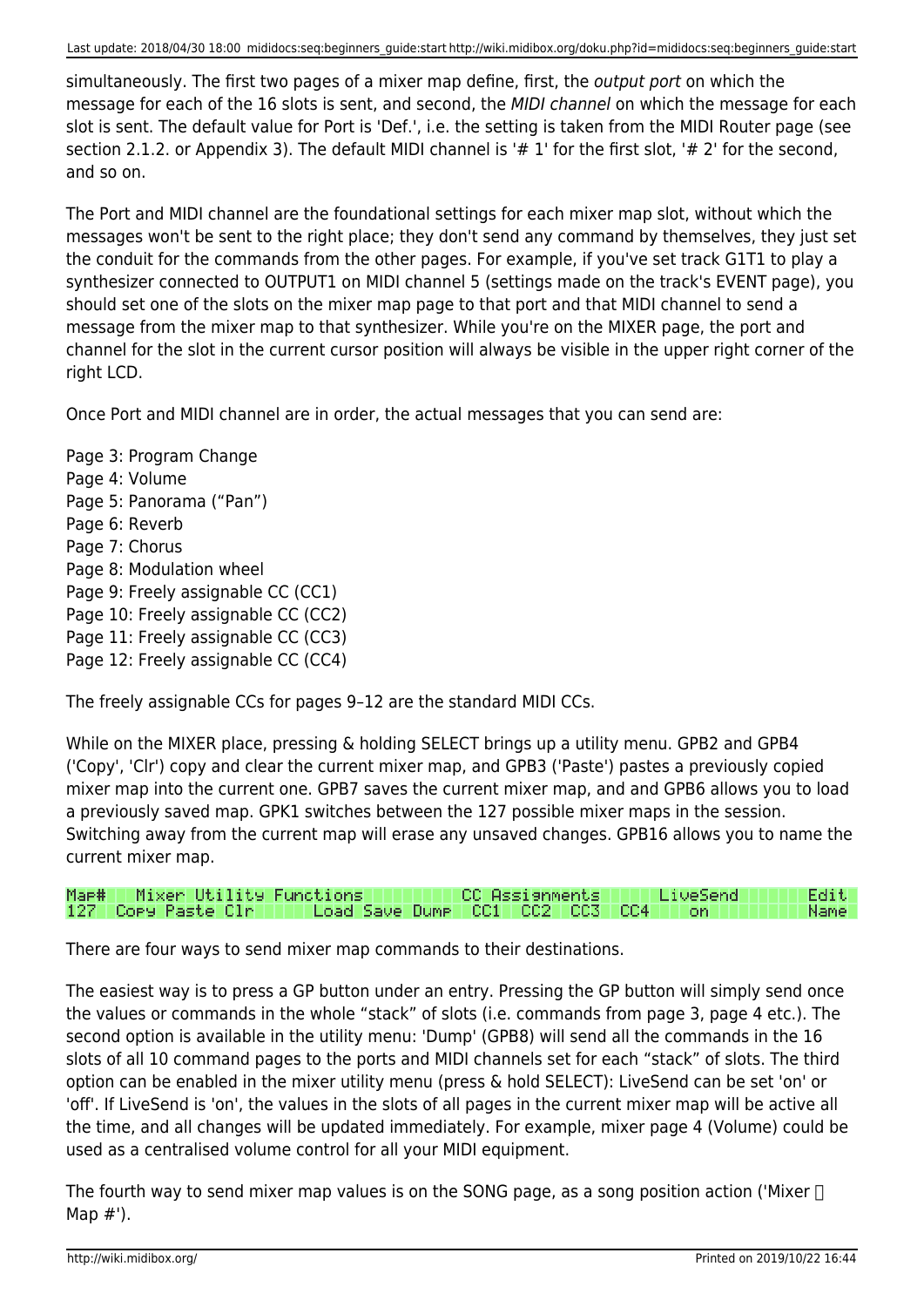# **Appendix 1. Customising some button functions**

## **Function buttons F1–F4**

In the root of the SD card there is a file named MBSEQ HW.V4. This is the hardware setup file. Most of the settings there don't need changing, and are anyway beyond the scope of this manual. However, on the Wilba frontpanel there are four buttons labelled F1, F2, F3 and F4, which can be customised relatively easily (and are meant to be so). The default functions for the buttons are:

F1: Quick access to the Track Selection page

- F2: Quick on/offtoggle of live forwarind mode (Fwd)
- F3: Quick on/off toggle of recording (Rec)
- F4: Save the complete session

In the HW setup file they appear like this:

| # F1 is located at SR M3 Pin 3         |                      |                                                                    |
|----------------------------------------|----------------------|--------------------------------------------------------------------|
| # F2 is located at SR M2 Pin 2         |                      |                                                                    |
| # F3 is located at SR M2 Pin 3         |                      |                                                                    |
| # F4 is located at SR M1 Pin 2         |                      |                                                                    |
|                                        |                      |                                                                    |
| #                                      |                      | SR Pin $\leq$ -- this line begins with a #, so it's                |
| "commented out" (not part of the code) |                      |                                                                    |
|                                        |                      | BUTTON TRACK SEL M3 3 <-- this line defines button F1 as the Track |
| Selection button                       |                      |                                                                    |
| BUTTON LIVE                            |                      | $M2$ 2 <-- this line defines button F2 as the Fwd                  |
| toggle button                          |                      |                                                                    |
| BUTTON REC                             | $M2$ 3 <-- etc.      |                                                                    |
| <b>BUTTON SAVE ALL</b>                 | M1<br>$\overline{2}$ |                                                                    |

If you want to change the default functions, all you need to do is keep the "BUTTON " in the start of the line, add your preferred function after it, and leave the SR and Pin columns unchanged. The possible button functions are listed in HW setup file, and are of the form:

| <b>SR</b><br>#                        | Pin            |   |   |
|---------------------------------------|----------------|---|---|
| <b>BUTTON_STOP</b><br>M3              | 5              |   |   |
| <b>BUTTON PAUSE</b><br>M <sub>2</sub> | $\overline{4}$ |   |   |
| <b>BUTTON PLAY</b><br>M <sub>2</sub>  | $-5$           |   |   |
| BUTTON MUTE ALL TRACKS                |                | 0 | 0 |
| BUTTON MUTE TRACK LAYERS              |                | 0 | 0 |
| BUTTON MUTE ALL TRACKS AND LAYERS     |                | 0 | 0 |
| BUTTON UNMUTE ALL TRACKS              |                | 0 | 0 |
| BUTTON UNMUTE TRACK LAYERS            |                | 0 | 0 |
| BUTTON UNMUTE ALL TRACKS AND LAYERS   |                | 0 | 0 |

Lines that have a non-zero entry for the SR and Pin columns are already assigned somewhere (like stop, pause and play above), so there is no need to assign them to another button. However, entries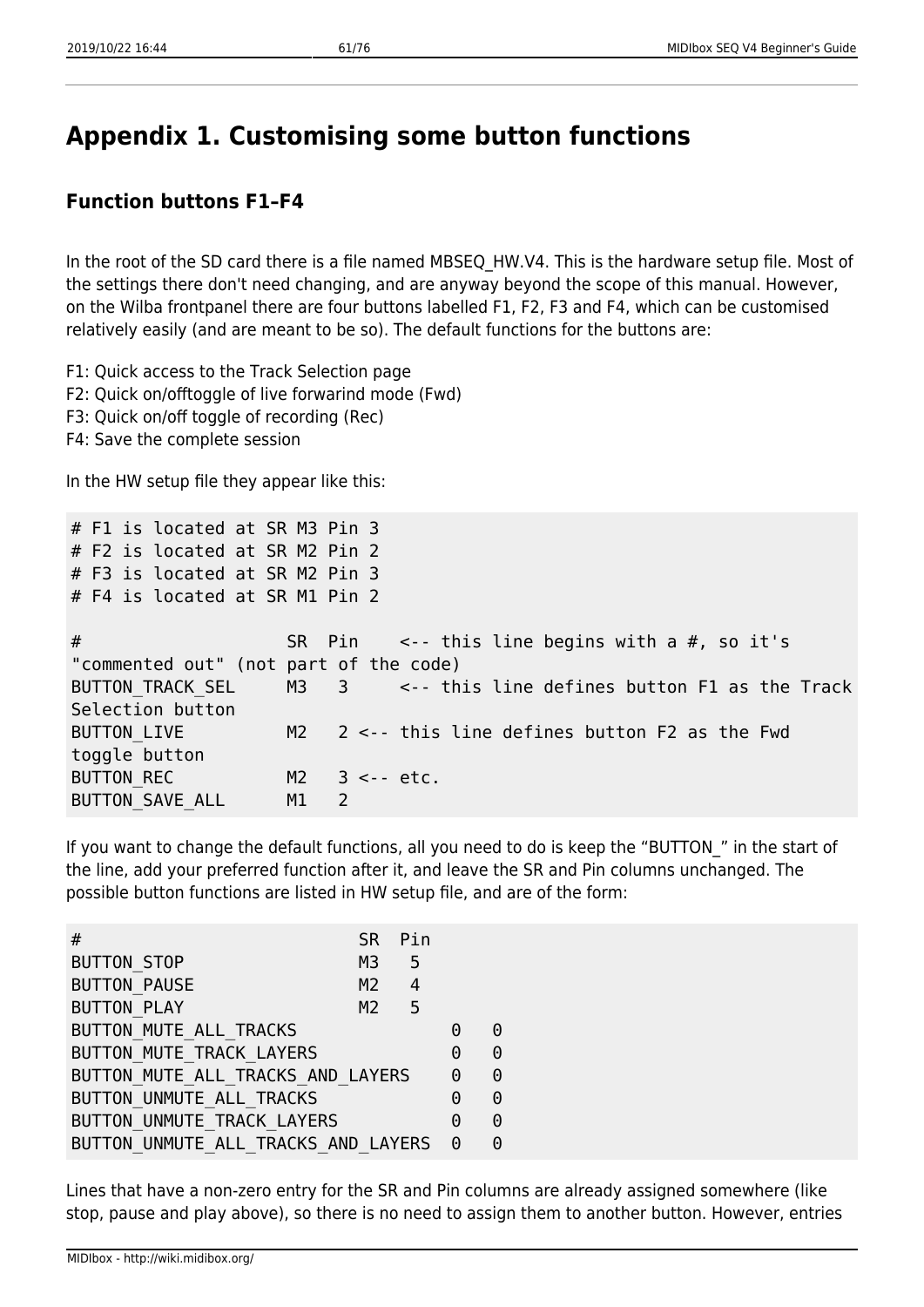with zeros in the SR and Pin columns (like "mute all tracks" and "unmute all tracks" above) are potential candidates for F1–F4 button functions. For example, if you want to to have a dedicated button for "mute all tracks", you should change one of the F1–F4 button entries to contain "BUTTON\_MUTE\_ALL\_TRACKS". You could replace "BUTTON\_BOOKMARK", for example, as bookmarks are easily available with MENU + SELECT as well.

It is important to note that if you enable e.g. "mute all tracks" for one of the F1-F4 buttons, you must "comment out" the line where "mute all tracks" is set to SR 0 Pin 0. If the "zero address" setting is not "commented out" in the file, it will have the effect of disabling the setting. "Commenting out" is done by placing a  $#$  in front of the line, so that

| BUTTON MUTE ALL TRACKS  | 0        | $\Theta$ |
|-------------------------|----------|----------|
| becomes                 |          |          |
| #BUTTON MUTE ALL TRACKS | $\Theta$ | $\Theta$ |

## **Button behaviour (momentary/toggle)**

In the HW setup file it is possible to change the behaviour of a number of buttons, so that they do their function while the button is pressed & held, or the button function is toggled 'on' and 'off' with a single press. For example, momentary pressing & holding the MENU button shows the MENU page only as long as the button is pressed & held, and you have to press another button while pressing & holding the MENU button in order to choose a menu page. If you've set the MENU button to toggle, you can just press MENU once and then press another button to choose a menu (or press MENU again to return to the current page). This allows you to make menu page selections with one hand.

This is the relevant section of the HW setup file for configuring button behaviour:

```
##################################################
# Button behaviour
# 0: active mode as long as button pressed
# 1: pressing button toggles the mode
##################################################
BUTTON BEH FAST 1
BUTTON BEH FAST2 0
BUTTON BEH ALL 1
BUTTON BEH_SOLO 1
BUTTON BEH METRONOME 1
BUTTON BEH LOOP 1
BUTTON BEH FOLLOW 1
BUTTON BEH SCRUB 0
BUTTON BEH MENU 1
BUTTON BEH BOOKMARK 1
BUTTON BEH STEP VIEW 0
BUTTON BEH TRG LAYER 1
BUTTON BEH PAR LAYER 1
```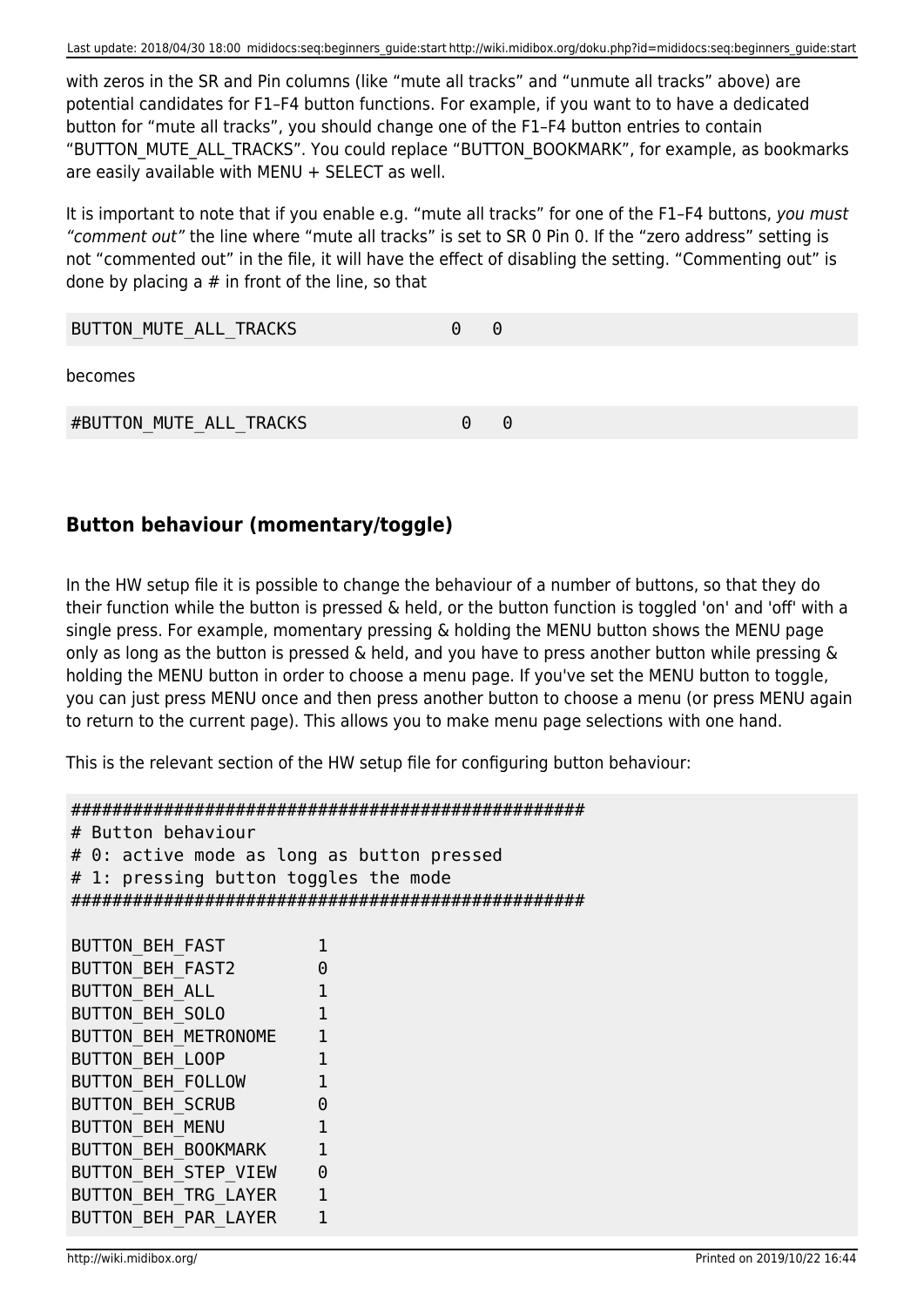BUTTON BEH TRACK SEL 0 BUTTON BEH TEMPO PRESET 0

# **Appendix 2. Bookmarks**

The Bookmarks menu is available in the main menu (press EXIT once or a few times, depending on where you are), or by pressing MENU + SELECT.

Bookmarks allow you to store frequently used pages and settings to be recalled at the push of a button. There are two kinds of bookmarks: global and local (session dependent) bookmarks, eight each. In the Bookmarks menu the global bookmarks are available in the left LCD, and the local ones in the right LCD. Global bookmarks are available in all sessions, while local bookmarks are particular to each session.

However, it is possible to copy local bookmarks across sessions in the Sessions Import/Export menu (UTILITY  $\Box$  Disk  $\Box$  Sessions Import). Choose the source session in the right LCD and turn GPK9 to select 'Bookmarks' as the imported type. Pressing 'IMPORT' will replace the current session's local bookmarks with the imported ones.

A bookmark can be recalled by going to the Bookmark page and pressing a button to select the bookmark you want.

A bookmark can be stored by going to the Bookmarks page and pressing & holding a GP button for 3 seconds. The page that was selected before entering the Bookmarks page is stored, along with a number of settings. (See the example below.)

Bookmark names can be changed only by editing the global or local bookmark files, both called MBSEQ BM.V4. The maximum length for a name is five characters. If you absolutely must have more than five characters for the name, you could save the same bookmark on two adjacent slots and edit their names in the bookmark file so that the one on the left in the pair has five characters and the one the the right has up to four characters.

The global bookmarks file is at the root of the SD card, and the local ones are in the same folder as the session which the bookmarks belong to.

Besides the bookmark name, it is possible to edit also the other bookmark parameters by hand in the bookmark files. The example below also lists the settings which are stored in a bookmark.

####################

```
Slot 1 <- slot name, do not edit! Slots 1-8 = global bookmarks,
9-16 local bookmarks
Name Def. \leq replace "Def." for custom bookmark name (max. five
characters)
####################
+Page EDIT <- name of selected page
+Group 1 <- selected group number, 1–4
+Tracks 1000000000000000 <- selected tracks, 1 = track selected, 0 =
track not selected
```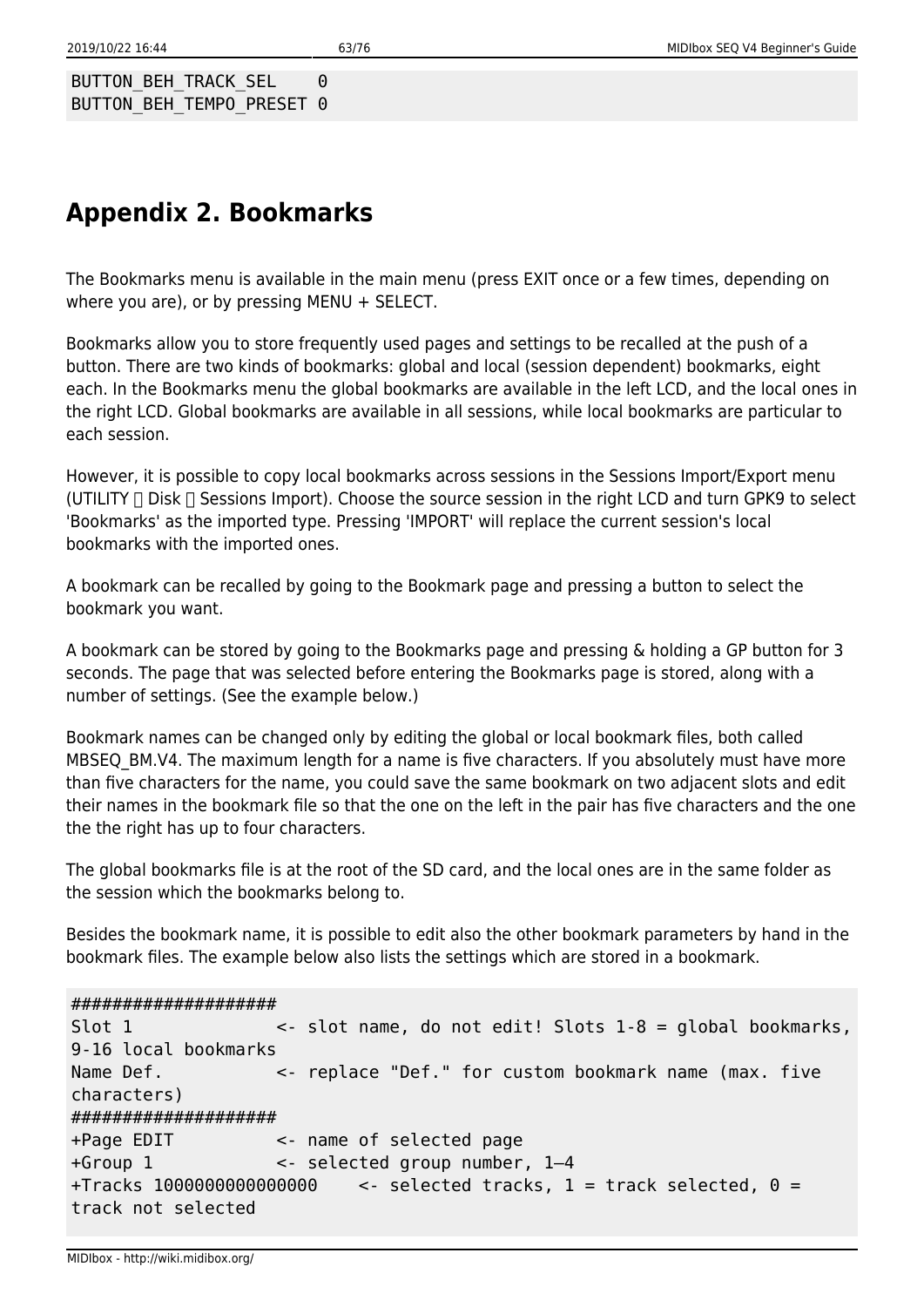| +Mutes 0000000000000000<br>not muted | $\le$ selected mutes, 1 = track muted, 0 = track                |
|--------------------------------------|-----------------------------------------------------------------|
|                                      |                                                                 |
| +ParLayer A                          | <- selected parameter layer, A-P                                |
| +TrgLayer A                          | <- selected trigger layer, A-G                                  |
| $+Instrument$ 1                      | <- selected instrument (useful only for drum tracks)            |
| +StepView 1                          | <- Step View mode on or off                                     |
| $+Step 1$                            | <- selected step (cursor position)                              |
| +EditView 0                          | $\le$ Edit view mode, $\theta$ = step view, 1 = layer view, 2 = |
| trigger view, $3 = 303$ view         |                                                                 |
| $+$ Solo $0$                         | <- solo button mode on or off                                   |
| +All 0                               | <- ALL button mode on or off                                    |
| $+Fast$ $\theta$                     | <- FAST button mode on or off                                   |
| $+$ Metronome $0$                    | <- metronome on or off                                          |
| $+$ LoopMode $\theta$                | <- loop mode on of off                                          |
| +FollowMode 0                        | <- follow mode on or off                                        |

The plus or minus sign in the beginning of each line can be used to prevent the setting from being overwritten by a bookmark, when you store it on the bookmark page. Plus allows overwriting, minus prevents it. For example, the line

#### -Tracks 1111000000000000

would mean that if you save a bookmark in the same location, the track selection won't be stored, but it will always be what's written in the bookmark file – in this case, this bookmark will always select tracks 1–4, no matter what the track selection status happens to be at the moment you save the bookmark in this slot.

# **Appendix 3. The MIDI Router**

You can access the MIDI Router page from the main menu, or with MENU + MIDI  $\Box$  MIDI Router (GPB5–6). The MIDI Router allows you to route incoming MIDI messages from any of the input ports to any of the output ports. It is independent from the other MIDI settings of the sequencer, and in some instances you have to pay attention so as not to have parallel in/out settings – this can lead to e.g. notes getting forwarded twice.

| Transposer Section   MIDI                                            |  | Ext. III | Node IN P/Chn LOUT P/Chn | DefaultPort |  |
|----------------------------------------------------------------------|--|----------|--------------------------|-------------|--|
| -and Are. - Control - Router - Ctrl Misc. #1 - Def. All - Def. # 1 - |  |          |                          | NUSB1 IN    |  |

The router has a maximum 16 nodes, each of which governs the routing from one input port to one output port, with further optional channel limitations. All the nodes are in effect simultaneously. On the input side, GPK9 selects the node to be edited, GPK10 selects the physical input port on which the messages are coming in, and GPK11 selects the MIDI channel that is allowed through. The channel setting (GPK11) can be:

- a) 1 to 16, for allowing messages on single MIDI channel;
- b) 'All' for allowing messages on all channels; or
- c) '—', which effectively disables the node, as no MIDI channel is allowed through.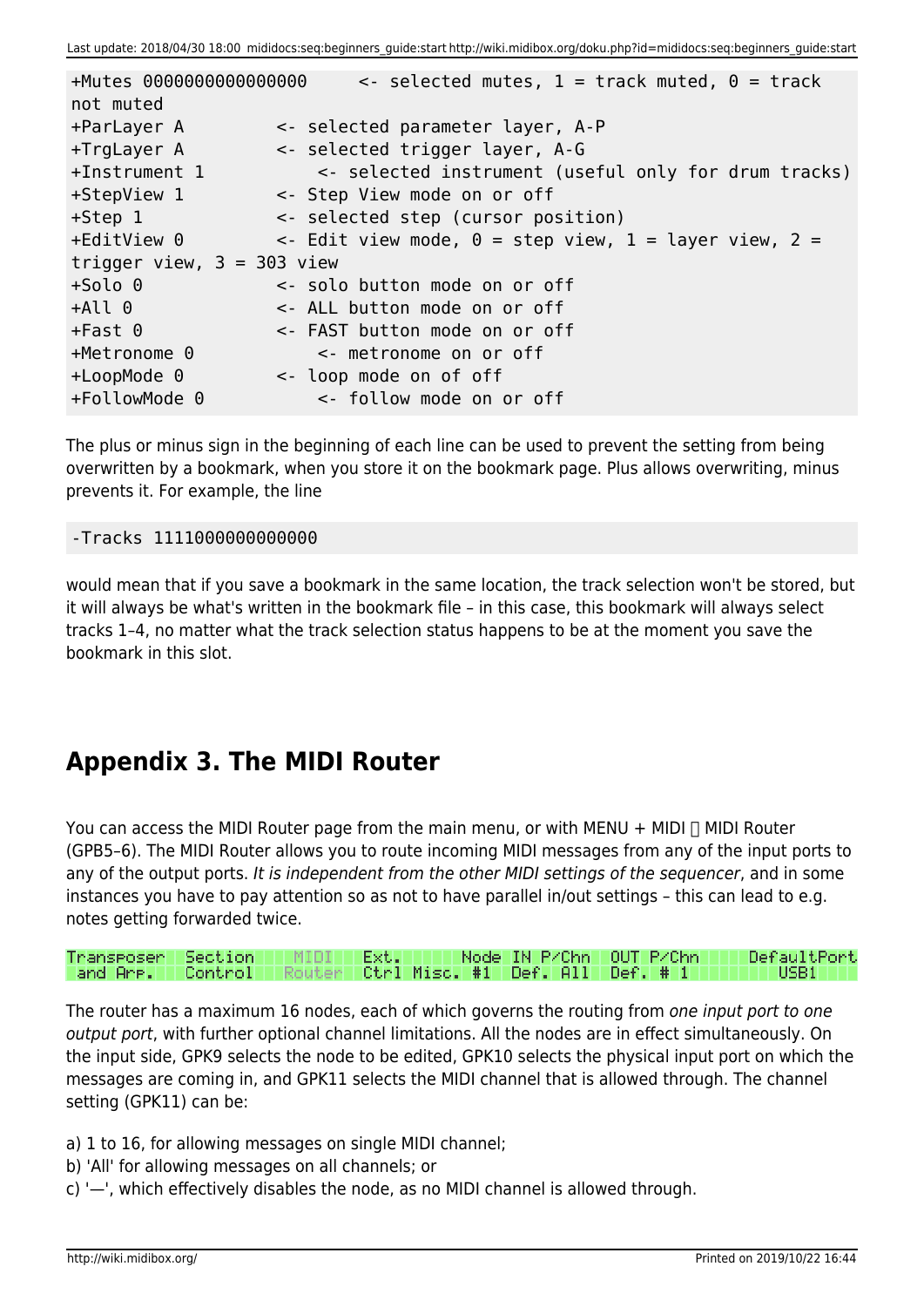On the output side, GPK12 selects the output port where the node's input port's MIDI messages are routed to. GPK13 selects the MIDI channel which the outgoing message is sent on. The outgoing channel doesn't have to be the same as the original incoming channel, so you can e.g. transform incoming channel 1 to outgoing channel 13. Channel options are:

a) 1 to 16 for a single MIDI channel. All incoming MIDI messages, regardless of their original channel, are sent out on this channel;

b) 'All' for sending the message on its original channel; or

c) two special options: Track and Selected Track (Sel.Trk).

If the output port/channel option is 'Track', the router will direct the incoming messages to the track whose ordinal number matches the incoming MIDI channel (provided that the input port/channel options allow the message through). For example, if you have a MIDI controller that's sending MIDI data on channel 7, 'Track' option will send the message out on the port and MIDI channel set on track 7's (G2T3) EVENT page. MIDI channel 10 will get sent out on track 10 (G3T2), etc.

If the output channel option is 'Sel.Trk' (Selected Track), the router will direct the incoming messages to the sequencer track that is currently active (provided that the input port/channel options allow the message through). If you have several tracks selected, the MIDI message will go out on the channel with the lowest ordinal number (track 1 before track 2, track 5 before track 6 etc.)

The final option on the MIDI Router page is DefaultPort. The tracks' EVENT page and a few other pages allow you to select 'Def.' as one of the Port options. If you select 'Def.' as the Port, it will refer to the Default Port setting on the MIDI Router page.

Note that the router settings might overlap with the Jam page note live forwarding option ('Fwd'). If you have Fwd 'on', it will forward incoming MIDI messages on the 'Jam' bus (see section 4.1.1.) to the active track's output port, set on the track's EVENT page. This is done regardless of any MIDI Router settings. However, if Fwd is 'on', and at the same time you have a MIDI Router node routing MIDI messages to the same port and channel as Fwd is forwarding them, MIDI messages like notes will get triggered twice, almost simultaneously. This most likely alters how the note will sound, and perhaps causes hanging notes. If you are using the MIDI Router to forward MIDI messages from one or several MIDI controllers to output ports, you might want to make sure that Fwd on the Jam page is 'off'. On the other hand, note that the Live Patterns function depends on Fwd being on. (See section 4.1.5.)

If you have two MIDI keyboards, one in IN1 (a plain MIDI controller) and the other in IN2 (a keyboard synthesizer that's sending on, and listening to, channel 1), you could set them up so that one of them always plays the channel it is set to send on, and the other always plays the currently selected (active) sequencer track. Let's say you want to set your keyboard synth to play the active track (selectable on the group and track selection buttons on the sequencer), and the plain MIDI controller to play the channel you've selected on the controller. For this to work optimally, you need to turn the Jam page Fwd option 'off' to avoid forwarding messages twice. Also, you want to set your keyboard synthesizer's 'local' function off, so that the synth is triggered only via MIDI.

On the MIDI Router page, set Node 1 like this for the plain MIDI controller:

| IN $Chn./P$    | OUT Chn./P |
|----------------|------------|
| Node 1 IN1 All | OUT1 All   |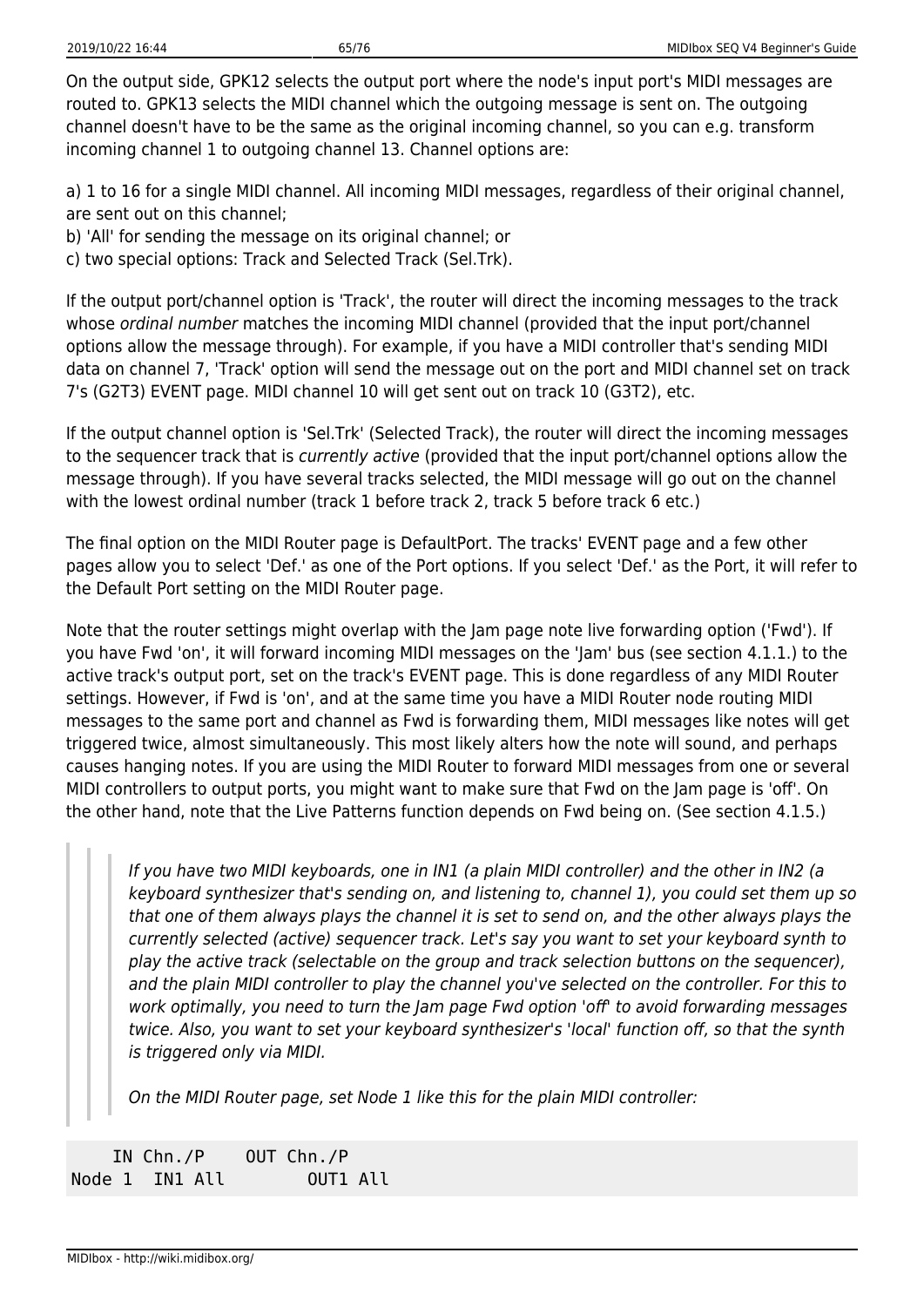This lets through all messages coming in at IN1 on all channels, and directs them to OUT1 on the same channel it came in on. In other words, if the incoming message at IN1 is on channel 11, it is forwarded to OUT1 on channel 11. This setup is very useful if you have a multitimbral synthesizer that can be played on several MIDI channels, or you have several synths connected to OUT1, either with MIDI Thru boxes or by daisy-chaining equipment with their MIDI Thru (soft or hard) ports. However, if you're using only one synth in each output port, you can make a dedicated node for each output port:

|  | IN $Chn./P$    |  | OUT Chn./P |  |
|--|----------------|--|------------|--|
|  | Node 2 IN1 All |  | OUT1 All   |  |
|  | Node 3 IN1 All |  | OUT2 All   |  |
|  | Node 4 IN1 All |  | OUT3 All   |  |
|  | Node 5 IN1 All |  | OUT4 All   |  |

With these settings, everything coming in on IN1 will be routed simultaneously to output ports OUT1–4. This way you can control the synths at each output port with a single MIDI controller at IN1, just by changing the sending channel on the MIDI controller.

Node 2, for the keyboard synthesizer, is set up like this:

| IN $Chn./P$       | OUT Chn./P |
|-------------------|------------|
| Node $2$ IN2 $#1$ | Sel.Trk    |

Node 2 contains the settings for the keyboard synthesizer, which is connected to IN1, and set to send on, and listen to, exclusively channel 1. This way you can use the keyboard synth to play itself via the sequencer (remember to turn the synth's 'local' setting 'off'), but also any other synth that you have connected to the sequencer, just by using the group and track selection buttons to select the right track on the sequencer.

# **Appendix 4. MBSEQv4 CC implementation**

The following is a simplified list of what a track's configuration consists of. The full information can be found below.

– FX settings – Pattern Bank change commands – Track MODE settings – Track TRANSPOSE settings – Track DIRECTION settings – Track DIVIDER settings – Loop points – Track LENGTH – GROOVE styles – MORPH settings

If you want to use a track to send internal CCs over a bus to change the sequencer's settings, set the sending track's Port to 'Bus1', Chn. to the receiving track's ordinal number, select a CC parameter layer and then select one of the available CC options with GPK11–13. The options are listed on the display in an abbreviated form, but in the table below they are written out in full. Also the possible values for each CC are detailed in the table below; the "NPRN LSB" column's rightmost number matches the CC number on the sequencer. For example, if you want to control another track's LFO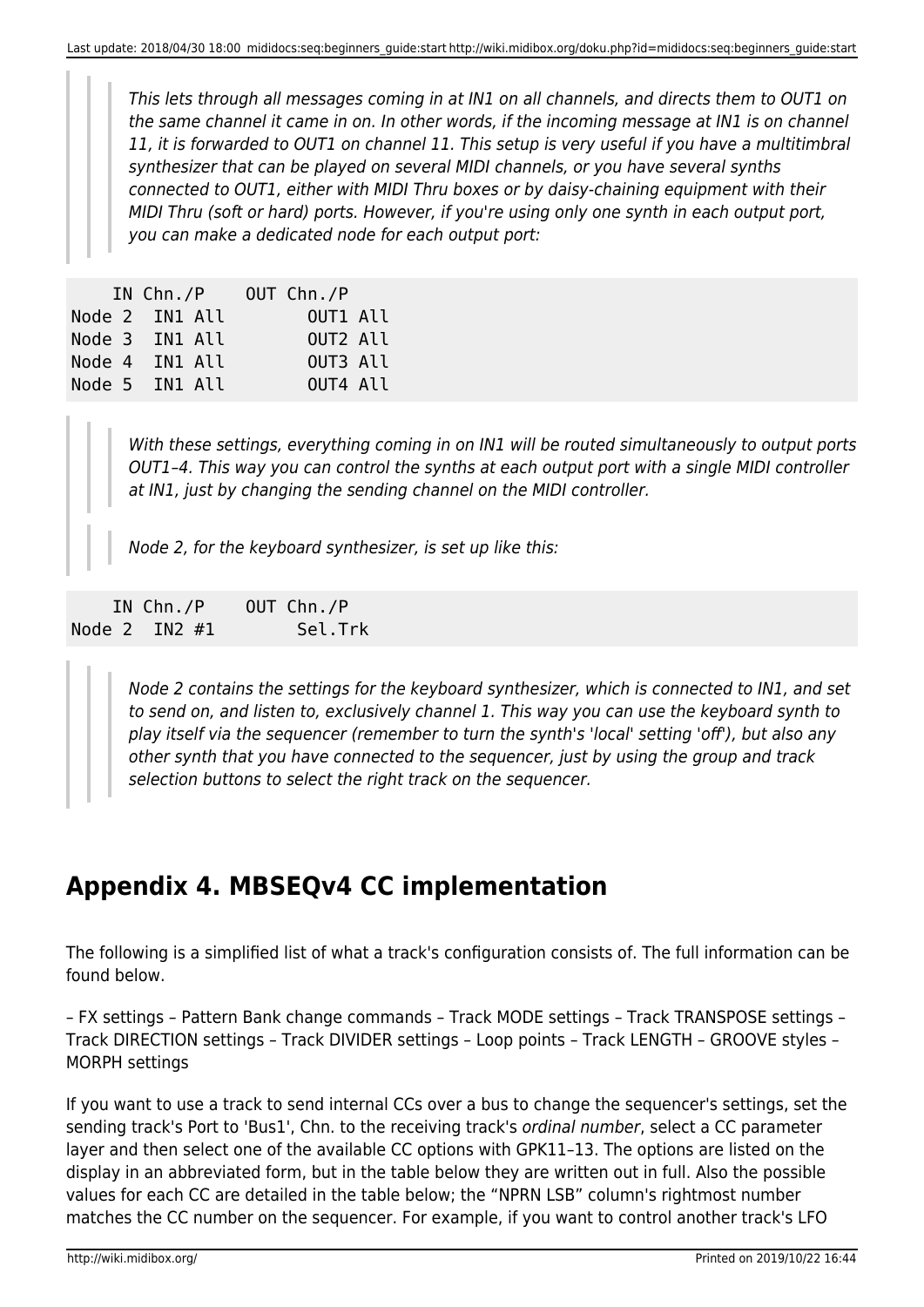waveform (in the track's FX menu), you select CC#16 and set the value to somewhere between 0 and 22.

```
 o CC#1 (0x01 - Modulation Wheel)
      Controls the Morphing Function
    o CC#3 (0x03 - Scale)
      Controls the Global Scale
    o CC#112-CC#115 (0x70-0x73)
      Change Pattern of Group #1/2/3/4
    o CC#116-CC#119 (0x74-0x77)
      Bank Pattern of Group #1/2/3/4
    o CC#98 (0x62 - NRPN LSB)
      Selects the Sequencer Parameter which should be modified via NRPN
      See list below
    o CC#99 (0x63 - NRPN MSB)
      Selects the Track which should be modified via NRPN
      Allowed values: 0..15 for Track 1-16, 127 to modify the current
selected track
      All others reserved for future enhancements
    o CC#6 (0x06 - NRPN Value, LSB)
      Sets a Sequencer Parameter depending on the preselected track and
parameter number
    o CC#123 (0x7b - All Notes Off)
      if 0 is received, all transposer/arpeggiator/patch changer notes will
be
      reset, and notestacks will be emptied
      Values > 0 will be ignored
NRPN LSB| Range | Default | Description
========+===========+=========+=============================================
===
0x00/ 0| - | - | reserved
  \mathbf{r} , \mathbf{r} , \mathbf{r}0 \times 0 f/ 15| | | | |
--------+-----------+---------+---------------------------------------------
---
0x10/ 16| 0 - 22 | 0 | LFO Waveform
                                 | | | 0: off
                                     1: Sine
                                     2: Triangle
                                     3: Sawtooth
                                     4: Rectangle 05
```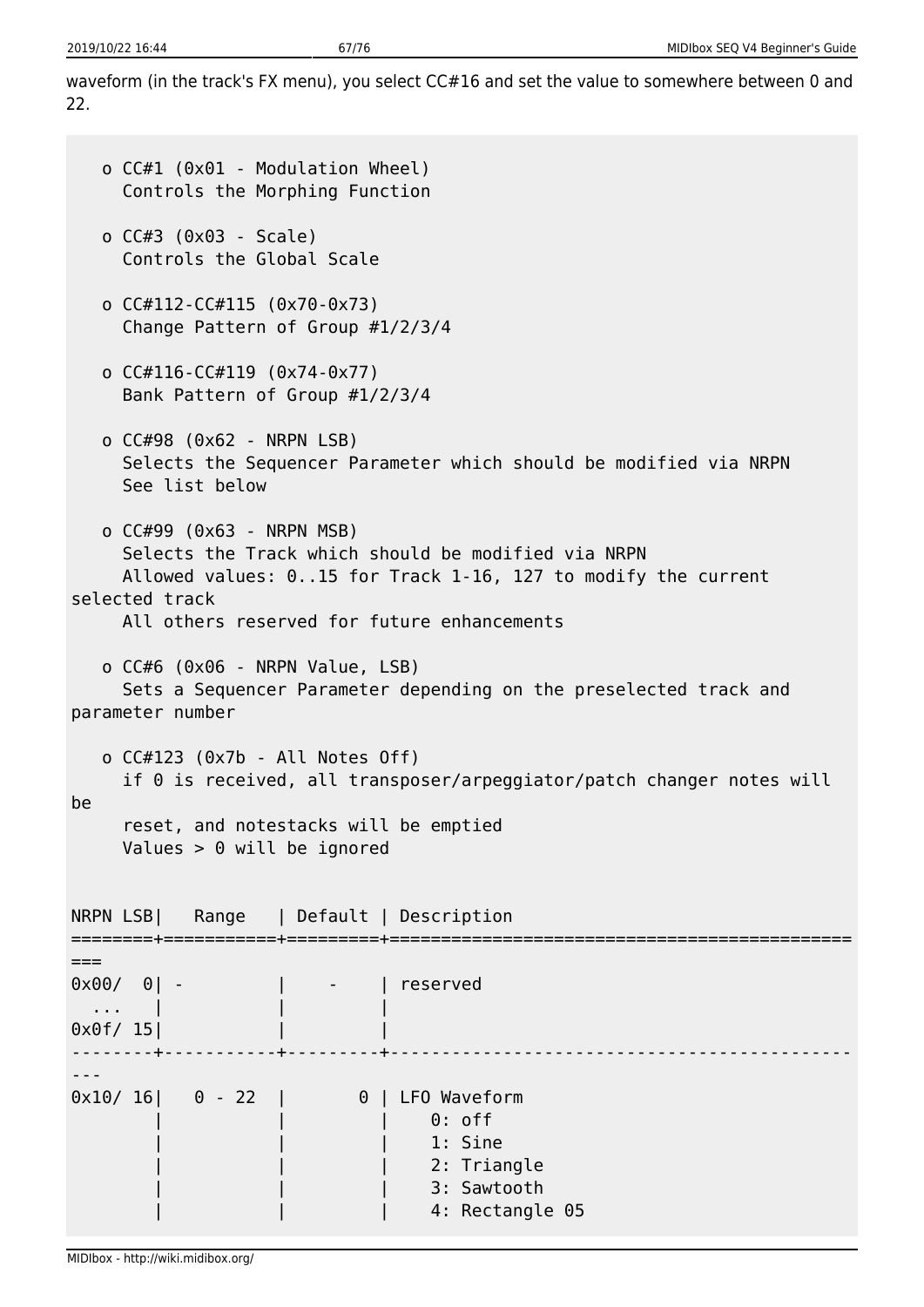|                  |                            |          | 5: Rectangle 10                                                                                                                                                                                                             |
|------------------|----------------------------|----------|-----------------------------------------------------------------------------------------------------------------------------------------------------------------------------------------------------------------------------|
|                  |                            |          | 22: Rectangle 95                                                                                                                                                                                                            |
|                  |                            |          |                                                                                                                                                                                                                             |
|                  |                            |          | $0x11/ 17$ 0 - 127   64   LFO Amplitude<br>0x000x3f: negative range<br>0x40: no amplitude<br>0x410x7f: positive range<br>Note: range is 0x000xff if edited from CS                                                          |
| $0x12/18$ 0 - 99 |                            | $\theta$ | LFO Phase:<br>$0: 0$ %<br>1:1%<br>2:2%<br>$\sim 100$<br>99: 99%                                                                                                                                                             |
|                  |                            |          | 0x13/ 19  0 - 127   15   LFO Interval in Steps:<br>$0: 1$ Step<br>1: 2 Steps<br>2: 3 Steps<br>127: 128 Steps<br>Note: range is 1256 steps if edited from                                                                    |
| <b>CS</b>        |                            |          |                                                                                                                                                                                                                             |
| 0x14/20<br>CS    |                            |          | 15   LFO Interval Reset:<br>0: after 1 Step<br>1: after 2 Steps<br>2: after 3 Steps<br>127: after 128 Steps<br>Note: range is 1256 steps if edited from                                                                     |
|                  |                            |          |                                                                                                                                                                                                                             |
| (inverted!)      | $0x15/21$ 0 - 31           |          | $0$   LFO Flags:<br>bit 0: Oneshot Mode on/off<br>bit 1: Note Assignment on/off<br>bit 2: Velocity Assignment on/off<br>bit 3: Length Assignment on/off<br>bit 4: CC Assignment on/off<br>bit 5: Extra CC Assignment off/on |
|                  |                            |          |                                                                                                                                                                                                                             |
|                  | $0 \times 16 / 22$ 0 - 127 |          | 0   LFO Extra CC Number                                                                                                                                                                                                     |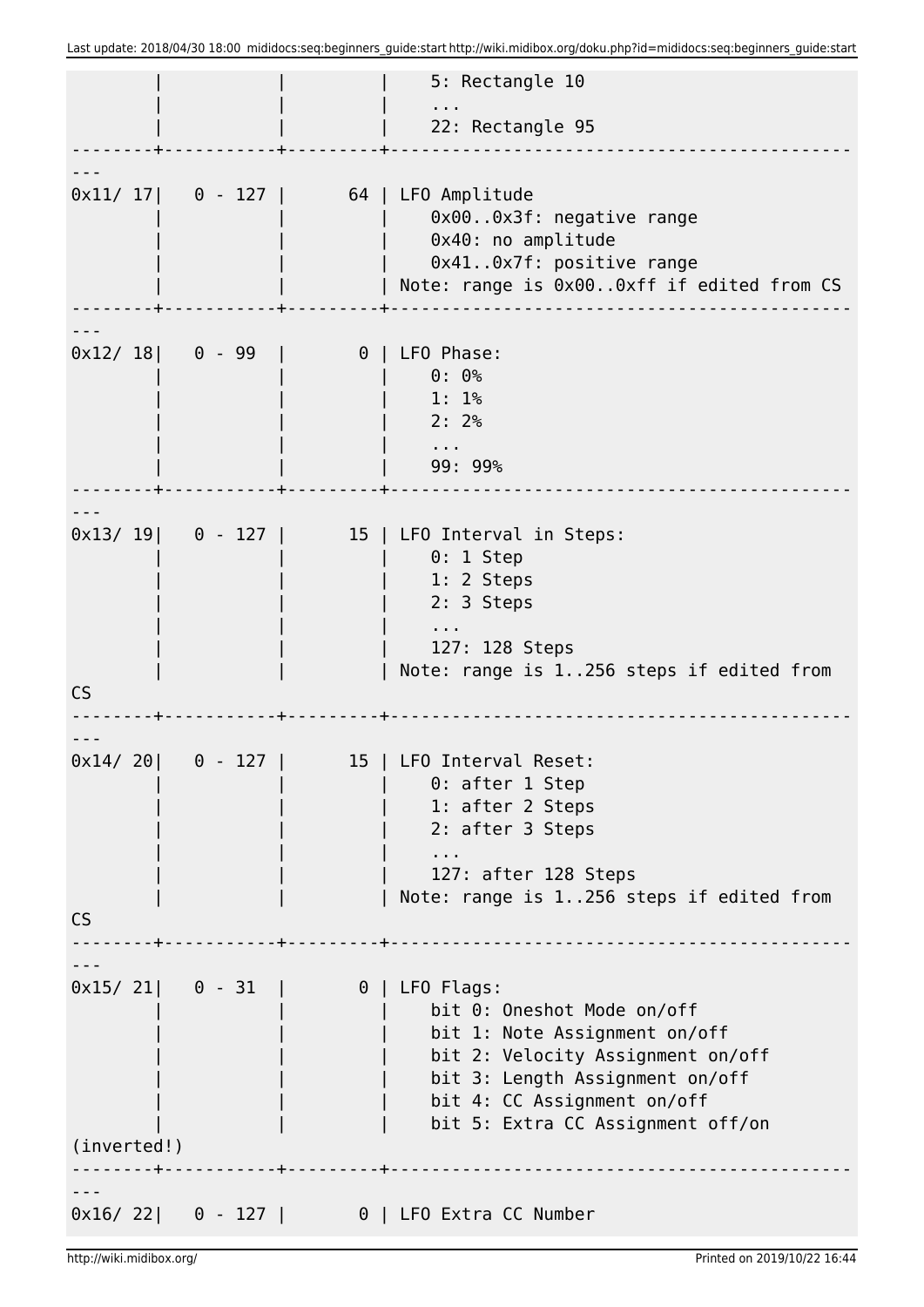|                                    |  |                           | $0 \times 17/$ 23   0 - 127   64   LFO Extra CC Offset $(0127)$                                                                                                                    |
|------------------------------------|--|---------------------------|------------------------------------------------------------------------------------------------------------------------------------------------------------------------------------|
|                                    |  |                           | $0 \times 18/24$   $0 - 8$   $6$   LFO Extra CC PPQN<br>$0:1$ PPQN<br>1: 3 PPQN<br>2: 6 PPQN<br>3: 12 PPQN<br>4: 24 PPQN<br>5: 48 PPQN<br>6: 96 PPQN<br>7: 192 PPQN<br>8: 384 PPQN |
|                                    |  |                           |                                                                                                                                                                                    |
| $0x19/25$   -<br><b>Contractor</b> |  |                           | reserved                                                                                                                                                                           |
| 0x1c/28                            |  |                           |                                                                                                                                                                                    |
|                                    |  |                           | $0 \times 10/29$ 0 -128   0   Pattern Bank Change (Low-Byte)<br>$\qquad \qquad \, \circ \, \ldots$<br>  1-128: Bank Selection (Low-Byte)                                           |
|                                    |  | $0 \times 1e/ 30$ 0 - 128 | 0   Pattern Bank Change (High-Byte)<br>$0:$ off<br>  1-128: Bank Selection (High-Byte)                                                                                             |
| $0x1f/31$ 0 - 128                  |  |                           | 0   Pattern Program Change<br>$0:$ off<br>  1-128: Program Change Selection                                                                                                        |
| $0x20/32$ 0 - 3                    |  |                           | 1   Track Mode<br>$0:$ off<br>1: Normal<br>2: Transpose<br>3: Arpeggiator                                                                                                          |
| $0 \times 21 / 33$ 0 - 15          |  |                           | 2   Track Mode Flags<br>bit 0: Unsorted Arp Stack on/off<br>bit 1: Hold on/off<br>bit 2: Restart on/off<br>bit 3: Force Scale on/off<br>bit 4: Sustain on/off                      |
|                                    |  |                           |                                                                                                                                                                                    |

2019/10/22 16:44 69/76 MIDIbox SEQ V4 Beginner's Guide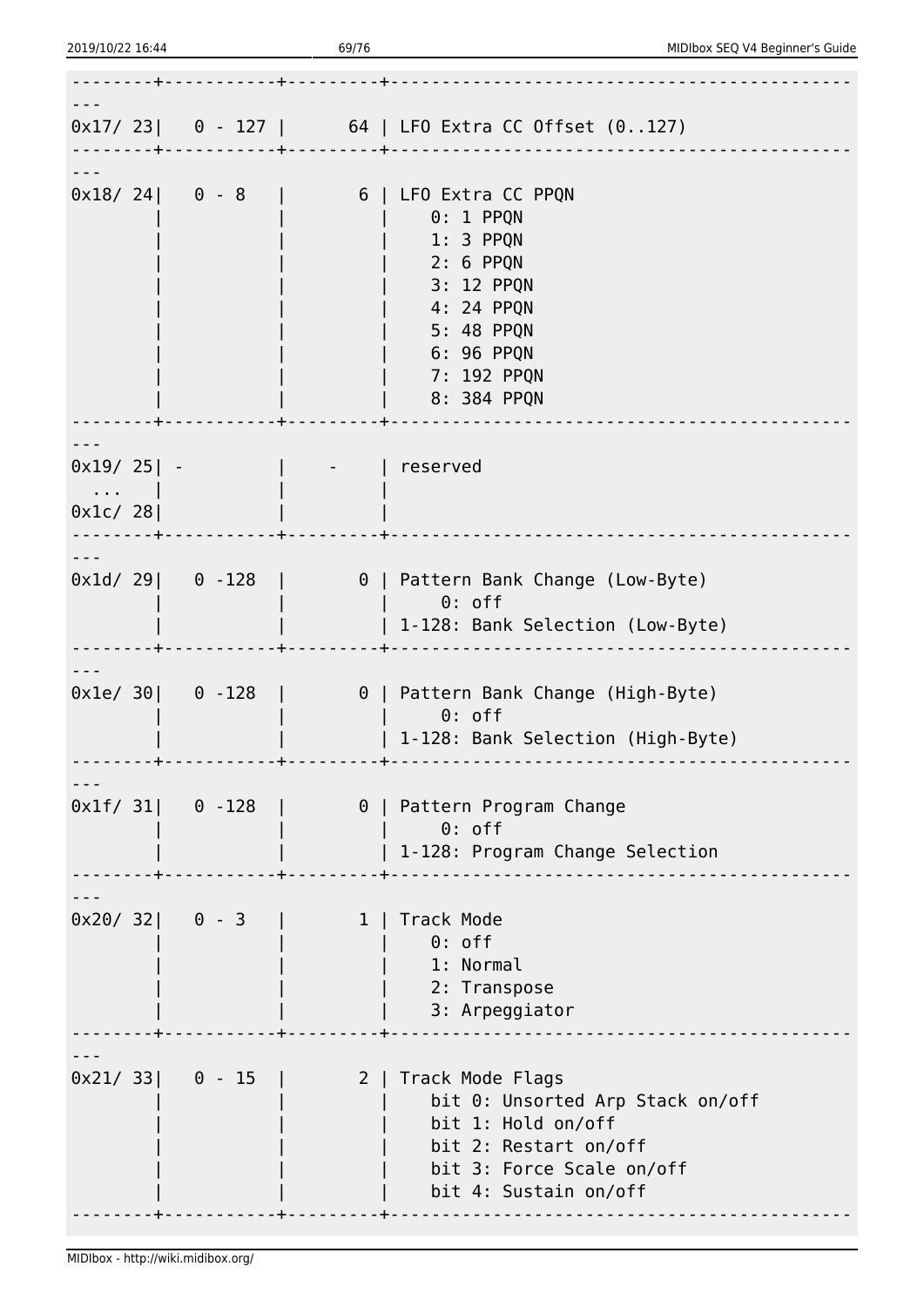|            |         |          | 0x22/34  0 - 3  0  0  Track Event Mode<br>$\vert$ 0: Note<br>  1: Chord<br>$\vert$ 2: CC<br>$ $ 3: Drum                                      |
|------------|---------|----------|----------------------------------------------------------------------------------------------------------------------------------------------|
|            |         |          |                                                                                                                                              |
|            |         |          |                                                                                                                                              |
|            |         |          | $0 \times 23/35$   0 - 127   0   Limit Fx: Lower Note Number (0=off)<br>$0 \times 24/36$   0 - 127   0   Limit Fx: Upper Note Number (0=off) |
|            |         |          | $0 \times 25/37$   $0 - 3$   $0$   Transposer/Arpeggiator Bus assignment                                                                     |
| (Bus1Bus4) |         |          |                                                                                                                                              |
|            |         |          |                                                                                                                                              |
|            |         |          | $0 \times 26 / 38$   0 - 15   0   MIDI Channel of Track                                                                                      |
|            |         |          |                                                                                                                                              |
|            |         |          | 0x27/39  0 - 127   0   0   1MIDI Port of Track                                                                                               |
|            |         |          | 0x00: Default                                                                                                                                |
|            |         |          | $0x10:$ USB1                                                                                                                                 |
|            |         |          | $0x11:$ USB2                                                                                                                                 |
|            |         |          | $0x12:$ USB3                                                                                                                                 |
|            |         |          | $0x13:$ USB4                                                                                                                                 |
|            |         |          | $0x20$ : OUT1 (MIDI Out Port #1)                                                                                                             |
|            |         |          | $0x21: 0UT2$ (MIDI Out Port #2)                                                                                                              |
|            |         |          | $0x22: 0UT3$ (MIDI Out Port #3)                                                                                                              |
|            |         |          | $0x23: 0UT4$ (MIDI Out Port #4)                                                                                                              |
|            |         |          | 0x30: IIC1                                                                                                                                   |
|            |         |          | 0x31: IIC2                                                                                                                                   |
|            |         |          | 0x32: IIC3                                                                                                                                   |
|            |         |          | 0x33: IIC4<br>$0x60:$ CV1                                                                                                                    |
|            |         |          | 0x61:CV2                                                                                                                                     |
|            |         |          | 0x70: Bus1 (Loopback)                                                                                                                        |
|            |         |          | 0x71: Bus2                                                                                                                                   |
|            |         |          | 0x72: Bus3                                                                                                                                   |
|            |         |          | 0x73: Bus4                                                                                                                                   |
|            |         |          |                                                                                                                                              |
| 0x28/40    | $0 - 6$ | $\theta$ | Track Direction                                                                                                                              |
|            |         |          | 0: Forward<br>1: Backward                                                                                                                    |
|            |         |          | 2: Ping Pong                                                                                                                                 |
|            |         |          | 3: Pendulum                                                                                                                                  |
|            |         |          | 4: Random Direction                                                                                                                          |
|            |         |          | 5: Random Step                                                                                                                               |
|            |         |          | 6: Random Direction and Step                                                                                                                 |
|            |         |          |                                                                                                                                              |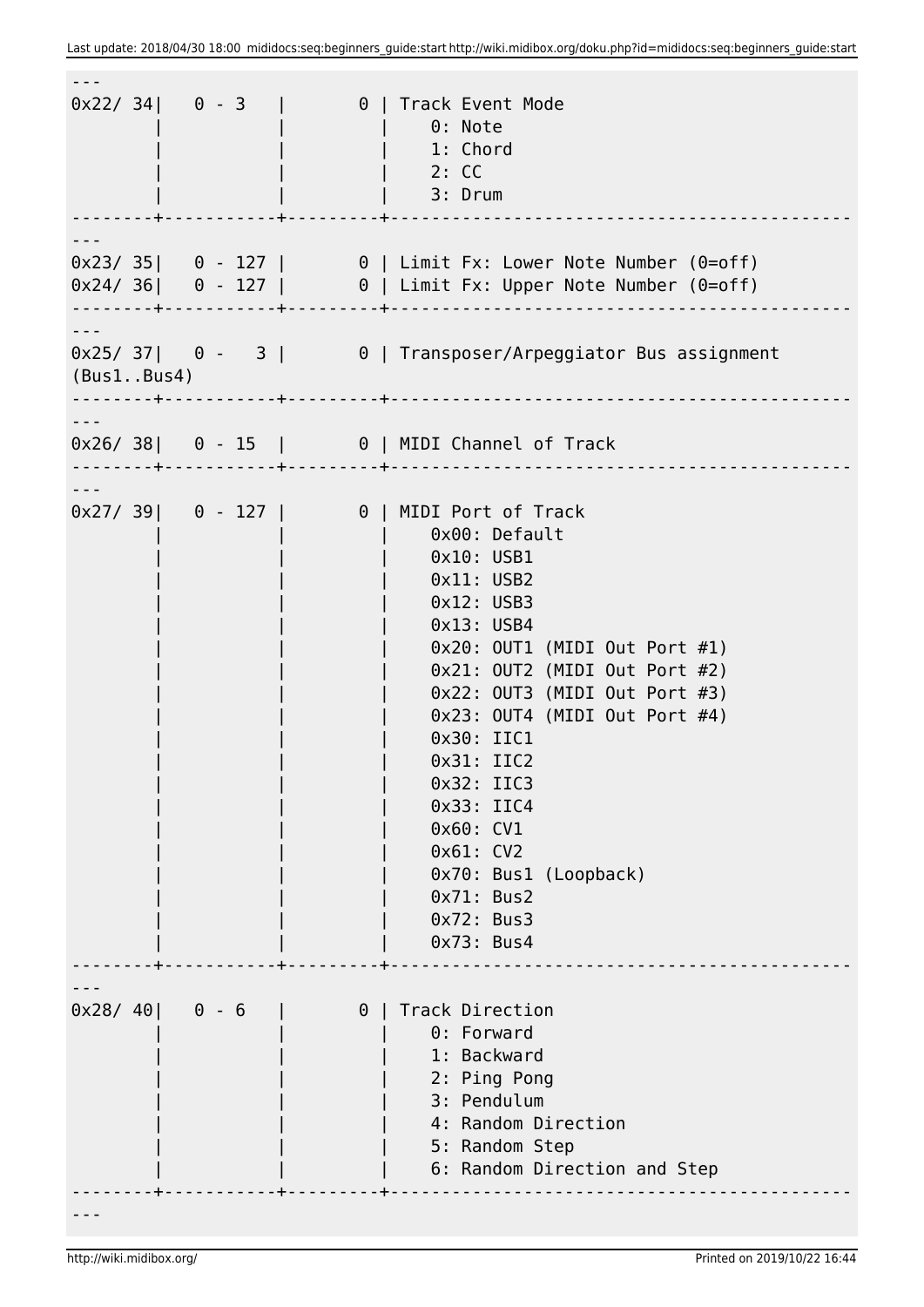| 2019/10/22 16:44         |                                  | 71/76    | MIDIbox SEQ V4 Beginner's Guide                                                                                                                                                                                                                                                                                                                     |
|--------------------------|----------------------------------|----------|-----------------------------------------------------------------------------------------------------------------------------------------------------------------------------------------------------------------------------------------------------------------------------------------------------------------------------------------------------|
|                          |                                  |          | $0 \times 29/41$ 0 - 15   0   Steps Replay: $(015 = x1x16)$<br>$0 \times 2a / 42$   0 - 15   0   Steps Forward $(015 = 116$ steps)<br>$0 \times 2b / 43$   0 - 15   0   Steps Jump Back $(015 = 116$ steps)                                                                                                                                         |
|                          |                                  |          | $0x2c/44$   0 - 127   15   Clock Divider (in 384ppqn steps)                                                                                                                                                                                                                                                                                         |
| $\frac{1}{2}$<br>from CS |                                  |          | $0 \times 2d / 45$   0 - 127   15   Track Length (0127 = 1127 steps)<br>  Range is $0 \times 00$ 0xff = 1256 steps if edited                                                                                                                                                                                                                        |
| from CS                  |                                  |          | $0 \times 2e/ 46$   $0 - 31$   $0$   Loop Point $(0127) = step 1128$ )<br>  Range is $0 \times 00$ 0xff = 1256 steps if edited                                                                                                                                                                                                                      |
|                          |                                  |          | $0 \times 2f / 47$   0 - 3   0   Clock Divider Flags:<br>Bit 0: Synch to Measure<br>Bit 1: Triplets                                                                                                                                                                                                                                                 |
|                          | manual requests (or via Step CC) |          | Bit 2: Manual (Clock the next step only on                                                                                                                                                                                                                                                                                                          |
|                          |                                  |          |                                                                                                                                                                                                                                                                                                                                                     |
|                          | $0 \times 30/48$ 0 - 15          |          | 0   Transpose Semitones<br>  8: -8 semitones<br>9: -7 semitones<br>10: -6 semitones<br>11: -5 semitones<br>12: -4 semitones<br>13: -3 semitones<br>14: -2 semitones<br>15: -1 semitones<br>0: no transpose<br>1: +1 semitones<br>$2: +2$ semitones<br>3: +3 semitones<br>4: +4 semitones<br>5: +5 semitones<br>$6: +6$ semitones<br>7: +7 semitones |
|                          | $0x31/49$ 0 - 15                 | $\theta$ | Octave Transpose<br>8: no transpose, full range pot control<br>$9: -7$ Octaves<br>$10: -6$ Octaves<br>$11: -5$ Octaves<br>$12: -4$ Octaves<br>$13: -3$ Octaves                                                                                                                                                                                      |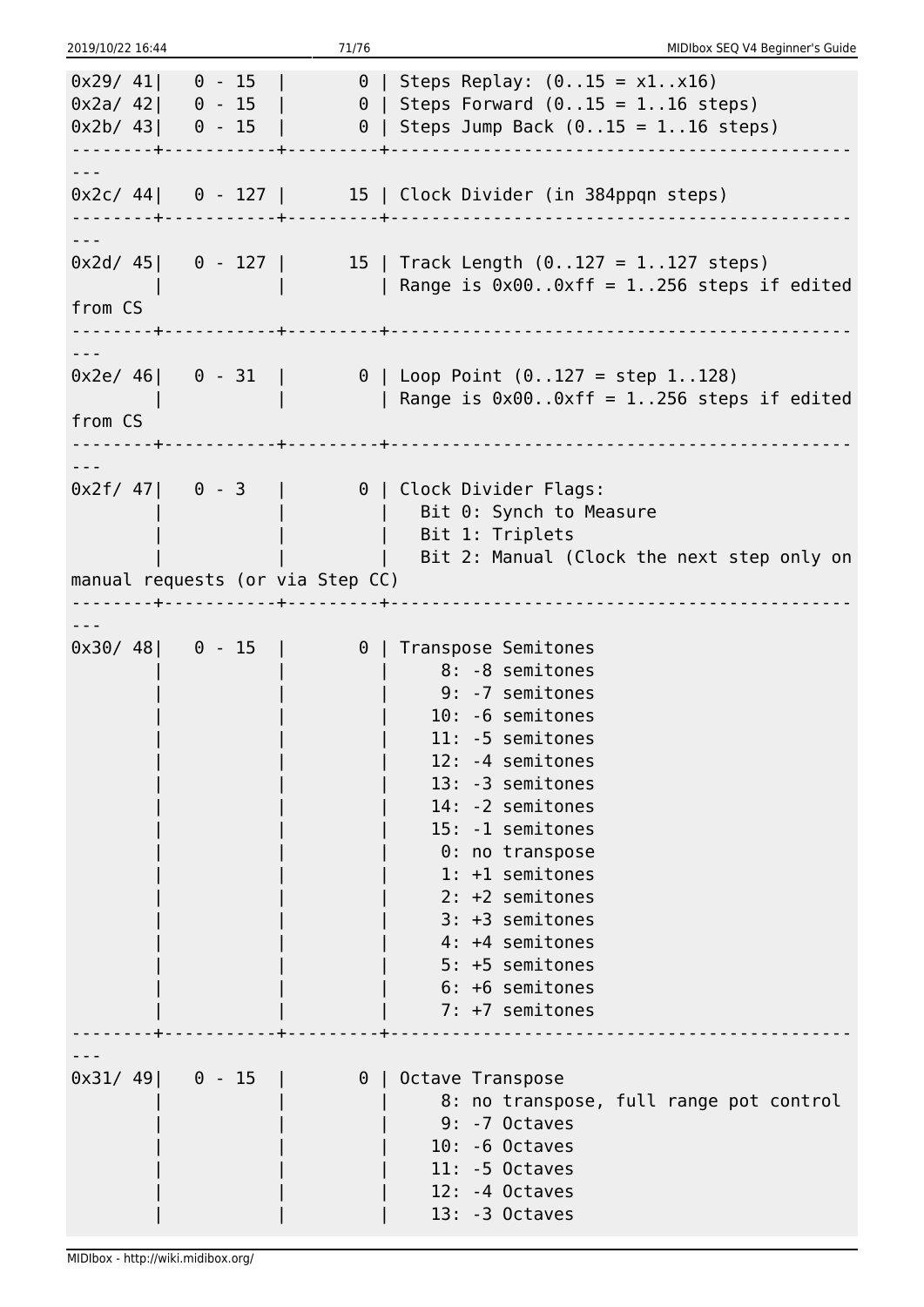|  |                 |                                                      | $14: -2$ Octaves<br>15: -1 Octave<br>$0: +0$ Octaves<br>$1: +1$ Octave<br>$2: +2$ Octaves<br>$3: +3$ Octaves<br>4: +4 Octaves<br>$5: +5$ Octaves<br>6: +6 Octaves<br>7: +7 Octaves  |
|--|-----------------|------------------------------------------------------|-------------------------------------------------------------------------------------------------------------------------------------------------------------------------------------|
|  |                 |                                                      | $0 \times 32 / 50$   0 - 21   0   Groove Style<br>$0:$ off<br>1: Shuffle<br>2: Inv. Shuffle<br>3: Shuffle2<br>4: Shuffle3<br>5: Shuffle4<br>6: Shuffle5<br>721: Custom Grooves 1-16 |
|  |                 | --------- <del> </del> -------------+----------+---- | $0 \times 33/ 51$ 0 - 15   0   Groove Intensity                                                                                                                                     |
|  |                 |                                                      | 0x34/52  0 - 1   0   Morph Mode<br>$\theta$ : off<br>$1:$ on                                                                                                                        |
|  |                 |                                                      | $0 \times 35/53$   0 - 128   0   Morph Destination Range<br>  0127 select offset step 1128<br>  Range is 1256 steps if edited from CS                                               |
|  |                 |                                                      | $0 \times 36 / 54$ 0 - 127   0   Humanize Mode: Random Intensity                                                                                                                    |
|  |                 |                                                      | $0 \times 37/55$   0 - 7   0   Humanize Mode: Assignments<br>bit 0: Note<br>bit 1: Vel./CC Value<br>bit 2: Length                                                                   |
|  | $0x38/56$ 0 - 9 |                                                      | 0   Assignment for Drum Parameter Layer A<br>0: None<br>1: Note<br>2: Chord<br>3: Velocity<br>4: Length                                                                             |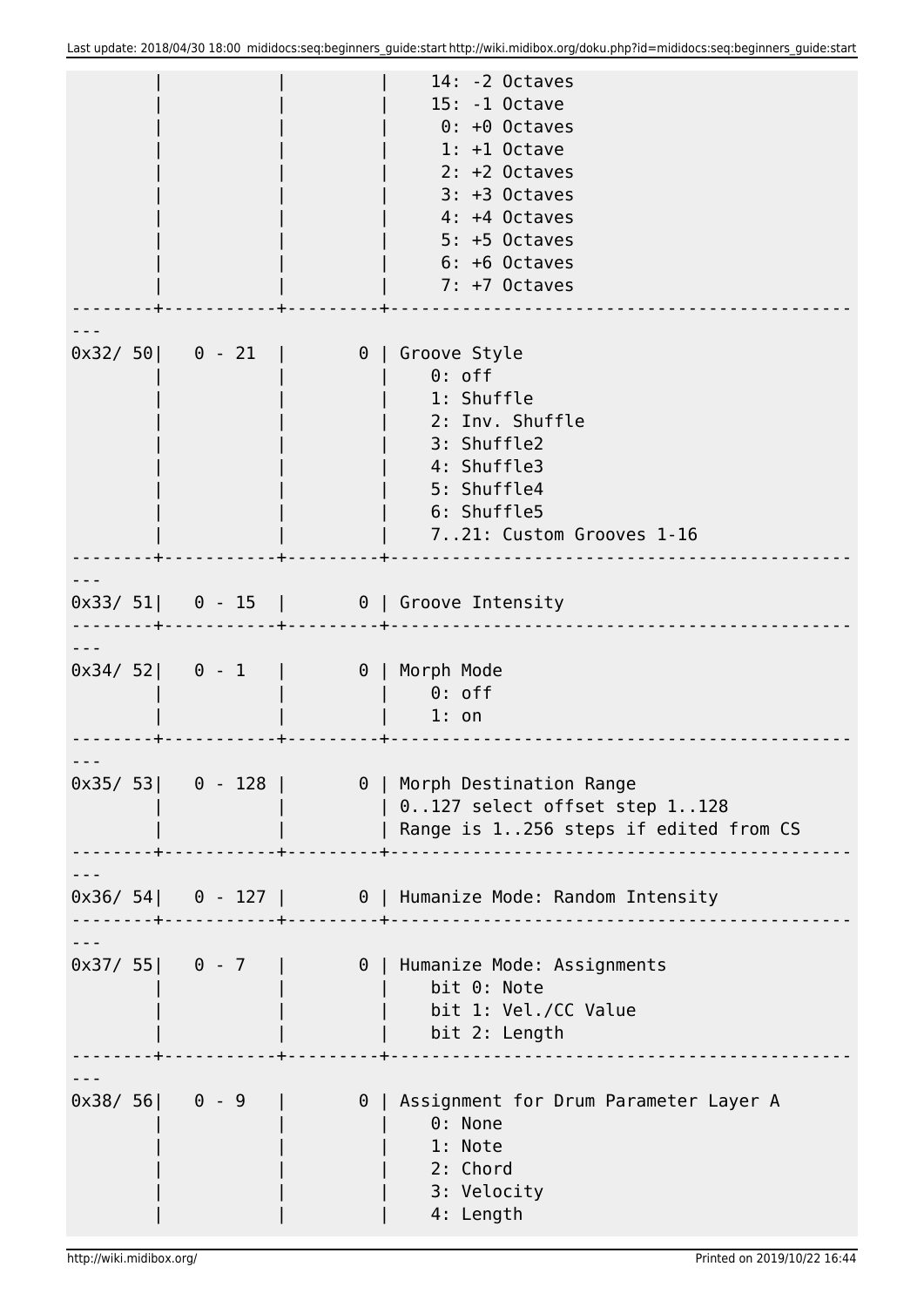| 2019/10/22 16:44                                                                                                                                                                                               | 73/76        | MIDIbox SEQ V4 Beginner's Guide                                                                                                                                                                                                                                                                                                                         |
|----------------------------------------------------------------------------------------------------------------------------------------------------------------------------------------------------------------|--------------|---------------------------------------------------------------------------------------------------------------------------------------------------------------------------------------------------------------------------------------------------------------------------------------------------------------------------------------------------------|
| $0x39/57$ 0 - 9                                                                                                                                                                                                |              | 5:CC<br>6: PitchBend<br>7: Probability<br>8: Delay<br>9: Roll<br>  0   Assignment for Drum Parameter Layer B                                                                                                                                                                                                                                            |
| $0x3a/58$ - $ $ -   reserved<br>$0x3b/59$ -                                                                                                                                                                    | -   reserved |                                                                                                                                                                                                                                                                                                                                                         |
|                                                                                                                                                                                                                |              | $0 \times 3c / 60$   0 - 15   0   Steps Repeat (016)<br>0x3d/ 61  0 - 15   0   Steps Skip (016)<br>$0 \times 3e/ 62$   0 - 63   0   Steps Interval (063 = 164 steps)                                                                                                                                                                                    |
| $0x3f/64$ -   -   reserved                                                                                                                                                                                     |              |                                                                                                                                                                                                                                                                                                                                                         |
| $0 \times 40 / 65$   0 - 8<br>$0x41/66$ 0 - 8<br>$0x42/67$ 0 - 8<br>$0x43/68$ 0 - 8<br>$0x44/69$ 0 - 8<br>$0x45/70$ 0 - 8<br>$0 \times 46 / 71$ 0 - 8<br>$0x47/72$ 0 - 8<br>- - - - - - - <del>- +</del> - - - |              | 1   Trigger Layer Assignment for Gate<br>2   Trigger Layer Assignment for Skip<br>3   Trigger Layer Assignment for Accent<br>4   Trigger Layer Assignment for Glide<br>5   Trigger Layer Assignment for Roll<br>6   Trigger Layer Assignment for Random Gate<br>7   Trigger Layer Assignment for Random Value<br>8   Trigger Layer Assignment for No Fx |
| $0x48/73$ -<br>. 1<br>0x4f/79                                                                                                                                                                                  |              | reserved                                                                                                                                                                                                                                                                                                                                                |
| repeats)                                                                                                                                                                                                       |              | $0 \times 50 / 80$   0 - 15   0   Echo Repeats (015)<br>64     Flag #6 will disable echo (but keep the                                                                                                                                                                                                                                                  |
| $0 \times 51/81$ 0 - 15   0                                                                                                                                                                                    |              | Echo Delay:<br>0: 64T<br>1:64<br>2: 32T<br>3:32<br>4:16T<br>5:16<br>6: 8T<br>7:8<br>8: 4T<br>9:<br>4                                                                                                                                                                                                                                                    |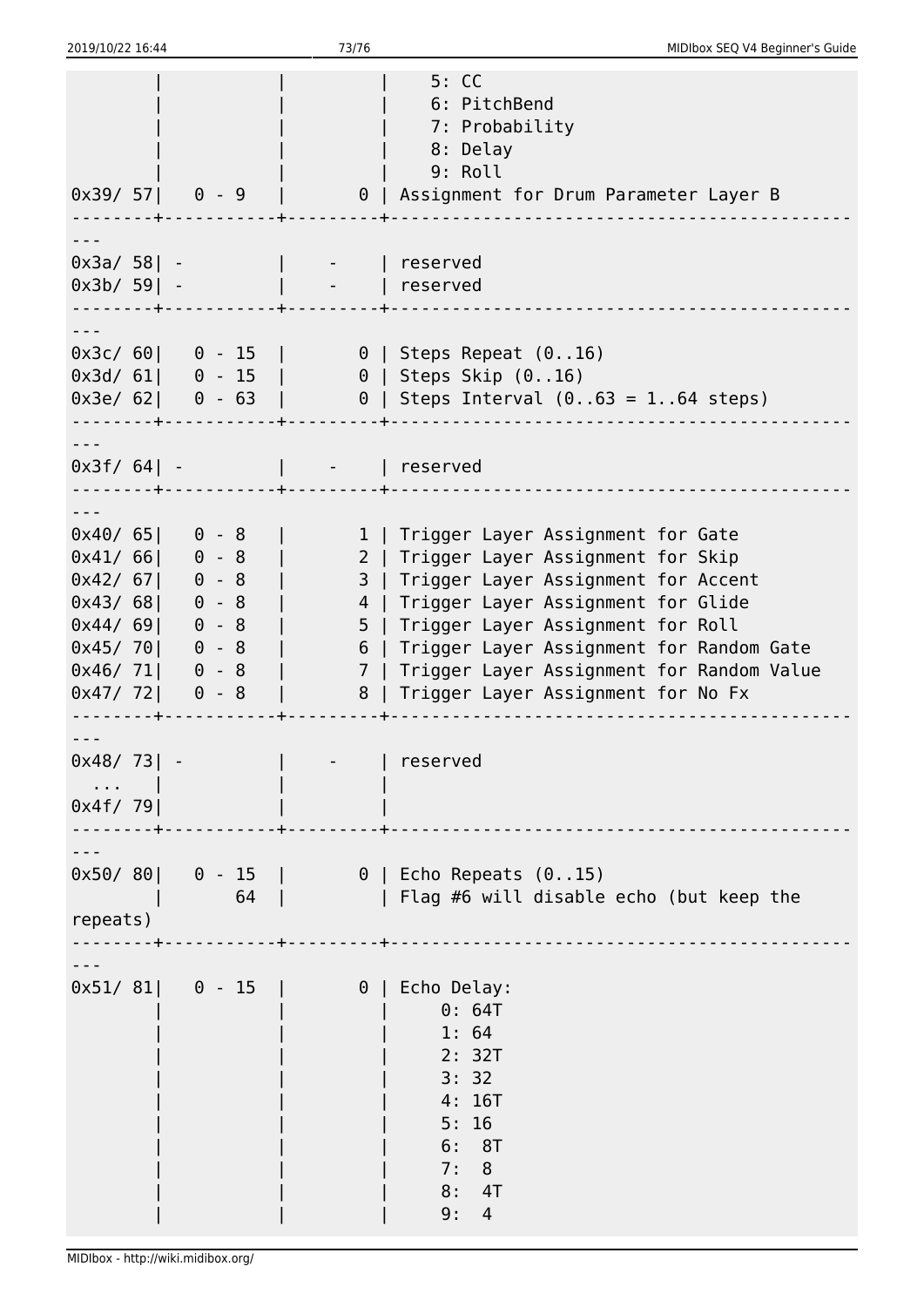|         |                  |           | 10:<br>2T<br>11:<br>$2^{\circ}$<br>12:<br>1T<br>13:<br>$\mathbf{1}$<br>14: Rnd1<br>15: Rnd2<br>16: 64d<br>17: 32d<br>18: 16d<br>19: 8d<br>20: 4d<br>21: 2d<br>22: 0 |
|---------|------------------|-----------|---------------------------------------------------------------------------------------------------------------------------------------------------------------------|
| 0x52/82 | $0 - 40$         | 15        | Initial Velocity Level:<br>0:<br>$0\%$<br>$5\%$<br>1:<br>10 <sup>°</sup><br>2:<br>$\sim 100$<br>20: 100%<br>$\sim$ 10 $\pm$<br>40: 200%                             |
|         | $0x53/83$ 0 - 40 | 15        | Feedback Velocity Level:<br>$0\%$<br>$\theta$ :<br>5%<br>$1$ .<br>2:<br>10%<br>100%<br>20:<br>40: 200%                                                              |
|         |                  |           | 0x54/84  0 - 127   64   Feedback Note Value:<br>$0.03:$ decrements $(-641)$<br>64: no increment<br>65127: increments (+1+63)                                        |
|         | $0x55/85$ 0 - 40 | $15 \mid$ | Feedback Gatelength:<br>$\theta$ :<br>0 <sup>°</sup><br>1: 5%<br>2:10%<br>$\sim 100$<br>20: 100%<br>$\sim 100$<br>40: 200%                                          |
|         |                  |           |                                                                                                                                                                     |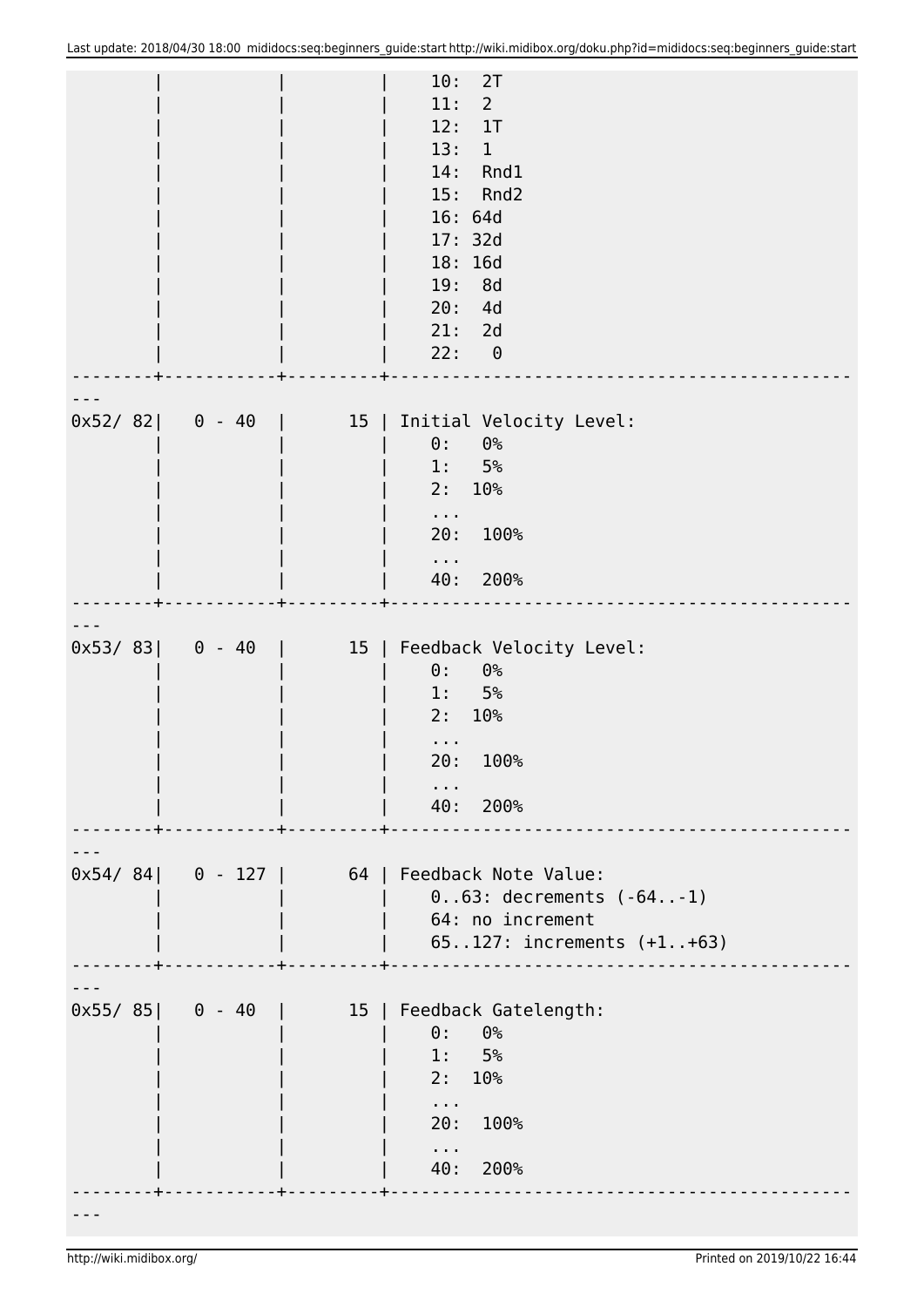| 2019/10/22 16:44                            |                             | 75/76                                                  | MIDIbox SEQ V4 Beginner's Guide                                                                                                                                                                                                                                                                                                                  |
|---------------------------------------------|-----------------------------|--------------------------------------------------------|--------------------------------------------------------------------------------------------------------------------------------------------------------------------------------------------------------------------------------------------------------------------------------------------------------------------------------------------------|
|                                             | $0x56/86$ 0 - 40            | $15 \mid$                                              | Feedback Ticks (Delay):<br>$\theta$ :<br>0 <sup>°</sup><br>1: 5%<br>2:10%<br>$\sim 100$ km s $^{-1}$<br>20:<br>100%<br>$\alpha$ , $\alpha$ , $\alpha$<br>40: 200%                                                                                                                                                                                |
|                                             | $0x57/87$ -   -   reserved  |                                                        |                                                                                                                                                                                                                                                                                                                                                  |
|                                             | $0x58/88$ 0 - 40            |                                                        | 0   Fx MIDI Mode<br>bit 03: Behaviour<br>0: Forward to all channels<br>1: Alternate between channels<br>2: Alternate only on Echo Taps<br>3: Forward to Random channel<br>47: reserved<br>bit 4: Forward CCs, PitchBender, Channel<br>Pressure, Program Change to all Fx                                                                         |
| channels                                    |                             |                                                        |                                                                                                                                                                                                                                                                                                                                                  |
|                                             | $0x59/89$ 0 - 40<br>. + + + |                                                        | 0   Fx MIDI Port<br>0x00: Same as configured for track<br>0x10: USB1<br>$0x11:$ USB2<br>$0x12:$ USB3<br>$0x13:$ USB4<br>$0x20$ : OUT1 (MIDI Out Port #1)<br>0x21: OUT2 (MIDI Out Port #2)<br>0x22: 0UT3 (MIDI Out Port #3)<br>$0x23$ : OUT4 (MIDI Out Port #4)<br>0x30: IIC1<br>0x31: IIC2<br>0x32: IIC3<br>0x33: IIC4<br>0x60: CV1<br>0x61: CV2 |
|                                             |                             |                                                        | 0x5a/ 90  0 - 15   0   Fx MIDI Channel                                                                                                                                                                                                                                                                                                           |
|                                             |                             |                                                        | $0 \times 5b / 91$ 0 - 15   0   Number of Fx MIDI Channels                                                                                                                                                                                                                                                                                       |
| $0x5c/92$   -<br>$\sim$ 100 $\pm$ 100 $\pm$ |                             | $\begin{bmatrix} 1 & 1 & 1 \\ 1 & 1 & 1 \end{bmatrix}$ | reserved                                                                                                                                                                                                                                                                                                                                         |